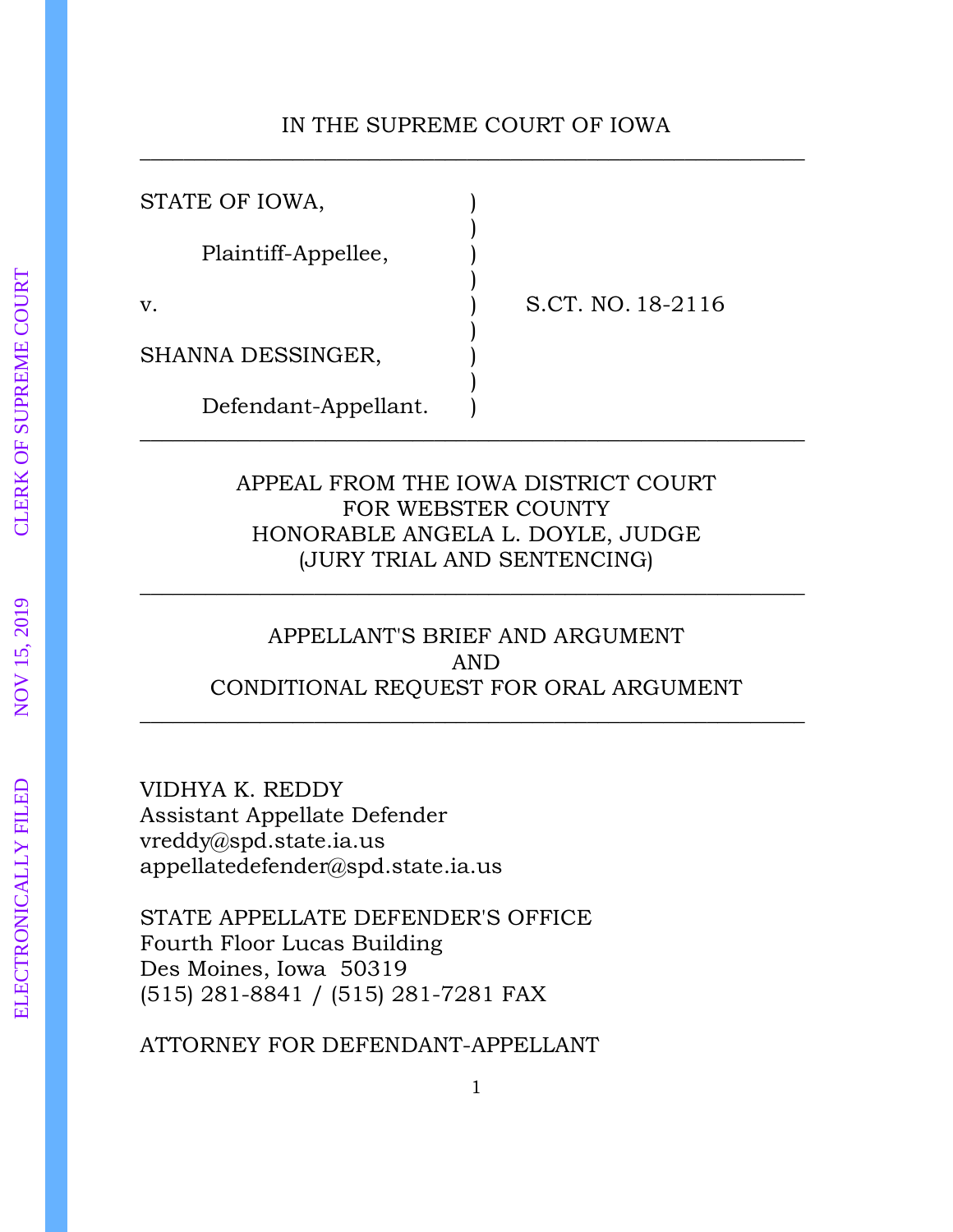#### **CERTIFICATE OF SERVICE**

On November 15, 2019, the undersigned certifies that a true copy of the foregoing instrument was served upon Defendant-Appellant by placing one copy thereof in the United States mail, proper postage attached, addressed to Shanna Dessinger, 1028 Williams Drive, Apt. 1, Ft. Dodge, IA 50501.

# STATE APPELLATE DEFENDER

 */s/ Vidhya K. Reddy \_\_\_\_*

VIDHYA K. REDDY Assistant Appellate Defender Appellate Defender Office Lucas Bldg., 4th Floor 321 E. 12th Street Des Moines, IA 50319 (515) 281-8841 vreddy@spd.state.ia.us appellatedefender@spd.state.ia.us

VKR/vkr/08/19 VKR/lr/11/19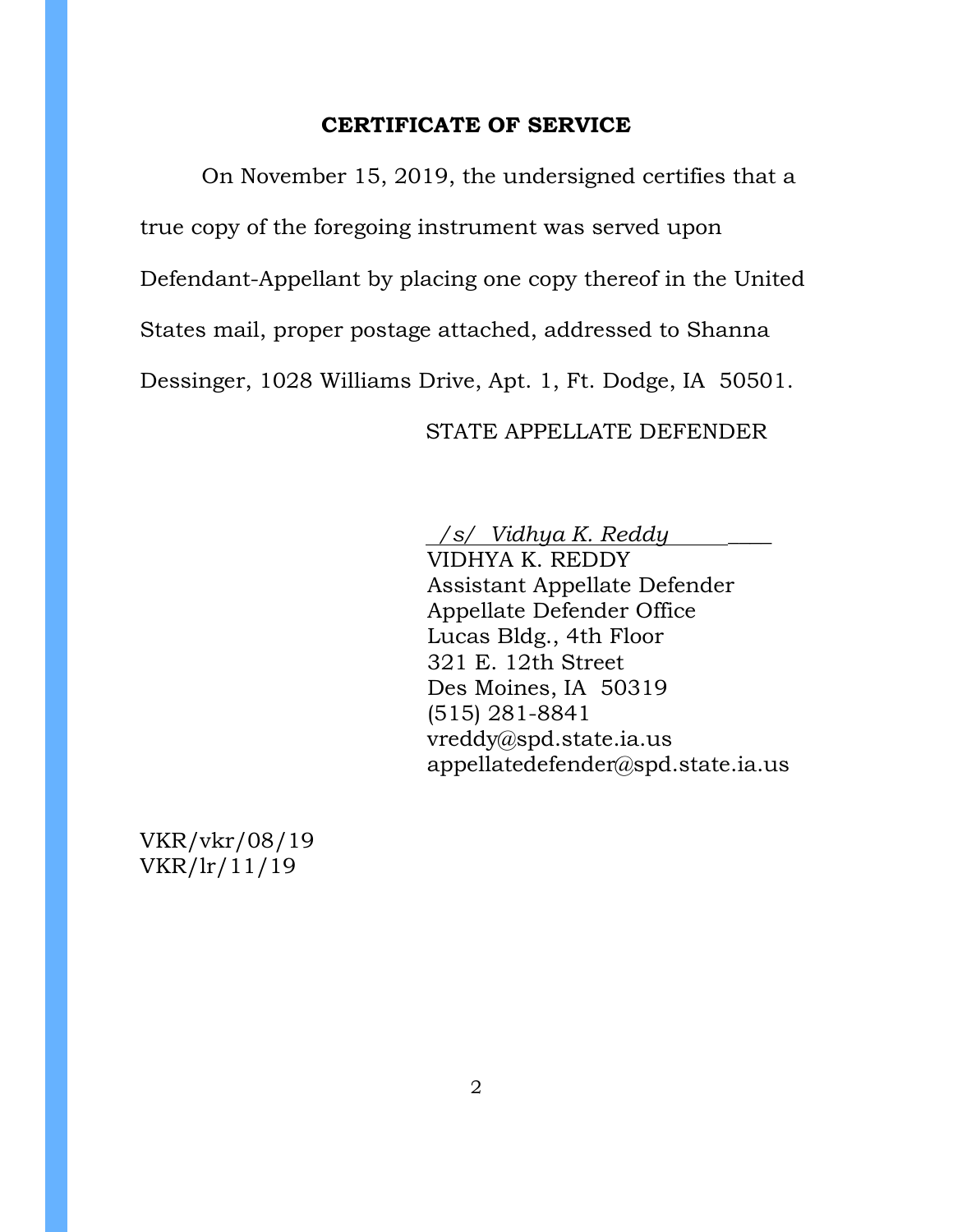#### **TABLE OF CONTENTS**

| Statement of the Issues Presented for Review 13 |  |
|-------------------------------------------------|--|
|                                                 |  |
|                                                 |  |

### Argument

 I. The court erred in admitting D.A.J.'s out-of-court statements over Dessinger's hearsay objection. Alternatively, trial counsel rendered ineffective assistance in failing to properly object to such hearsay..................................... 47

 II. The court erred in admitting D.A.J.'s out-of-court statements in violation of Dessinger's Confrontation rights. Alternatively, trial counsel rendered ineffective assistance in failing to properly object on Confrontation grounds... 63

 III. Trial counsel rendered ineffective assistance in failing to object to improper opinion testimony from Officer Samuelson bolstering D.A.J. and Gully's credibility ...................................................................... 74

 IV. The restitution aspect of the sentence concerning court costs and correctional fees fails to comport with the requirements of Albright and Coleman .......................... 85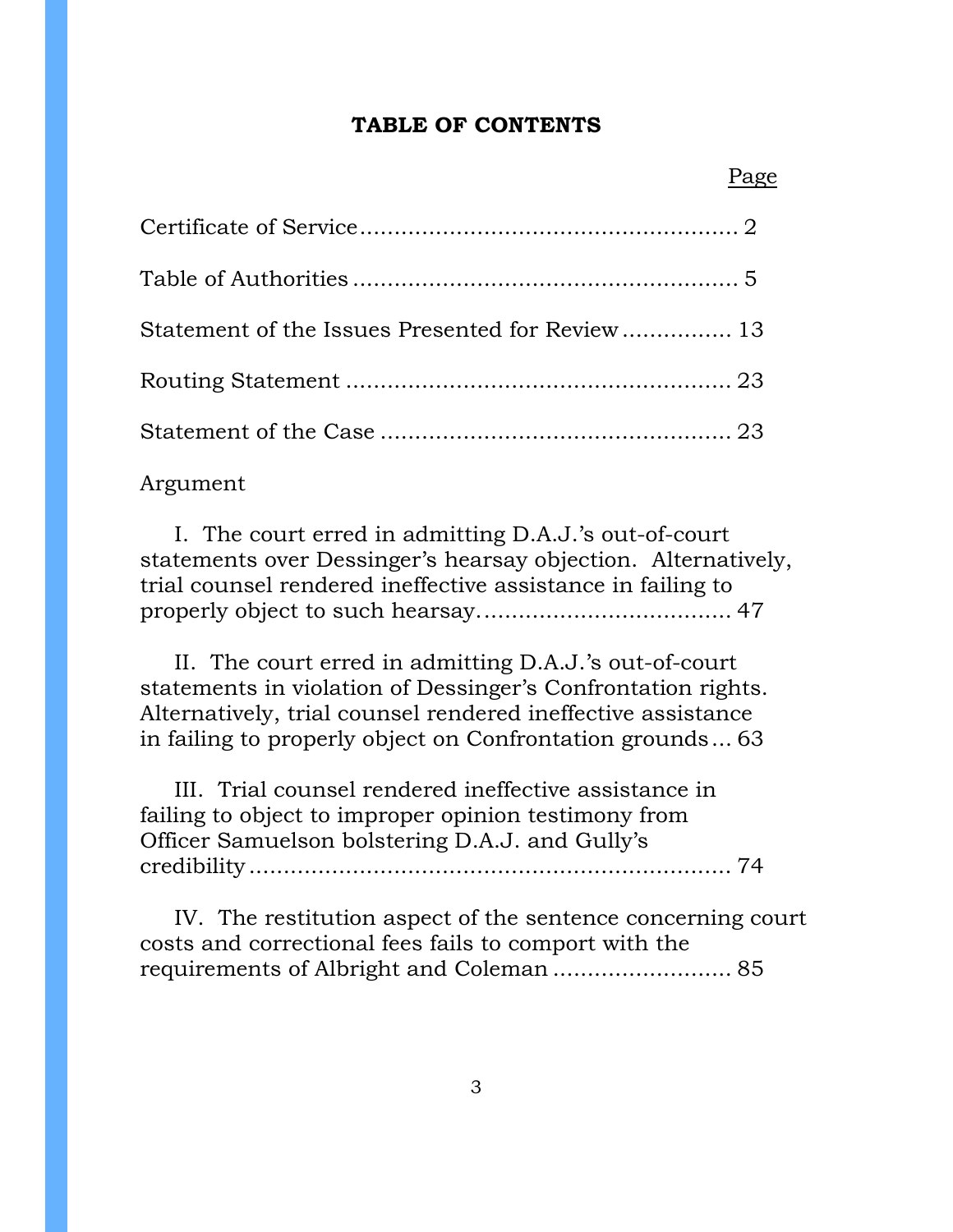| V. This appeal is not affected by § 31 of Senate File 589  |
|------------------------------------------------------------|
| (concerning ineffective assistance claims), which is non-  |
| retroactive and is unconstitutional. Alternatively if that |
| amendment is valid and applies, plain error review should  |
|                                                            |
|                                                            |
|                                                            |
|                                                            |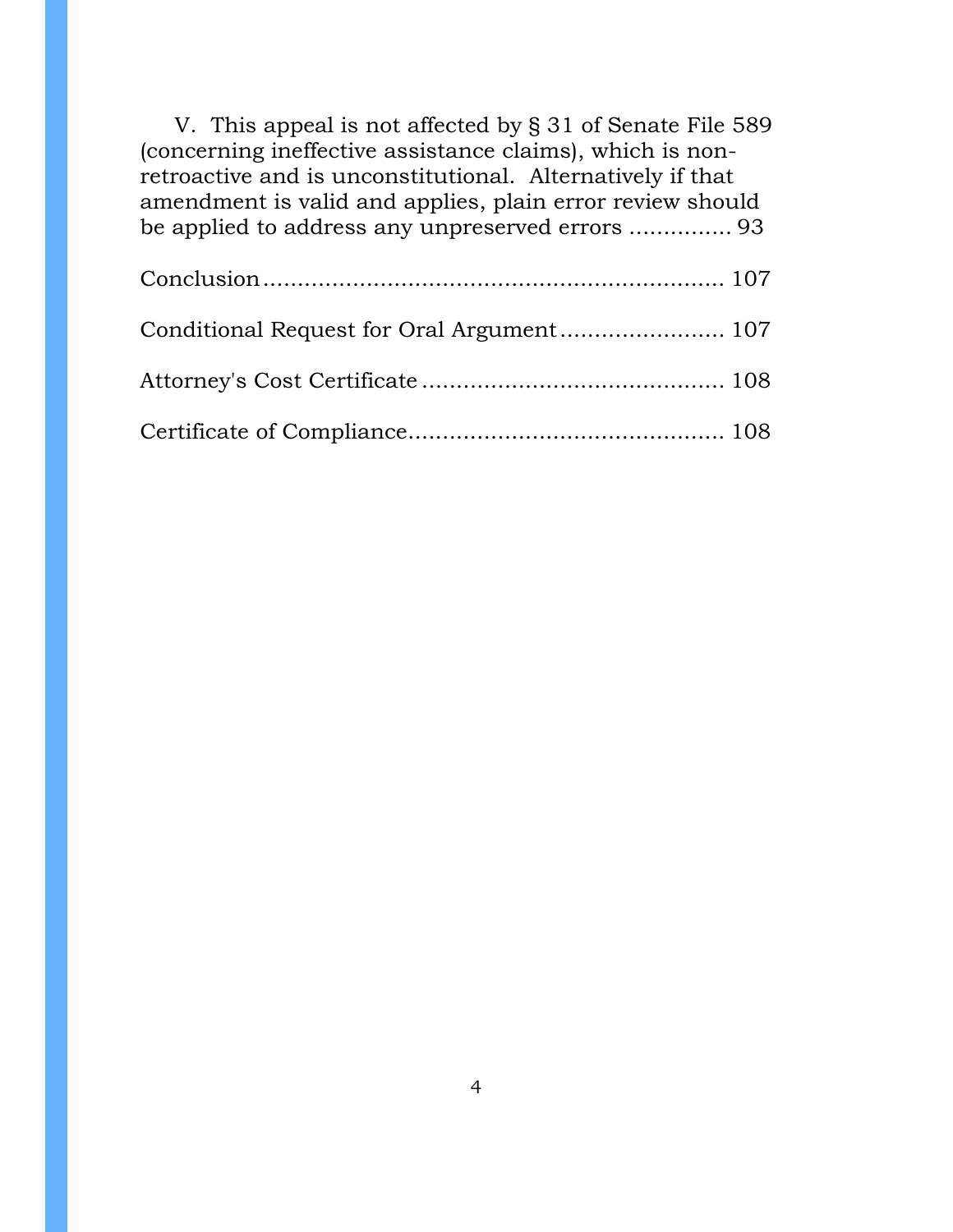# **TABLE OF AUTHORITIES**

| Cases:                                              | Page: |
|-----------------------------------------------------|-------|
| Brenton v. Lewiston, 236 N.W. 28 modified,          |       |
| Commonwealth v. DeOliveira, 849 N.E.2d 218          |       |
| Crawford v. Washington, 541 U.S. 36 (2004)66-68, 72 |       |
| Davis v. Washington, 547 U.S. 813 (2006)66-67, 69   |       |
|                                                     |       |
| Dunbarton Realty Co. v. Erickson, 120 N.W. 1025     |       |
| Evitts v. Lucey, 469 U.S. 387 (1985) 100, 101       |       |
|                                                     |       |
| Gacke v. Pork Xtra, L.L.C., 684 N.W.2d 168          |       |
| Giles v. State, 511 N.W.2d 622 (Iowa 1994) 94       |       |
| Goodrich v. State, 608 N.W.2d 774 (Iowa 2000) 93    |       |
| Hensley v. Davidson Bros. Co., 112 N.W. 227         |       |
| In re J.C., 877 N.W.2d 447 (Iowa 2016) 70, 71       |       |
| Iowa Beta Chapter v. State, 763 N.W.2d 250          |       |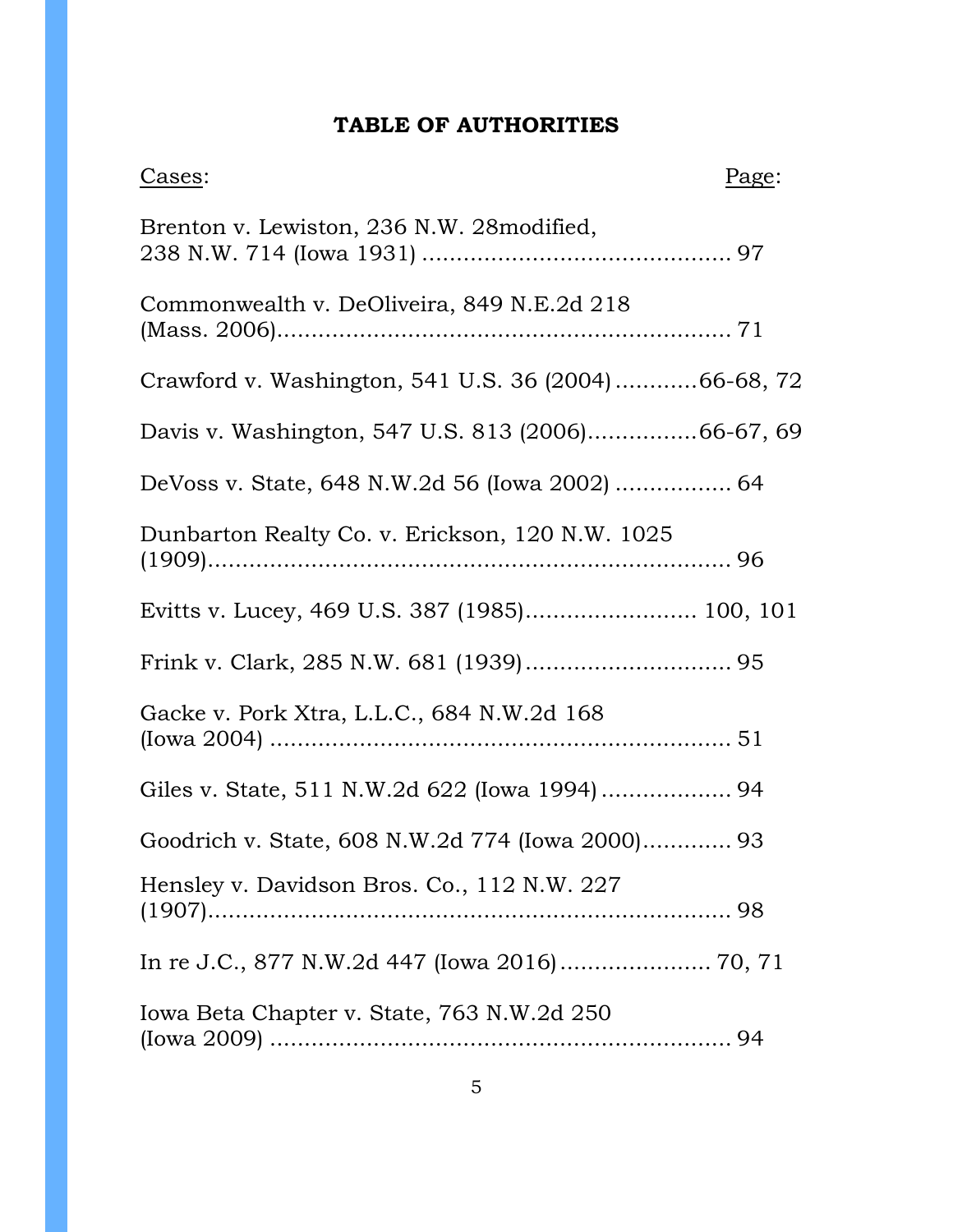| James v. State, 479 N.W.2d 287 (Iowa 1991) 94                |
|--------------------------------------------------------------|
| Jasper v. State, 477 N.W.2d 852 (Iowa 1991)  65              |
| Johnson v. State, 495 N.W.2d 528                             |
| Johnson v. United States, 520 U.S. 461 (1997)  104           |
| Matter of Guardianship of Matejski, 419 N.W.2d 576           |
| McSurely v. McGrew, 140 Iowa 163,                            |
| Ohio v. Clark, 135 S.Ct. 2173 (2015) 69, 70                  |
| Planned Parenthood v. Reynolds,                              |
| Rhoads v. State, 848 N.W.2d 22 (Iowa 2014)  104              |
| Simberskey v. Smith, 27 Iowa 177 (Iowa 1869) 94              |
| Spahr v. State, No. 17-1681, 2019 WL 719164                  |
| State in Interest of A.R., 149 A.3d 297                      |
| State v. Abrahamson, 696 N.W.2d 589 (Iowa 2005) 98           |
| State v. Albright, 925 N.W.2d 144 (Iowa 2019)  86-88, 90, 91 |
|                                                              |
|                                                              |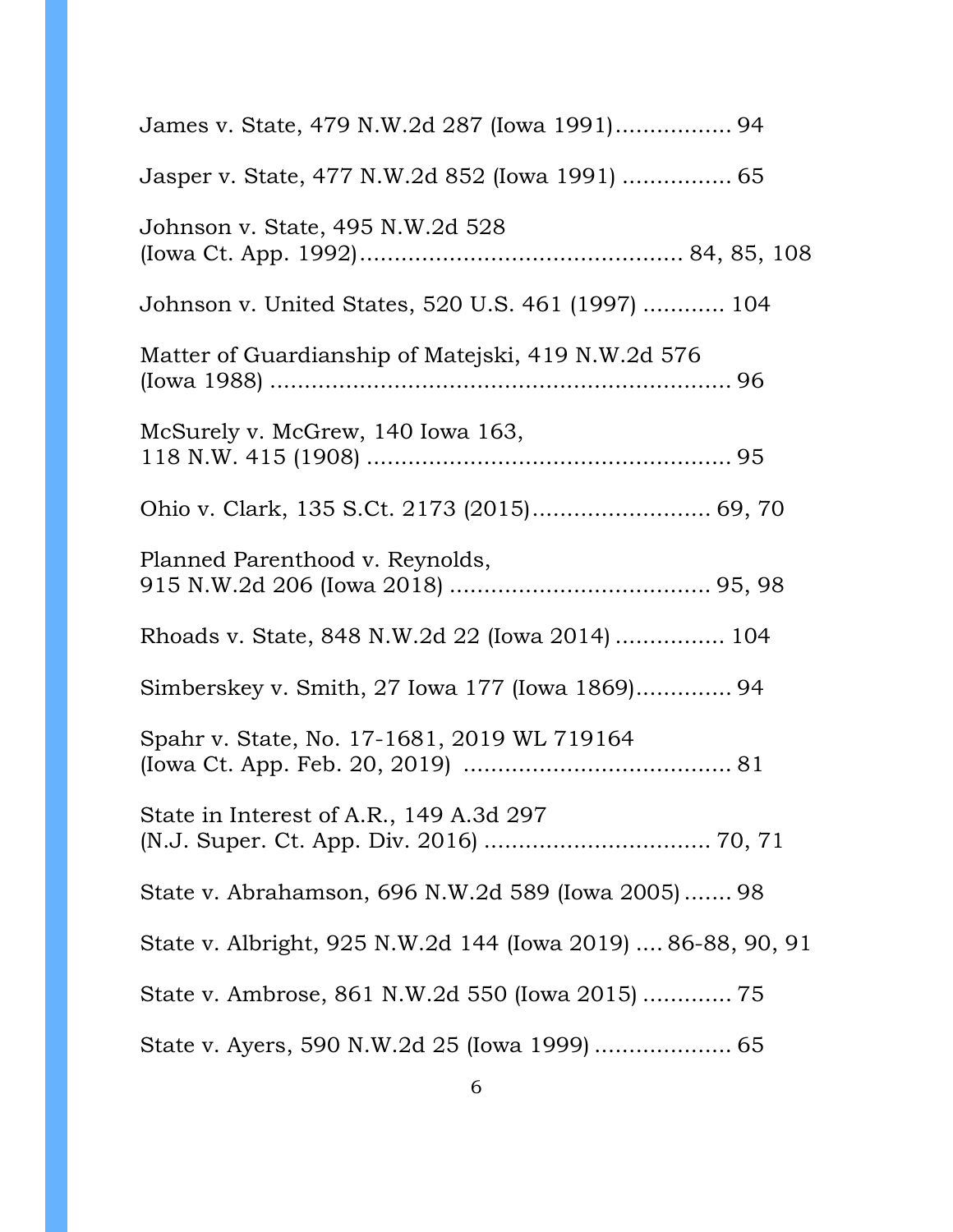| State v. Bentley, 739 N.W.2d 296 (Iowa 2007) 67-68            |
|---------------------------------------------------------------|
| State v. Brotherton, 384 N.W.2d 375 (Iowa 1986) 76            |
|                                                               |
| State v. Carrillo, 597 N.W.2d 497 (Iowa 1999)  54, 60, 66, 75 |
| State v. Coil, 264 N.W.2d 293 (Iowa 1978) 104                 |
| State v. Coleman, 907 N.W.2d 124 (Iowa 2018)  92              |
|                                                               |
| State v. Dahl, 874 N.W.2d 348 (Iowa 2016)  105                |
|                                                               |
|                                                               |
| State v. Dudley, 766 N.W.2d 606 (Iowa 2009) 86, 92            |
| State v. Dullard, 668 N.W.2d 585 (Iowa 2003) 56               |
| State v. Haines, 360 N.W.2d 791 (Iowa 1985) 86                |
| State v. Harrison, 351 N.W.2d 526 (Iowa 1984)  86             |
| State v. Henderson, 160 P.3d 776 (Kan. 2007)  71              |
| State v. Holland, 389 N.W.2d 375 (Iowa 1986) 73               |
| State v. Huser, 894 N.W.2d 472 (Iowa 2017)  58                |
| State v. Huston, 825 N.W.2d 531 (Iowa 2013)  82               |
| State v. Janz, 358 N.W.2d 547 (Iowa 1984)  85                 |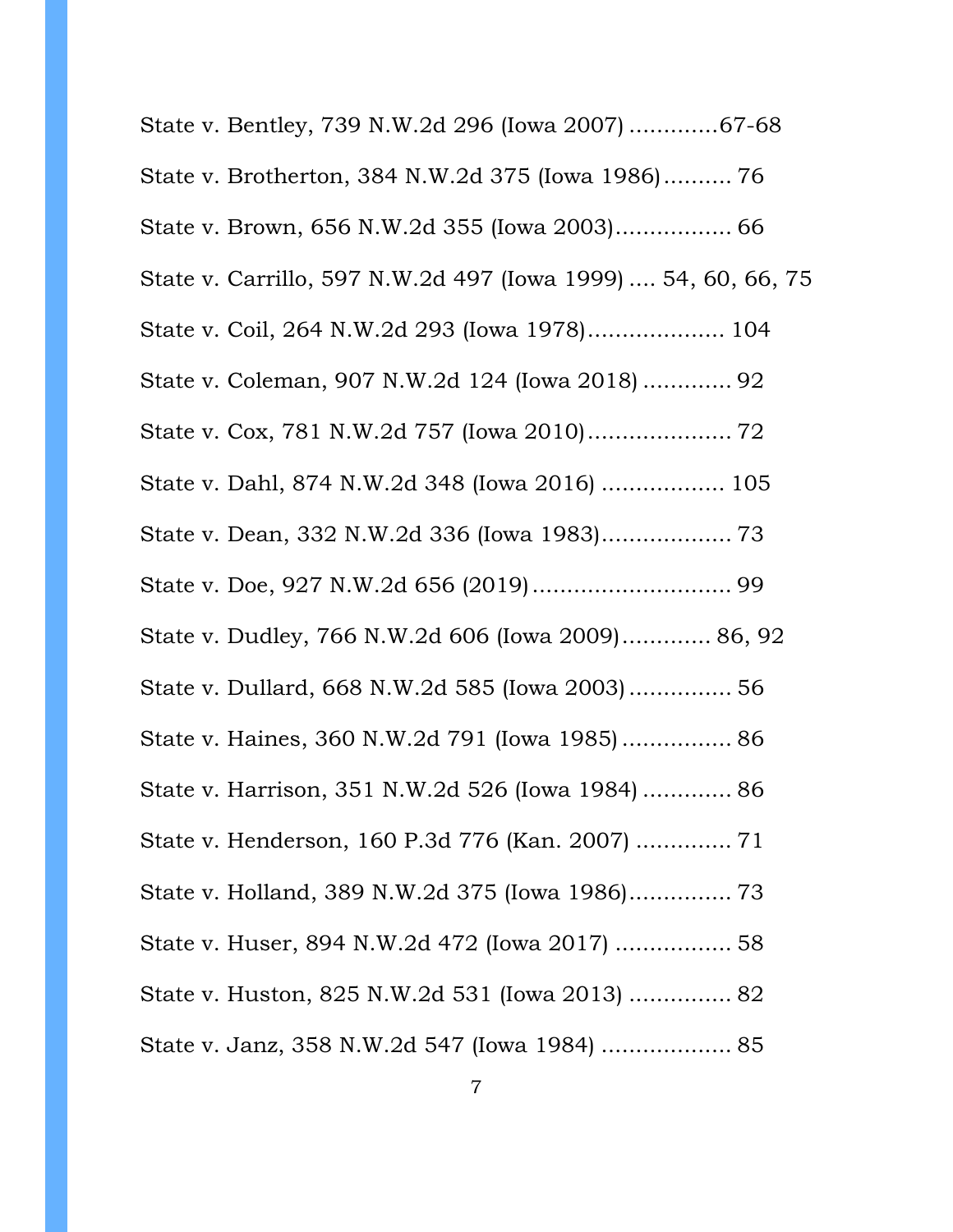| State v. Johnson, 272 N.W.2d 480 (Iowa 1978)  104, 108                                         |
|------------------------------------------------------------------------------------------------|
| State v. Jose, 636 N.W.2d 38 (Iowa 2001) 85                                                    |
| State v. Kidd, 239 N.W.2d 860 (Iowa 1976) 51, 53                                               |
| State v. Kino Davis, No. 13-1099, 2014 WL 5243343                                              |
| State v. Long, 628 N.W.2d 440 (Iowa 2001)  53, 54                                              |
| State v. Lathrop, 781 N.W.2d 288 (Iowa 2010) 85                                                |
| State v. Lucas, 323 N.W.2d 228 (Iowa 1982) 105                                                 |
| State v. McCright, 569 N.W.2d 605 (Iowa 1997) 104                                              |
| State v. McMurry, 925 N.W.2d 592 (Iowa 2019) 87, 89, 91                                        |
| State v. Mendoza-Lazaro, 200 P.3d 167                                                          |
| State v. Mueller, 344 N.W.2d 262 (Iowa Ct. App. 1983). 56                                      |
| State v. Myers, 382 N.W.2d 91 (Iowa 1986) 76, 79, 84                                           |
| State v. Neiderbach, 837 N.W.2d 180 (Iowa 2013)  65                                            |
|                                                                                                |
| State v. Oppedal, 232 N.W.2d 517 (Iowa 1975) 75, 81                                            |
| State v. Padgett, 300 N.W.2d 145 (Iowa 1981)  51, 53                                           |
| State v. Paulsen, No. 10–1287, 2011 WL 3925699<br>(Iowa Ct. App. Sept. 8, 2011) 75, 81, 84, 85 |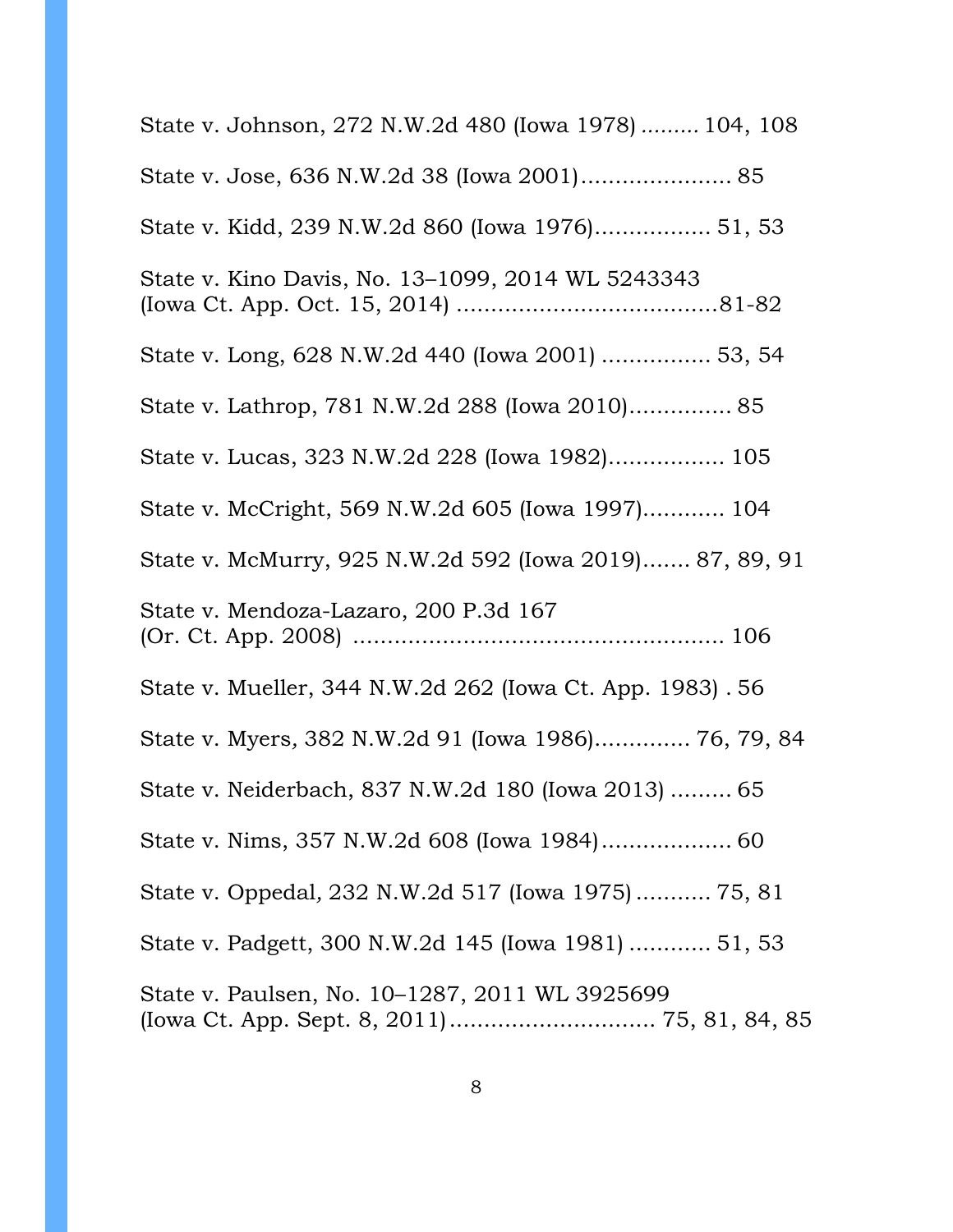| State v. Perry, No. 18-0351, 2019 WL 1868225           |  |
|--------------------------------------------------------|--|
| State v. Petty, 925 N.W.2d 190 (Iowa 2019) 90, 91      |  |
| State v. Rasmus, 90 N.W.2d 429 (Iowa 1958)  65         |  |
| State v. Reynolds, 746 N.W.2d 837 (Iowa 2008) 54, 95   |  |
| State v. Rinehart, 283 N.W.2d 319 (Iowa 1979)  104     |  |
| State v. Rutledge, 600 N.W.2d 324 (Iowa 1999)  104     |  |
| State v. Sahinovic, No. 15-0737, 2016 WL 1683039,      |  |
|                                                        |  |
|                                                        |  |
|                                                        |  |
| State v. Sowder, 394 N.W.2d 368 (Iowa 1986)  58, 60    |  |
| State v. Thomas, 520 N.W.2d 311                        |  |
| State v. Tobin, 333 N.W.2d 842 (Iowa 1983)  53, 66, 74 |  |
| State v. Tracy, 482 N.W.2d 675 (Iowa 1992)  85         |  |
| State v. Truesdell, 679 N.W.2d 611 (Iowa 2004)  100    |  |
| State v. West, No. 15-1431, 2016 WL 5930629            |  |
| State v. Young, 292 N.W.2d 432 (Iowa 1980) 105         |  |
|                                                        |  |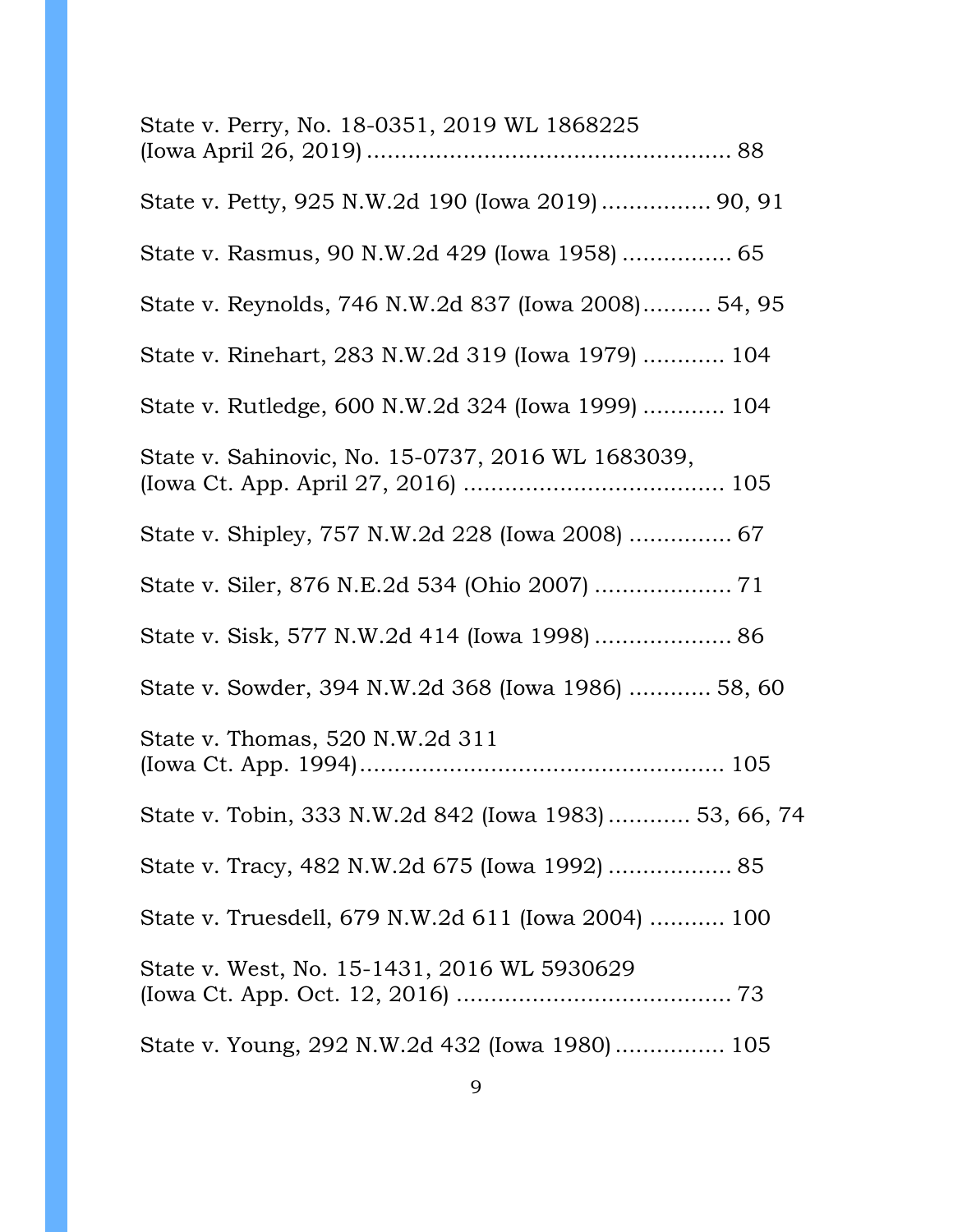| Strickland v. Washington, 466 U.S. 668 (1984)  54, 60, 66, 75 |
|---------------------------------------------------------------|
| Taylor v. State, 352 N.W.2d 683 (Iowa 1984)  53, 66, 75       |
|                                                               |
| United States v. Atkinson, 297 U.S. 157 (1936) 102            |
| United States v. Hill, 749 F.3d 1250 (10th Cir. 2014)  106    |
| United States v. Morales, 477 F.2d 1309                       |
| United States v. Williams, 133 F.3d 1048                      |
|                                                               |
| U.S. v. Olano, 507 U.S. 725 (1993) 103                        |
| Varnum v. Brien, 763 N.W.2d 862 (Iowa 2009) 97, 99            |
| Waldon v. District Court of Lee County,                       |
| Wiborg v. United States, 163 U.S. 632 (1896) 103              |
| <b>Constitutional Provisions:</b>                             |
|                                                               |
|                                                               |
|                                                               |
|                                                               |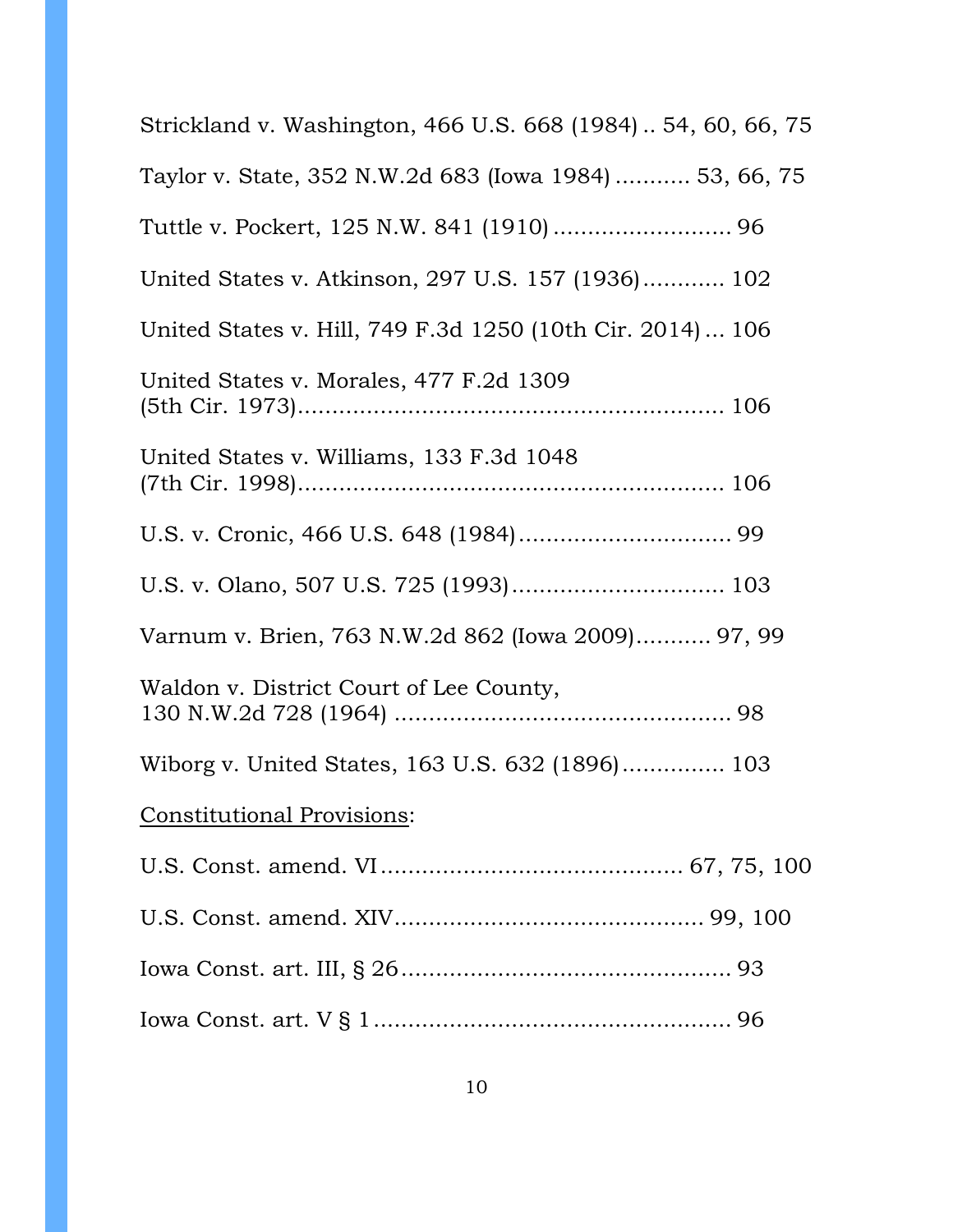| <b>Statutes and Court Rules:</b> |  |
|----------------------------------|--|
|                                  |  |
|                                  |  |
|                                  |  |
|                                  |  |
|                                  |  |
|                                  |  |
|                                  |  |
|                                  |  |
|                                  |  |
|                                  |  |
|                                  |  |
|                                  |  |
|                                  |  |
|                                  |  |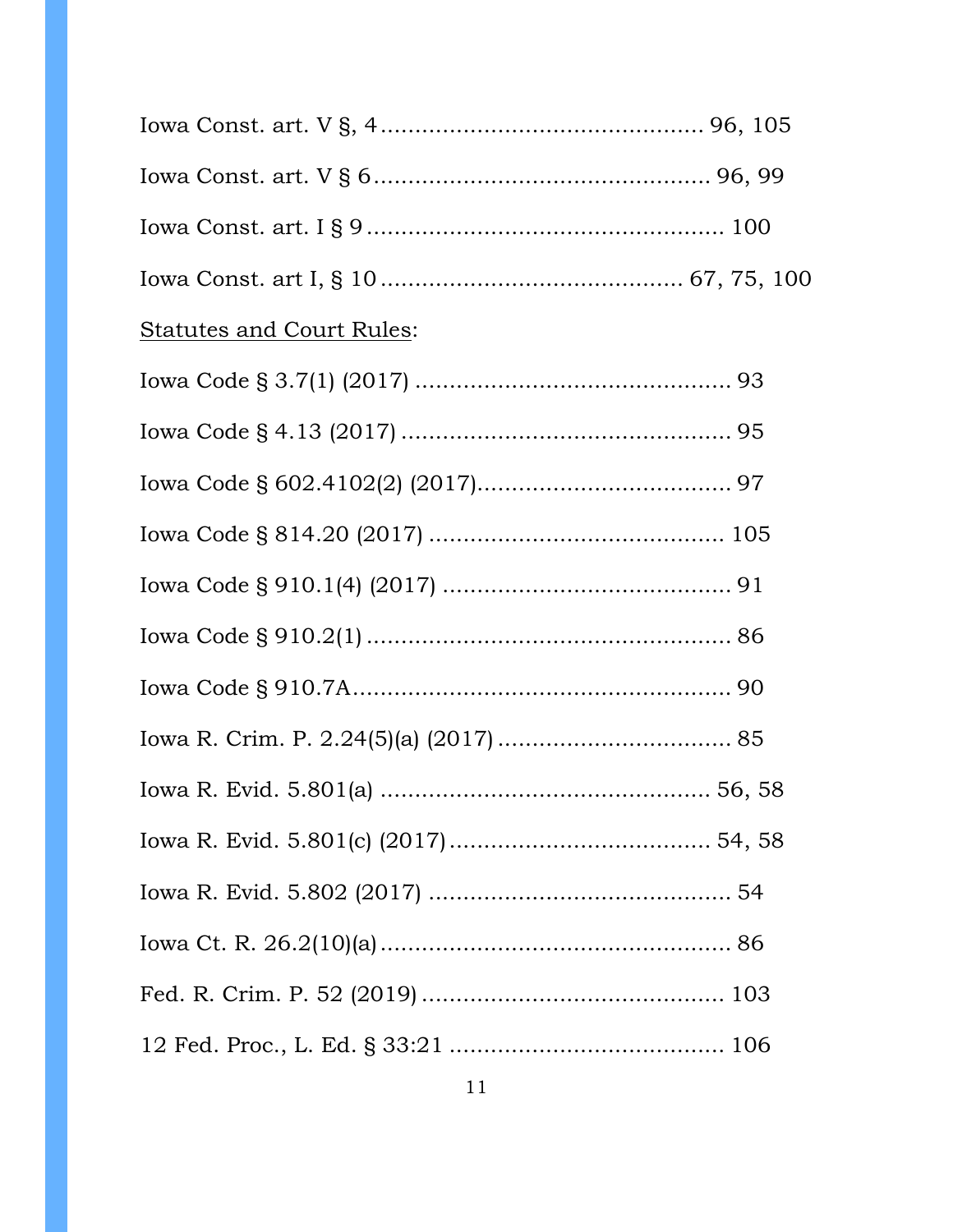S.F. 589, 88th GA, §§ 31-32 (2019) ............................... 93

# **Other Authorities:**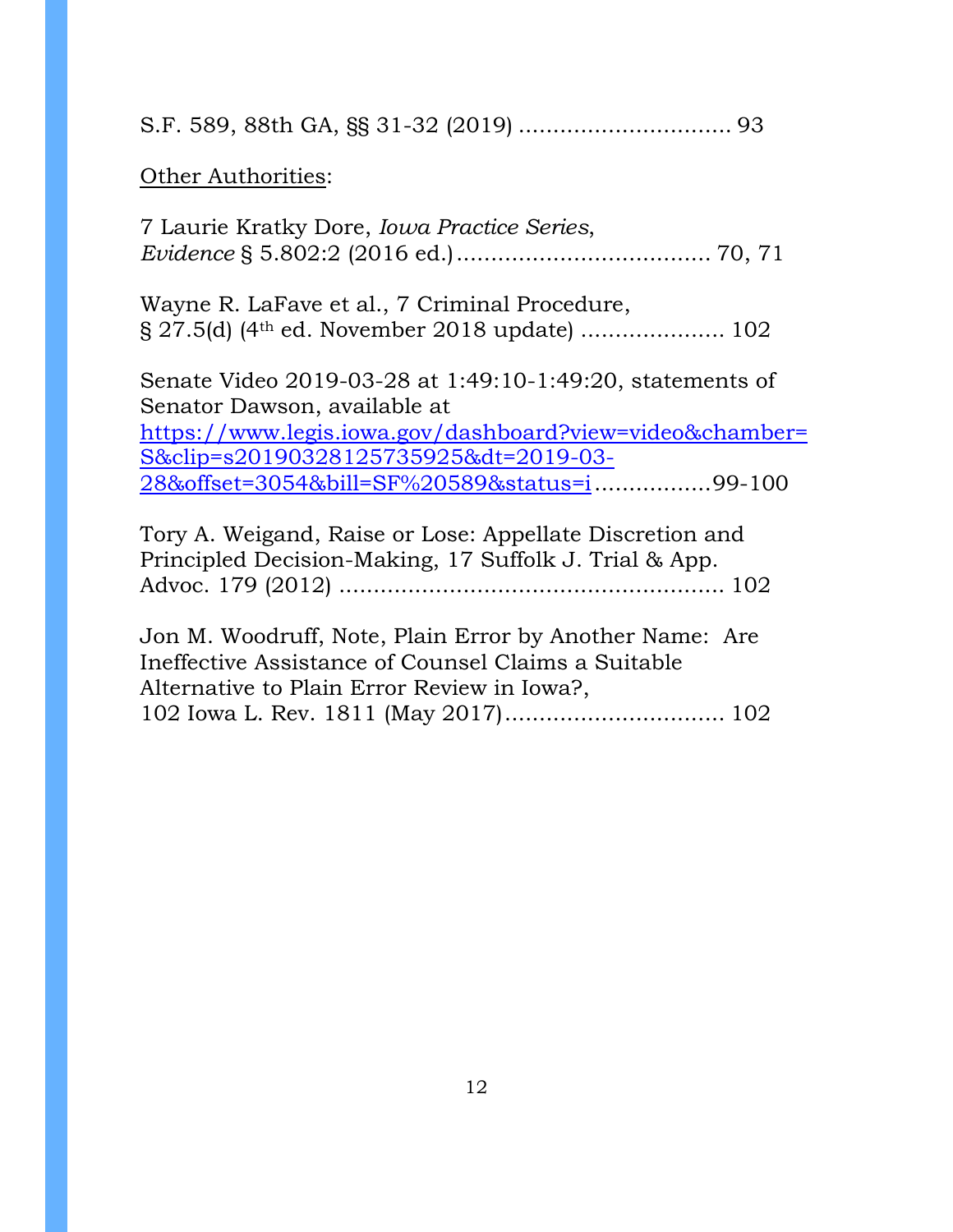#### **STATEMENT OF THE ISSUES PRESENTED FOR REVIEW**

**I. Whether the court erred in admitting D.A.J.'s out-ofcourt statements over Dessinger's hearsay objection? Alternatively, did trial counsel render ineffective assistance in failing to properly object to such hearsay?**

### **Authorities**

State v. Kidd, 239 N.W.2d 860, 863 (Iowa 1976)

State v. Padgett, 300 N.W.2d 145, 146 (Iowa 1981)

Gacke v. Pork Xtra, L.L.C., 684 N.W.2d 168, 181 (Iowa 2004)

State v. Tobin, 333 N.W.2d 842, 844 (Iowa 1983)

State v. Long, 628 N.W.2d 440, 447 (Iowa 2001)

Taylor v. State, 352 N.W.2d 683, 684 (Iowa 1984)

State v. Carrillo, 597 N.W.2d 497, 500 (Iowa 1999)

Strickland v. Washington, 466 U.S. 668, 694 (1984)

Iowa R. Evid. 5.801(c) (2017)

Iowa R. Evid. 5.802 (2017)

State v. Reynolds, 746 N.W.2d 837, 841-843 (Iowa 2008)

State v. Dullard, 668 N.W.2d 585, 590 (Iowa 2003)

Iowa R. Evid. 5.801(a)

State v. Mueller, 344 N.W.2d 262, 264 (Iowa Ct. App. 1983)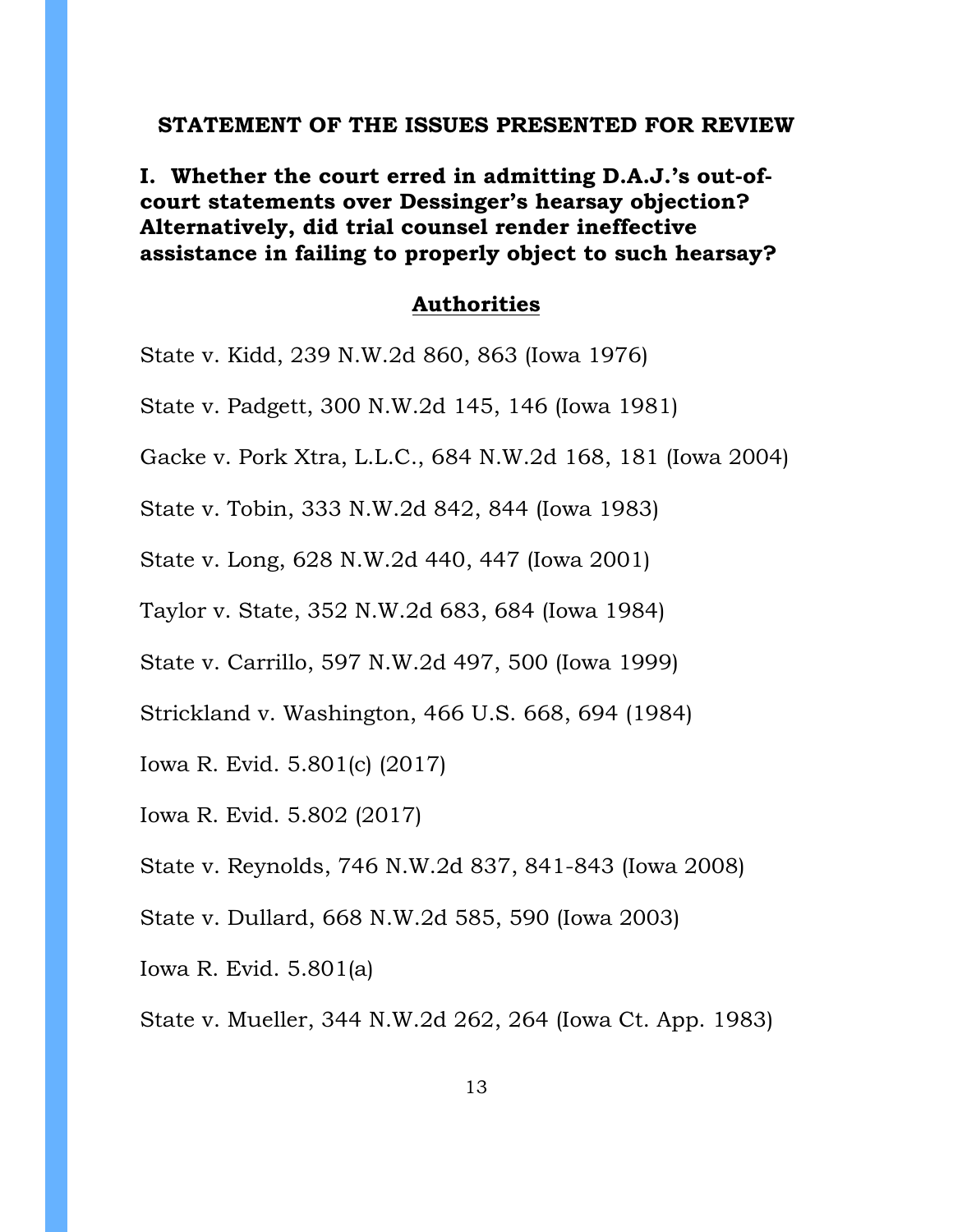State v. Huser, 894 N.W.2d 472, 497 (Iowa 2017)

State v. Sowder, 394 N.W.2d 368, 371 (Iowa 1986)

State v. Nims, 357 N.W.2d 608, 609 (Iowa 1984)

# **II. Whether the court erred in admitting D.A.J.'s out-ofcourt statements in violation of Dessinger's Confrontation rights? Alternatively, did trial counsel rendered ineffective assistance in failing to properly object on Confrontation grounds?**

#### **Authorities**

DeVoss v. State, 648 N.W.2d 56, 63 (Iowa 2002)

Jasper v. State, 477 N.W.2d 852, 856 (Iowa 1991)

State v. Rasmus, 90 N.W.2d 429, 430 (Iowa 1958)

State v. Ayers, 590 N.W.2d 25, 28 (Iowa 1999)

State v. Neiderbach, 837 N.W.2d 180, 209 (Iowa 2013)

State v. Tobin, 333 N.W.2d 842, 844 (Iowa 1983)

State v. Brown, 656 N.W.2d 355, 362 (Iowa 2003)

Taylor v. State, 352 N.W.2d 683, 684 (Iowa 1984)

State v. Carrillo, 597 N.W.2d 497, 500 (Iowa 1999)

Strickland v. Washington, 466 U.S. 668, 694 (1984)

Crawford v. Washington, 541 U.S. 36, 68 (2004)

Davis v. Washington, 547 U.S. 813, 820 (2006)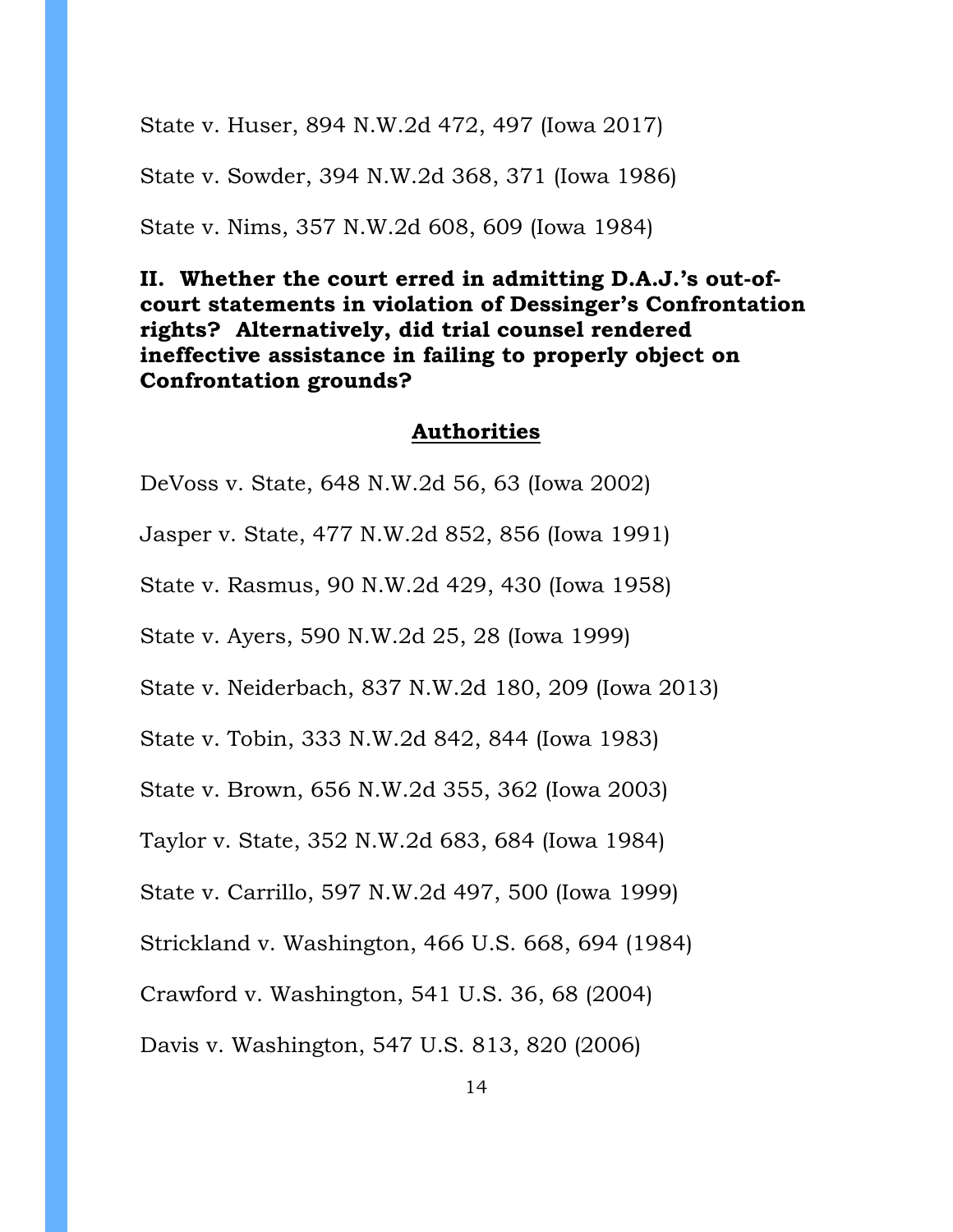U.S. Const. amend. VI

Iowa Const. art I, § 10

State v. Shipley, 757 N.W.2d 228, 235 (Iowa 2008)

State v. Bentley, 739 N.W.2d 296, 298 (Iowa 2007)

Ohio v. Clark, 135 S.Ct. 2173, 2181-2182 (2015)

State in Interest of A.R., 149 A.3d 297, 316-317 (N.J. Super. Ct. App. Div. 2016)

7 Laurie Kratky Dore, *Iowa Practice Series*, *Evidence* § 5.802:2 (2016 ed.)

In re J.C., 877 N.W.2d 447, 455 (Iowa 2016)

7 Ia. Prac., Evidence § 5.802:2, n.169 (2016)

State v. Henderson, 160 P.3d 776, 785 (Kan. 2007)

State v. Siler, 876 N.E.2d 534, 541-544 (Ohio 2007)

Commonwealth v. DeOliveira, 849 N.E.2d 218, 225-226 (Mass. 2006)

State v. Cox, 781 N.W.2d 757, 761 (Iowa 2010)

State v. Holland, 389 N.W.2d 375, 379 (Iowa 1986)

State v. Dean, 332 N.W.2d 336, 339 (Iowa 1983)

State v. West, No. 15-1431, 2016 WL 5930629, at \*4 (Iowa Ct. App. Oct. 12, 2016)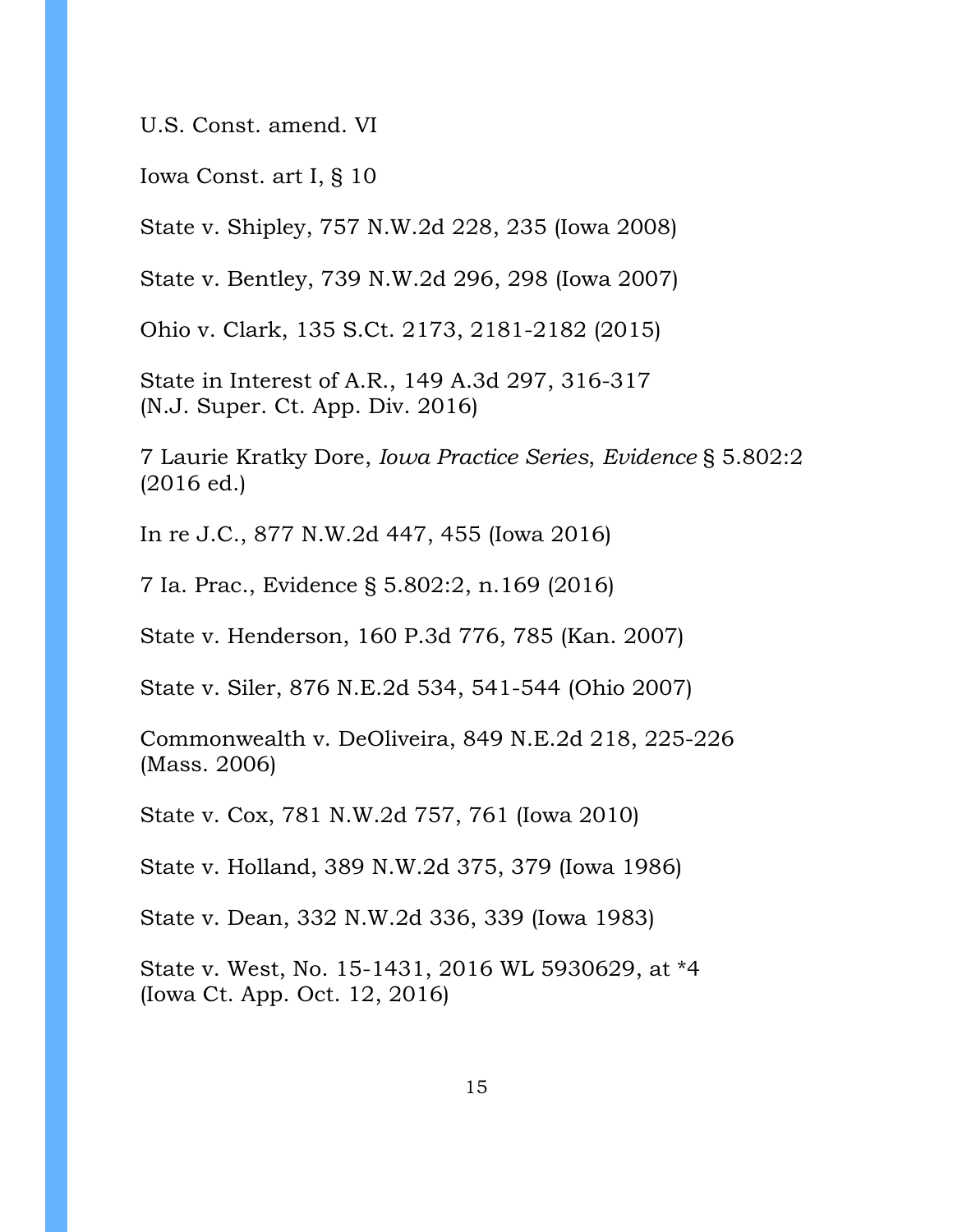**III. Whether trial counsel rendered ineffective assistance in failing to object to improper opinion testimony from Officer Samuelson bolstering D.A.J. and Gully's credibility?**

#### **Authorities**

State v. Tobin, 333 N.W.2d 842, 844 (Iowa 1983)

Taylor v. State, 352 N.W.2d 683, 684 (Iowa 1984)

U.S. Const. amend VI

Iowa Const. art. I, § 10

Strickland v. Washington, 466 U.S. 668, 694 (1984)

State v. Ambrose, 861 N.W.2d 550, 556 (Iowa 2015)

State v. Carrillo, 597 N.W.2d 497, 500 (Iowa 1999)

State v. Paulsen, No. 10–1287, 2011 WL 3925699, \*8 (Iowa Ct. App. Sept. 8, 2011)

State v. Oppedal*,* 232 N.W.2d 517, 524 (Iowa 1975)

State v. Myers*,* 382 N.W.2d 91, 94 (Iowa 1986)

State v. Brotherton, 384 N.W.2d 375, 378 (Iowa 1986)

Spahr v. State, No. 17-1681, 2019 WL 719164, \*4 (Iowa Ct. App. Feb. 20, 2019)

State v. Kino Davis, No. 13–1099, 2014 WL 5243343, \*6 (Iowa Ct. App. Oct. 15, 2014)

State v. Huston, 825 N.W.2d 531, 537-38 (Iowa 2013)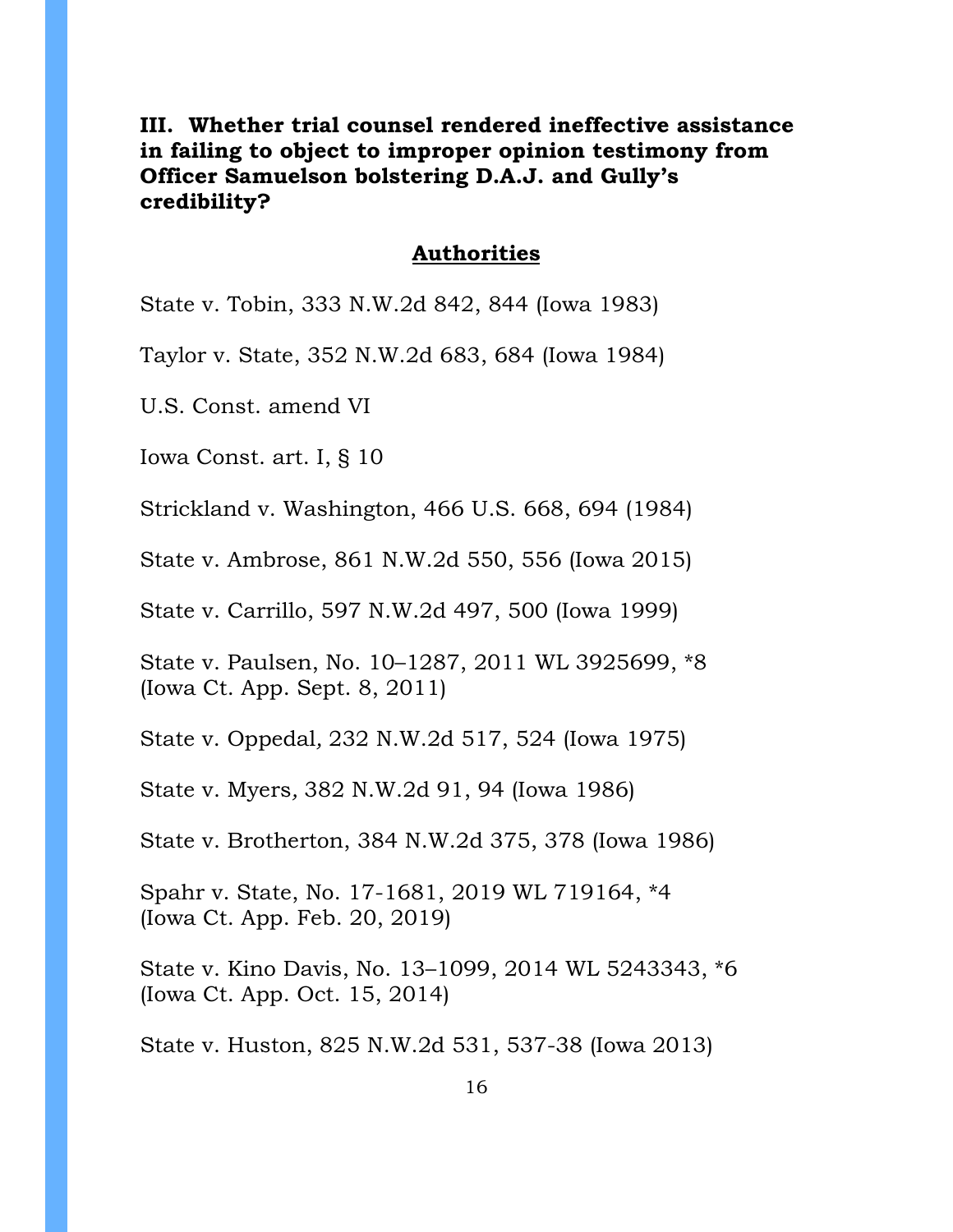Johnson v. State, 495 N.W.2d 528, 531 (Iowa Ct. App. 1992)

State v. Tracy, 482 N.W.2d 675, 679-680 (Iowa 1992)

# **IV. Whether the restitution aspect of the sentence concerning court costs and correctional fees fails to comport with the requirements of Albright and Coleman?**

#### **Authorities**

- State v. Lathrop, 781 N.W.2d 288, 292-93 (Iowa 2010)
- State v. Janz, 358 N.W.2d 547, 548–49 (Iowa 1984)
- State v. Jose, 636 N.W.2d 38, 44 (Iowa 2001)
- Iowa R. Crim. P. 2.24(5)(a) (2017)
- State v. Albright, 925 N.W.2d 144, 158 (Iowa 2019)
- State v. Sisk, 577 N.W.2d 414, 416 (Iowa 1998)
- State v. Haines, 360 N.W.2d 791, 797 (Iowa 1985)
- State v. Harrison, 351 N.W.2d 526, 529 (Iowa 1984)
- State v. Dudley, 766 N.W.2d 606, 615 (Iowa 2009)
- Iowa Code § 910.2(1)
- Iowa Ct. R. 26.2(10)(a)
- State v. Albright, 925 N.W.2d 144, 160-62 (Iowa 2019)
- State v. McMurry, 925 N.W.2d 592, 601 (Iowa 2019)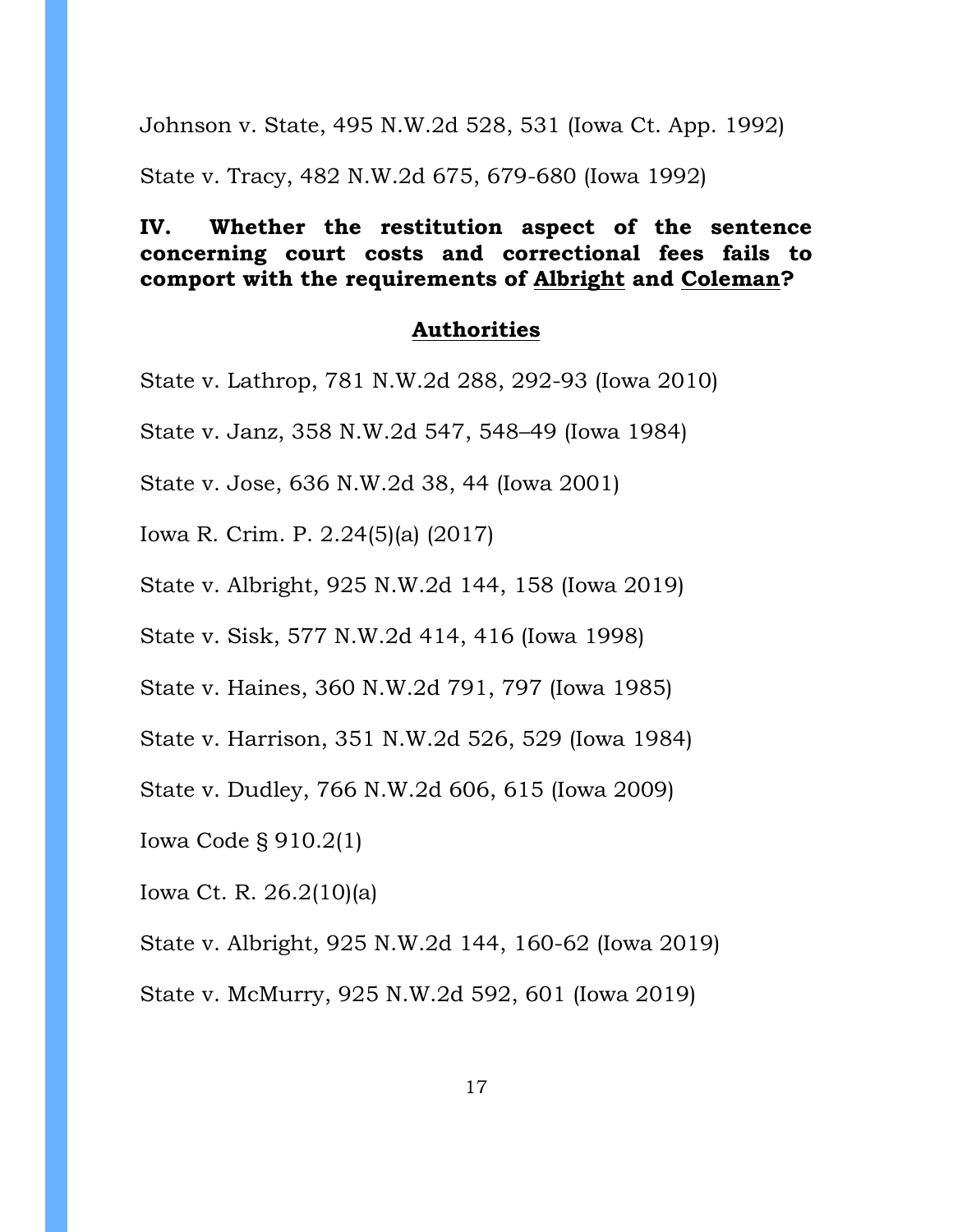State v. Perry, No. 18-0351, 2019 WL 1868225, at \*1 (Iowa April 26, 2019)

State v. Petty, 925 N.W.2d 190, 198 (Iowa 2019)

Iowa Code § 910.7A

Iowa Code § 910.1(4) (2017)

State v. Coleman, 907 N.W.2d 124, 149 (Iowa 2018)

Goodrich v. State, 608 N.W.2d 774, 776 (Iowa 2000)

**V. Whether this appeal is affected by § 31 of Senate File 589 (concerning ineffective assistance claims), which is non-retroactive and is unconstitutional. Alternatively, if that amendment is valid and applies, whether relief for any potentially unpreserved errors should be afforded under plain error review.**

### **Authorities**

#### **A). Not Retroactive:**

S.F. 589, 88th GA, §§ 31-32 (2019)

Iowa Const. art. III, § 26

Iowa Code § 3.7(1) (2017)

Iowa Beta Chapter v. State, 763 N.W.2d 250, 266-67 (Iowa 2009)

Simberskey v. Smith, 27 Iowa 177, 178-180 (Iowa 1869)

James v. State, 479 N.W.2d 287, 290 (Iowa 1991)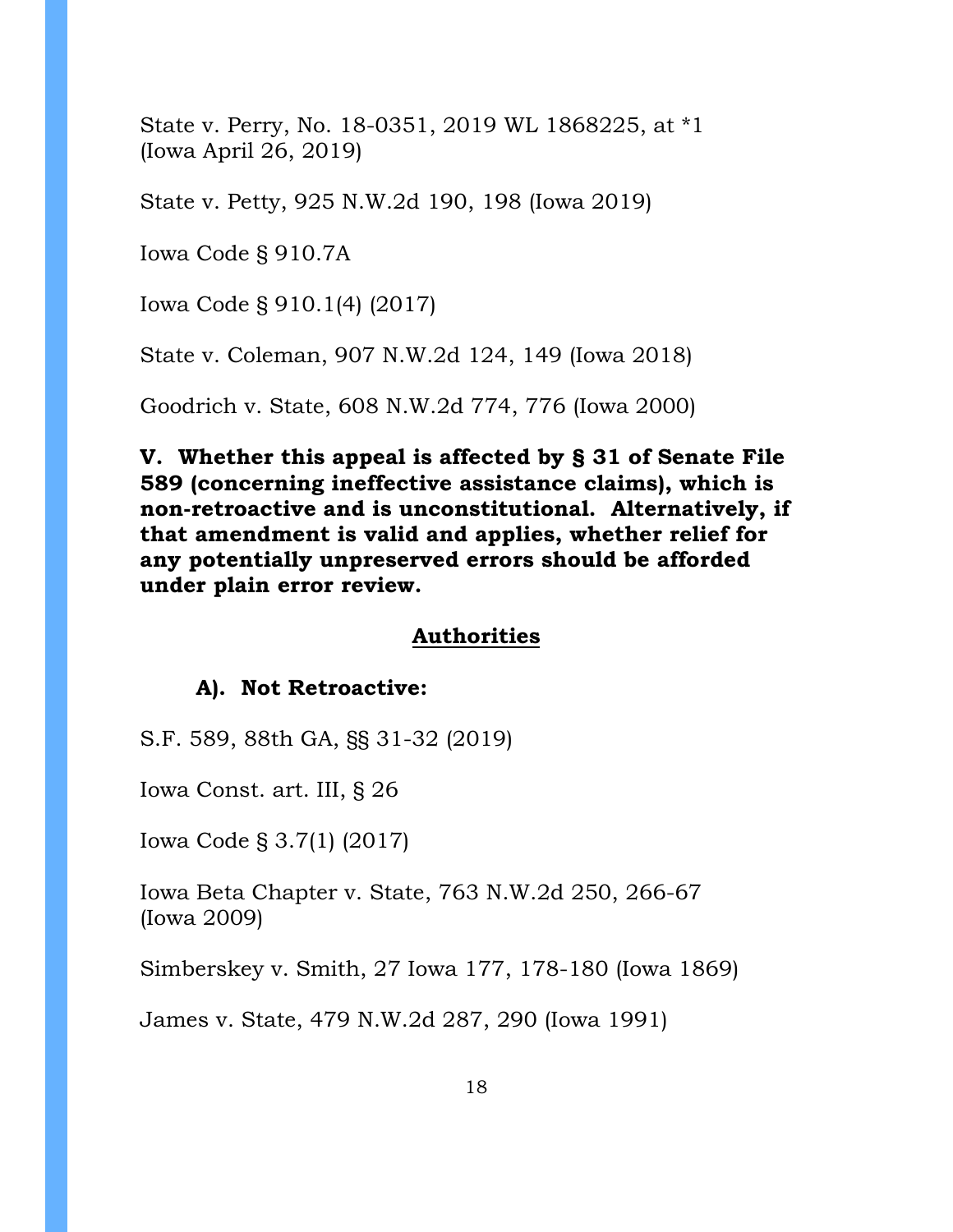Giles v. State, 511 N.W.2d 622, 624 (Iowa 1994)

Iowa Code § 4.13 (2017)

McSurely v. McGrew, 140 Iowa 163, 118 N.W. 415, 417–18 (1908)

Frink v. Clark, 285 N.W. 681, 685 (1939)

# **B). Not Constitutional:**

# **(1). Separation of Powers**

Planned Parenthood v. Reynolds, 915 N.W.2d 206, 212 (Iowa 2018)

Iowa Const. art. V § 1

Iowa Const. art. V §, 4

Iowa Const. art. V § 6

Matter of Guardianship of Matejski, 419 N.W.2d 576, 577 (Iowa 1988)

Dunbarton Realty Co. v. Erickson, 120 N.W. 1025, 1027 (1909)

Tuttle v. Pockert, 125 N.W. 841, 842 (1910)

Brenton v. Lewiston, 236 N.W. 28, 29–30, modified, 238 N.W. 714 (Iowa 1931)

Iowa Code § 602.4102(2) (2017)

Varnum v. Brien, 763 N.W.2d 862, 875-76 (Iowa 2009)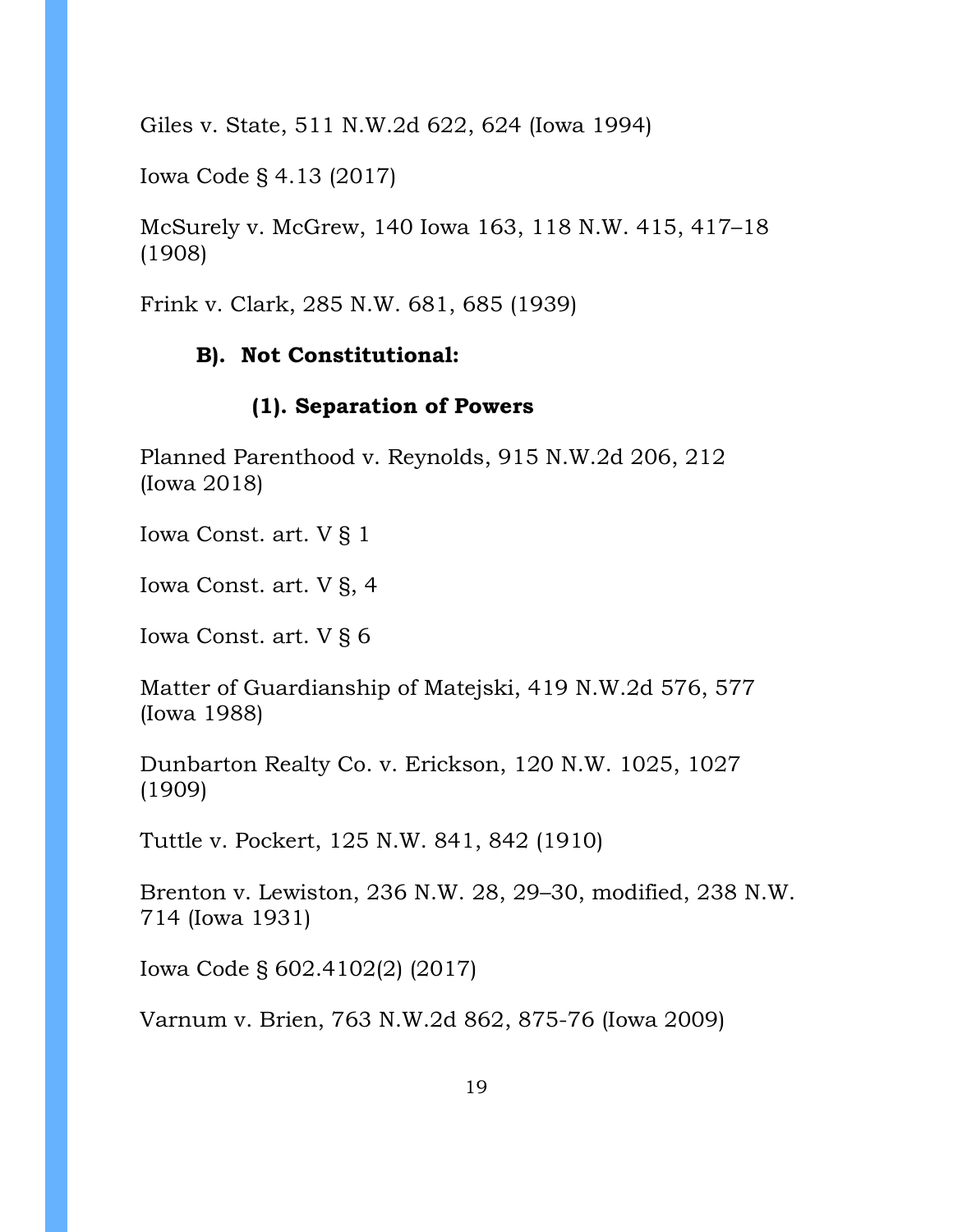Hensley v. Davidson Bros. Co., 112 N.W. 227, 227–28 (1907)

State v. Abrahamson, 696 N.W.2d 589, 593 (Iowa 2005)

## **(2). Equal Protection**

Waldon v. District Court of Lee County, 130 N.W.2d 728, 731 (1964)

U.S. Const. amend. XIV

Iowa Const. art. I § 6

State v. Doe, 927 N.W.2d 656, 662 (2019)

Varnum v. Brien, 763 N.W.2d 862, 883 (Iowa 2009)

U.S. v. Cronic, 466 U.S. 648, 654 (1984)

Senate Video 2019-03-28 at 1:49:10-1:49:20, statements of Senator Dawson, available at [https://www.legis.iowa.gov/dashboard?view=video&chamber=](https://www.legis.iowa.gov/dashboard?view=video&chamber=S&clip=s20190328125735925&dt=2019-03-28&offset=3054&bill=SF%20589&status=i) [S&clip=s20190328125735925&dt=2019-03-](https://www.legis.iowa.gov/dashboard?view=video&chamber=S&clip=s20190328125735925&dt=2019-03-28&offset=3054&bill=SF%20589&status=i) [28&offset=3054&bill=SF%20589&status=i](https://www.legis.iowa.gov/dashboard?view=video&chamber=S&clip=s20190328125735925&dt=2019-03-28&offset=3054&bill=SF%20589&status=i)

State v. Truesdell, 679 N.W.2d 611, 616 (Iowa 2004)

# **(3). Due Process and Right to Effective Appellate Counsel**

U.S. Const. amend. VI

U.S. Const. amend. XIV

Iowa Const. art. I §§ 9-10

Evitts v. Lucey, 469 U.S. 387, 396 (1985)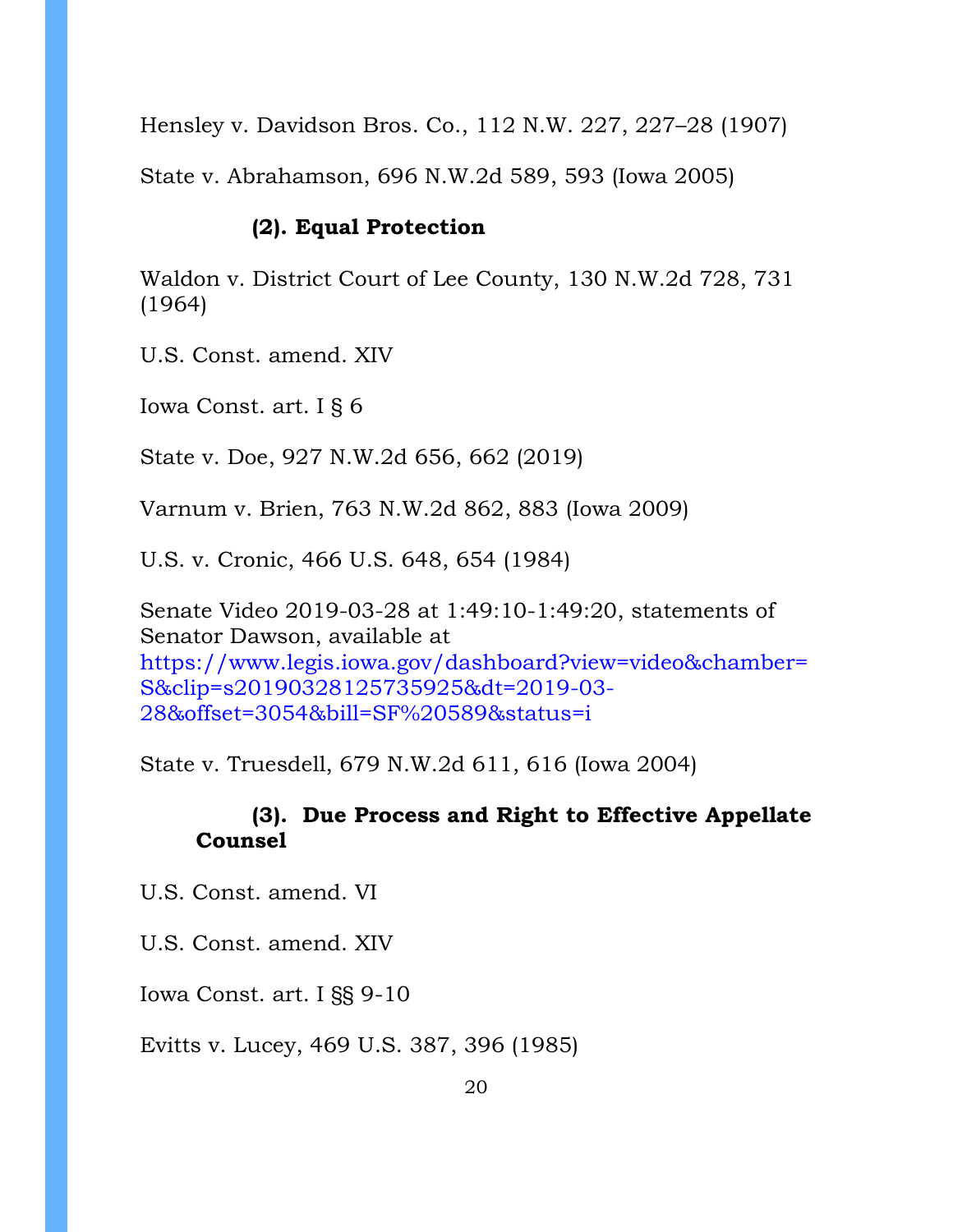### **C). Plain Error:**

United States v. Atkinson, 297 U.S. 157, 160 (1936)

Jon M. Woodruff, Note, Plain Error by Another Name: Are Ineffective Assistance of Counsel Claims a Suitable Alternative to Plain Error Review in Iowa?, 102 Iowa L. Rev. 1811, 1815 (May 2017)

Wayne R. LaFave et al., 7 Criminal Procedure, § 27.5(d) (4th ed. November 2018 update)

Tory A. Weigand, Raise or Lose: Appellate Discretion and Principled Decision-Making, 17 Suffolk J. Trial & App. Advoc. 179, 199-241 (2012)

Wiborg v. United States, 163 U.S. 632, 658 (1896)

Fed. R. Crim. P. 52 (2019)

U.S. v. Olano, 507 U.S. 725, 732-34 (1993)

Johnson v. United States, 520 U.S. 461, 466-467 (1997)

State v. Johnson, 272 N.W.2d 480, 484 (Iowa 1978)

State v. Rinehart, 283 N.W.2d 319, 324 (Iowa 1979)

State v. Rutledge, 600 N.W.2d 324, 325 (Iowa 1999)

State v. McCright, 569 N.W.2d 605, 607 (Iowa 1997)

State v. Coil, 264 N.W.2d 293, 296 (Iowa 1978)

Rhoads v. State, 848 N.W.2d 22, 33 (Iowa 2014)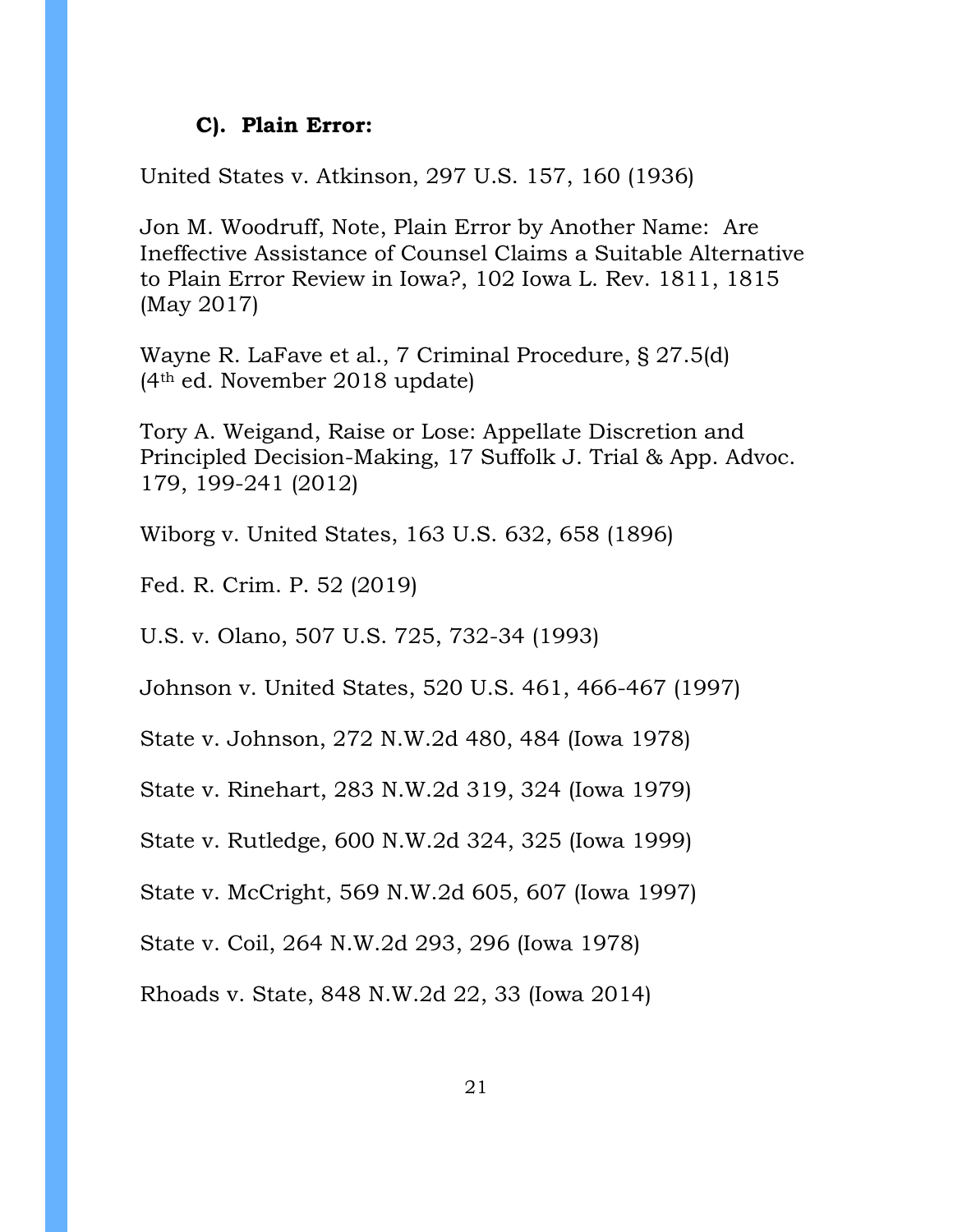State v. Sahinovic, No. 15-0737, 2016 WL 1683039, at \*2 (Iowa Ct. App. April 27, 2016)

State v. Lucas, 323 N.W.2d 228, 232 (Iowa 1982)

State v. Thomas, 520 N.W.2d 311, 313 (Iowa Ct. App. 1994)

Iowa Const. art V, § 4

State v. Dahl, 874 N.W.2d 348, 350 (Iowa 2016)

Iowa Code § 814.20 (2017)

State v. Young, 292 N.W.2d 432, 435 (Iowa 1980)

12 Fed. Proc., L. Ed. § 33:21

United States v. Williams, 133 F.3d 1048, 1051 (7th Cir. 1998)

United States v. Hill, 749 F.3d 1250, 1251 (10th Cir. 2014)

State v. Mendoza-Lazaro, 200 P.3d 167, 170 (Or. Ct. App. 2008)

United States v. Morales, 477 F.2d 1309, 1315 (5th Cir. 1973)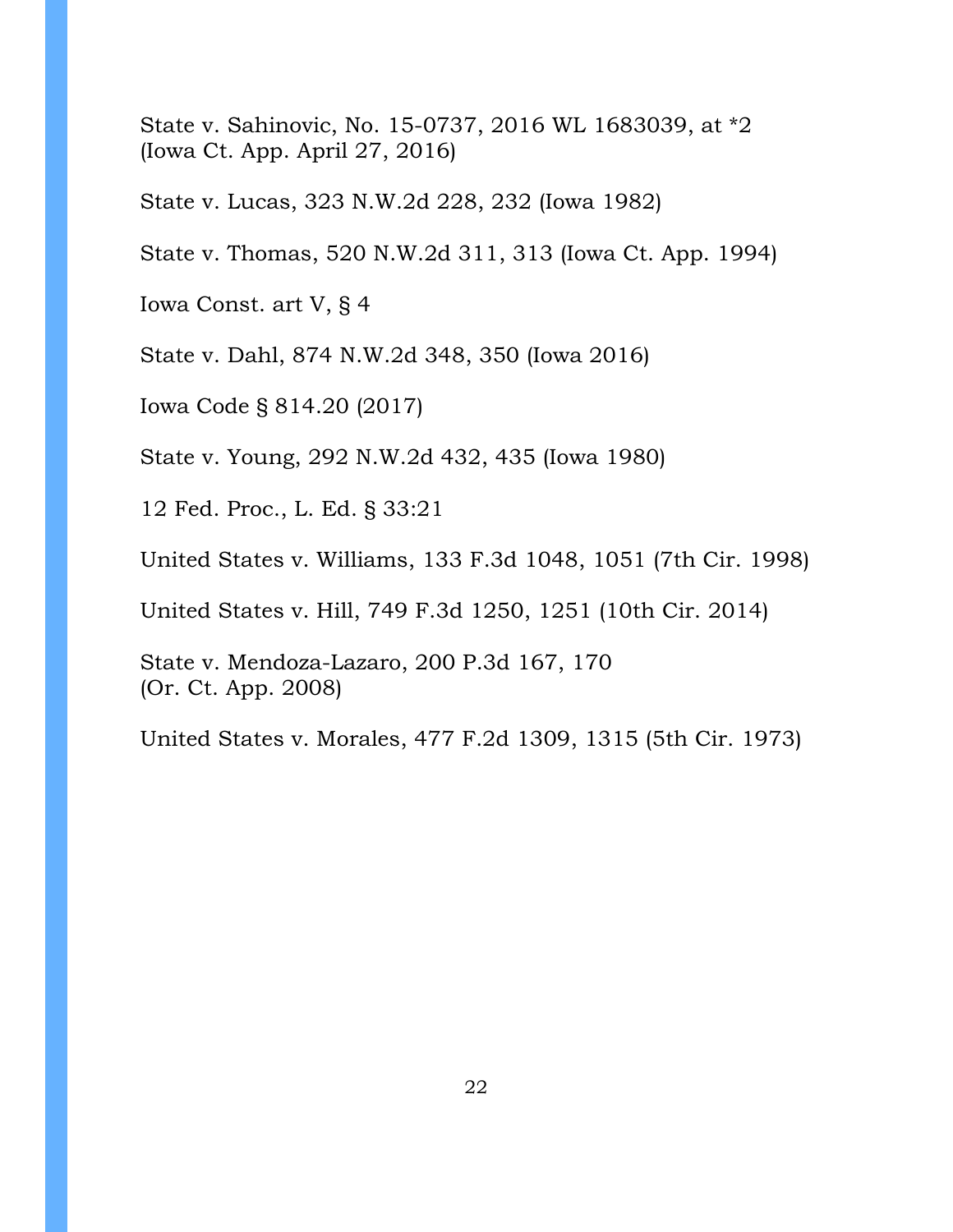#### **ROUTING STATEMENT**

Retention by the Iowa Supreme Court is appropriate because the issues raised in Divisions II and V involve substantial issues of first impression or of changing or clarifying legal principles in Iowa. Iowa R. App. P. 6.903(2)(d) and 6.1101(2)(c), (f).

#### **STATEMENT OF THE CASE**

**Nature of the Case:** This is an appeal by Defendant-Appellant Shanna Dessinger from her jury trial conviction for Child Endangerment, an Aggravated Misdemeanor in violation of Iowa Code sections 726.6(1)(a) and 726.6(7).

**Course of Proceedings:** On July 13, 2018, the State charged Dessinger with Child Endangerment, an Aggravated Misdemeanor in violation of Iowa Code sections 726.6(1)(a) and 726.6(7) (2017). (7/13/18 TI)(App. pp. 4-5). The State alleged that Dessinger had knowingly acted in a manner that created a substantial risk to then four-year-old D.A.J.'s health or safety while acting as the child's daycare provider. (5/15/18 Complaint; 7/13/18 TI)(Conf. App. pp. 4-6; App. pp.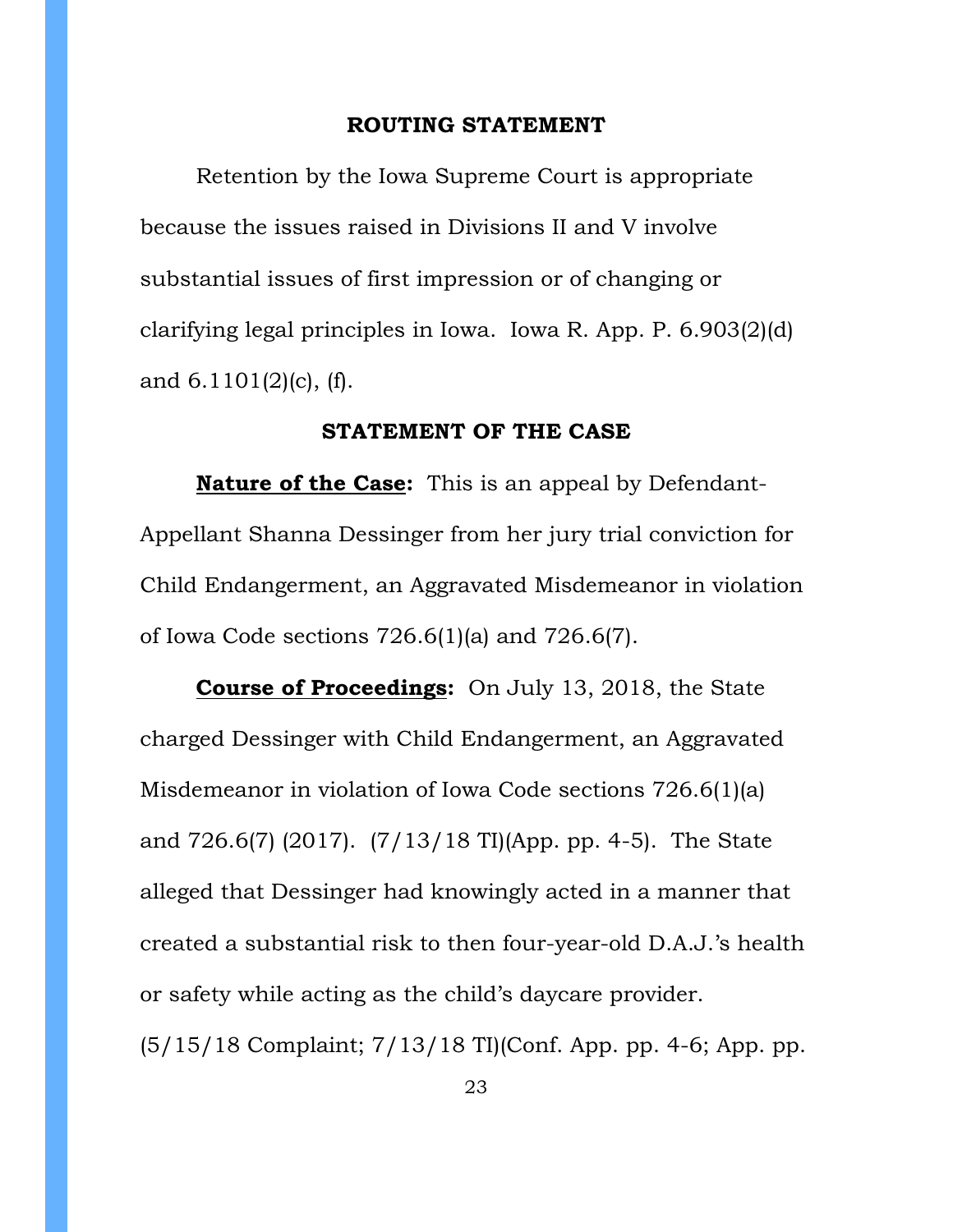4-5). Dessinger pled not guilty. (7/26/18 Record.Arraign.) (App. pp. 6-7).

Prior to trial, Dessinger filed a September 27, 2018 Motion in Limine concerning certain evidentiary matters as well as a challenge to the then-five-year-old complaining witness's competency to testify. First, the motion noted that the child's recent deposition answers to questions gauging his understanding of the concept of 'truth' and 'lies' was essentially 'nope', and requested the district court to make a pre-trial determination of whether the child witness was competent to testify at trial. (9/27/18 Def.Mot. Part A)(App. pp. 8-9). Second, the motion addressed concerns of hearsay, confrontation clause violations, and lack of personal knowledge among a number of State witnesses who appeared to have no first-hand knowledge of the event at issue and should thus be prohibited from testifying to statements received from others.  $(9/27/18 \text{ Def.Mot. } \P \P 14-15, 17)$ (App. p. 10). Specifically, the motion noted that only the child and witness Demetria Gully claimed to have had first-hand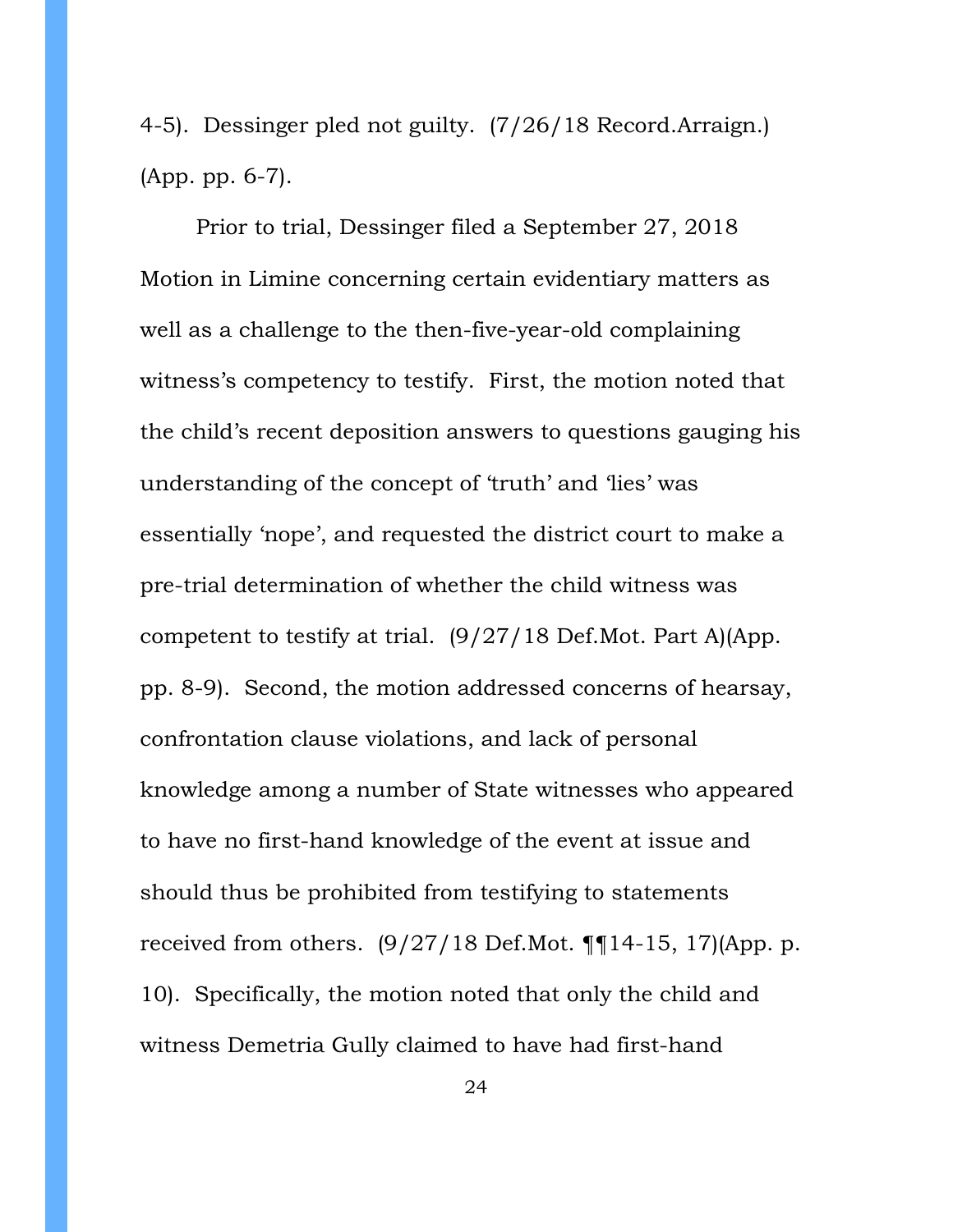knowledge or witnessed the event, but that those witnesses then made statements to other persons who were themselves listed as State witnesses, implicating multiple levels of out-ofcourt statements none of which were admissible. (9/27/18 Def.Mot. Part B)(App. pp. 10-11).

The State filed a written response resisting the defense motion, both as to the child-witness's competency to testify, and as to the evidentiary issue concerning State witnesses' recitations of out-of-court statements received from others. In support of its resistance on the competency issue, the State submitted the deposition transcript of the child. (9/27/18 Resist.; 10/1/18 Resist. with attached Depo.)(App. pp. 12-14; Conf. App. pp. 7-29). On the matter of State witnesses' recitations of out-of-court statements received from others, the State responded generally "These are exceptions to the hearsay rule." (9/27/18 Resist.¶15)(App. p. 13).

A jury trial commenced on October 2, 2018. (Tr.1:1-25). Just prior to trial, and while outside the presence of the jury, the district court addressed the issues of D.A.J.'s competency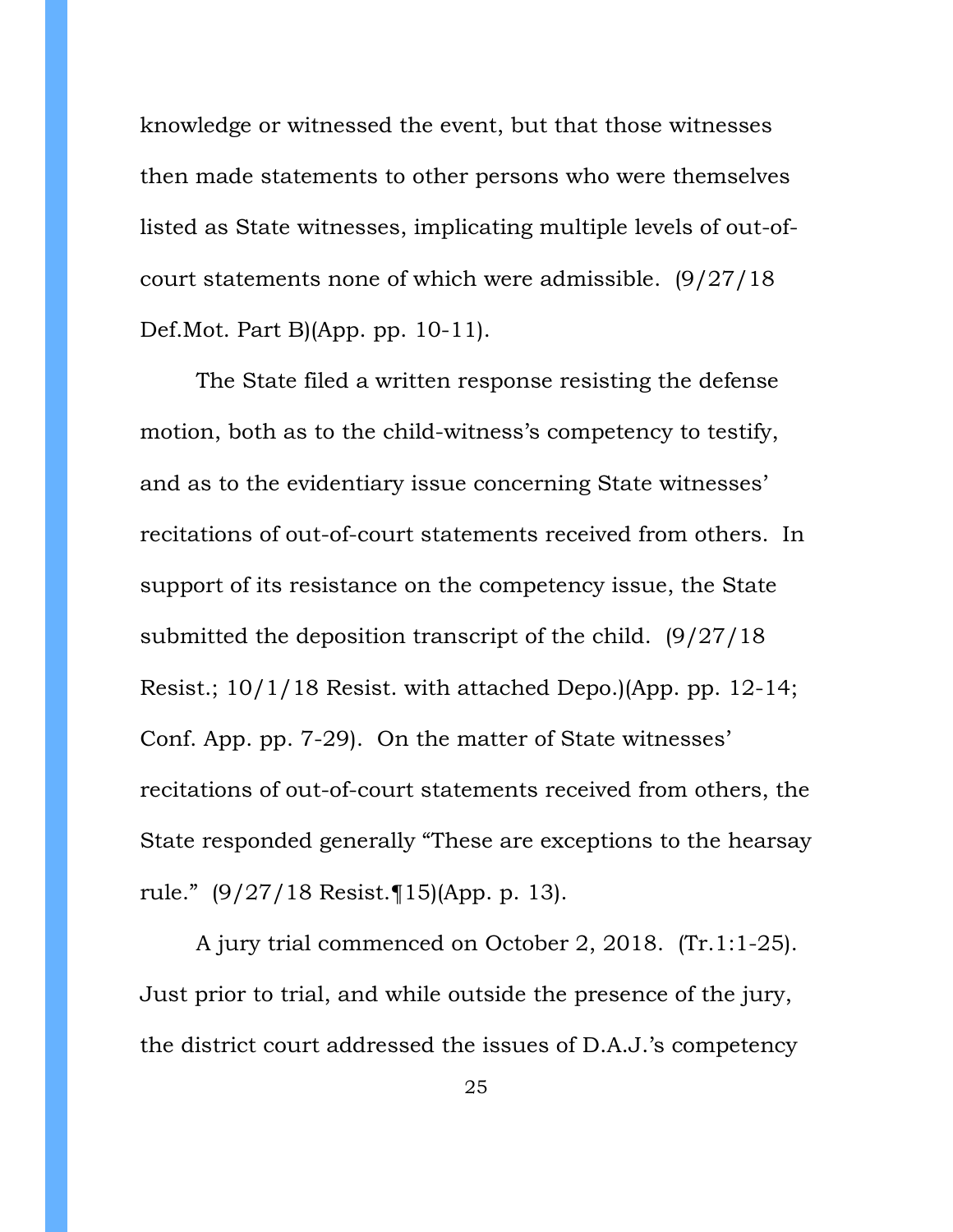to testify, as well as the issue relating to witnesses' recitation of out-of-court statements received from others. (Tr.10:15- 13:25). On the in limine issue concerning out-of-court statements being recited by persons who may not have firsthand knowledge, the court determined that such hearsay would not be acceptable unless a hearsay exception were to apply. (Tr.10:15-11:5). The court then addressed the matter of D.A.J.'s competency to testify, receiving the parties' arguments on that matter. (Tr.11:6-13:25). Later, during a break following selection of the jury, a hearing on the child's competency was held outside the jury's presence. At that time, the court and the parties each asked questions of the child to determine whether the standard of competency to testify as a witness was satisfied. (Tr.16:20-45:15). After questioning of the child was completed, the court determined the child was competent to testify as a witness. (Tr.45:16- 46:6). Upon Defendant's motion, the court also agreed that, if the child testified at trial as a State's witness, the State should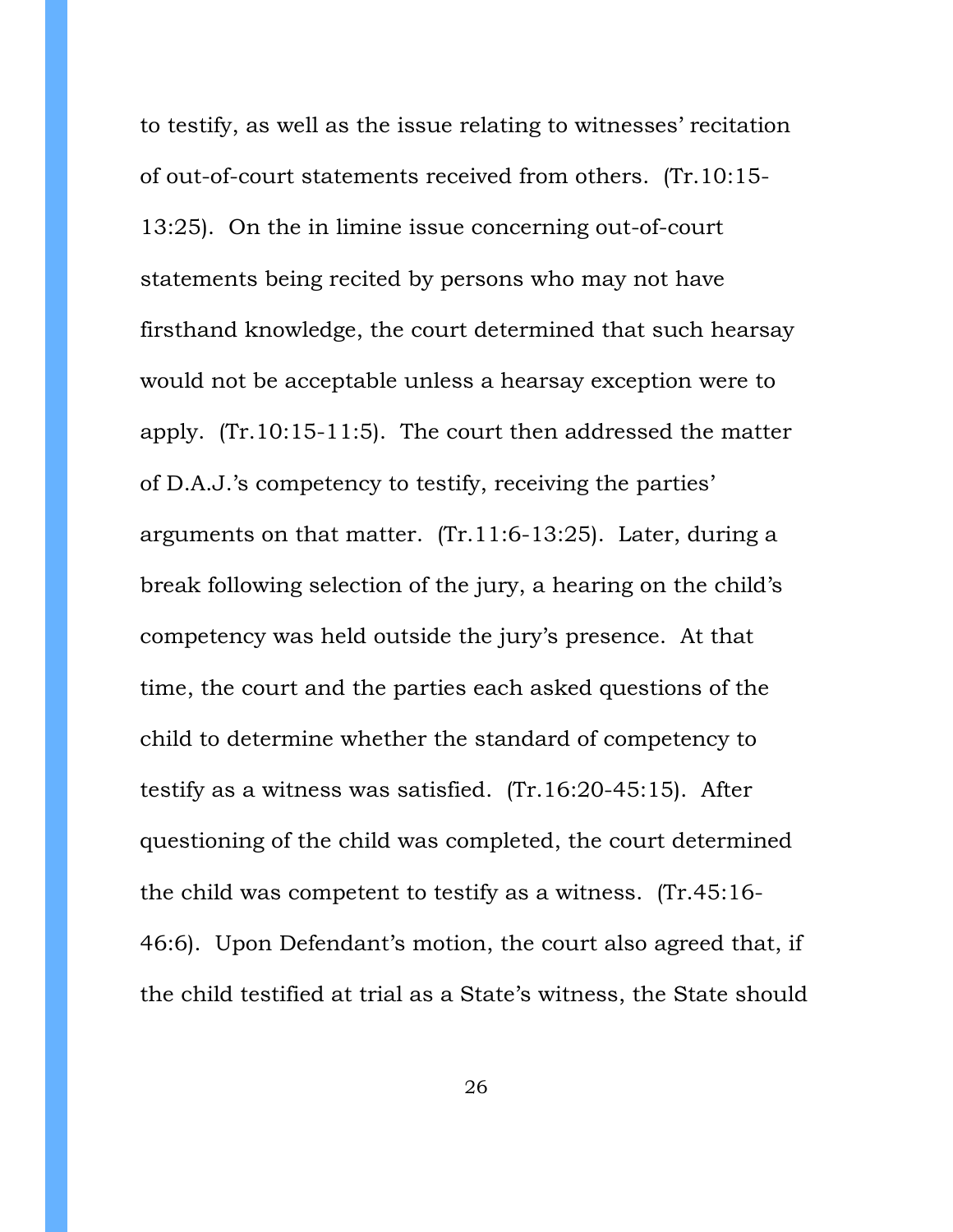not lead the child with leading questions and should instead use open-ended questions. (Tr.47:7-48:5).

Trial then commenced in the presence of the jury at 1:00 p.m., with opening statements and presentation of evidence by the parties. The State ultimately did not call D.A.J. to testify at trial, presenting testimony only from daycare employee Demetria Gully, Officer Paul Samuelson, and daycare Director Cori Jewett. After the State rested, the Defense presented testimony from Defendant Dessinger, as well as character witness Kayleen Scott. (Tr.2:1-25, 126:22-25, 180:25). No rebuttal evidence was presented by the State. (Tr.181:1-6). The parties presented their closing arguments to the jury, and the jury then commenced its deliberations at 4:55 p.m. (Tr.184:11-14, 201:6-7). The jury deliberated for about three hours that evening (October 2) without reaching a decision. At about 7:58 p.m., the jury was sent home for the evening with directions to return at 9:00 a.m. the following day to continue its deliberations. (Tr.201:10-202:8). At 10:18 a.m. the following day (October 3), the jury rendered a verdict finding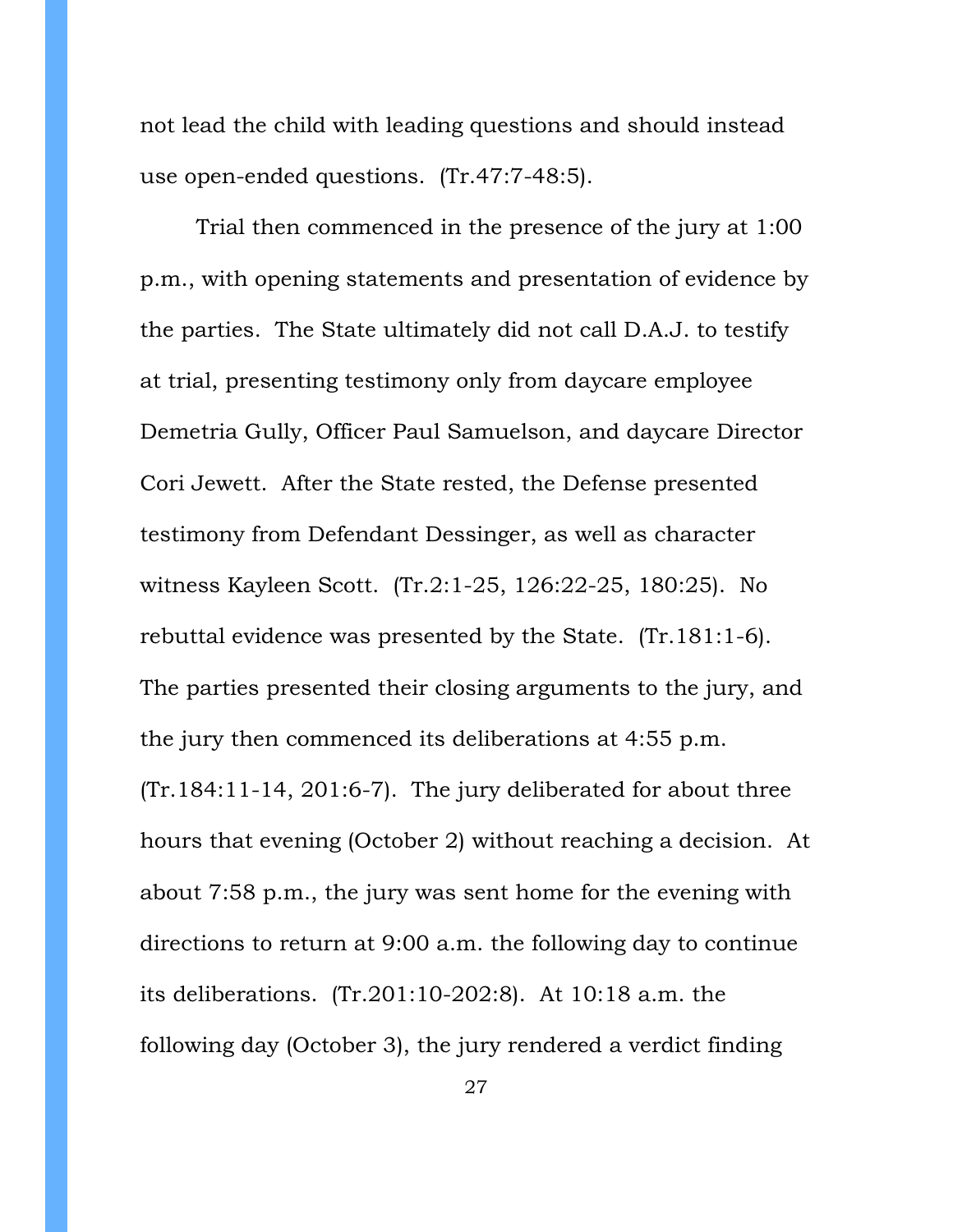Dessinger guilty of Child Endangerment as charged. (Verdict Tr.2:1-3:17); (10/3/18 Verdict)(App. p. 16).

A sentencing hearing was held on November 19, 2018. At that time, the district court entered judgment against Dessinger for Child Endangerment, an Aggravated Misdemeanor in violation of Iowa Code sections 726.6(1)(a) and 726.6(7) (2017). The court sentenced Dessinger to 365 days in Webster County Jail, with all but 30 days suspended with authorization for work-release and school-release as permitted by the Jail, and placed Dessinger on informal probation for a period of one year. The court also imposed a \$625 fine and 35% surcharge, and directed Dessinger to submit a DNA sample for profiling. The court ordered Dessinger to pay "the court costs of this action." The court then inquired into whether Dessinger had an ability to pay court-appointed attorney fees; the court found Dessinger had no ability to pay such attorney fees, and thus ordered attorney fee reimbursement of \$0. (Sent.19:5-20:12); (Exh.A-C; Sent.Order)(Conf. App. p. 31; App. pp. 17-22). The sentencing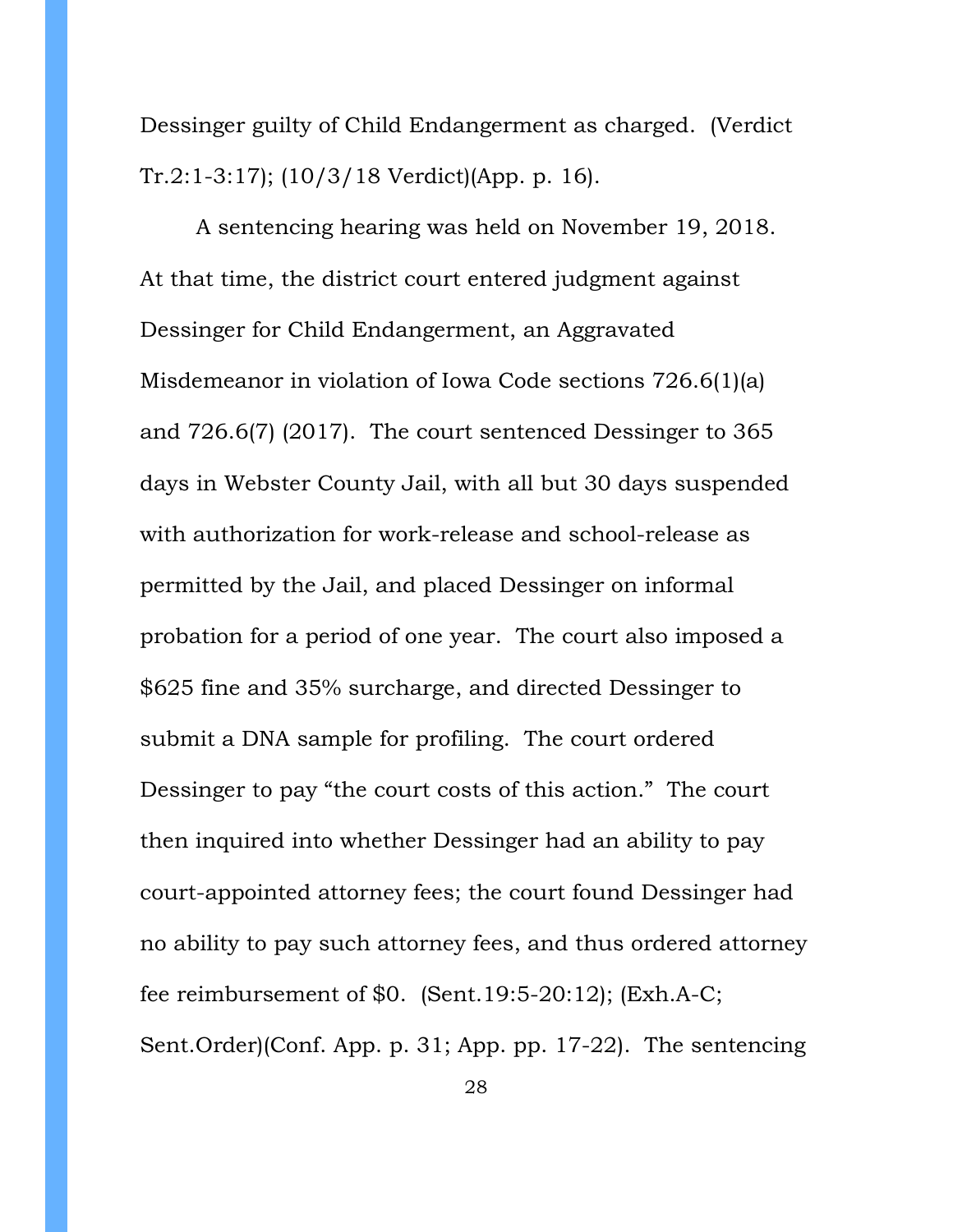order directed financial obligations to be paid within 30 days. (Sent.Order $\P\P(4(a), 4(c)(2))$  (App. pp. 19, 21). Additionally, the paragraph prescribing Dessinger's jail sentence included a statement that: "Defendant shall pay fees as later assessed for… room and board" and "The actual amount assessed will be as set forth in the Room & Board Reimbursement Claim filed with the Clerk by the Sheriff" which "amount assessed shall have the force and effect of a judgment for purposes of enforcement" unless Defendant affirmatively requests a hearing to dispute the amount assessed. (Sent.Order¶4(b)) (App. p. 20).

Dessinger filed a Notice of Appeal on December 12, 2018. (12/10/18 NOA)(App. p. 23).

**Facts:** In May 2018, Defendant Shanna Dessinger worked as a child care provider at Tracey's Tots, a daycare facility in Fort Dodge, Iowa. She had worked there for approximately five months, since January 2018. Dessinger was also then-employed as a food service worker at the Fort Dodge Senior High School, where she would prepare food and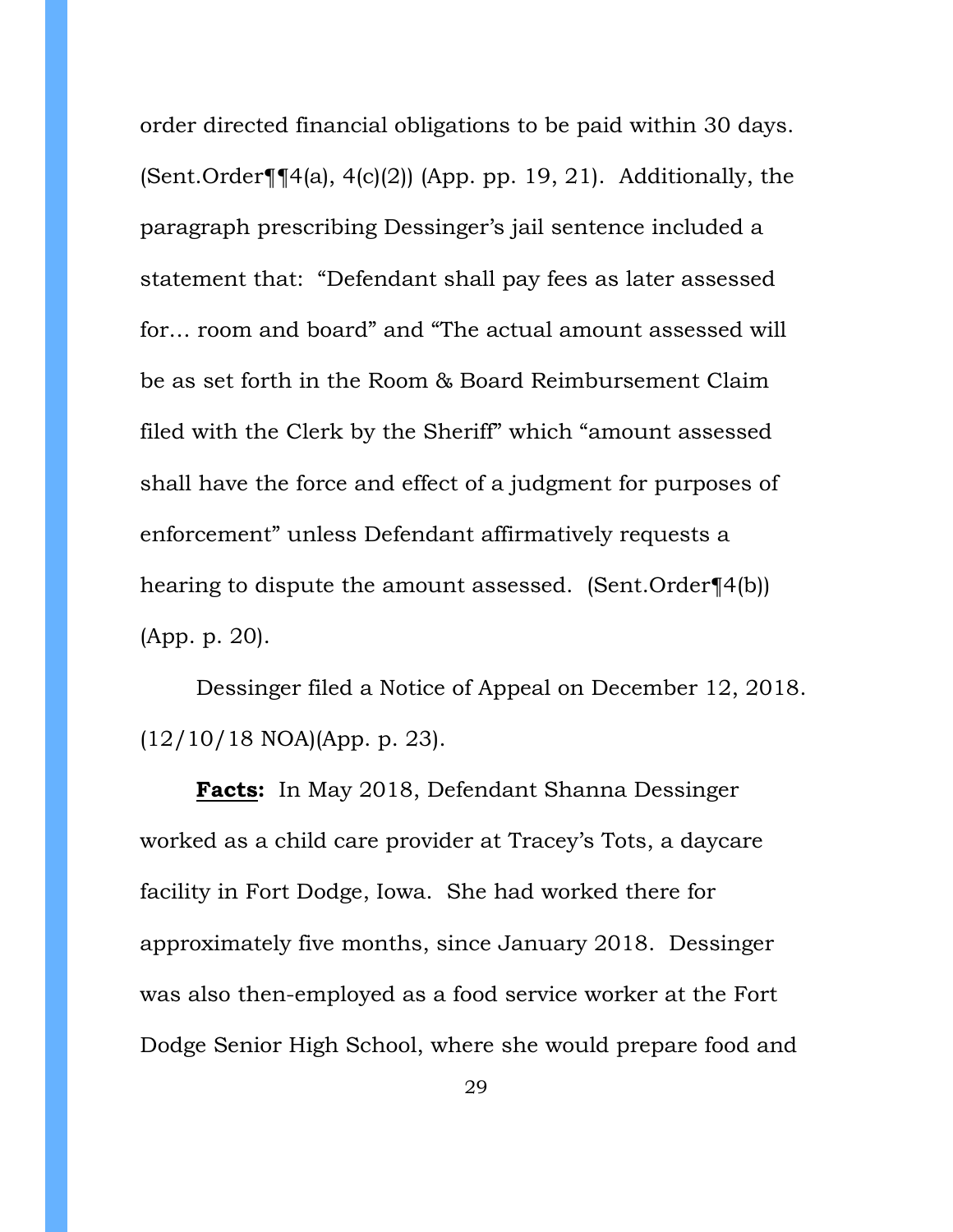run the cash register for the high school kids. She was hired at Tracey's Tots on the recommendation of another Tracey's employee (Tammy) who had worked with her at the senior high school. Dessinger typically worked at the high school until 1:00 p.m., and then worked at the daycare from 2:00 p.m. until 5:00 or 6:00 p.m. (Tr.103:23-105:2, 131:17-133 L.13).

The instant prosecution arises out of an alleged May 9, 2018 incident at the daycare. The State alleged that, on that date, another employee of Tracey's Tots (17-year-old Dametria Gully) glanced through an interior window and observed Dessinger reach out her hand and intentionally choke and then push down four-year-old D.A.J., one of the children that was under Dessinger's care in the preschool room of the facility. (Tr.62:2-63:5, 67:3-68:3, 82:1-9). Dessinger testified at trial, and denied that any such choking incident or other assaultive act had occurred. But Dessinger did acknowledge that, while trying to help D.A.J. take off a dress-up apron, Dessinger stumbled against a bookcase and, in the process of catching herself, may have accidentally knocked the child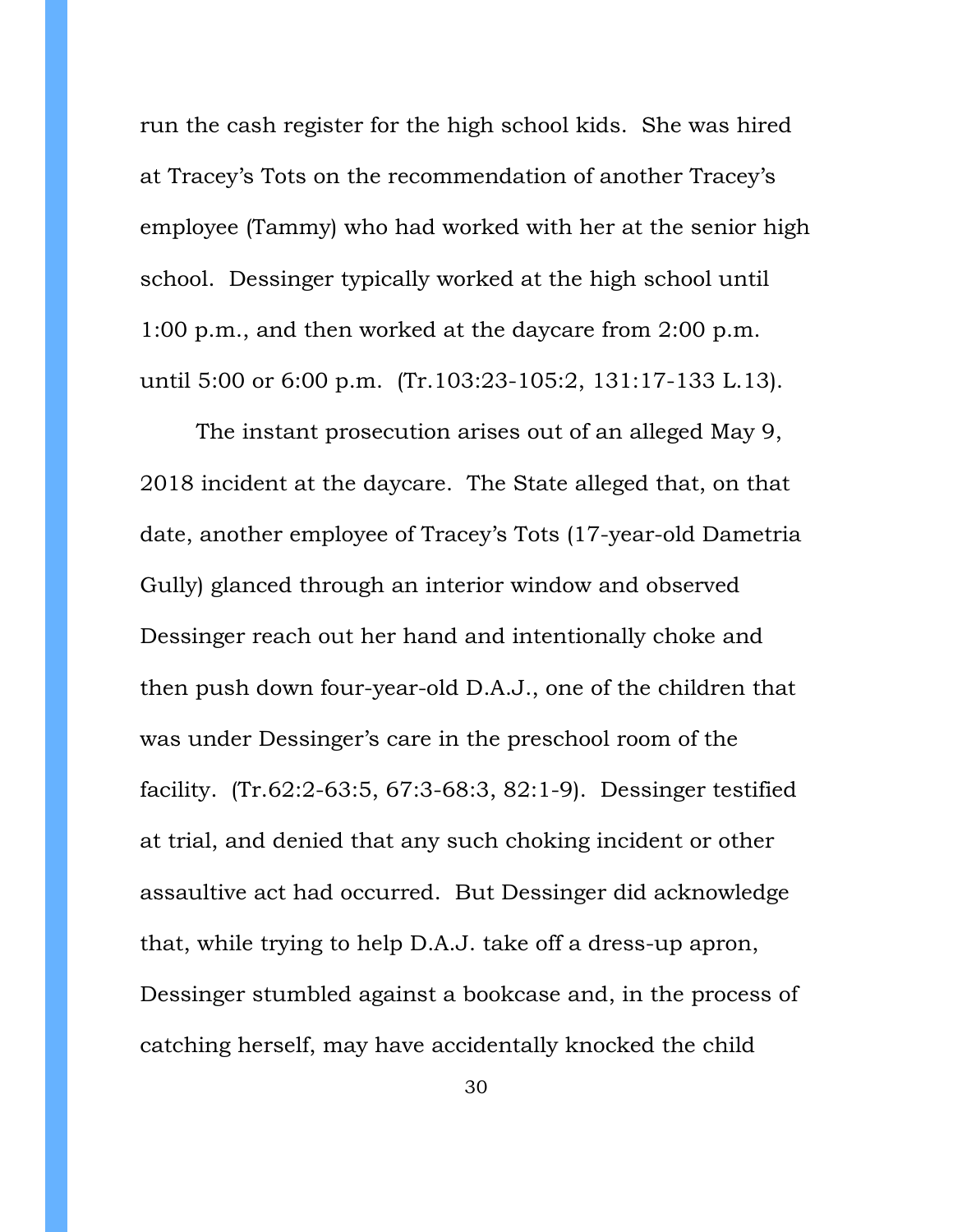over. (Tr.152:7-158:16, 161:2-13, 165:6-166:23, 168:20-22). No physical injuries were ever visible on the child. (Tr.75:17- 24, 78:19-22, 96:20-97:24, 107:24-108:1). Of the State's witnesses, only D.A.J. and Gully claimed to have actually observed the incident, and only Gully (not D.A.J.) testified at trial. (Tr.2:1-25, 111:18-25). The defense urged that Gully was incorrect in what she believed she observed, namely that she mistook Dessinger's accidental stumble and bumping of the child as an intentional assault of choking and pushing the child down. (Tr.53:17-59:9, 189:13-198:19).

Gully was seventeen years old, in high school, and worked at Tracey's Tot's part-time. She was new to the daycare, having started only the day prior to the May 9 incident. Although employment records confirmed May 9 was actually her second day of work, Gully testified that she was "sure" it was her first and not her second day. (Tr.60:8-62:1, 109:9-20).

On May 9, Dessinger worked in the preschool room, while Gully and another provider (Kelli) worked in the two-year-old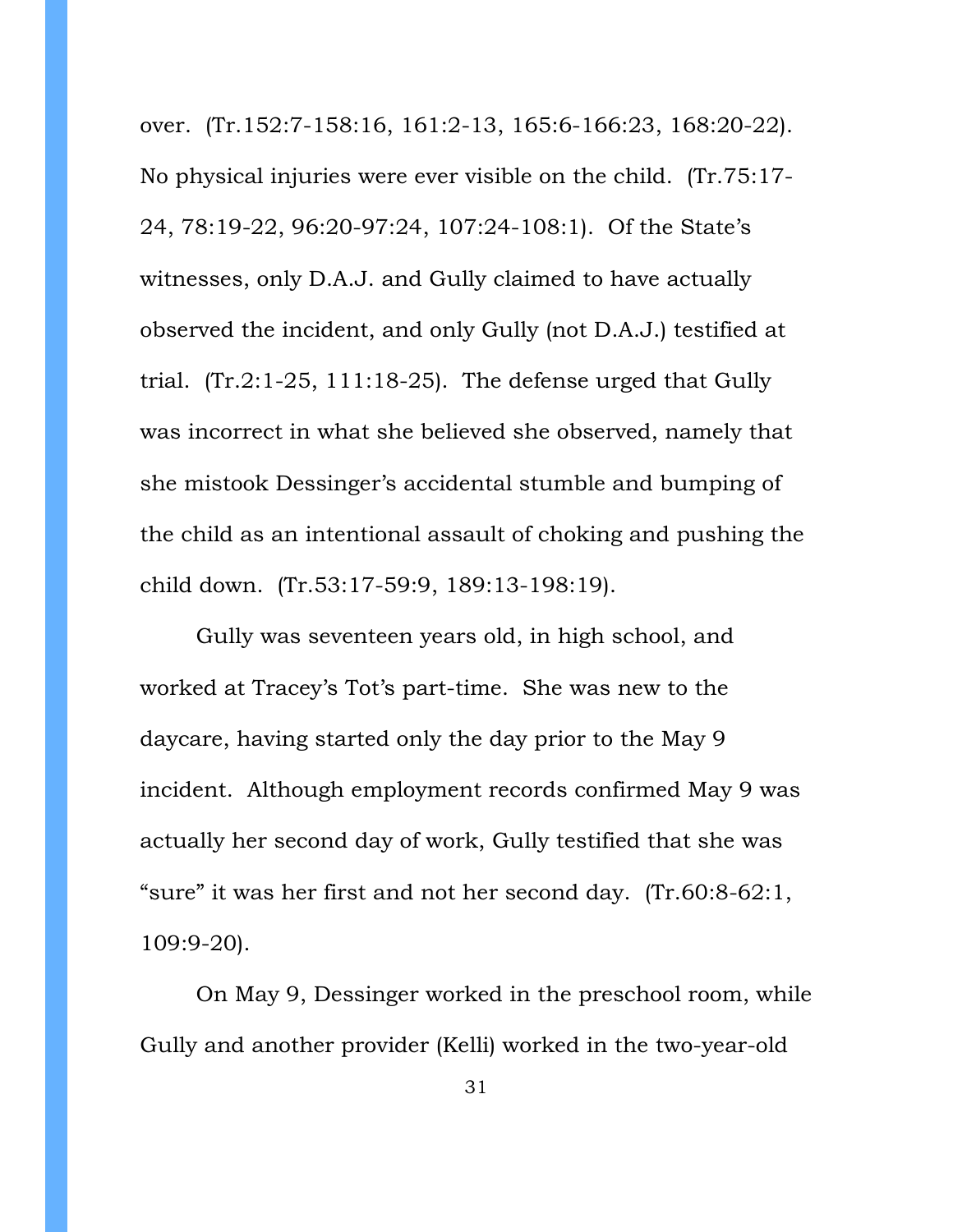room next door. The wall separating the preschool room and the two-year-old room contained a large picture window through which a person on either side could see into the other room. Gully testified that in glancing at the picture window, she observed Dessinger grab then-four-year-old D.A.J. by his neck in a choking motion, then release his neck and push the child to the ground. (Tr.62:2-63:5, 67:3-68:3, 82:1-9). See also (Tr.80:1-82:9, 88:3-89:14, 91:23-4). The incident was very brief. (Tr.p.86:11-13). According to Gully, D.A.J. was immediately thereafter screaming and crying "I'm sorry, I'm sorry, I'm sorry." (Tr.67:16-69:5). She testified she was sure of what she saw, and that there was no chance the incident was an accident. (Tr.68:2-14). Gully immediately went to daycare Director Cori Jewett's office to report what she believed she saw, and Jewett immediately went to the preschool room while Gully returned to the two-year-room. (Tr.73:20-74:19, 83:23-84:9).

Gully testified she could not tell whether D.A.J. was physically injured by the incident, and she did not observe any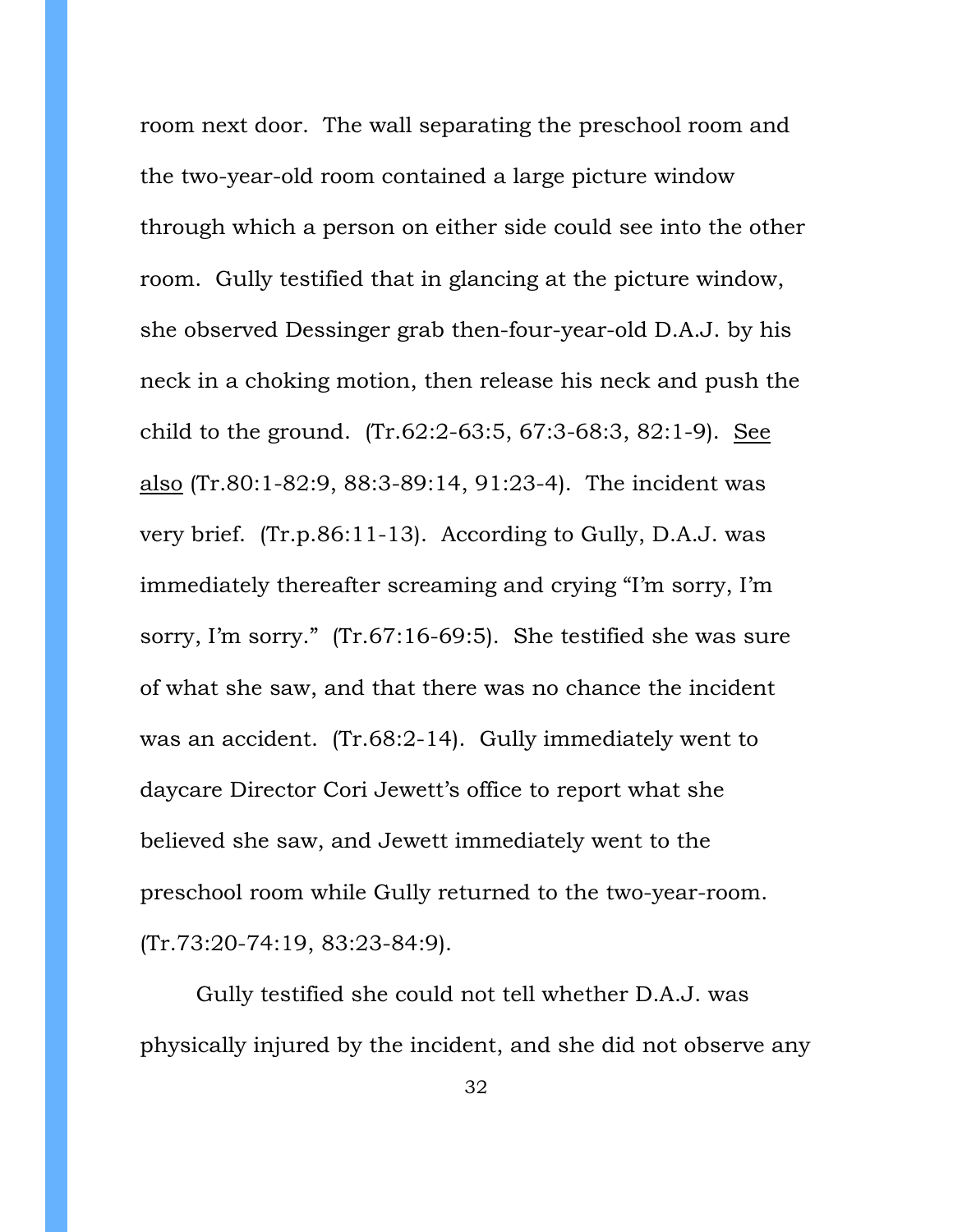marks or injuries on him afterward. She was convinced there should have been marks on D.A.J. given the nature of the incident; but she believed that, because D.A.J. had darker skin, marks may not have been visible. (Tr.75:17-24, 78:19- 79:16). Gully testified on direct examination that D.A.J. was emotionally upset by the incident (Tr.75:14-16), but on crossexamination she testified D.A.J. was "perfectly fine" afterwards. (Tr.76:6-13). Gully also acknowledged that, at the time of the alleged incident, she was in another room supervising nine to ten two-year-olds, such that she wasn't completely focused on Dessinger. She testified that she just happened to look through the window and see the incident. (Tr.77:2-21). But she testified that once she noticed the incident occurring, she focused on it and believed she observed the very short incident clearly. (Tr.86:2-15).

On cross-examination, Gully testified that, after the incident (and after Dessinger left at the direction of Jewett), Gully and Jewett "both talked to [D.A.J.] and asked him what happened and he showed us what happened…." (Tr.79:14-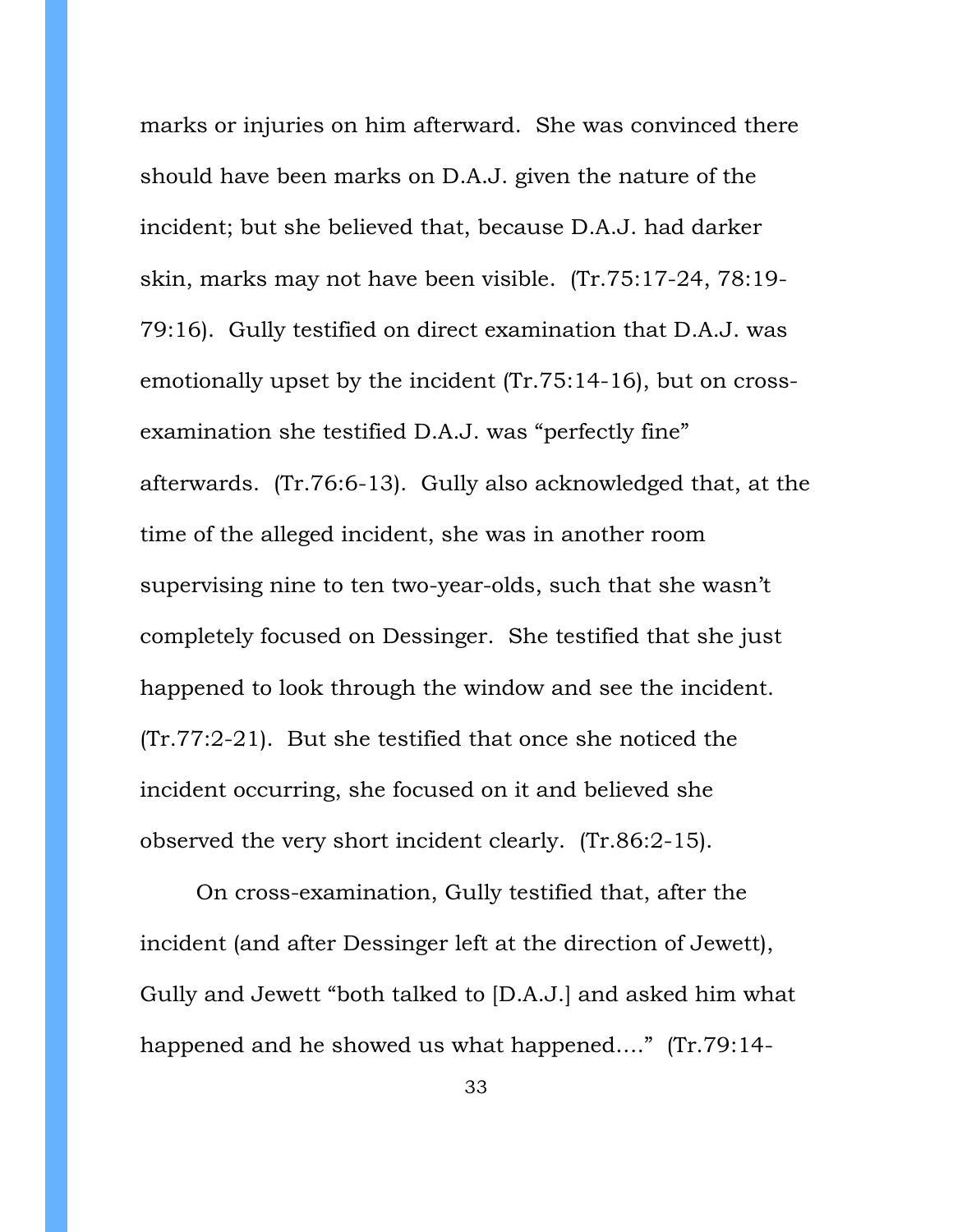16). On redirect examination, the State asked Gully to testify to what she observed D.A.J. demonstrating when showing Gully and Jewett what happened to him. Defense counsel objected on hearsay grounds, but the court overruled the objections concluding that the witness could not testify to any words the child said but the witness could testify to the child's conduct during the demonstration. Gully testified that she observed D.A.J. demonstrate what happened to him by grabbing Jewett by her neck and lifting<sup>[1](#page-33-0)</sup> as if he was lifting himself up. Gully testified she would characterize that as choking. (Tr.89:15-90:16).

Jewett testified that Gully came to her office at approximately 3:00 p.m. to report what she believed to have observed seeing in Dessinger's room. (Tr.106:3-17). While Gully was reporting the matter, Jewett believed she could hear D.A.J. crying (without words) in the other room. (Tr.108:2-12).

 $\overline{a}$ 

<span id="page-33-0"></span><sup>1</sup> Gully never saw any lifting when observing the alleged interaction between Dessinger and D.A.J. through the window. (Tr.90:23-91:2).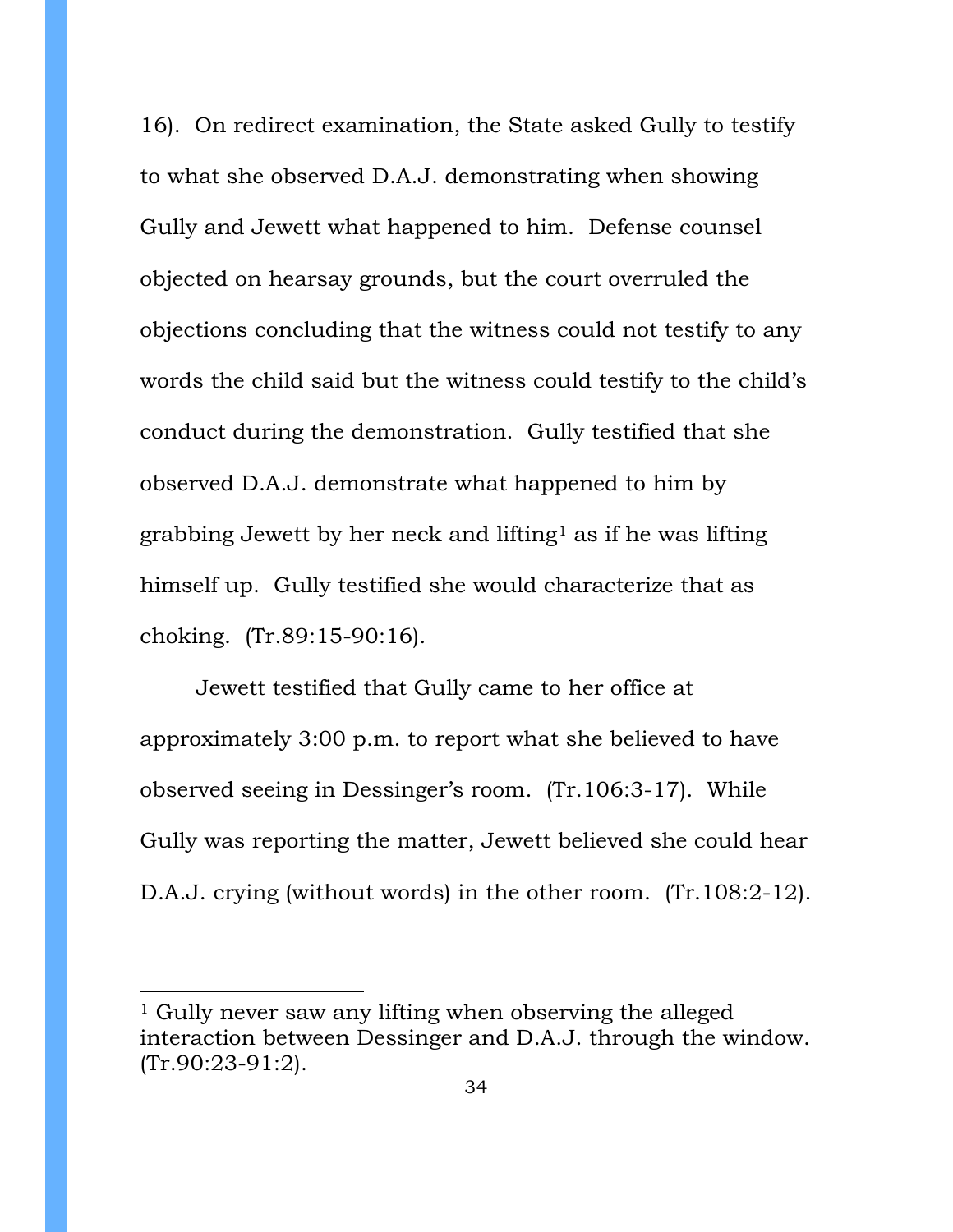Jewett testified that, when she got into the preschool room, D.A.J. was not crying but was sort of whimpering. (Tr.108:13- 18). Upon entering the preschool room, Jewett told Dessinger to get her things and leave. (Tr.106:25-107:4). Dessinger did not seem initially to understand that she was being disciplined, seeming to believe Jewett was just sending her home early as sometimes occurred over as kids started leaving and less staff was needed over the afternoon. (Tr.116:4-8, 117:20-118:2). Jewett did not ask Dessinger what happened, but did ultimately inform her before she left of what had been reported to Jewett. (Tr.115:5-13).

After Dessinger left, Jewett turned her attention fully to D.A.J. Jewett testified he seemed upset and was off by himself in the room. She testified that she had seen him in good spirits in fairly recent proximity to the incident, and this seemed like a change in attitude. She did not notice anything unusual about his face, neck, or anywhere on his body. (Tr.107:16-108:1, 108:19-109:8).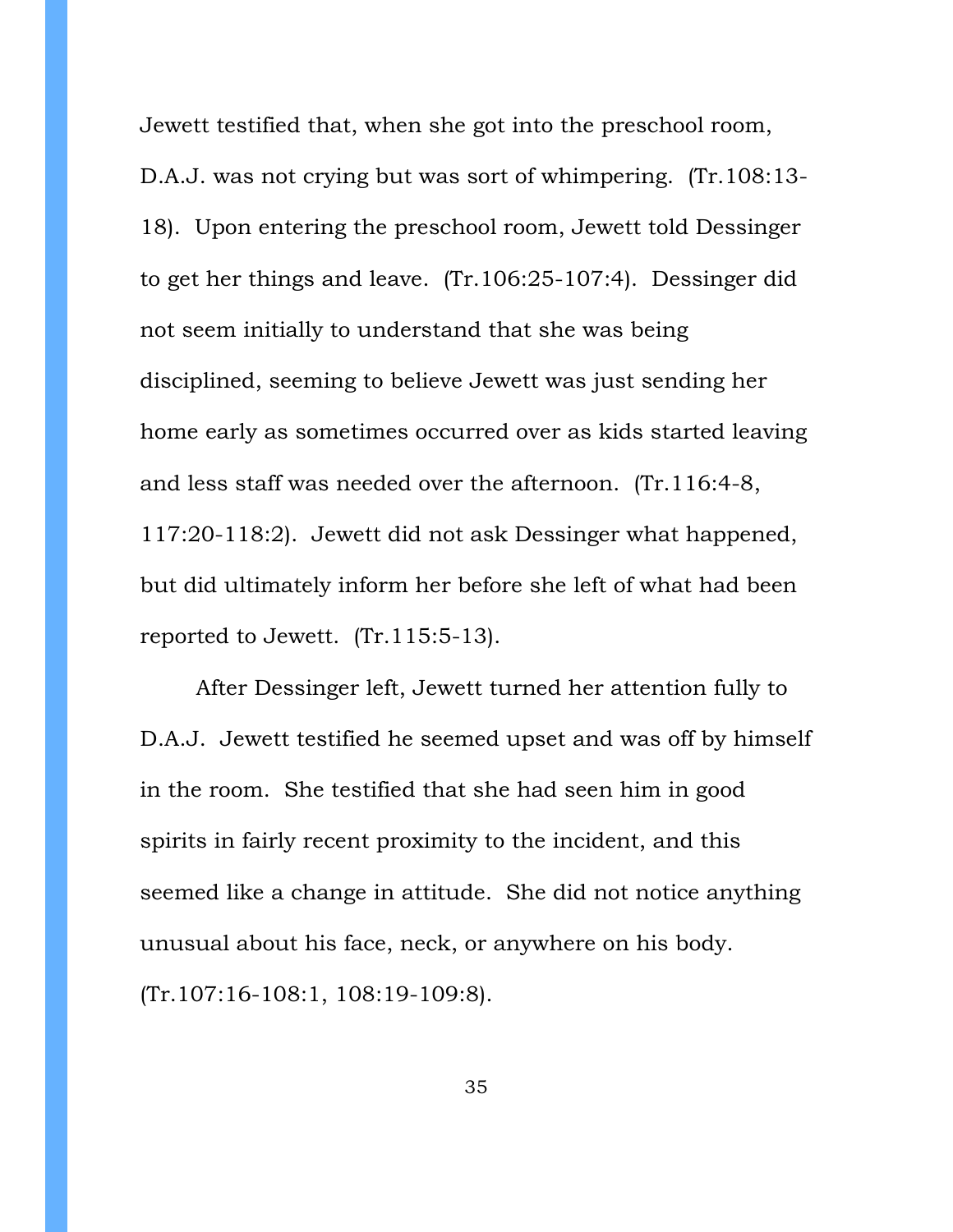At the State's request, Jewett testified to what D.A.J. demonstrated Dessinger had allegedly done. She testified that D.A.J. indicated with his hands around his own neck. She testified she would describe the action as somebody putting their hands around his throat and choking him. She testified he also indicated (but without physical demonstration) that he was picked up after that. (Tr.112:1-113:15). Jewett did not ask any of the other children in the room what happened. (Tr.115:14-17).

After the incident, Jewett (a mandatory reporter) called the DHS child abuse hotline to report the matter. On the same day, DHS issued a responsive letter stating the information provided was insufficient to infer child abuse or neglect, but that the reported information was forwarded to the County Attorney's office. A copy of the DHS letter was admitted into evidence as State's Exhibit 2. (Tr.110:15- 111:10, 114:17-20, 123:3-125:8); (Exh.2)(App. p. 30).

D.A.J.'s father arrived at the daycare in the middle of Jewett's dealing with the incident, after Dessinger had left.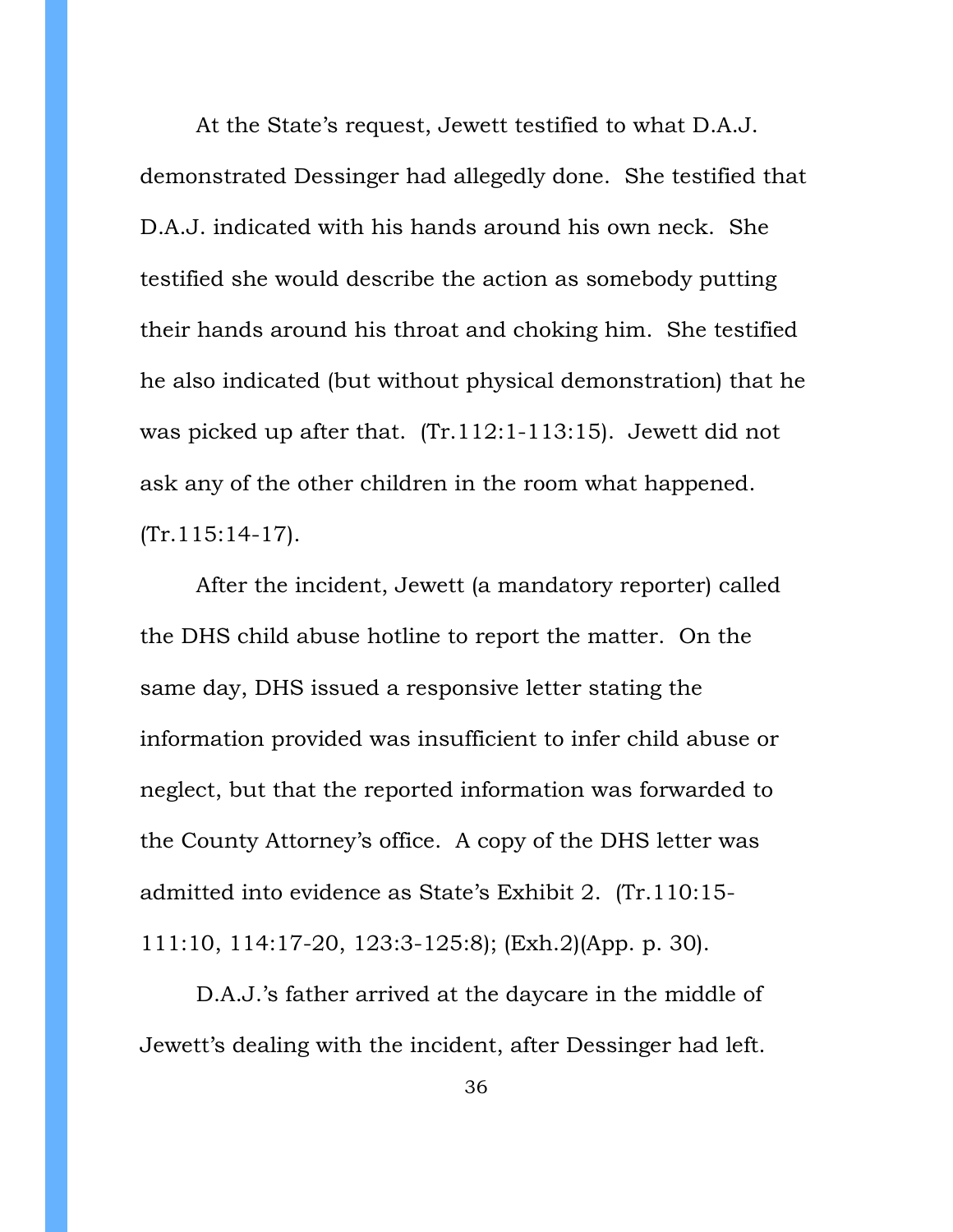Jewett explained to D.A.J's father what had been reported to her, and what D.A.J. had shown her. Jewett testified D.A.J. himself also told his father what had happened to him, and that what D.A.J. told his father was consistent with what D.A.J. had earlier demonstrated to Jewett. (Tr.113:119- 114:10).

Fort Dodge Police Officer Paul Samuelson testified on behalf of the State. On May 9, 2018, he was dispatched to the lobby of the Fort Dodge Police Department to make contact with someone making a report of a child allegedly being harmed at a daycare. In the lobby, Officer Samuelson made contact with the child's parents, sibling, and the child (D.A.J.). He testified "They reported that their child was at Tracey's Tots for daycare, and the child had been picked up and then put down. So basically a form of abuse that occurred from one of the workers at Tracey's Tots." (Tr.95:21-95:17). He testified any information he was provided that day was from the parents only, not from the child. (Tr.99:11-18). Officer Samuelson testified he investigated by speaking immediately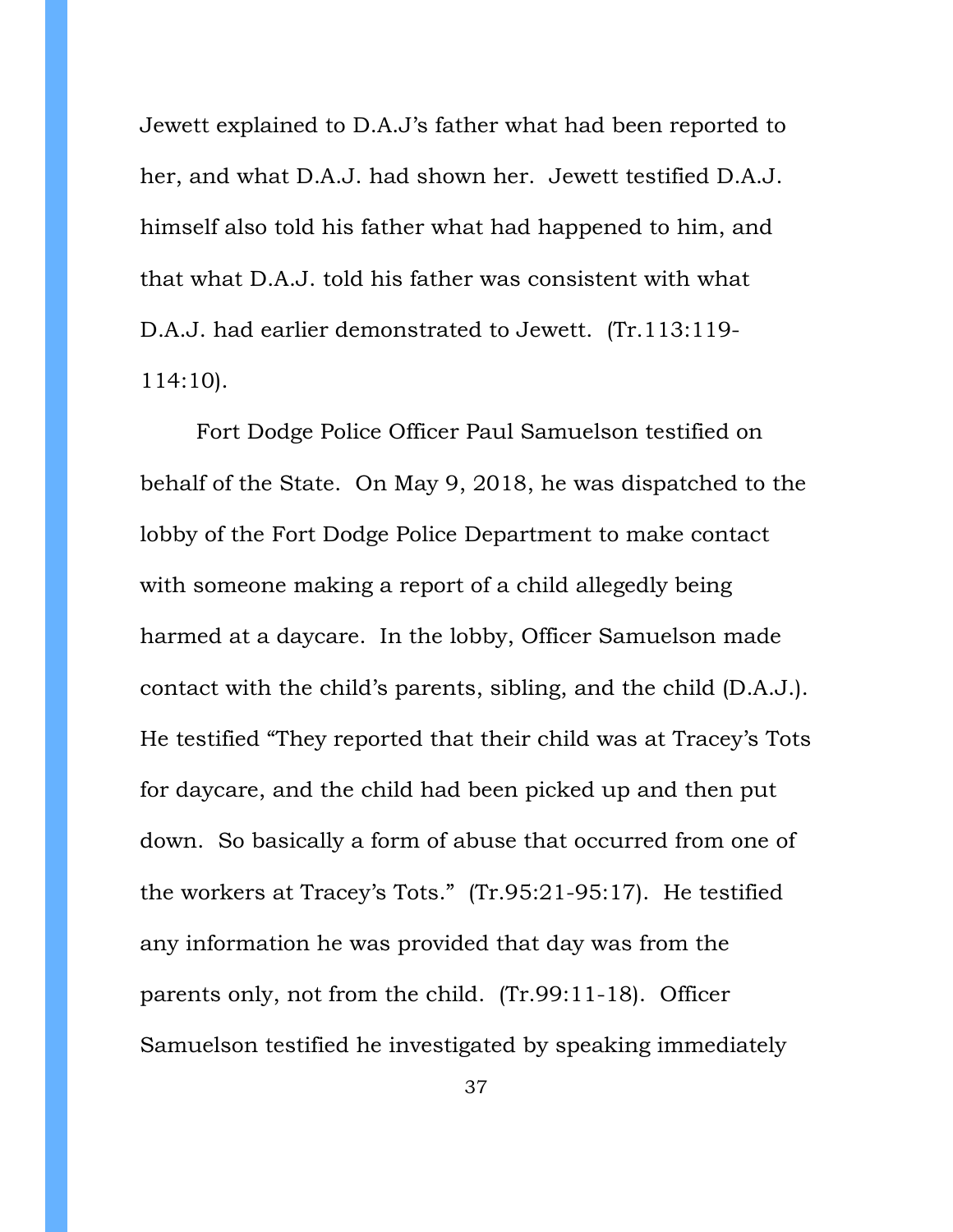with Gully, possibly speaking briefly with Jewett (while with Gully), and speaking with Dessinger by phone. He visually inspected D.A.J. but did not observe any injuries and, therefore, took no photographs. (Tr.95:18-96:24). Upon inquiry by the State, he testified that despite the absence of visible injury, he "believed it was a credible allegation" that "the child had been picked up and pushed down to the ground." (Tr.97:8-99:6).

According to Jewett, Dessinger had been a good employee during the approximately five-month period she'd worked at the daycare, and Jewett had no reasons to be unhappy or concerned with Dessinger prior to the alleged May 9 incident.  $(Tr.104:2-14)$ .

Testimony was provided concerning an earlier interaction between Gully and Dessinger on the playground. Gully testified that, about fifteen minutes prior to observing the alleged incident through the window into the preschool room, Gully and Kelli's two-year-old room was out on the playground while Dessinger's preschool room was also outside. Gully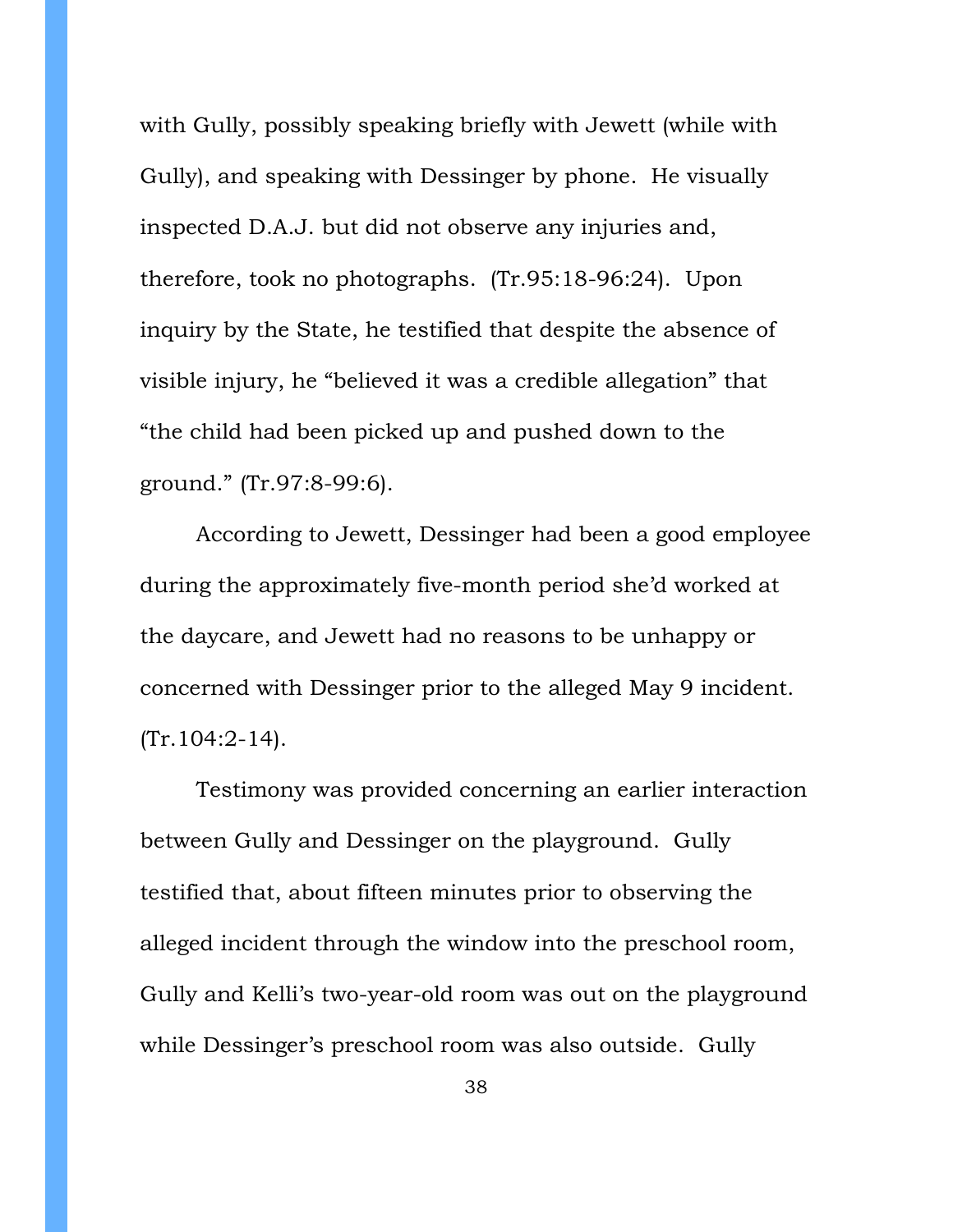testified she observed one of Dessinger's kids (not D.A.J.) climbing on a playground fence and Gully told Dessinger to get the child down, to which Dessinger responded that she didn't care what the child was doing because she was quitting after today. (Tr.63:12-65:19, 66:21-67:2, 83:1-6). Gully testified she did not find this response from Dessinger to be odd, because it appeared Dessinger was just having a hard day at work and was overwhelmed at the moment. (Tr.65:20-66:2). Gully testified that, to her knowledge, this was not Dessinger's typical temperament, as others at the daycare had told Gully Dessinger was always nice and they'd never expected anything problematic from her. (Tr.66:6-10). Gully testified she or Kelli ultimately went and told the child to get down from the fence. Gully acknowledged that she had not been watching the child earlier (as he was not one of the kids she was responsible for), and that she did not know whether he had been climbing the fence the whole time they were outside or whether Dessinger might have earlier instructed the child off the fence. (Tr.66:11-16, 82:10-25).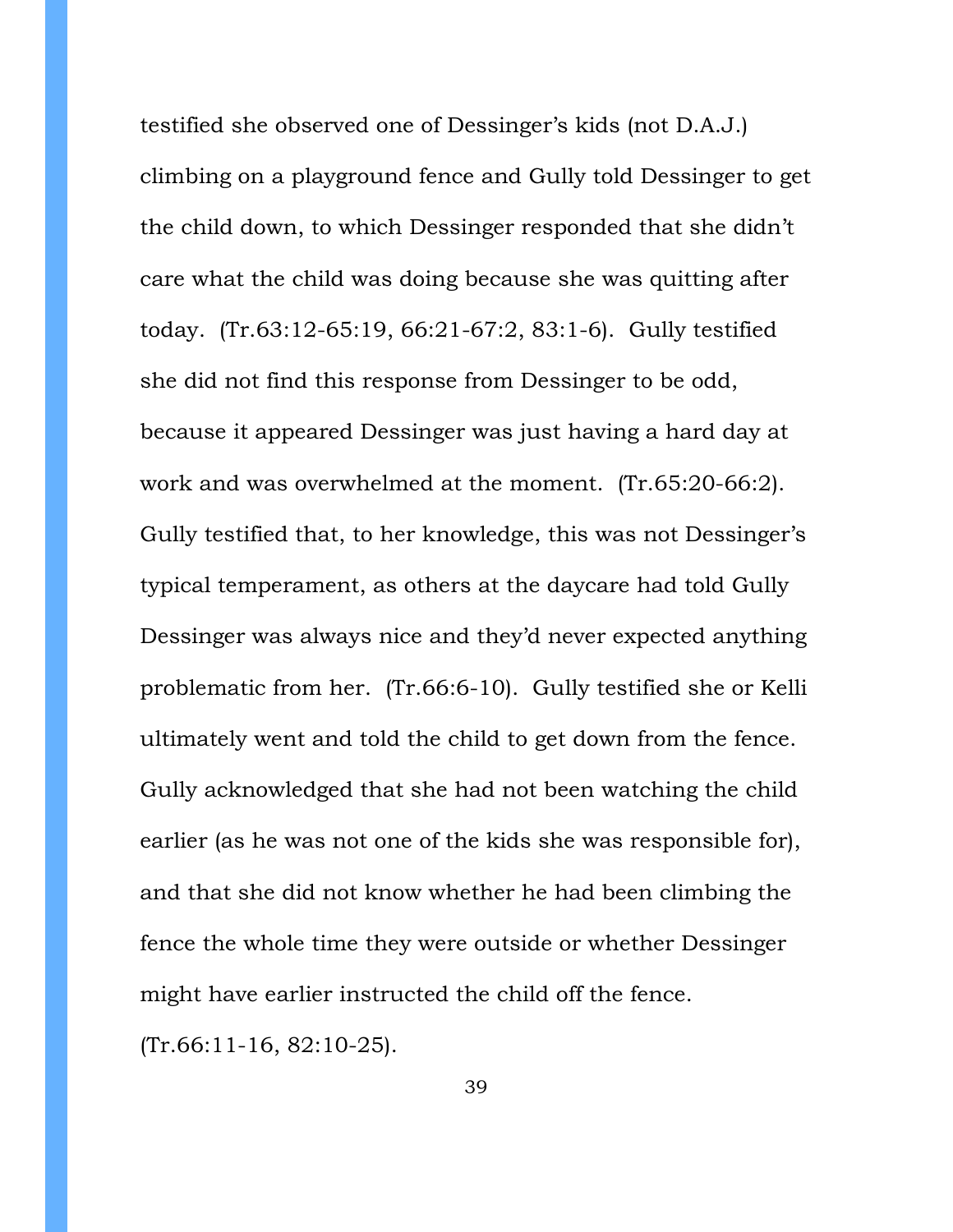Jewett testified that sometime between 2:00 (when Dessinger started her shift at the daycare) and 3:00 (when the alleged incident with D.A.J. had occurred), a staff person had let Jewett know that Dessinger had complained out on the playground that she was not coming back the next day. Jewett testified she would not characterize such matter being reported to her as a complaint; rather, it was just staff letting Jewett know Dessinger was not coming back the next day. Jewett testified there is a lot of turnover in the daycare business, and people tend to come and go. She testified she did not have any reason to believe Dessinger was going to quit prior to that, and Dessinger had not actually quit as far as Jewett was aware. (Tr.116:9-117:19).

After presenting testimony from Dametria Gully, Officer Samuelson, and Cori Jewett, the State rested. (Tr.126:22-25). Dessinger then testified in her own defense, explaining both the interaction on the playground and the subsequent alleged incident in the preschool room.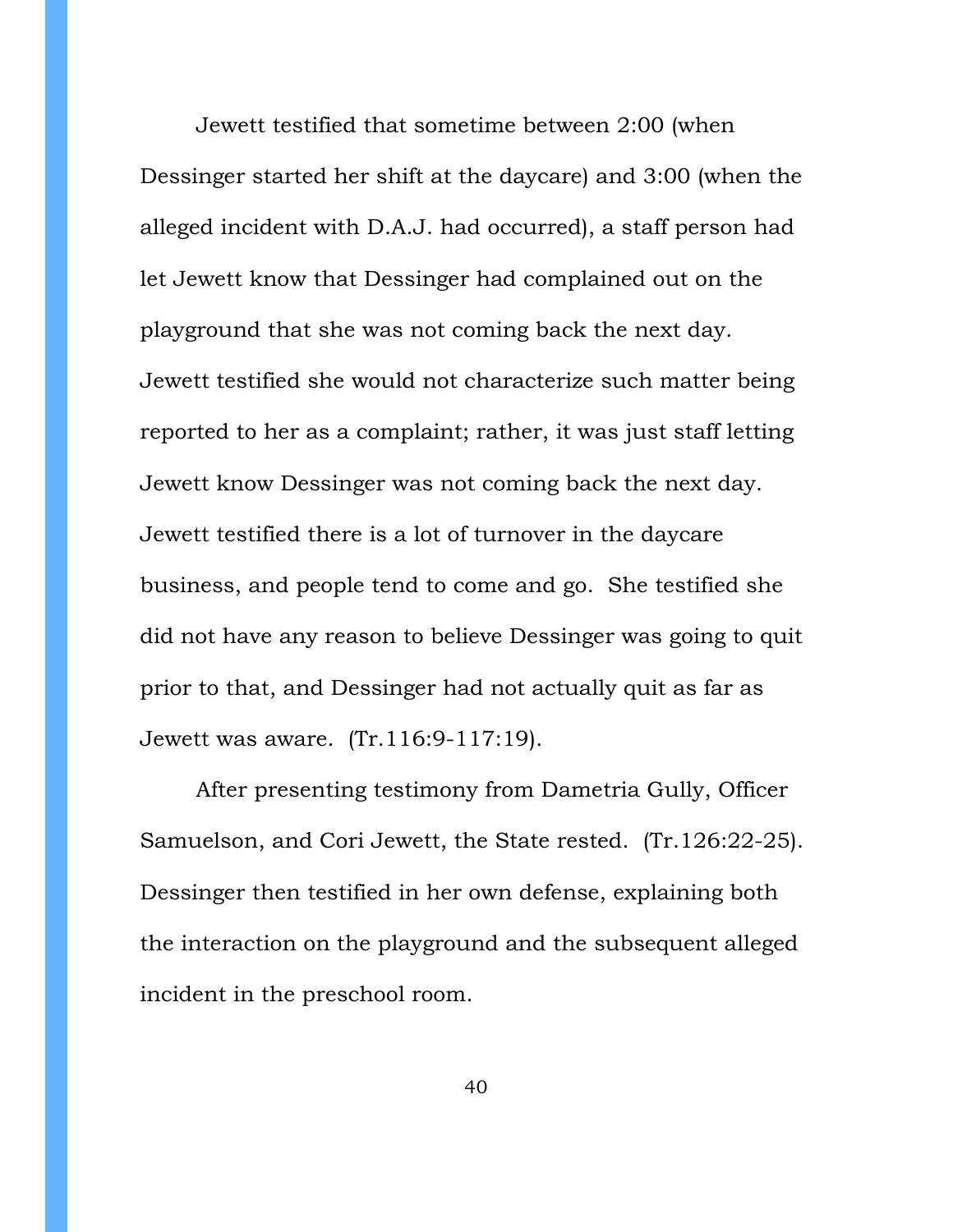As to the interaction on the playground, Dessinger testified: that the child was not climbing high or in danger of getting hurt but the daycare had a rule against kids playing on the fence; that the child climbing the fence tended to have a harder time listening than the other kids; that she'd already told that child three separate times that day not to climb the fence; and that she had just finished telling that child again to not climb the fence when Gully told Dessinger to get the child down. Dessinger agreed she'd responded to Gully by saying that she didn't care and that she was going to quit. Dessinger testified she'd said so out of frustration, which passed quickly, and she had not actually been intending to quit – rather it was merely something to say to vent the momentary frustration she'd felt. After Gully instructed the child off the fence, it was time for the preschool room to go inside. (Tr.142:9-145:16, 147:8-18, p.148:12-16).

After returning to the preschool room, Dessinger's kids had free play, meaning they could play with whatever toys they wanted to at centers set up around the room. The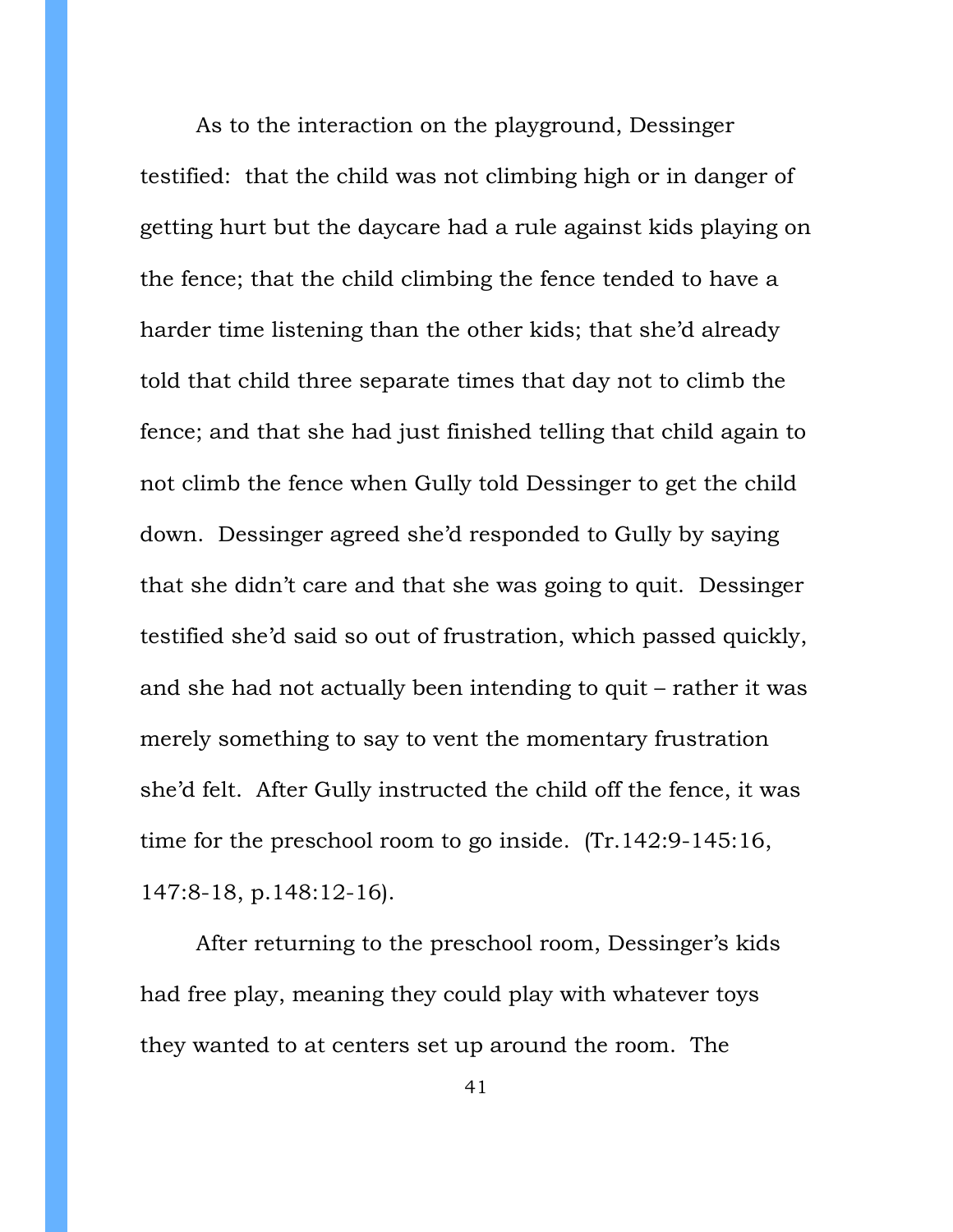centers included things like a building center with blocks and tools; a play kitchen with toy appliances and dress-up aprons; a reading area; a place to play with trucks and cars; and a place to play with trains. Dessinger testified that she walked around supervising as the kids played, that the kids were playing and sharing nicely, and that the frustration she'd felt while on the playground had already passed. (Tr.145:23- 147:18).

When it was time to clean up from free play, D.A.J. was wearing a dress-up apron and needed help taking it off. He was at the entrance of the small kitchen play center, and his apron was crooked as he was trying to lift it off over his head but wasn't able to get it. Dessinger leaned down to helped D.A.J. with the apron, taking the apron in her hand, straightening it, and lifting it over D.A.J.'s head, but the apron got stuck on his ear requiring Dessinger to lift it up further. Dessinger testified she is "kind of round" and was not "graceful" in the tight space of the children's kitchen play area, which is only three to four feet wide with book shelves on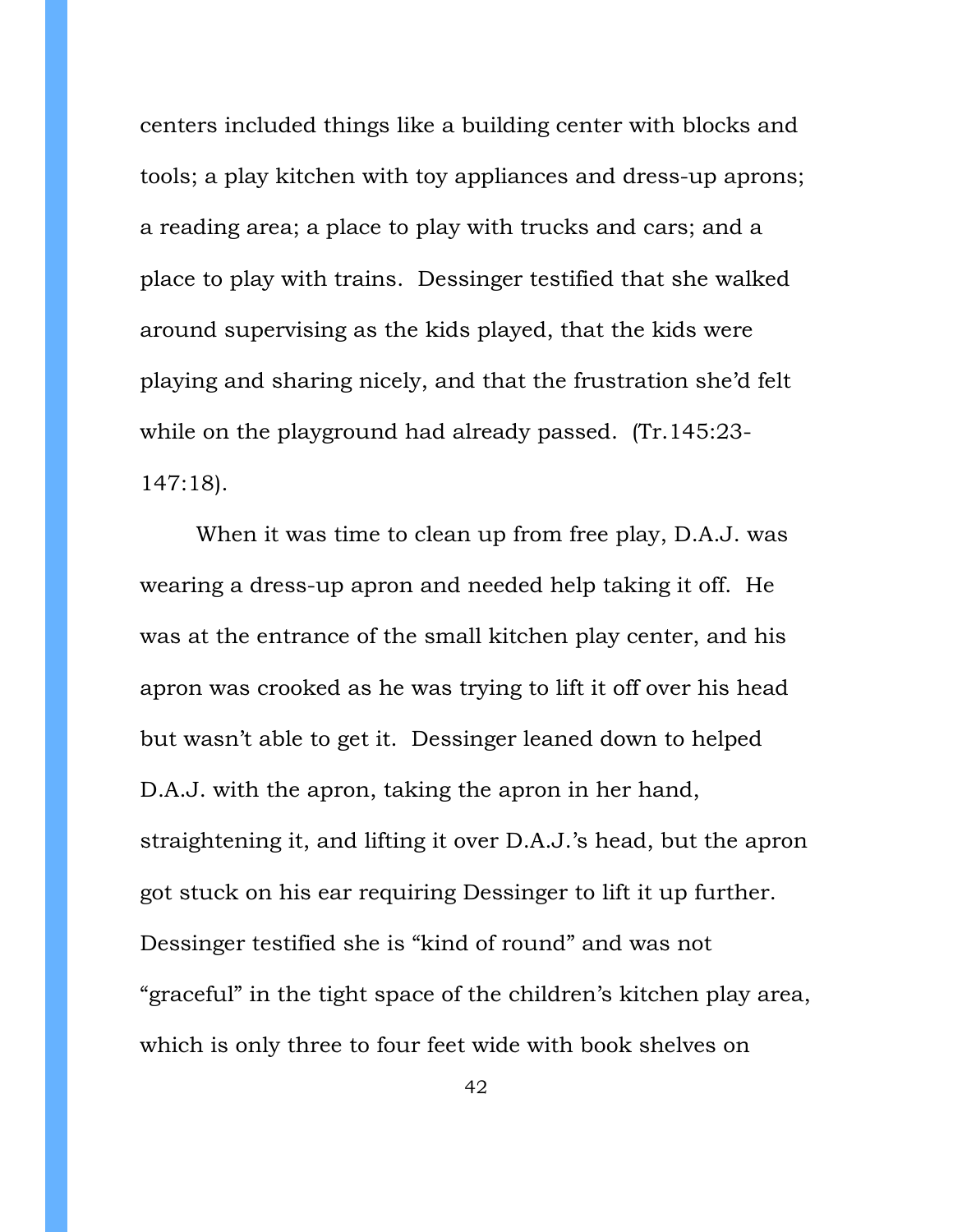either side. Dessinger bumped her foot on the right-side bookshelf, causing her to lunge forward and hit her knee on the bookshelf. She grabbed her hand out and caught herself on the book shelf to avoid falling. She testified D.A.J.'s apron ended up in her hand, and D.A.J. might have fallen over but she was not sure. She testified that when she turned around after catching herself on the bookshelf, D.A.J. was still there, was not crying, and seemed fine. Dessinger put the apron away, then continued around the room supervising clean-up time. Dessinger denied the State's allegations that D.A.J. had been screaming, crying, yelling "I'm sorry", or whimpering. But she noted that a roomful of four-year-olds is typically pretty noisy, and the kids in her room would have been yelling and being loud like any other day. (Tr.152:7-158:16, 165:6- 166:23, 170:12-16).

Dessinger testified that when Jewett subsequently came in and told her to get her things to leave, Dessinger had initially thought she was just being let off early for the day (as staff reduced when kids started going home in the afternoon),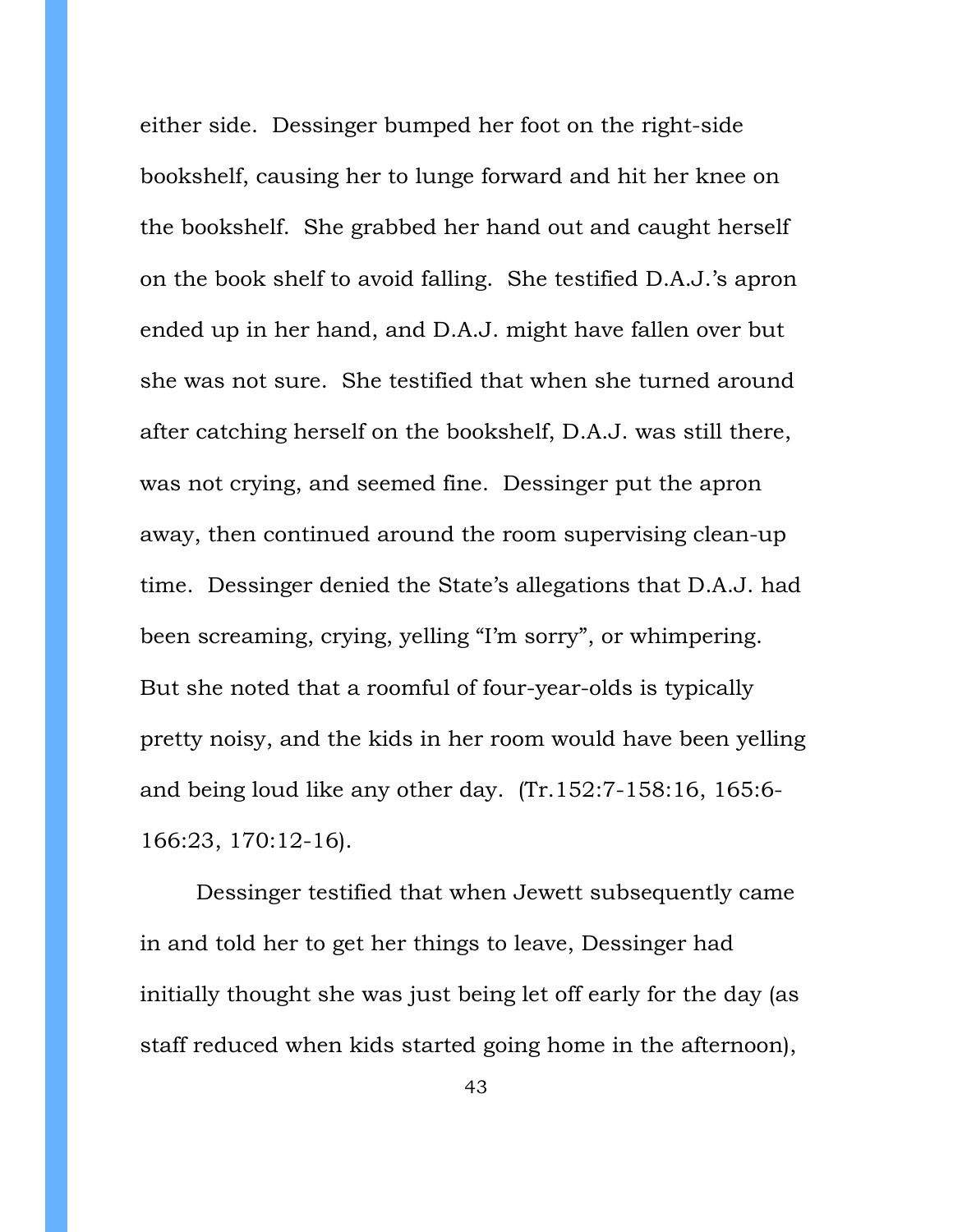not that she was being fired. Jewett then told Dessinger what another employee reported. Dessinger testified she was shocked, and said something like "I didn't do that" but didn't know what else to say. She testified she tried to explain herself, but it did not appear Jewett wanted to listen as she just wanted Dessinger to leave. (Tr.148:19-11,158:17-159:18, 167:5-168:5, 172:11-25).

Dessinger testified it was not uncommon to have trouble getting four-year-olds to listen, rather that happens all the time and is just how four-year-olds are. She testified she had no issues with D.A.J., and he was not a child that she would get frustrated with. (Tr.171:3-17). Dessinger testified to her long history of experience with children, without issue. She testified it was precisely because she had experience and was known to be responsible that she was placed by herself in the preschool room to supervise the large number of preschoolers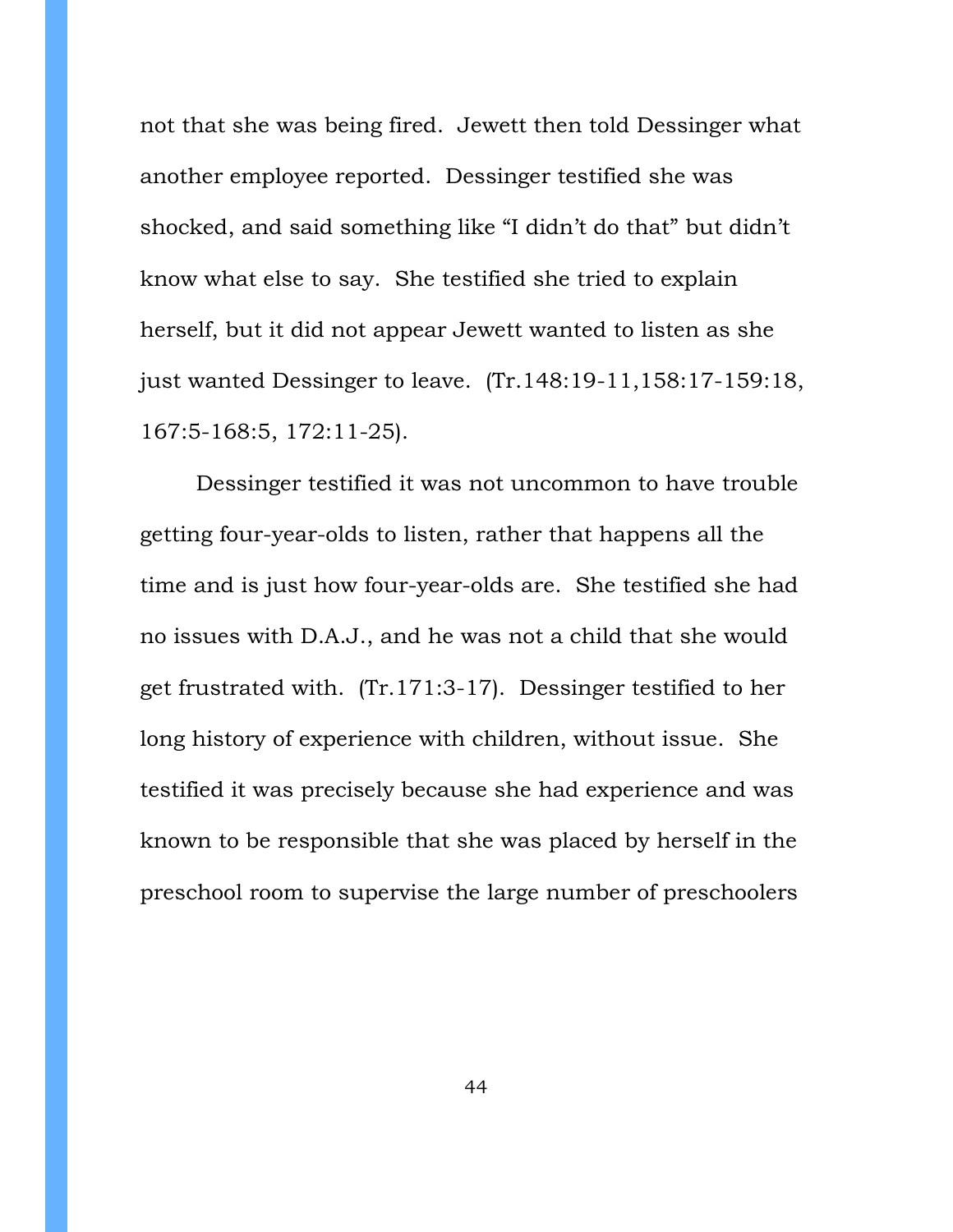(more than  $20$  $20$ )<sup>2</sup> present there that day. (Tr.130:10-20,

135:14-138:18, 159:19-20, 177:2-5). She testified she is not easily frustrated, and her frustration does not lead her to do physical acts or to hurt people. She testified that she's never hurt a child in any way, and that she did not do so on May 9. (Tr.148:17-23, 173:1-8).

Dessinger insisted Gully was mistaken in what she believed she saw. (Tr.161:17-162:4). Dessinger testified it was possible she might have knocked D.A.J. over when stumbling and catching herself on the bookshelf, and that her hands would have been out in front of her at the time. But she denied that she choked or squeezed D.A.J.'s neck with her hands. (Tr.161:2-13, 165:15-166:23). She testified anything that happened between she and D.A.J. that day had been an accident. (Tr.168:20-22).

 $\overline{a}$ 

<span id="page-44-0"></span><sup>2</sup> Jewett did not have a specific recollection but estimated there may have been 20 children across the entire facility that afternoon. (Tr.103:12-22, 115:18-116:8). Gully testified there were between 10-20 children in the preschool room that day. (Tr.83:7-17).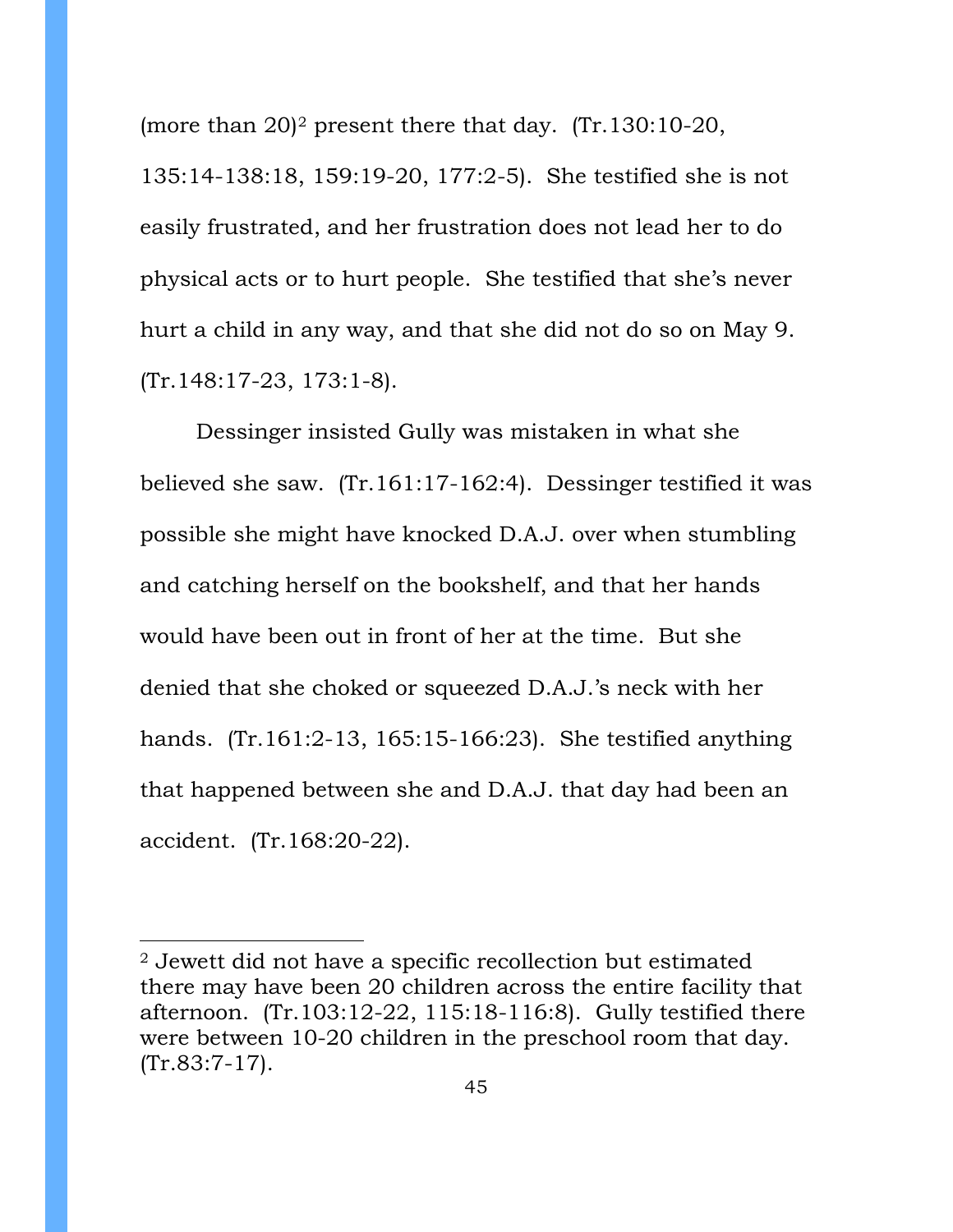Dessinger's friend Kayleen Scott testified as a character witness on her behalf at trial. Scott testified she is a very protective mother of five (ages 14, 12, 9, 4, and 5 months), that she trusts Dessinger and Dessinger has always provided proper and safe care to her kids, that she has also observed Dessinger around other children (such as Dessinger's boyfriend's son), and that she's never had any concerns or observed any issues in Dessinger's interactions with children. Scott testified Dessinger does not frustrate easily or raise her voice to children, and in fact on those occasions that Scott has raised her voice to her own children it has been Dessinger that has encouraged her to stay calm. (Tr.175:4-178:18, 180:6- 16).

Other relevant facts will be discussed below.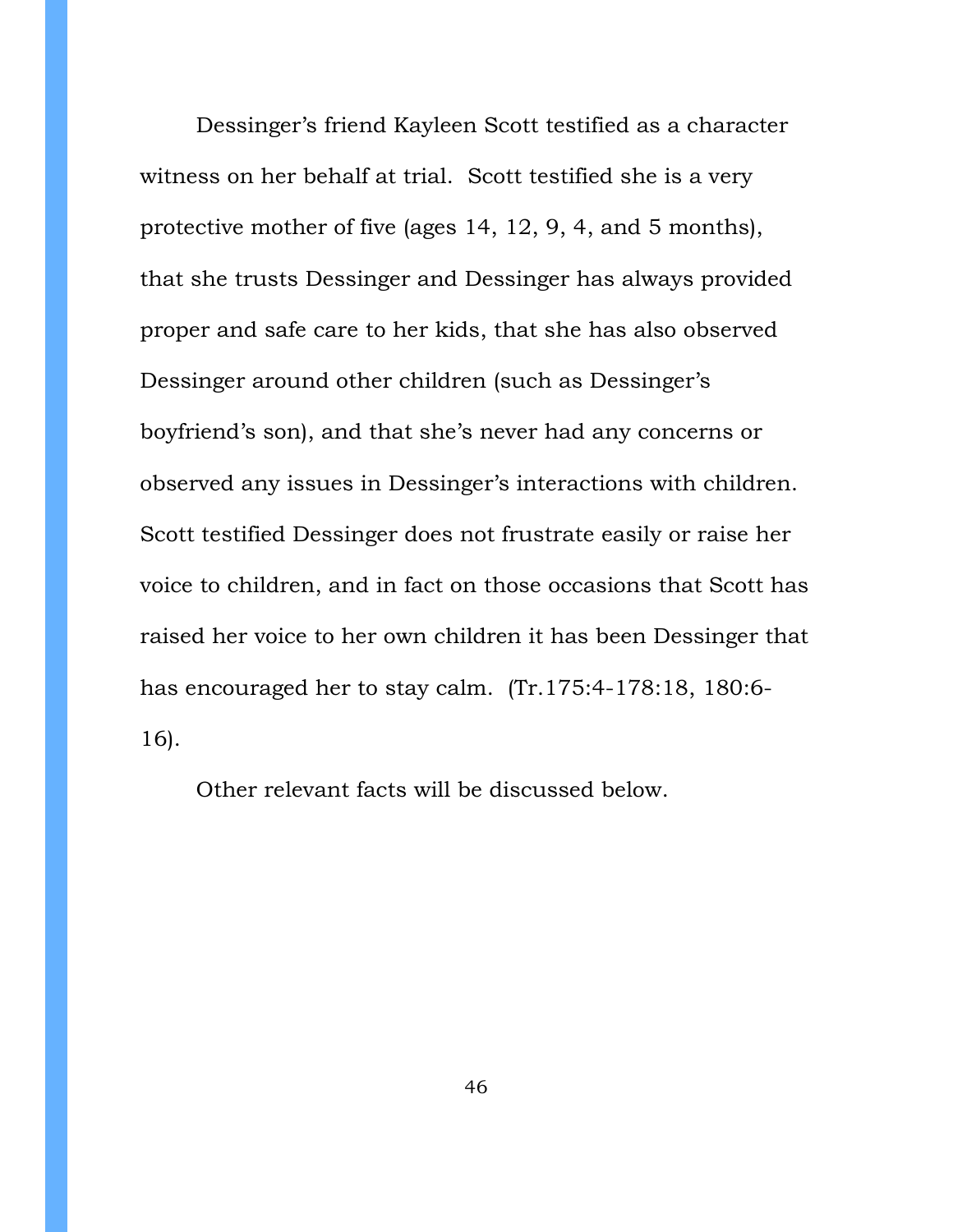## **ARGUMENT**

**I. The court erred in admitting D.A.J.'s out-of-court statements over Dessinger's hearsay objection. Alternatively, trial counsel rendered ineffective assistance in failing to properly object to such hearsay.**

**A. Preservation of Error:** Defense counsel filed a

pretrial motion in limine urging, on hearsay, confrontation clause, and lack of personal knowledge grounds, that State's witnesses should not be permitted to recite out-of-court statements by other persons. The motion in limine specifically noted that D.A.J. and Dametria Gully were the only State's witnesses with any personal knowledge as to the event, and that other States' witnesses should not be permitted to recite in their own testimony any statements received from D.A.J. or Gully. (9/27/18 Def.Mot. Part B)(App. pp. 10-11). In considering the motion in limine, the court determined such out-of-court statements would not be acceptable unless a hearsay exception applied. (Tr.10:15-11:2).

During its opening statement at trial, the State informed the jury that the child would appear and testify. (Tr.52:23-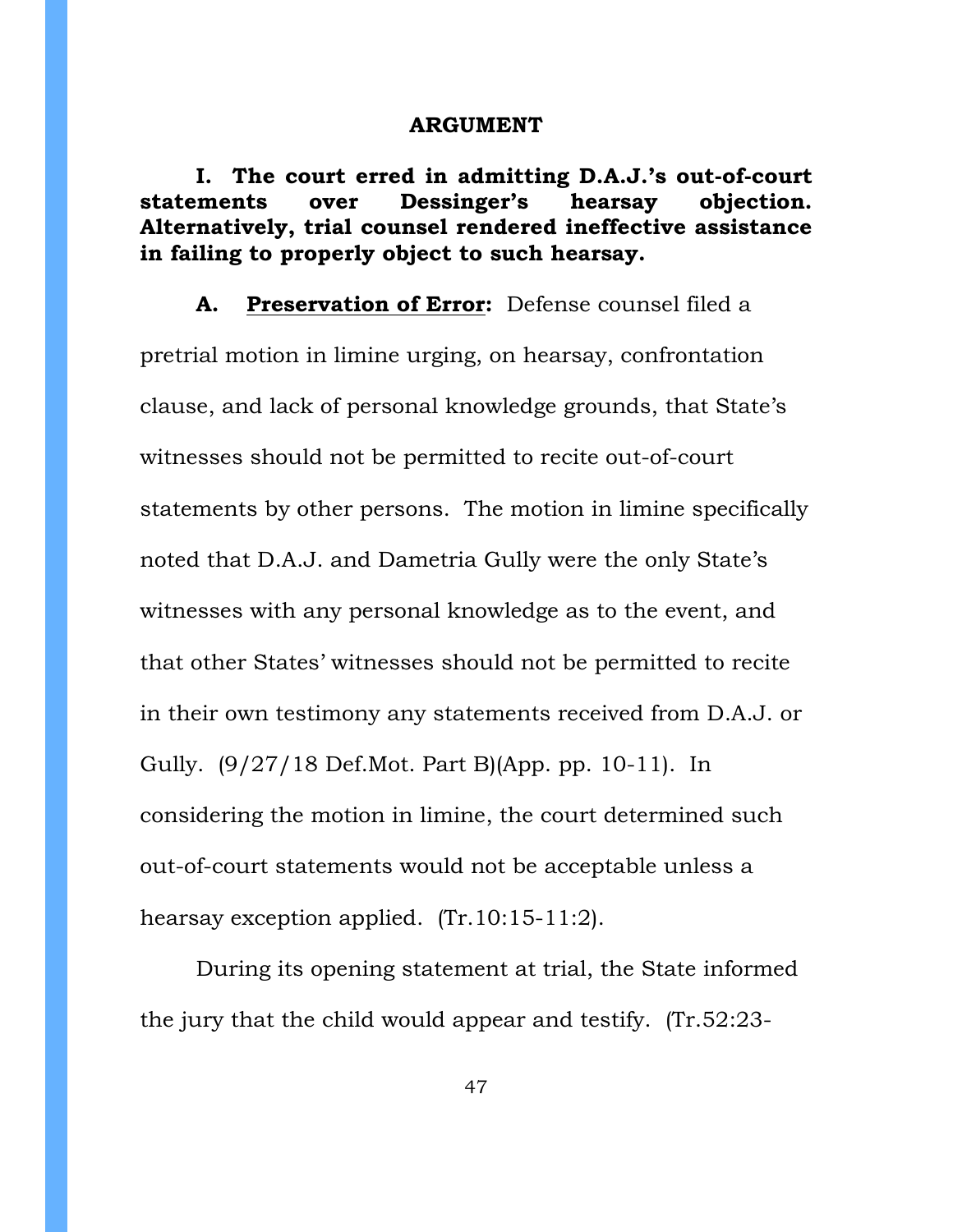53:9). Ultimately, however, the State did not present testimony from D.A.J. Nevertheless, D.A.J.'s out-of-court statements (in the form of either the child's verbal statements or the child's assertive conduct) were testified to by other witnesses and, thereby, placed before the jury.

First, hearsay was presented in the form of D.A.J.'s outof-court nonverbal statements, namely D.A.J.'s assertive conduct in physically demonstrating to Dametria Gully and Cori Jewett what allegedly happened with Dessinger. (Tr.79:15-16, 89:15-90:16, 112:1-113:15). Gully and Jewett were both present and simultaneously viewed such demonstration, which D.A.J. provided in response to Gully and Jewett's talking to him and asking him what happened. (Tr.79:15-16). First, over defense counsel's hearsay objection, Gully was permitted to testify that in this demonstration D.A.J. "grabbed [Jewett] by her neck and lifted, acted as if he was lifting himself up", which Gully characterized as "a choking". (Tr.89:15-90:16). Subsequently, Jewett similarly testified to D.A.J.'s demonstration, namely that: "He showed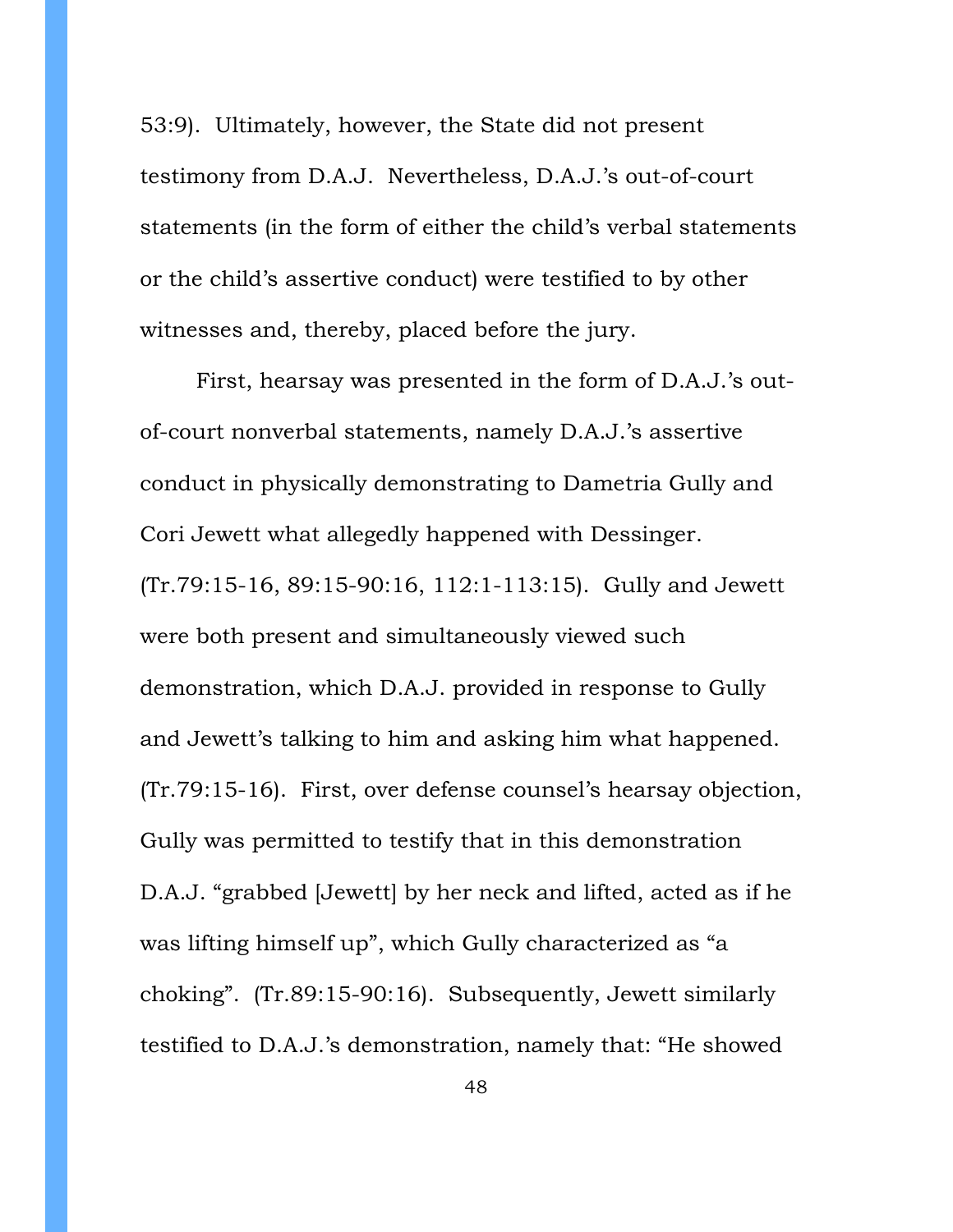me with his hands like this and then he went like this", motioning "around his own neck", which Jewett testified she would "describe… as that somebody had put their hands around his throat and choked him." (Tr.112:1-113:15).

Second, hearsay was also presented in the form of D.A.J.'s out-of-court verbal statements – testified to by Cori Jewett and Officer Samuelson. (Tr.95:12-17, 114:5-10). Jewett testified that when D.A.J.'s father arrived, D.A.J. told him what happened and it was consistent with what D.A.J. had earlier demonstrated to Jewett and Gully. (Tr.114:5-10). Officer Samuelson testified that he then met with D.A.J. and his parents at the law enforcement center and D.A.J.'s parents reported an incident of abuse, including specifically that D.A.J. "had been picked up and then put down." (Tr.95:12- 17).

As to the nonverbal hearsay of what D.A.J. showed Gully and Jewett in demonstration of what Dessinger had allegedly done, defense counsel raised a timely hearsay objection when such assertive conduct was testified to by the first State's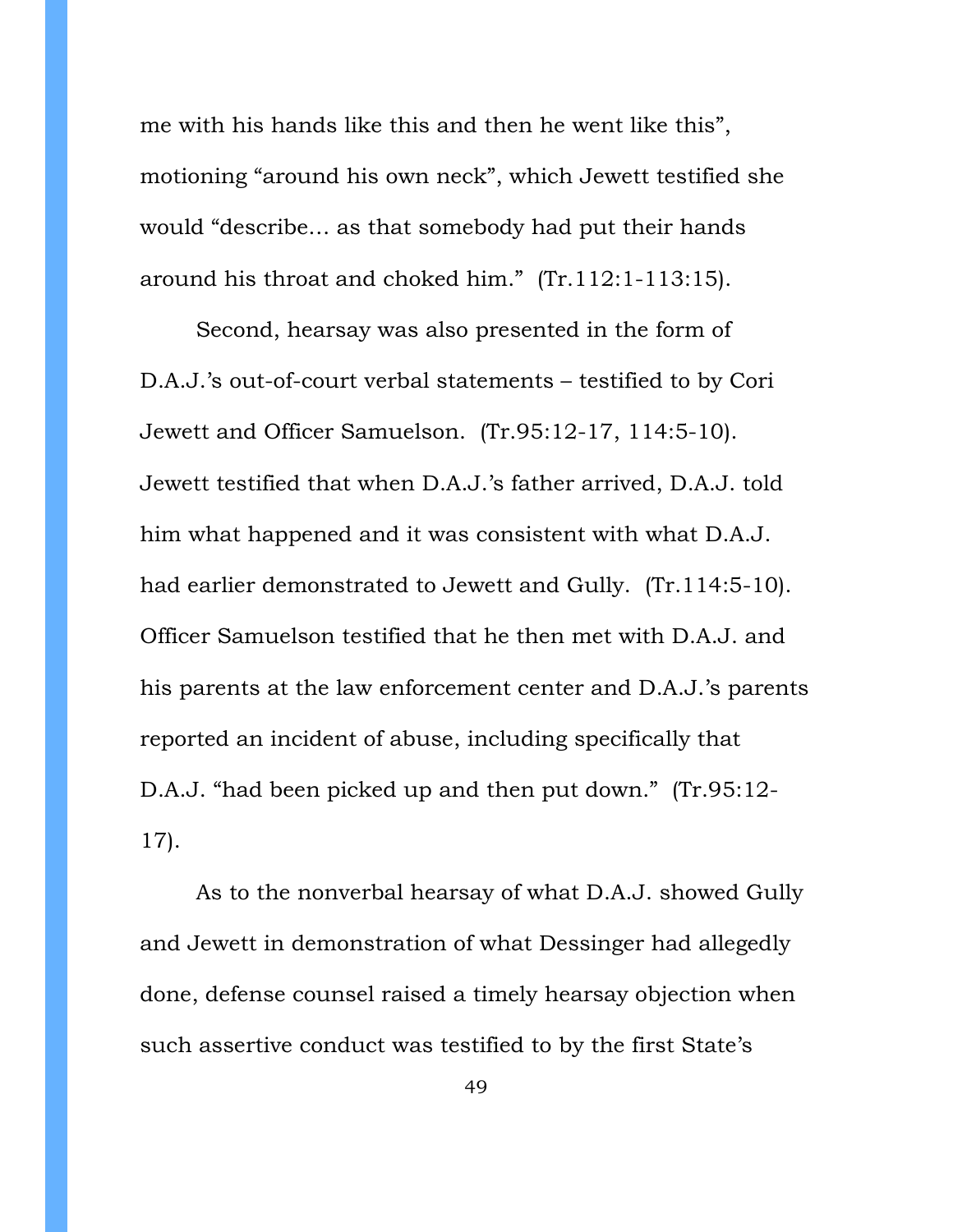witness Dametria Gully. See (Tr.89:22-23) ("Q Could you tell us what you observed? [DEFENSE COUNSEL]: I object to hearsay."). The court overruled that objection, concluding that, while the witness could not repeat the child's verbal statements, she could testify to what she observed the child demonstrating. (Tr.89:22-90:10).

When the State subsequently sought to elicit the same nonverbal hearsay (D.A.J.'s demonstration) through the other observer Cori Jewett, defense counsel did not again attempt to interpose an objection to the *nonverbal* hearsay of what the child *demonstrated* (Tr.112:5-20), but did object when the witness veered into D.A.J.'s *verbal* hearsay of what the child *said* (Tr.112:21-113:15).

Despite counsel's failure to repeat the objection to D.A.J.'s nonverbal hearsay during Jewett's testimony, counsel's earlier hearsay objection at the time of the first witness Gully's recitation of D.A.J.'s assertive conduct was sufficient to preserve error even as to the subsequent witness Jewett's recitation of the same assertive conduct by D.A.J.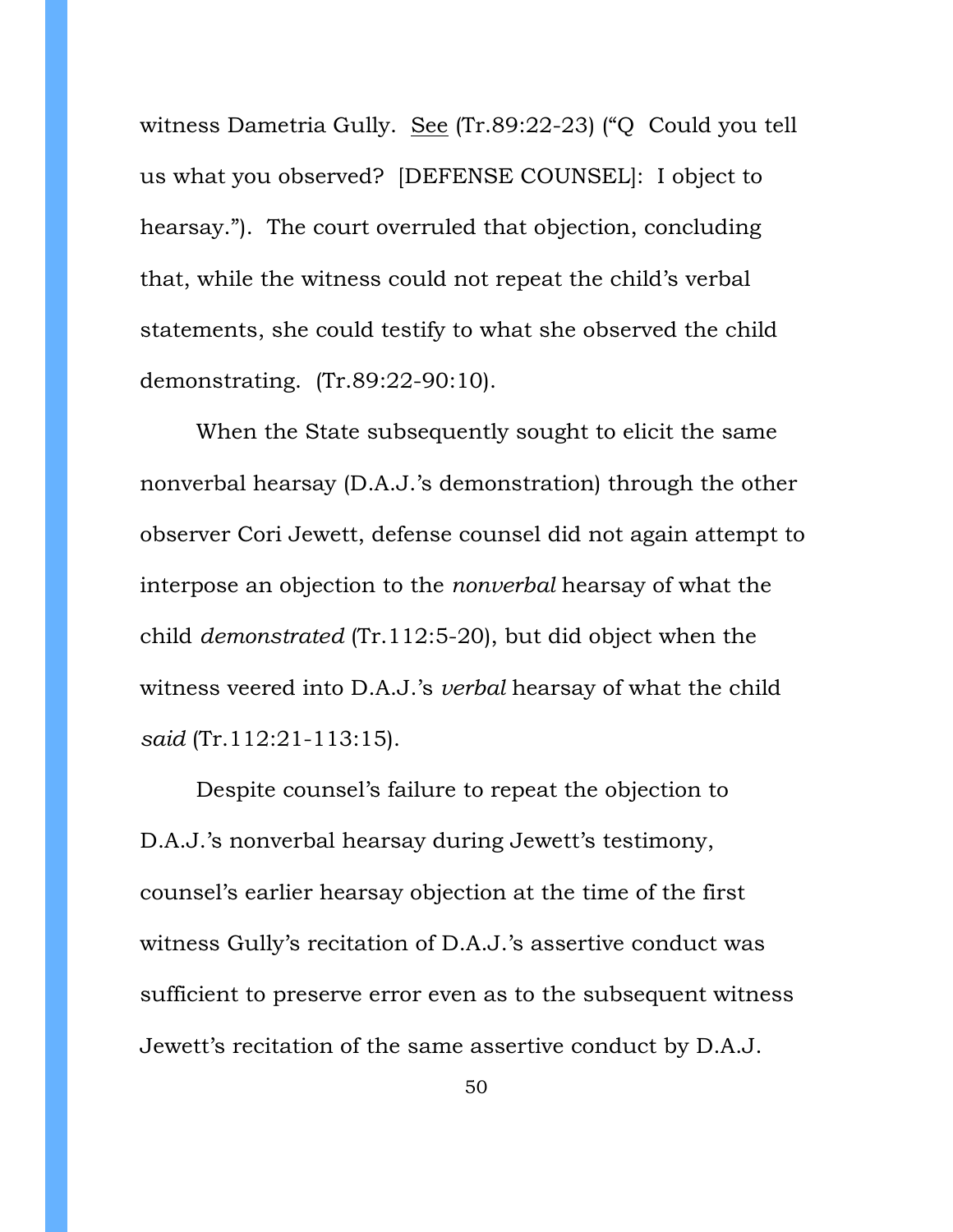"Once a proper objection has been made and overruled, an objector is not required to make further objections to preserve his right on appeal when a subsequent question is asked raising the same issue. Repeated objections need not be made to the same class of evidence." State v. Kidd, 239 N.W.2d 860, 863 (Iowa 1976); State v. Padgett, 300 N.W.2d 145, 146 (Iowa 1981). This is so whether the subsequent questions are posed to the same witness or to a different witness, so long as they concern "the same class of evidence" to which objection was already made but overruled. Gacke v. Pork Xtra, L.L.C., 684 N.W.2d 168, 181 (Iowa 2004). Here, the court's ruling that testimony as to witness observations of what the child *demonstrated* would be allowed (and only testimony of what the child *said* would be excluded) served to "adequately inform defense counsel that additional objections on the same ground to testimony of the same kind would be to no avail." Padgett, 300 N.W.2d at 146. And indeed when counsel objected to Jewett's veering into D.A.J.'s verbal hearsay of what the child said, the court again ruled that the witness could not testify to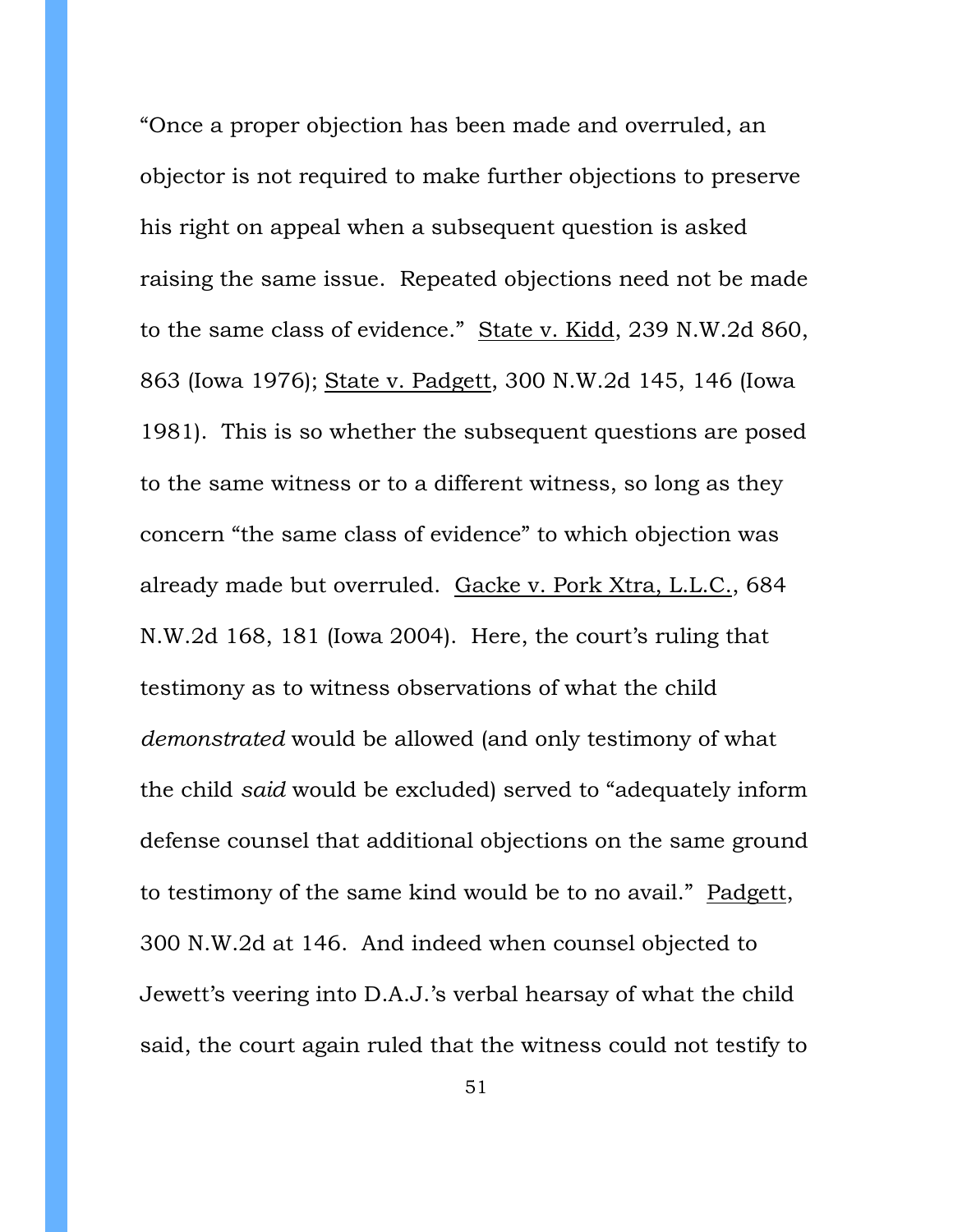the child's words but could testify to what he physically demonstrated. (Tr.112:21-113:15). Error was thus preserved as to both Gully's and Jewett's recitations of D.A.J.'s nonverbal hearsay in the form of his assertive conduct demonstrating what Dessinger allegedly did.

Defense counsel did not then specifically object to Jewett and Officer Samelson's subsequent recitation of certain *verbal* statements uttered by D.A.J. – namely, Jewett's testimony that that the child's statements telling his father what Dessinger had done were consistent with what the child had earlier demonstrated to Gully and Jewett (Tr.114:5-10); and Officer Samuelson's testimony that D.A.J.'s parents reported that D.A.J. "had been picked up and then put down" (Tr.95:12-17).

But the *substance* of these verbal assertions were already in evidence by way of the earlier objected-to recitation of D.A.J.'s *nonverbal* assertions to the same effect – Gully had already been permitted to testify over defense counsel's hearsay objection that, during D.A.J.'s demonstration of what Dessinger did, "[D.A.J.] grabbed Cori by her neck and lifted,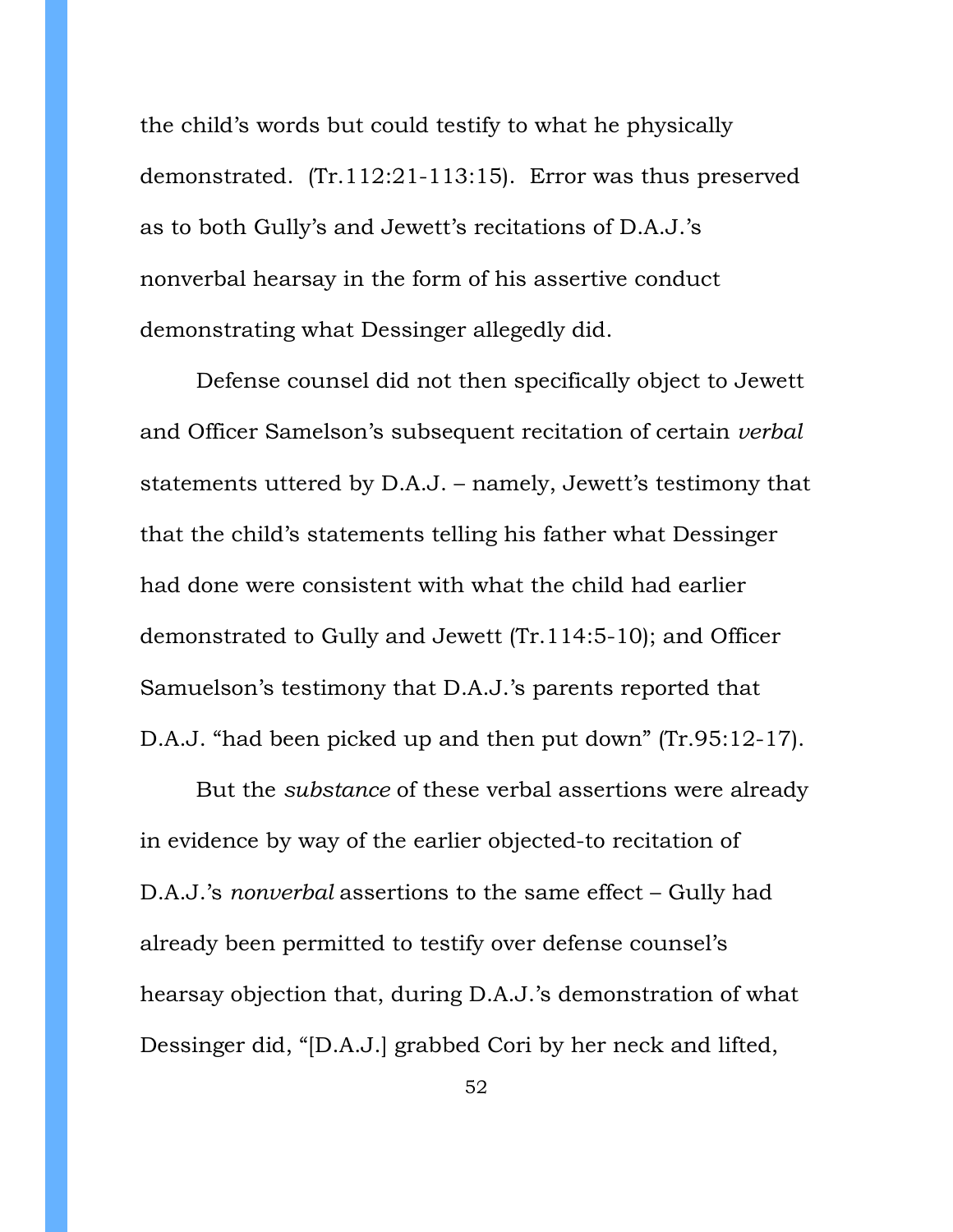acted as if he was lifting himself up", which Gully characterized as "a choking". (Tr.89:15-90:16). Thus, these statements also fall within the rule discussed above that "Repeated objections need not be made to the same class of evidence." Kidd, 239 N.W.2d at 863; Padgett, 300 N.W.2d at 146.

Alternatively, to the extent this Court determines error was not sufficiently preserved for any reason, Dessinger respectfully requests that the issue be considered under the Court's familiar ineffective assistance of counsel framework. See State v. Tobin, 333 N.W.2d 842, 844 (Iowa 1983).

**B. Standard of Review:** Where preserved for appellate review, hearsay challenges to the admission of evidence are reviewed for correction of errors at law. State v. Long, 628 N.W.2d 440, 447 (Iowa 2001).

Alternatively, ineffective assistance of counsel challenges are reviewed de novo. Taylor v. State, 352 N.W.2d 683, 684 (Iowa 1984). A defendant must demonstrate both (1) a breach of essential duty, and (2) prejudice in the form of a reasonable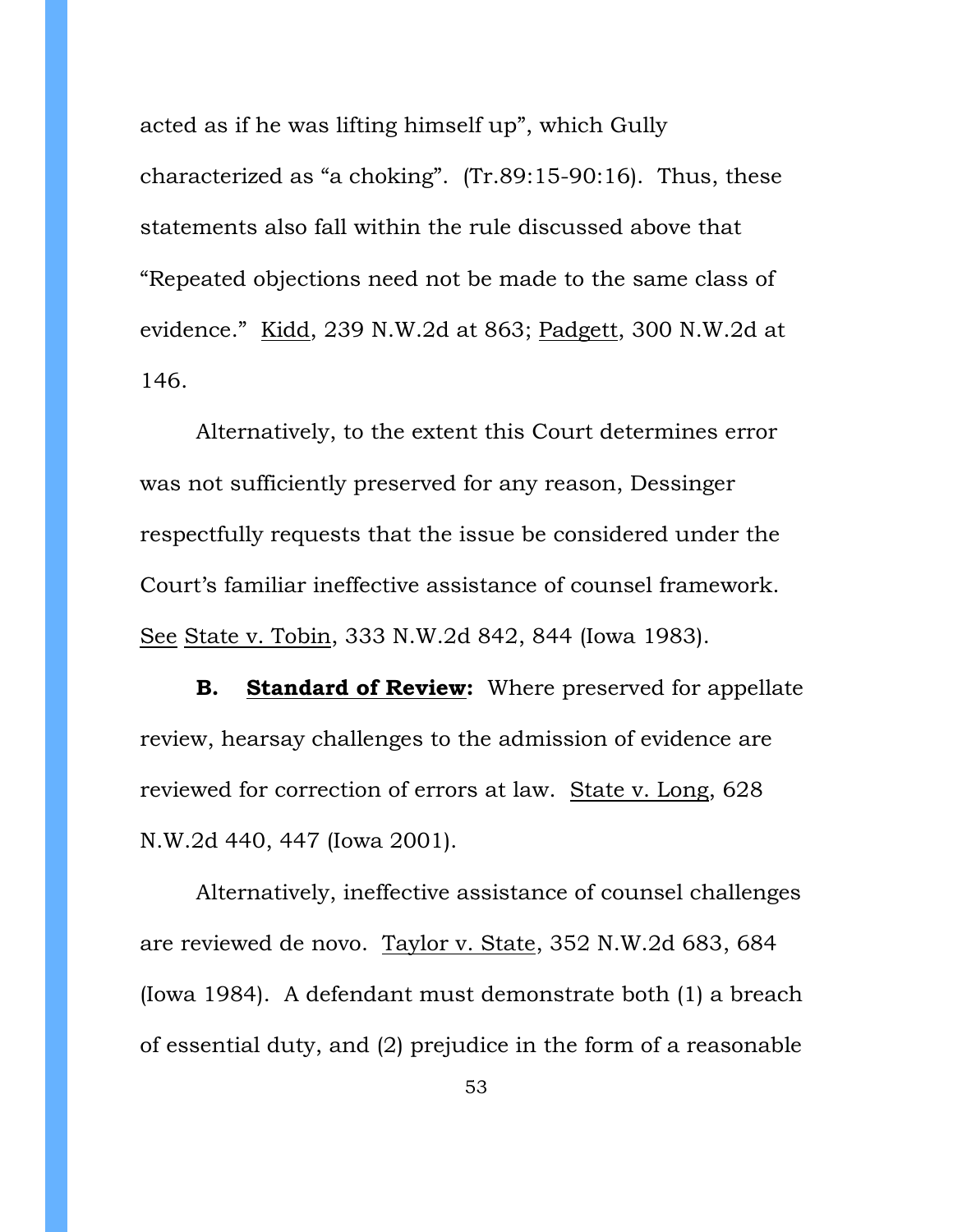probability of a different result sufficient to undermine confidence in the outcome. State v. Carrillo, 597 N.W.2d 497, 500 (Iowa 1999); Strickland v. Washington, 466 U.S. 668, 694 (1984).

**C. Discussion:** "Hearsay is a statement, other than one made by the declarant while testifying at the trial or hearing, offered in evidence to prove the truth of the matter asserted." Iowa R. Evid. 5.801(c) (2017). Hearsay statements are not admissible unless they fall within a recognized exception as permitted by constitution, statute, or rule. Iowa R. Evid. 5.802 (2017). The State, as the proponent of the hearsay, has the burden of proving it falls within an exception to the hearsay rule. Long, 628 N.W.2d at 443. The State's burden includes the obligation to lay any foundational facts necessary to invocation of the exception. State v. Reynolds, 746 N.W.2d 837, 841-843 (Iowa 2008).

As discussed above, there were two categories of hearsay statements at issue in the present case  $-$  (1) D.A.J.'s nonverbal statements in the form of assertive conduct (his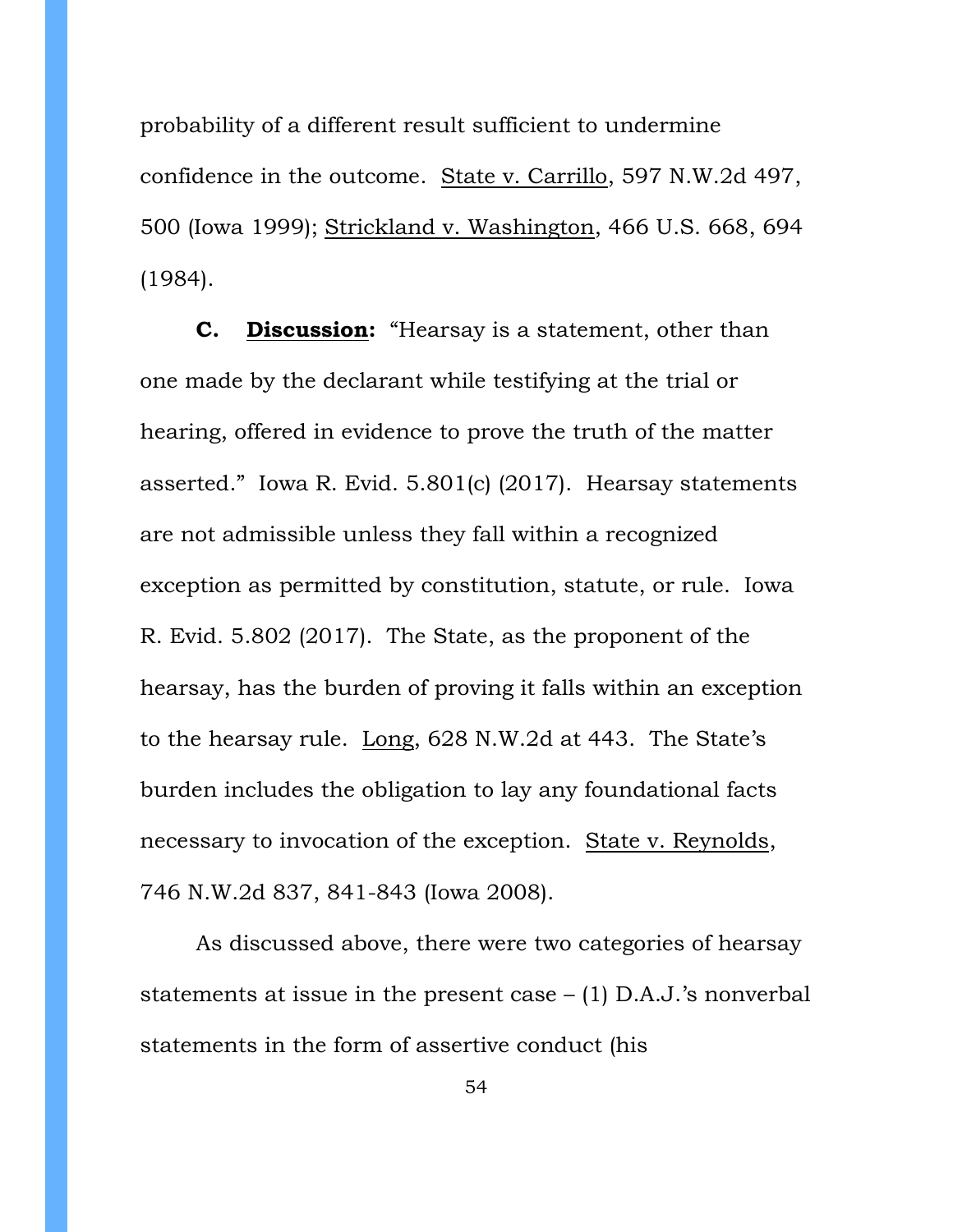demonstration), and (2) D.A.J.'s verbal statements to his father (observed by Jewett, and subsequently relayed by D.A.J.'s parents to Officer Samuelson). D.A.J.'s hearsay in the form of his *nonverbal* assertive conduct came in first at trial, but the *content* of both his verbal and nonverbal assertions were the same – that Dessinger put her hands around his throat, lifting up, and choking him.

D.A.J.'s hearsay first came in at trial in the form of his nonverbal statements by assertive conduct (his demonstration) as testified to by the State's first witness Dametria Gully over defense counsel's hearsay objection. The district court overruled Defense counsel's hearsay objection to the witness's "observations" of D.A.J.'s demonstration, ruling that the witness could not testify to the child's verbal statements, but that the witness could testify to the child's nonverbal conduct. In so-ruling, the court appeared to have been under the misapprehension that the child's nonverbal assertions through conduct would not qualify as hearsay.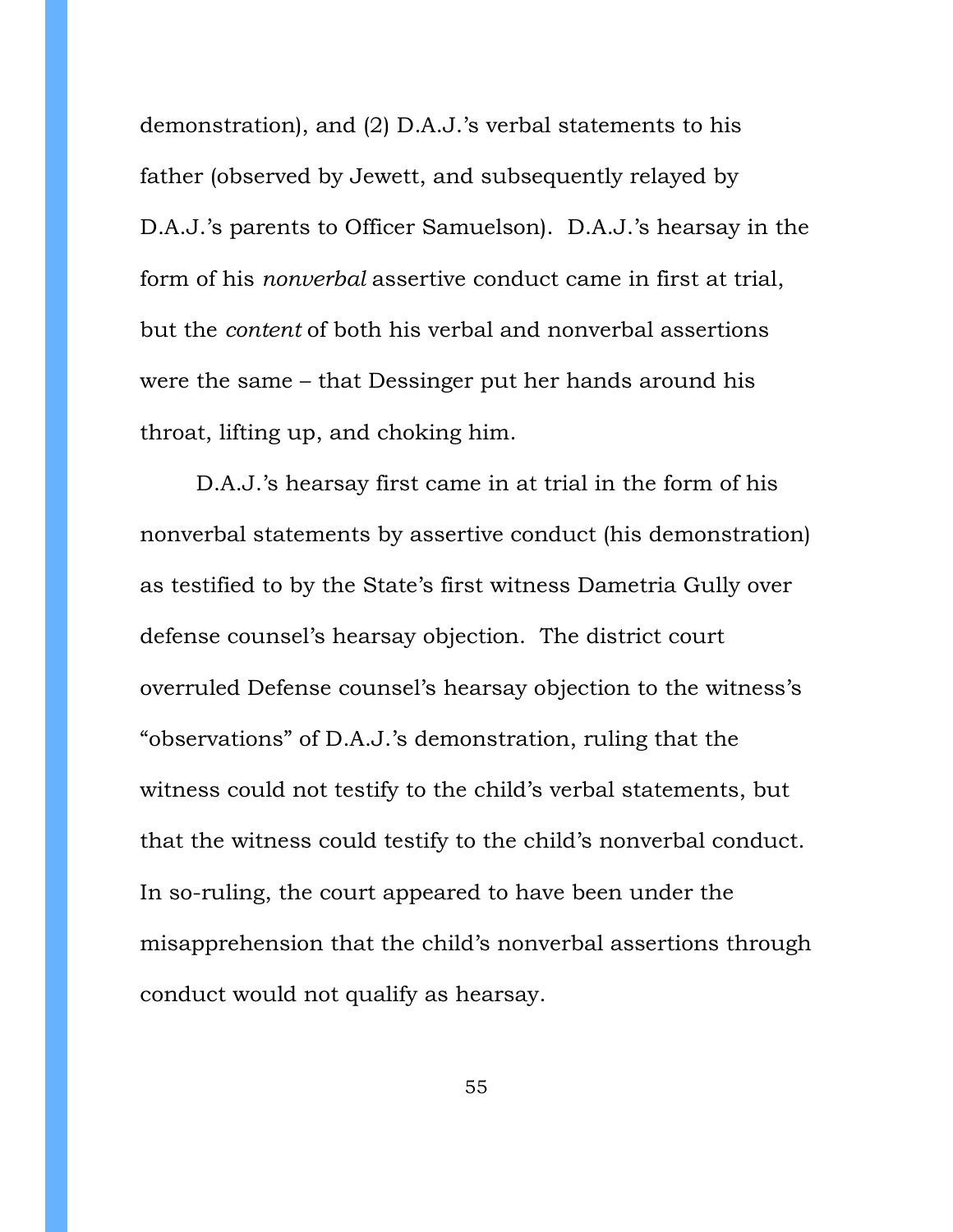The court's apparent conclusion that only verbal statements (and not nonverbal statements in the form of assertive conduct) would fall under the hearsay rule was incorrect. "A statement is defined under our rules of evidence as '(1) an oral or written assertion *or (2) nonverbal conduct of a person, if it is intended by the person as an assertion.'*" State v. Dullard, 668 N.W.2d 585, 590 (Iowa 2003) (emphasis added; quoting Iowa R. Evid. 5.801(a)). According to Gully, D.A.J. provided the demonstration when "me and Cori both talked to him and asked him what happened and he showed us what happened". (Tr.79:15-16). Such demonstration, provided in response to being asked what happened, would clearly qualify as assertive conduct and therefore a nonverbal statement for purposes of the hearsay rule. See e.g., State v. Mueller, 344 N.W.2d 262, 264 (Iowa Ct. App. 1983)(child psychologist's testimony concerning three-year-old child's nonverbal conduct with dolls depicting sex act "was offered in the belief that [the child] intended to assert what had happened to him, so his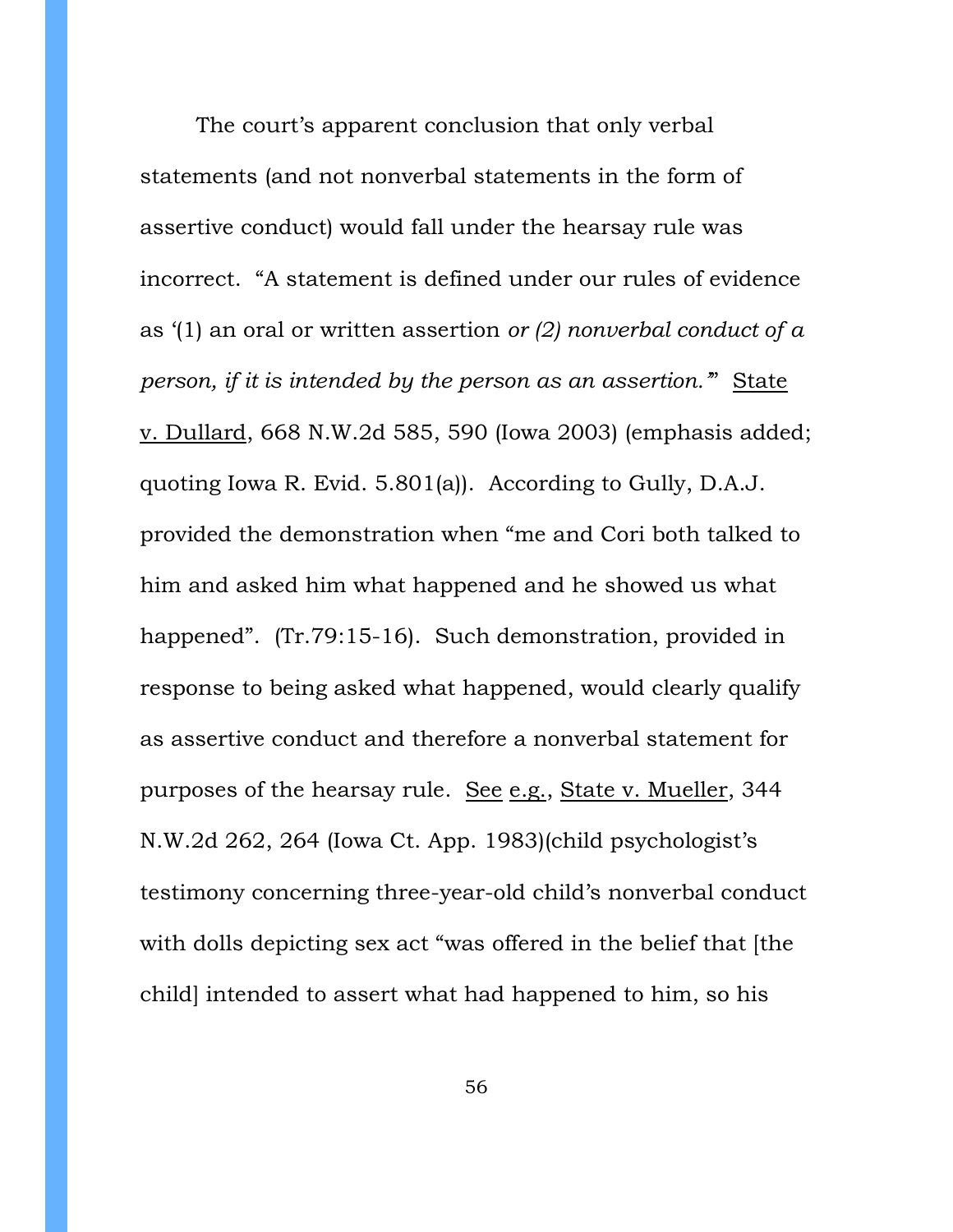conduct amounted to a 'statement' for purposes of the hearsay rule.").

Here, the district court explicitly ruled that any verbal assertions by D.A.J. during the demonstration would constitute inadmissible hearsay. (Tr.89:22-90:10). However, the court mistakenly believed that D.A.J.'s assertive conduct which simultaneously but nonverbally demonstrated what he claimed to have happened would not fall under the hearsay rules. But if D.A.J.'s verbal statements constituted inadmissible hearsay, his simultaneous nonverbal statements (in the form of assertive conduct or demonstration) to the same effect were also inadmissible hearsay.

For the same reasons, when State's Witness Cori Jewett subsequently testified to the same nonverbal assertions of D.A.J. (his demonstration), that constituted inadmissible hearsay as well. (Tr.112:1-113:15).

When Jewett then testified to D.A.J.'s *verbal* assertions to his father, stating they were consistent with what D.A.J. had earlier demonstrated to Jewett, this also fell within the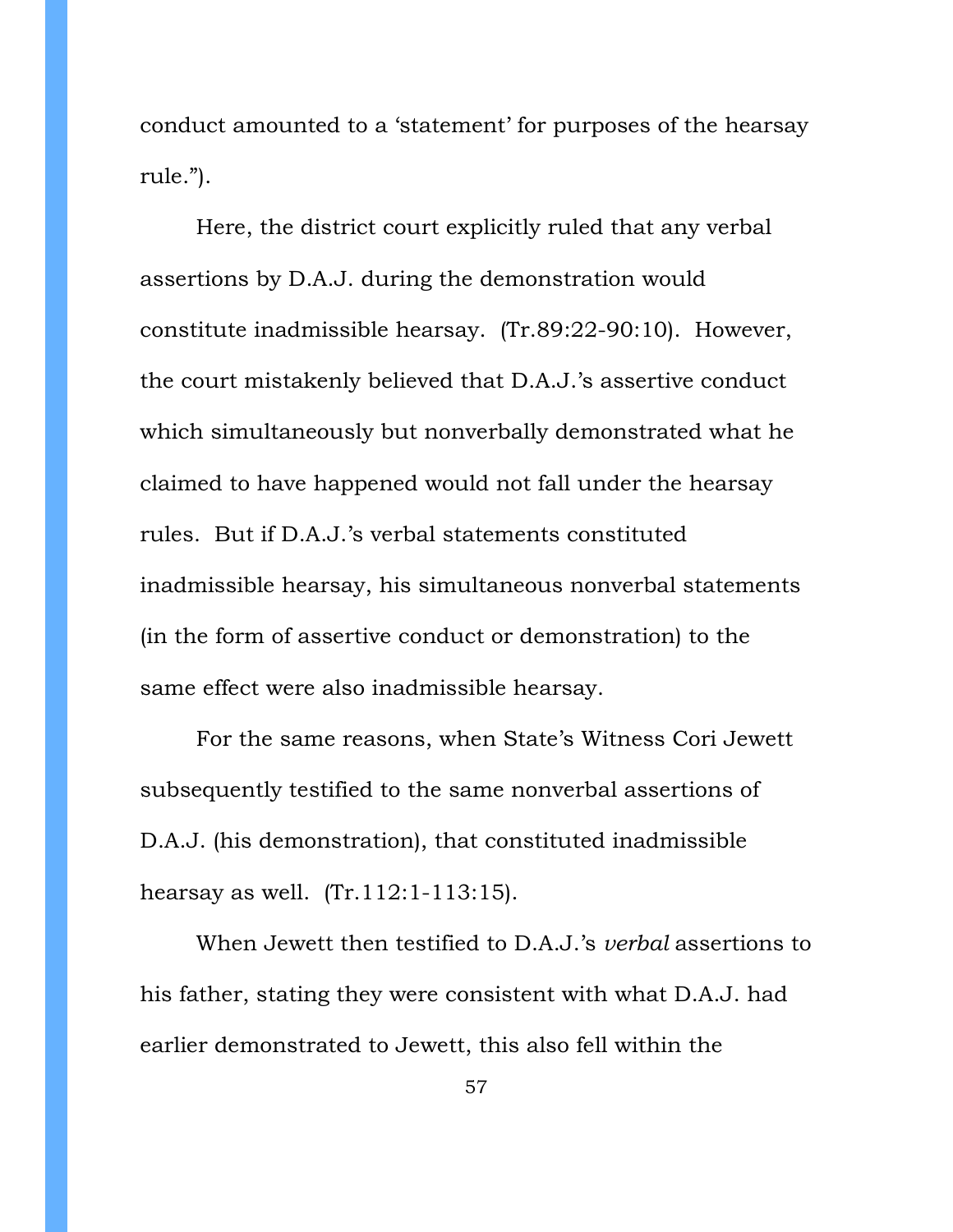hearsay prohibition as a verbal statement offered for the truth of the matter asserted. (Tr.114:5-10). See Iowa R. Evid. 5.801(a), (c); State v. Huser, 894 N.W.2d 472, 497 (Iowa 2017) ("backdoor hearsay").

Finally, when Officer Samuelson testified that, when he met with D.A.J. and his parents, their report of abuse included the specific statement that "the child had been picked up and then put down", this fell within the hearsay prohibition as well. (Tr.95:12-17). State v. Sowder, 394 N.W.2d 368, 371 (Iowa 1986). ("By bringing out the specific statements made, not merely focusing on the fact a conversation occurred, the State attempted to establish the truth of the facts asserted in the conversation").

As discussed, above, the substance of all hearsay statements of D.A.J. (both verbal and nonverbal) ultimately testified to by Jewett and Officer Samuelson were the same as the substance of the nonverbal assertion first testified to by Gully over Defense Counsel's objection – namely that in indicating what Dessinger did, "[D.A.J.] grabbed Cori [Jewett]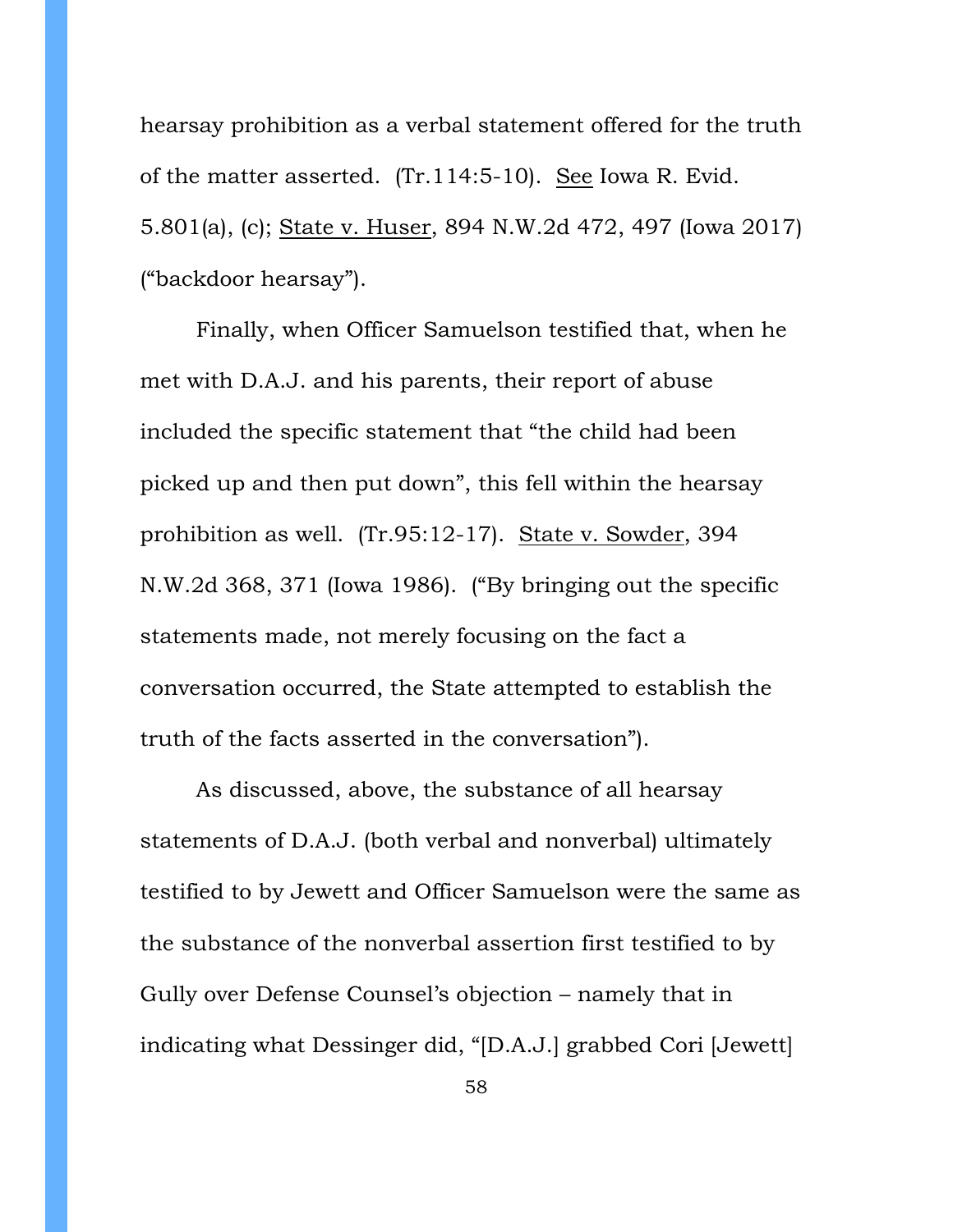by her neck and lifted, acted as if he was lifting himself up", which Gully characterized as "a choking." (Tr.89:15-90:16). As discussed above, defense counsel's timely objection to this initial nonverbal assertion testified to by Gully served to preserve error also as to the subsequent hearsay statements testified to by the other witnesses: 1) Jewett's testimony of D.A.J.'s nonverbal assertion via the demonstration; 2) Jewett's testimony of D.A.J.'s verbal statements telling his father what happened; and 3) Officer Samuelson's testimony reciting what D.A.J.'s parents told him had specifically happened to D.A.J.

Alternatively, to the extent this Court concludes error was not preserved as to the challenged statements for any reason, Dessinger respectfully requests that the matter be considered under an ineffective assistance of counsel framework. For the reasons discussed above, the challenged statements were inadmissible hearsay and counsel's failure to properly object and obtain their exclusion amounted to a breach of essential duty. Counsel clearly sought to exclude out-of-court statements, demonstrating there was no strategic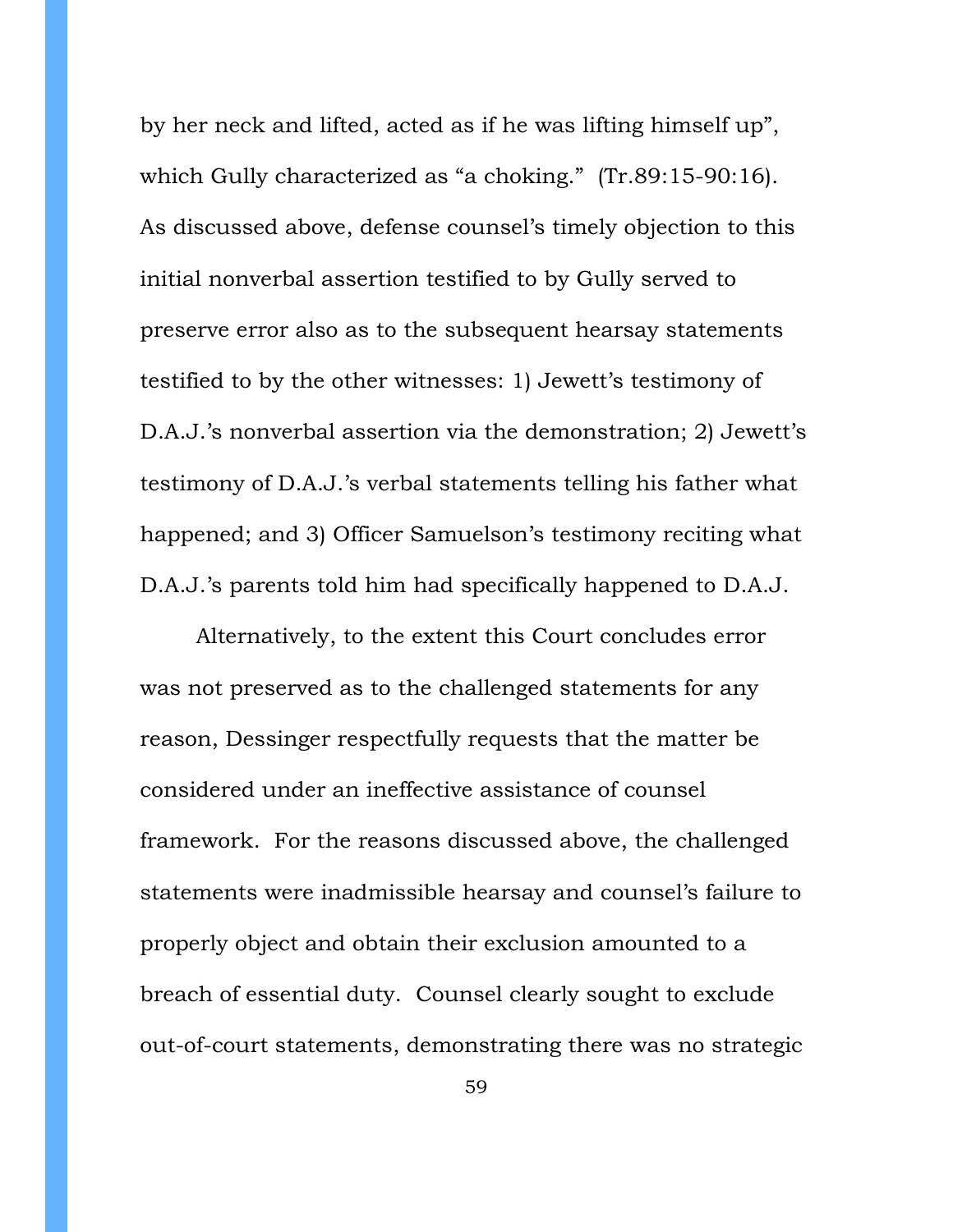reason not to properly object. See (9/27/18 Def.Mot.¶¶14-15, 17, and Part B); (Tr.10:15-24, 89:22-90:10, 106:18-22, 112:21-113:4)(App. pp. 10-11).

The matter was prejudicial and constituted reversible error whether considered as preserved or instead under an ineffective assistance of counsel framework. Where preserved, "admission of hearsay evidence over a proper objection is presumed to be prejudicial error unless the contrary is affirmatively established." State v. Nims, 357 N.W.2d 608, 609 (Iowa 1984). That is, if the error was preserved, reversal is required unless the error was harmless beyond a reasonable doubt. Sowder, 394 N.W.2d at 372. Alternatively, if considered under an ineffective assistance of counsel framework, reversal is required if there is a reasonable probability of an altered outcome, sufficient to undermine confidence in the result. Carrillo, 597 N.W.2d at 500; Strickland, 466 U.S. at 694.

Here, prejudice is established and reversal required under either standard. The dispute at trial centered on the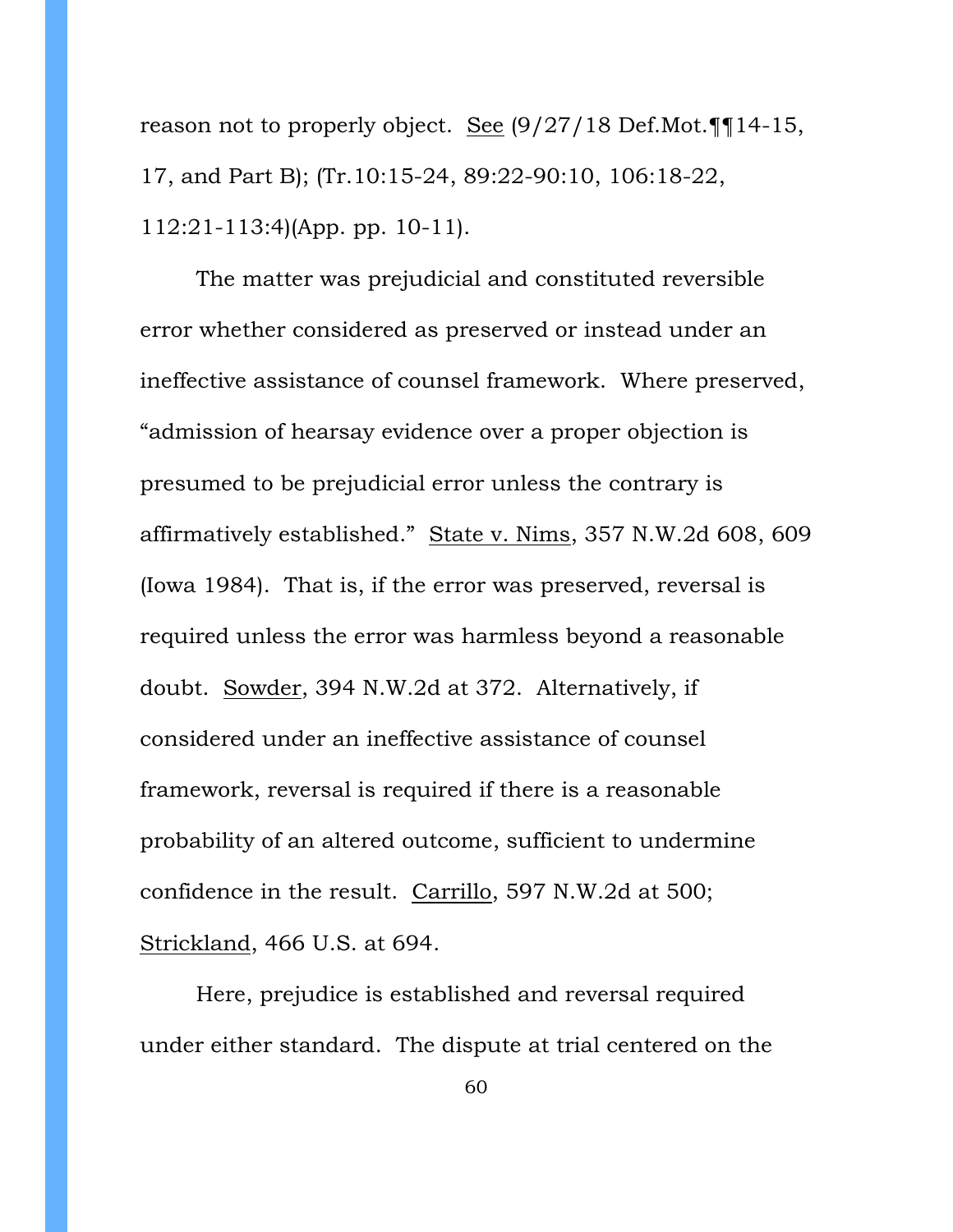nature of the interaction between Dessinger and D.A.J. The State alleged Dessinger had intentionally choked and pushed the child, while Defendant vigorously denied any choking or intentional assault but testified she may have accidentally knocked the child over when stumbling against a bookshelf. No objective proof of the interaction between Dessinger and D.A.J., as by surveillance video, was available or introduced. Nor were any injuries ever visible on the child, as might corroborate the State's allegations. Of the three State's witnesses presented at trial, only Gully claimed to have actually observed the incident – and that was not from the same room but instead through a window from an adjoining room where she and another provider had been supervising a room of two-year-olds, such that her attention would not have been focused on Dessinger at the outset. The incident itself would have occurred very quickly, and the defense urged Gully had incorrectly interpreted what she saw, apparently mistaking Dessinger's stumble for assaultive conduct. Further, the jury did not appear to find this an easy case to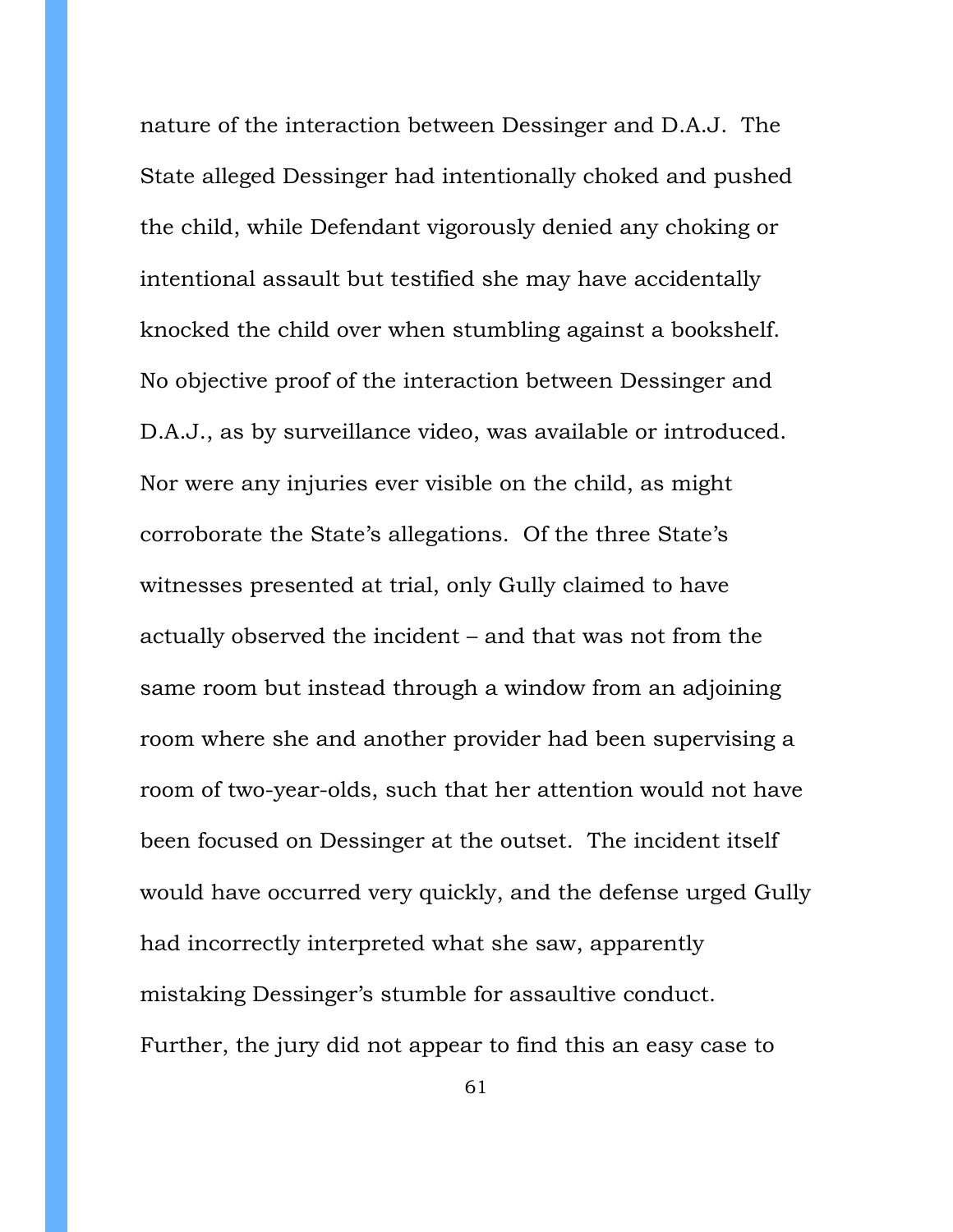decide, deliberating for three hours into the evening (until 7:58 p.m.) before returning the following morning to reach a verdict (Tr.184:11-14, 201:6-202:8; Verdict Tr.2:1-3:17).

On this record, the improper hearsay statements from the child would have carried a heavy impact, and the jury would certainly have relied on such hearsay statements in ultimately deciding to credit the State's claim of intentional assault over Dessinger's claim of an accidental stumble. And indeed, the State relied heavily on the child's hearsay statements, introducing them through each of the State's three witnesses (Tr.89:15-90:16, 95:12-17, 112:1-113:15, 114:5-10), referencing them during its questioning of Dessinger (Tr.169:19-24), and emphasizing them during closing argument (Tr.189:20-25, 199:4-14).

The error was not harmless, and even if considered under an ineffective assistance framework, there is at least a reasonable probability sufficient to undermine confidence in the outcome that but-for counsel's breach the jury would have acquitted Dessinger. A new trial must be granted.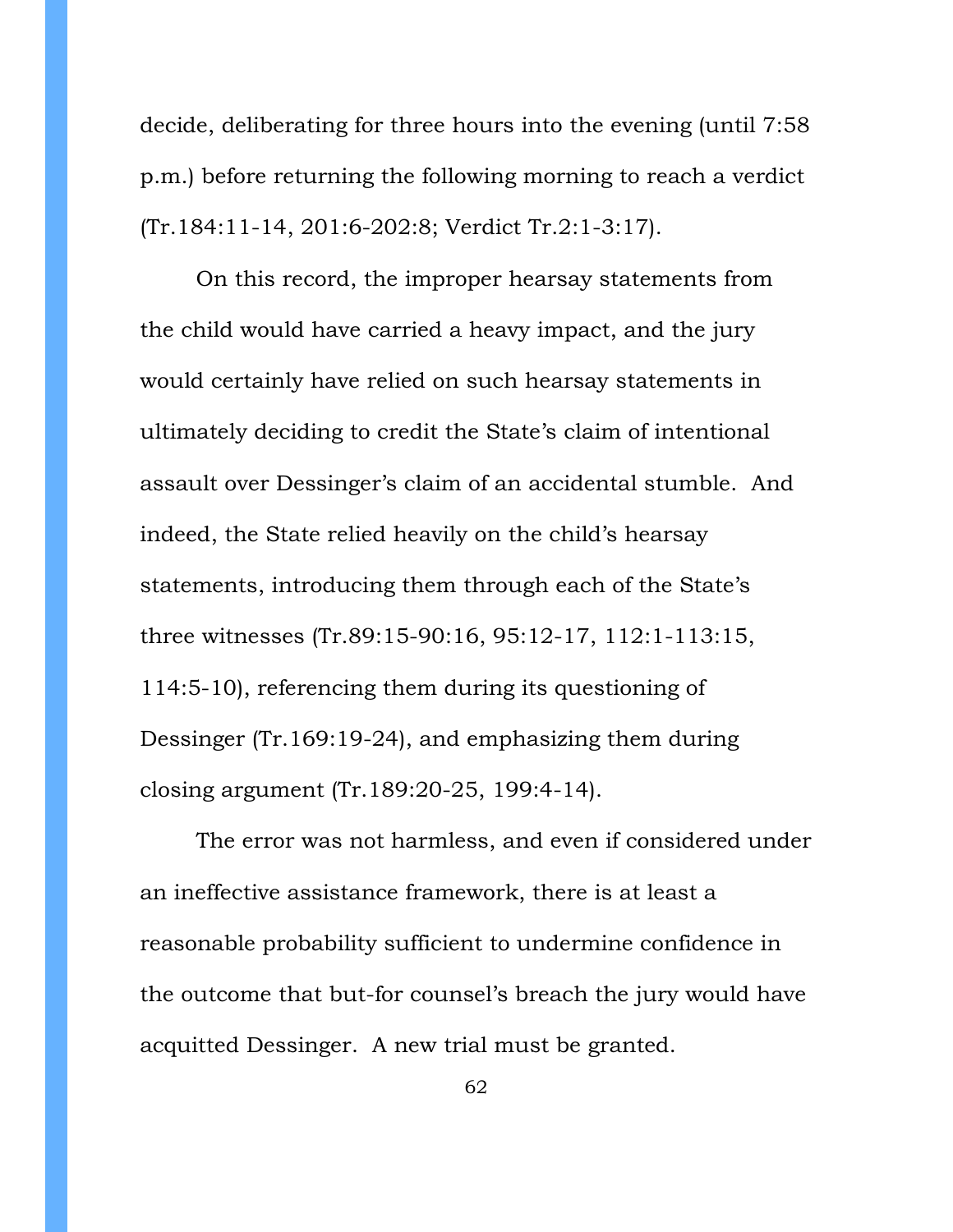**II. The court erred in admitting D.A.J.'s out-of-court statements in violation of Dessinger's Confrontation rights. Alternatively, trial counsel rendered ineffective assistance in failing to properly object on Confrontation grounds.**

**A. Preservation of Error:** Defendant urges that the same out-of-court statements of D.A.J. (both verbal and nonverbal) addressed above in Division I as inadmissible hearsay, also violated the Confrontation Clause.

Defense counsel's pretrial motion in limine had asserted that recitation of D.A.J.'s out-of-court statements by other witnesses at trial would violate not only hearsay limitations but also Confrontation Clause protections. (9/27/18 Def.Mot.¶14)(App. p. 10). Counsel's contemporaneous objections during trial, however, explicitly referenced only hearsay and did not also reference the Confrontation Clause. (Tr.89:22-90:10, 112:21-113:4). Nevertheless, Defendant respectfully urges that error should be deemed preserved on Confrontation Clause grounds in addition to Hearsay grounds under the unique circumstances present here.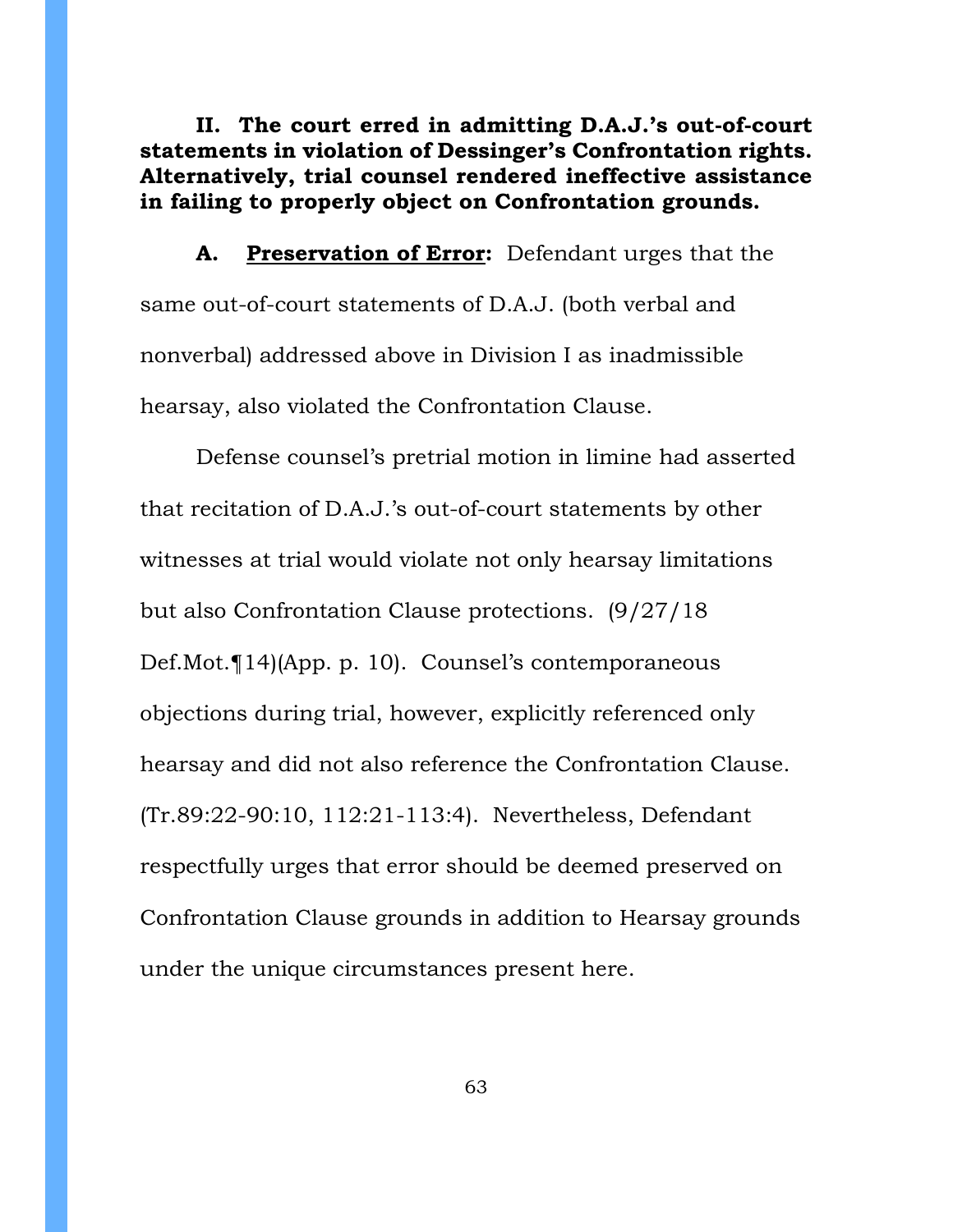It would appear that, at the time D.A.J.'s assertive statements were placed into evidence by the State's very first witness (Dametria Gully) immediately after the State's opening statement, defense counsel would have been unaware that the State would ultimately not produce D.A.J. at trial. Just that morning, the State resisted Defendant's competency challenge to D.A.J., and obtained a favorable ruling thereon from the Court. (Tr.11:6-25, 17:4-48:13). And then during the State's opening statement, the State indicated the child would be testifying and telling the jury certain things. (Tr.52:23-53:11). Dametria Gully then testified immediately after opening statements, without any break or recess in between. (Tr.59:7- 60:12). Thus, at the time Gully testified to D.A.J.'s nonverbal statement (the child's demonstration of what Dessinger allegedly did), Defense Counsel would have been laboring under the belief that the child would be testifying at trial, such that only a hearsay objection and not also a confrontation clause objection would be proper. See DeVoss v. State, 648 N.W.2d 56, 63 (Iowa 2002)(rule of "error preservation is based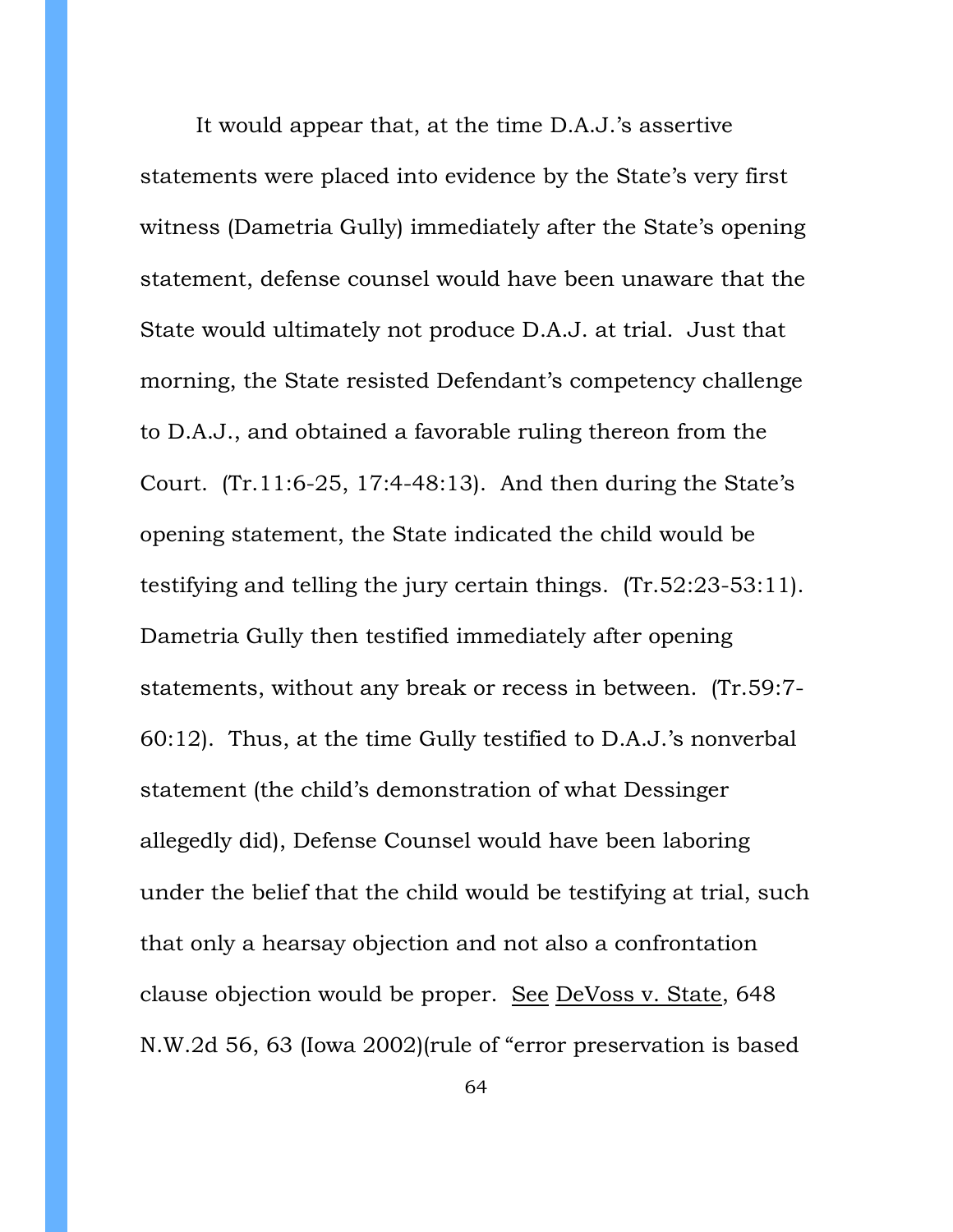on fairness"); Jasper v. State, 477 N.W.2d 852, 856 (Iowa 1991)(discussing invited error); State v. Rasmus, 90 N.W.2d 429, 430 (Iowa 1958)(applying doctrine of invited error against State); State v. Ayers, 590 N.W.2d 25, 28 (Iowa 1999)("In these circumstances, we think it would be fundamentally unfair to invoke the error preservation rule."). The district court would also have been laboring under the same belief that the child would be testifying, meaning that any confrontation clause challenge even if asserted would have been overruled by the court. See State v. Neiderbach, 837 N.W.2d 180, 209 (Iowa 2013)(motion for mistrial not required to preserve error where it would be "futile" given court's overruling of objection).

Given this unique posture, counsel's failure to renew the in limine Confrontation Clause challenge at the time of the contemporaneous hearsay objections at trial should not be deemed to have waived error.

Alternatively, to the extent this Court determines error was not sufficiently preserved for any reason, Dessinger respectfully requests the issue be considered under the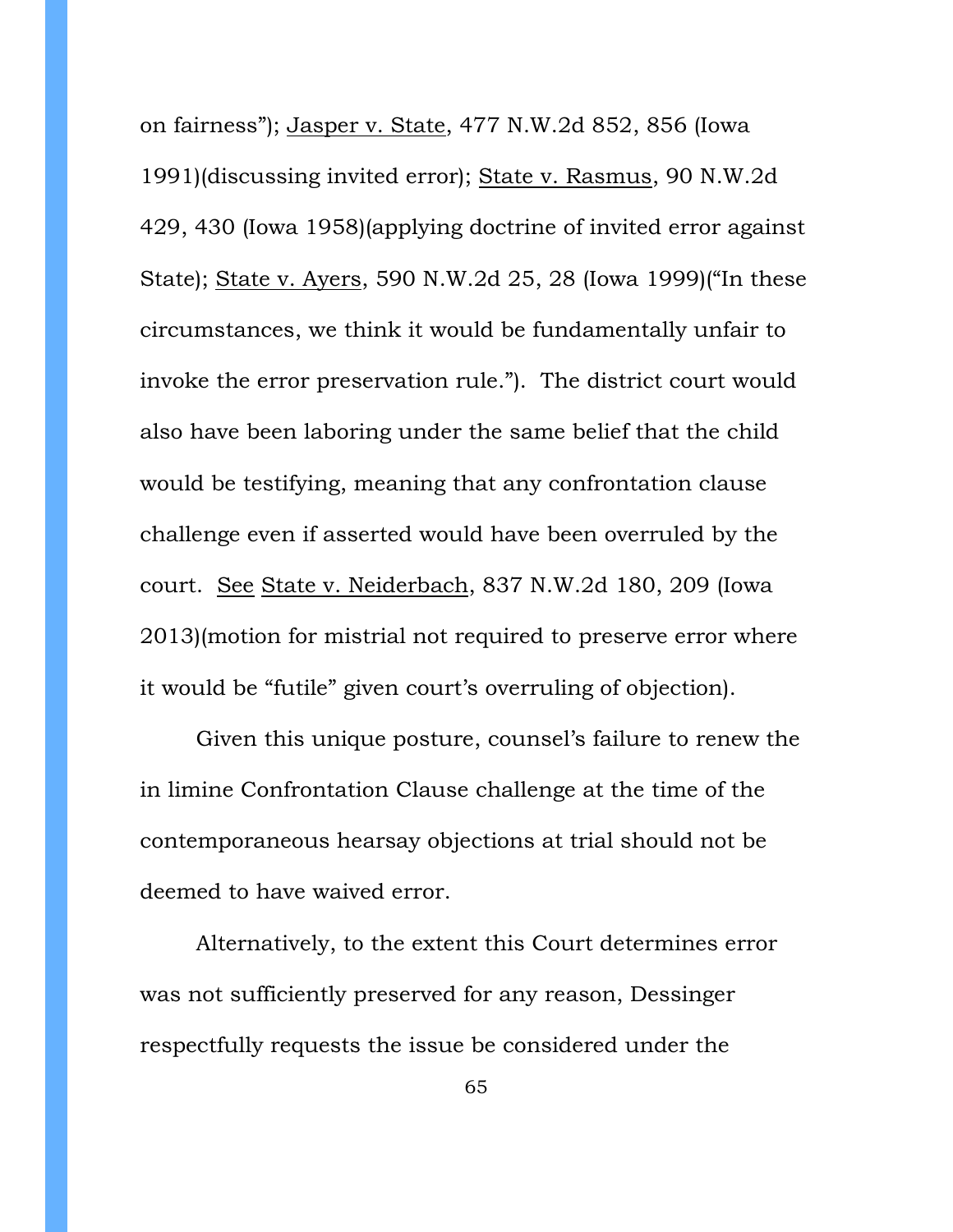Court's familiar ineffective assistance of counsel framework. State v. Tobin, 333 N.W.2d 842, 844 (Iowa 1983).

**B. Standard of Review:** Confrontation Clause challenges are reviewed de novo. State v. Brown, 656 N.W.2d 355, 362 (Iowa 2003).

Ineffective assistance of counsel challenges are also reviewed de novo. Taylor v. State, 352 N.W.2d 683, 684 (Iowa 1984). A defendant must demonstrate both (1) a breach of essential duty, and (2) prejudice in the form of a reasonable probability of a different result sufficient to undermine confidence in the outcome. State v. Carrillo, 597 N.W.2d 497, 500 (Iowa 1999); Strickland v. Washington, 466 U.S. 668, 694 (1984).

**C. Discussion:** Where out-of-court statements are testimonial and the declarant is not present at trial, the admissibility of the statements depends not only on the rules of evidence but also on the Confrontation Clauses of the United States and Iowa constitutions. Crawford v. Washington, 541 U.S. 36, 68 (2004); Davis v. Washington, 547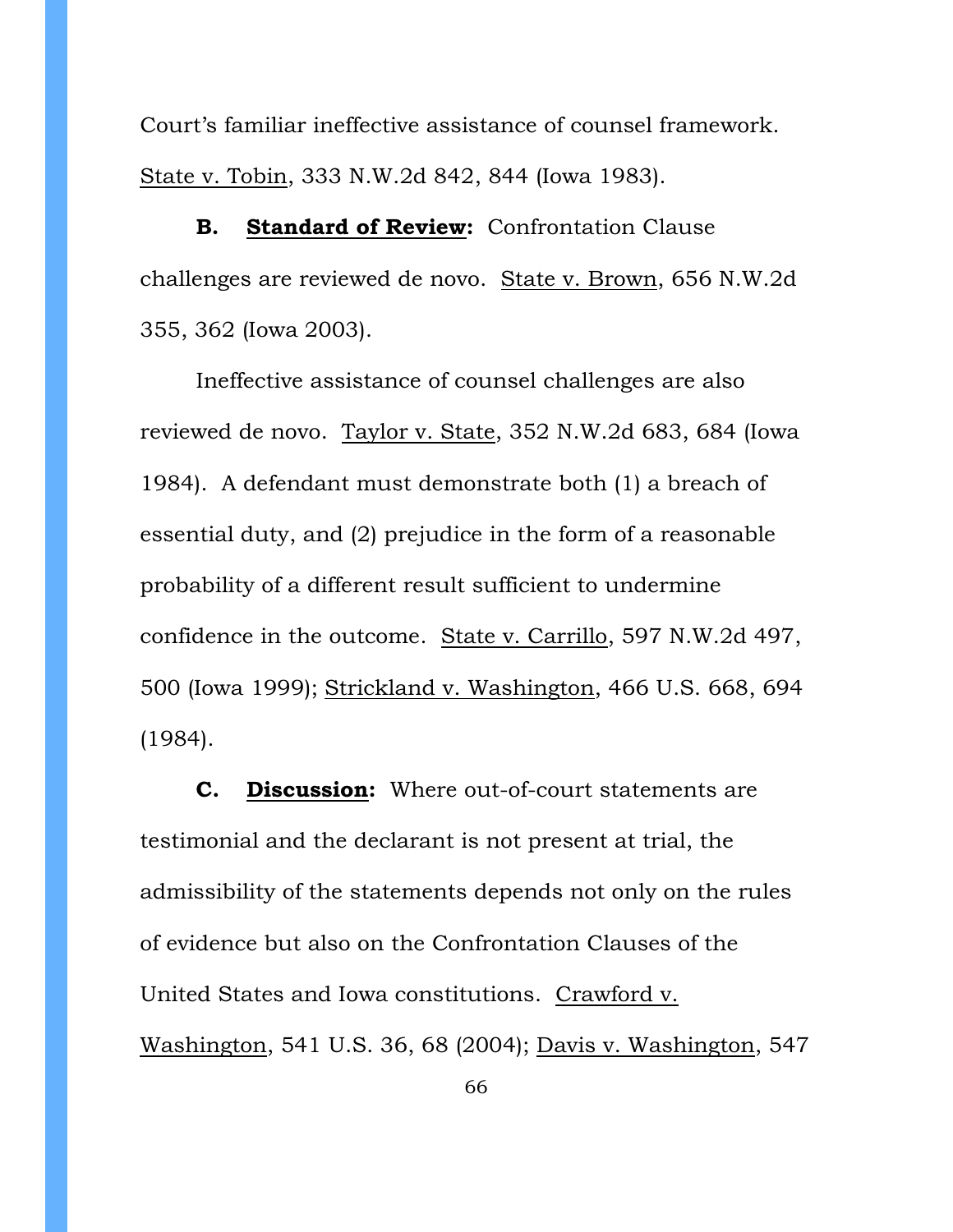U.S. 813, 820 (2006); U.S. Const. amend. VI; Iowa Const. art I, § 10. Pursuant to Confrontation Clause protections, testimonial statements of witnesses absent from trial may be admitted only where (a) the declarant is unavailable and (b) the defendant has had a prior opportunity to cross-examine the declarant. Crawford, 541 U.S. at 59-68.

Crawford provided various, but non-comprehensive, formulations of core "testimonial" statements. At minimum, testimonial statements include "statements made under circumstances that would lead witnesses to objectively believe the statements might be used at trial." State v. Shipley, 757 N.W.2d 228, 235 (Iowa 2008). Statements are testimonial if their "primary purpose" is "to establish or prove past events potentially relevant to later criminal prosecutions." Davis, 547 U.S. at 822. Fundamentally, the focus on testimonial statements is grounded in "the Confrontation Clause's express reference to 'witnesses against the accused' – that is, to those who 'bear testimony' against the accused, whether in court or out of court." State v. Bentley, 739 N.W.2d 296, 298 (Iowa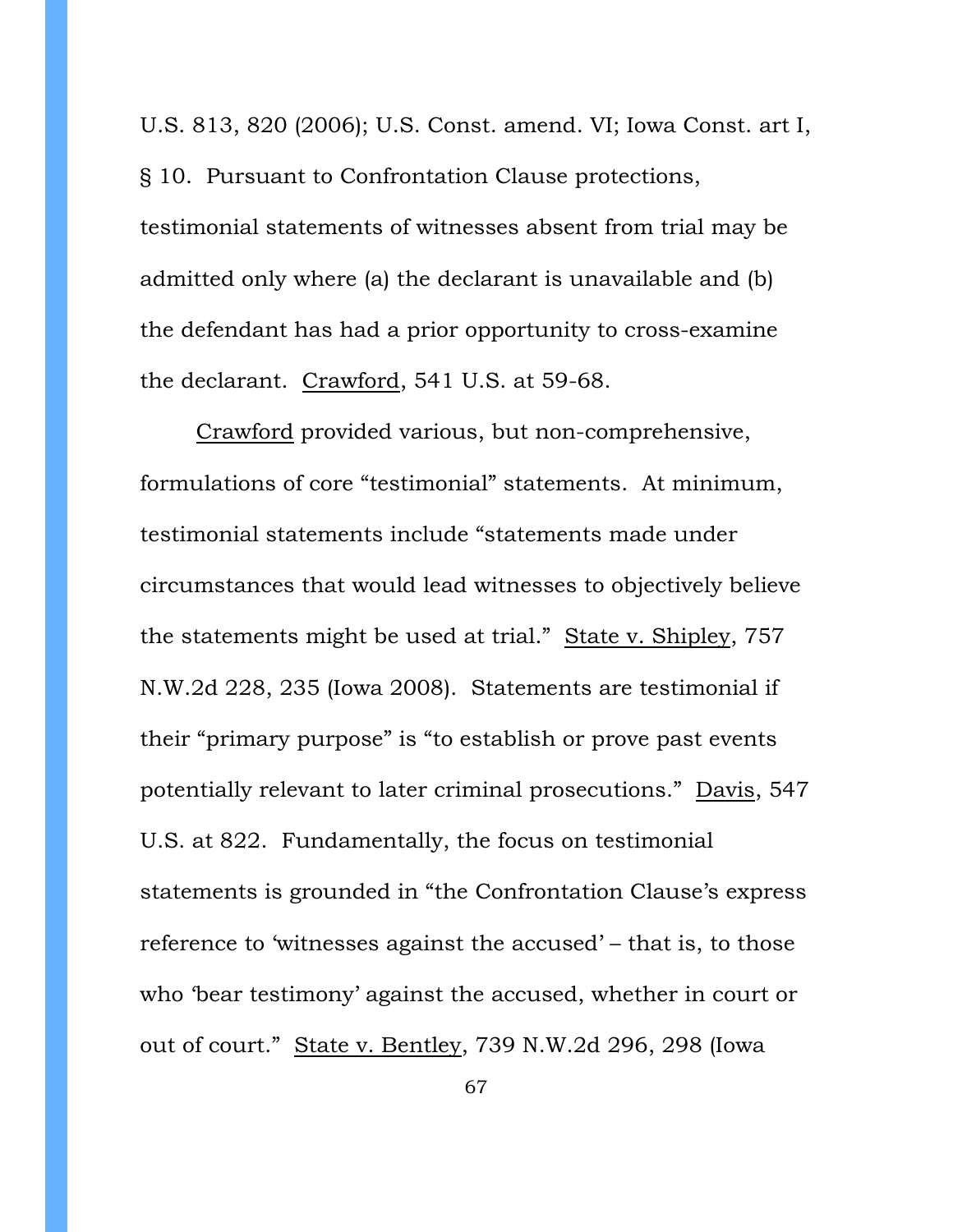2007)(quoting Crawford, 541 U.S. at 51). "One who 'bears testimony' makes '[a] solemn declaration or affirmation ... for the purpose of establishing or proving some fact.'" Id. (quoting Crawford, 541 U.S. at 51).

D.A.J.'s statements at issue here were testimonial. They would have been made to relay past events, with an understanding that they would be used to get Dessinger in trouble. The child was present when Dessinger was ordered to leave by Jewett. The child was then asked what Dessinger did. While young children may not directly have an understanding of a "trial" or "criminal prosecution", they certainly understand the concept of "telling on" someone, or getting another person into trouble – where such an understanding would exist, it renders their statements testimonial in nature. D.A.J. bore testimony by making a solemn declaration for the purpose of establishing the facts of what Dessinger allegedly did. Bentley, 739 N.W.2d at 298. Gully and Jewett were seeking to determine and D.A.J. was seeking to relay "not… 'what is happening' but rather 'what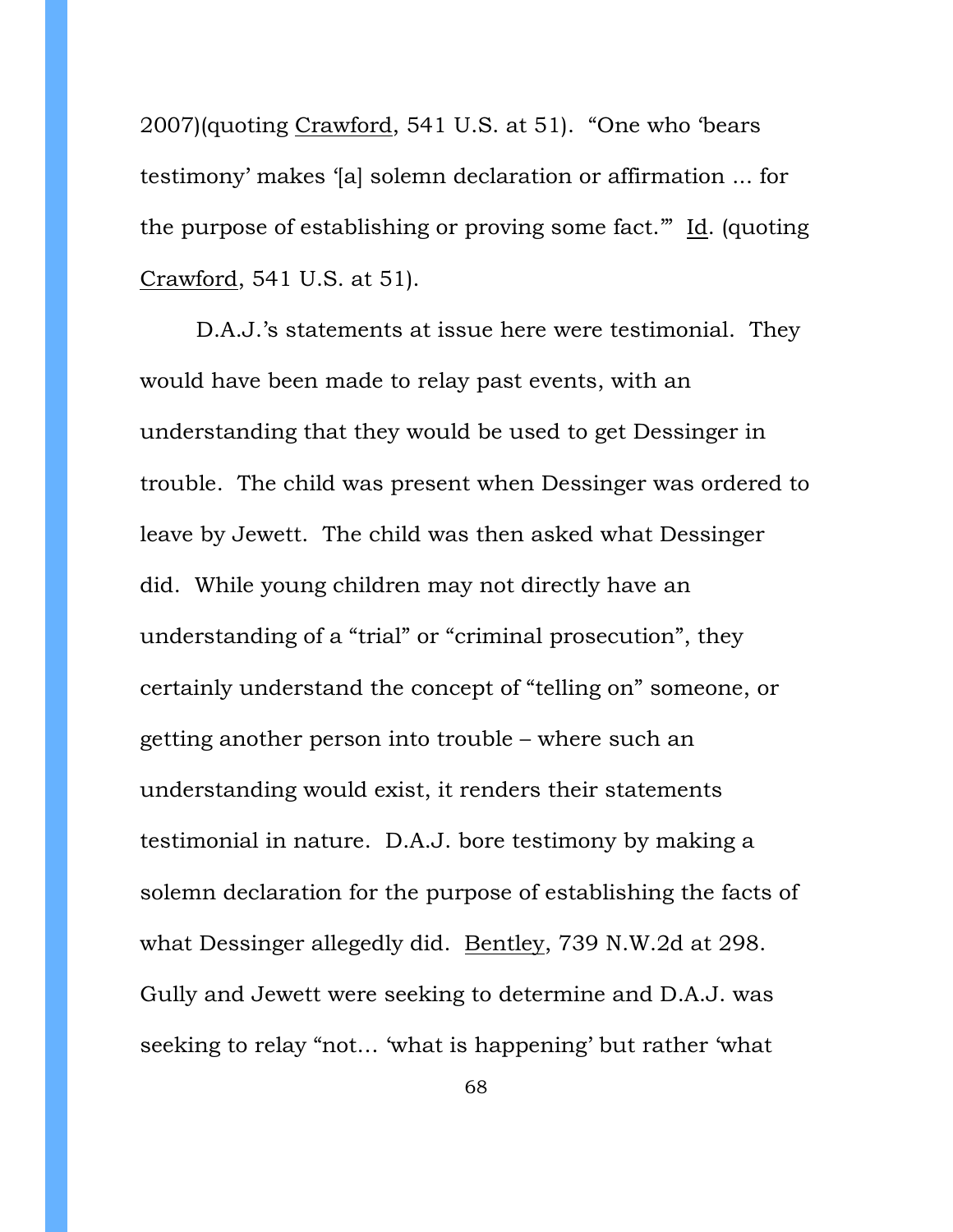[had] happened." Davis, 547 U.S. at 830. Such statements recounting how potentially criminal past events occurred, and made after the described events were over "are an obvious substitute for live testimony because they do precisely *what a witness does* on direct examination; they are inherently testimonial." Id. 547 U.S. at 831. The conclusion that D.A.J.'s statements were testimonial is only reinforced by the fact the district court concluded, "Taking into account the child's age", D.A.J. was competent to testify, and that "He's a pretty sharp little fella." (Tr.46:1-2).

Defendant acknowledges that, in Ohio v. Clark, the United States Supreme Court, after applying the primary purpose test to statements made by a three-year-old child to his preschool teachers, noted that the declarant's young "age fortifies our conclusion that the statements in question were not testimonial." Ohio v. Clark, 135 S.Ct. 2173, 2181-2182 (2015). The Court stated that because it is unlikely a very young child "would intend his statements to be a substitute for trial testimony", statements "by very young children will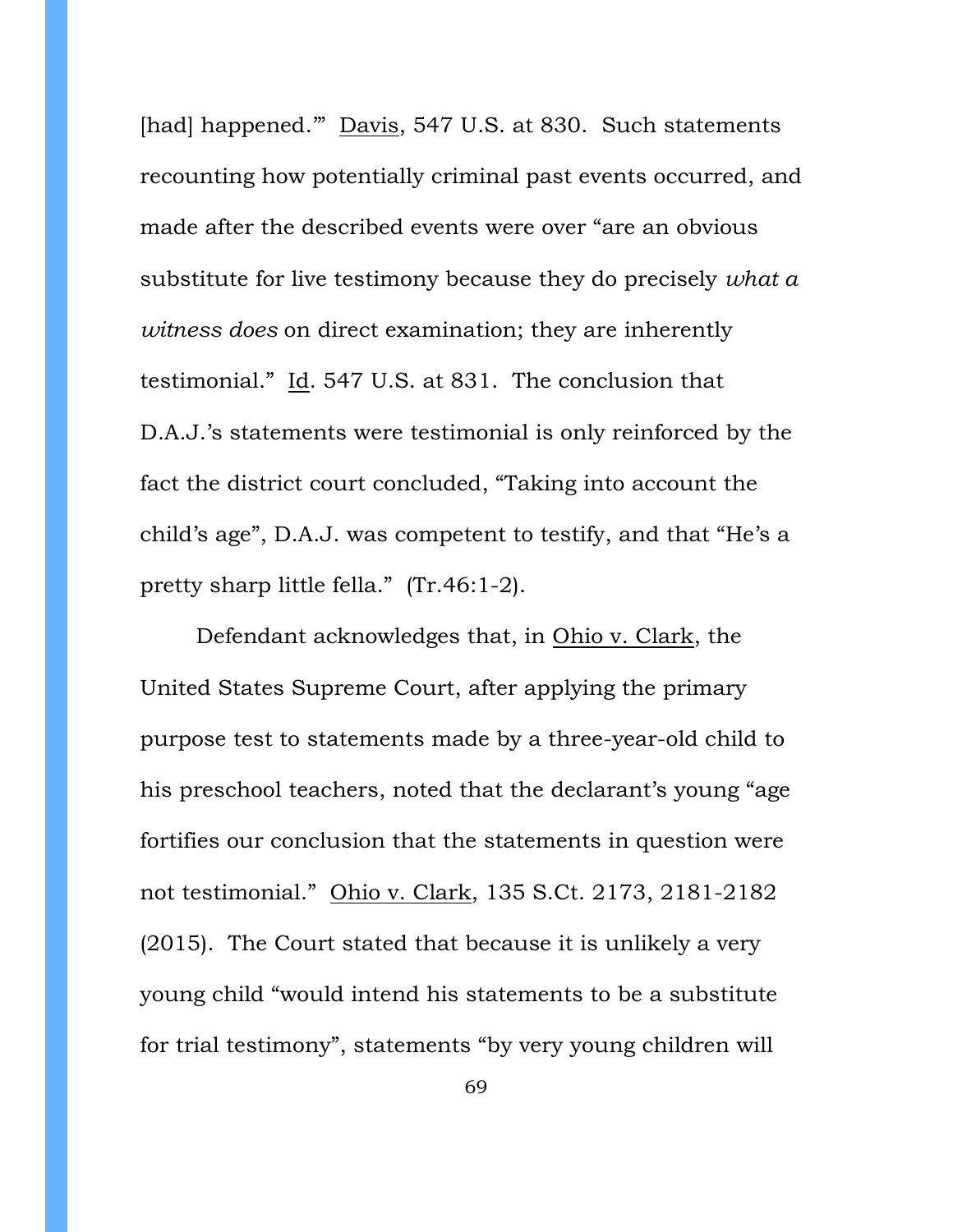rarely, if ever, implicate the Confrontation Clause." Id. at 2182. "Notably, however, the majority in Ohio v. Clark stopped short of declaring that statements by young children can never be testimonial." State in Interest of A.R., 149 A.3d 297, 316-317 (N.J. Super. Ct. App. Div. 2016). See also 7 Laurie Kratky Dore, *Iowa Practice Series*, *Evidence* § 5.802:2 (2016 ed.).

The language in Ohio v. Clark pertaining to statements by young children was discussed by our Iowa Supreme Court in In re J.C., 877 N.W.2d 447, 455 (Iowa 2016). Three of the Iowa justices in the majority there suggested that it could be appropriate to rely solely on the young age of the child in that case to conclude that statements by the child to the medical director of the Child Protection Center were non-testimonial.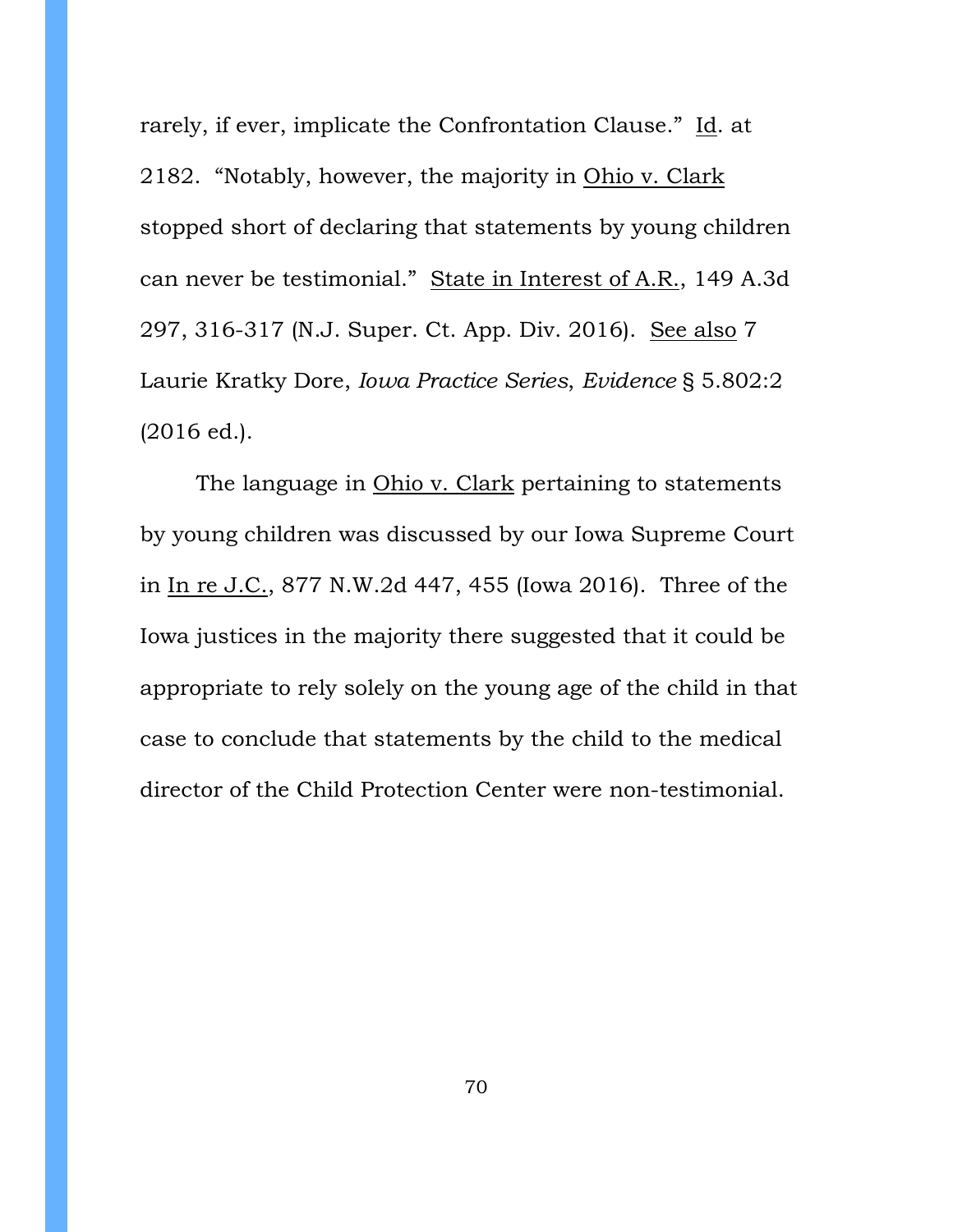Id. at 456 (Mansfield, J.; joined by Waterman and Zager, JJ.).[3](#page-70-0)  But four justices appeared to have rejected any per se exception for statements of young children. See Id. at 460 (Cady, C.J., concurring); Id. at 461-62 (Wiggins, J., dissenting; joined by Hecht and Appel, JJ.). See also 7 Ia. Prac., Evidence § 5.802:2, n.169 (2016) (discussing In re J.C.).

A number of state courts in other jurisdictions have rejected the suggestion that statements by very young children are per se non-testimonial. See e.g., State in Interest of A.R., 149 A.3d 297 at 316-317; State v. Henderson, 160 P.3d 776, 785 (Kan. 2007); State v. Siler, 876 N.E.2d 534, 541-544 (Ohio 2007); Commonwealth v. DeOliveira, 849 N.E.2d 218, 225-226 (Mass. 2006).

 $\overline{a}$ 

<span id="page-70-0"></span><sup>&</sup>lt;sup>3</sup> Even those justices, however, appear not to have actually relied solely on the age of the child, applying the primary purpose test as well. In re J.C., 877 N.W.2d at 457-458 (Mansfield, J; joined by Waterman and Zager, JJ.). Indeed as to the child's separate statements to a forensic interviewer, those justices "assume[d] without deciding" that a Confrontation Clause violation resulted though it ultimately concluded any such violation was harmless. Id. at 459.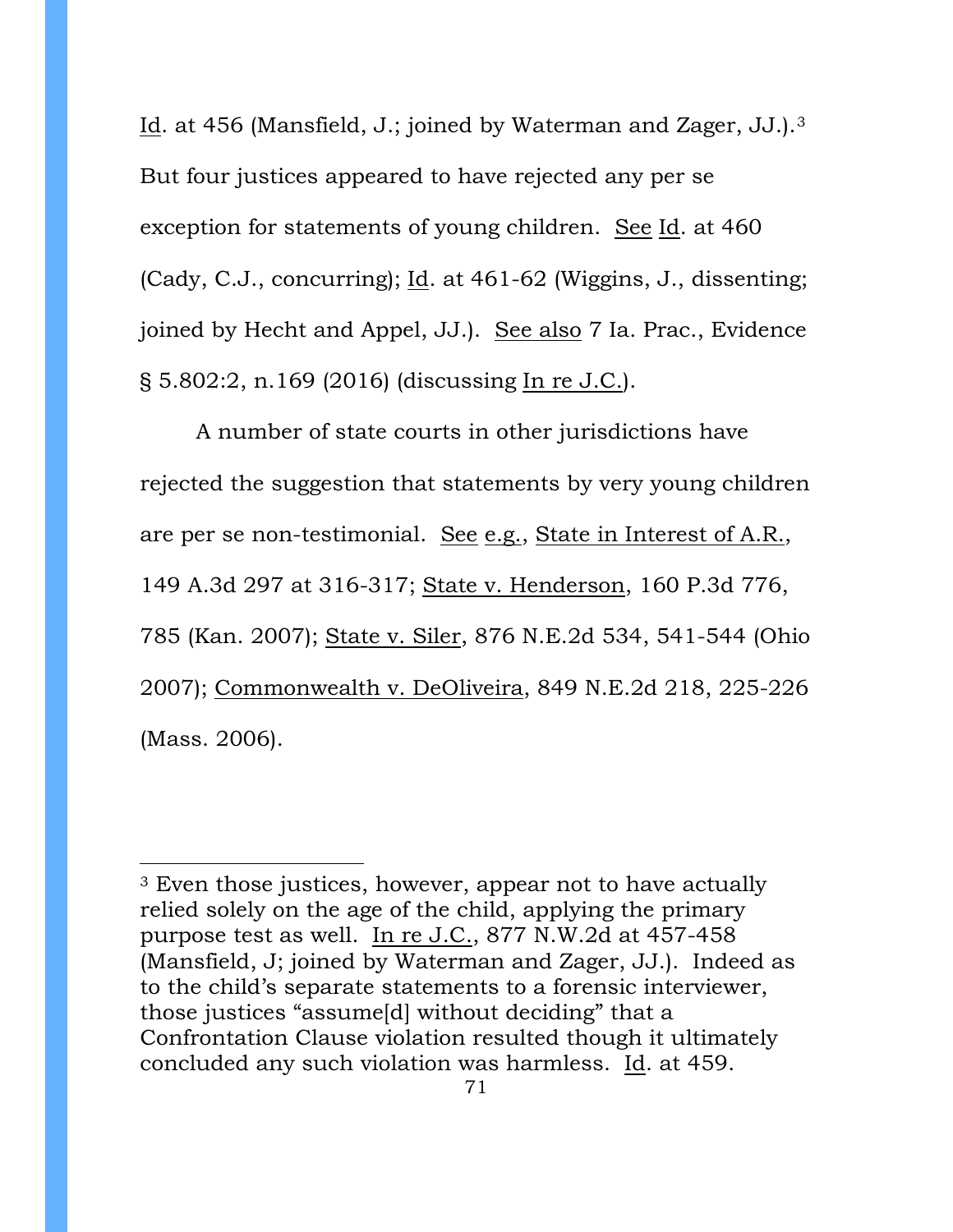This Court should now squarely address the issue and hold that statements by young children are not excluded from confrontation clause protections under either the Federal or State Confrontation Clauses. However, even if this Court concludes statements by young children are per se nontestimonial for Sixth Amendment Confrontation Clause purposes, a different result should nevertheless be reached under article I, section 10 of the Iowa Constitution. The Court is free to follow an independent approach under the state constitution. State v. Cox, 781 N.W.2d 757, 761 (Iowa 2010).

Pursuant to Confrontation Clause protections, testimonial statements of witnesses absent from trial may be admitted only where (a) the declarant is unavailable and (b) the defendant has had a prior opportunity to cross-examine the declarant. Crawford, 541 U.S. at 59-68. Here, D.A.J. was not unavailable – rather, the court ruled that he was competent to testify at trial. Absent unavailability, the Confrontation Clause required the State to present the witness at trial if it wished to use the witness's statements (out-of-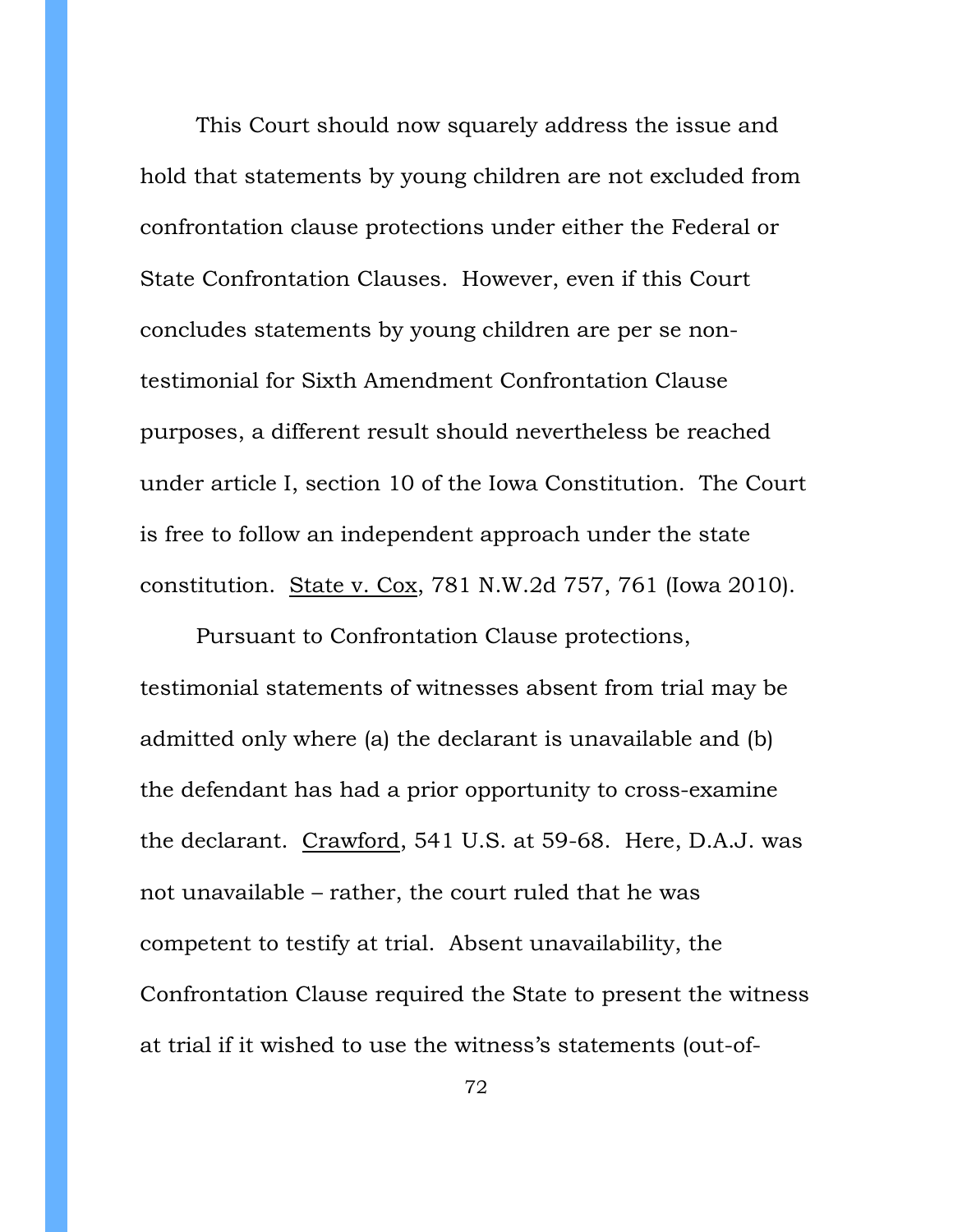court or otherwise) at trial. State v. Holland, 389 N.W.2d 375, 379 (Iowa 1986); State v. Dean, 332 N.W.2d 336, 339 (Iowa 1983). Nor had Dessinger had an adequate prior opportunity to cross-examine D.A.J. While defense counsel examined the child by way of a pretrial discovery deposition, counsel did not have a similar motive to cross-examine the witness at that time as the purpose of that deposition was merely to gather evidence (to determine what the child remembered, claimed, and would potentially testify to) not to attack the witness's credibility. Compare State v. West, No. 15-1431, 2016 WL 5930629, at \*4 (Iowa Ct. App. Oct. 12, 2016)(where deposition evidenced opportunity and similar motive for crossexamination).

Because D.A.J. did not testify at trial, was not unavailable, and Dessinger was not provided an adequate prior opportunity to cross-examine him, the admission of D.A.J.'s statements into evidence at trial violated Dessinger's right to confront and cross-examine him as a witness.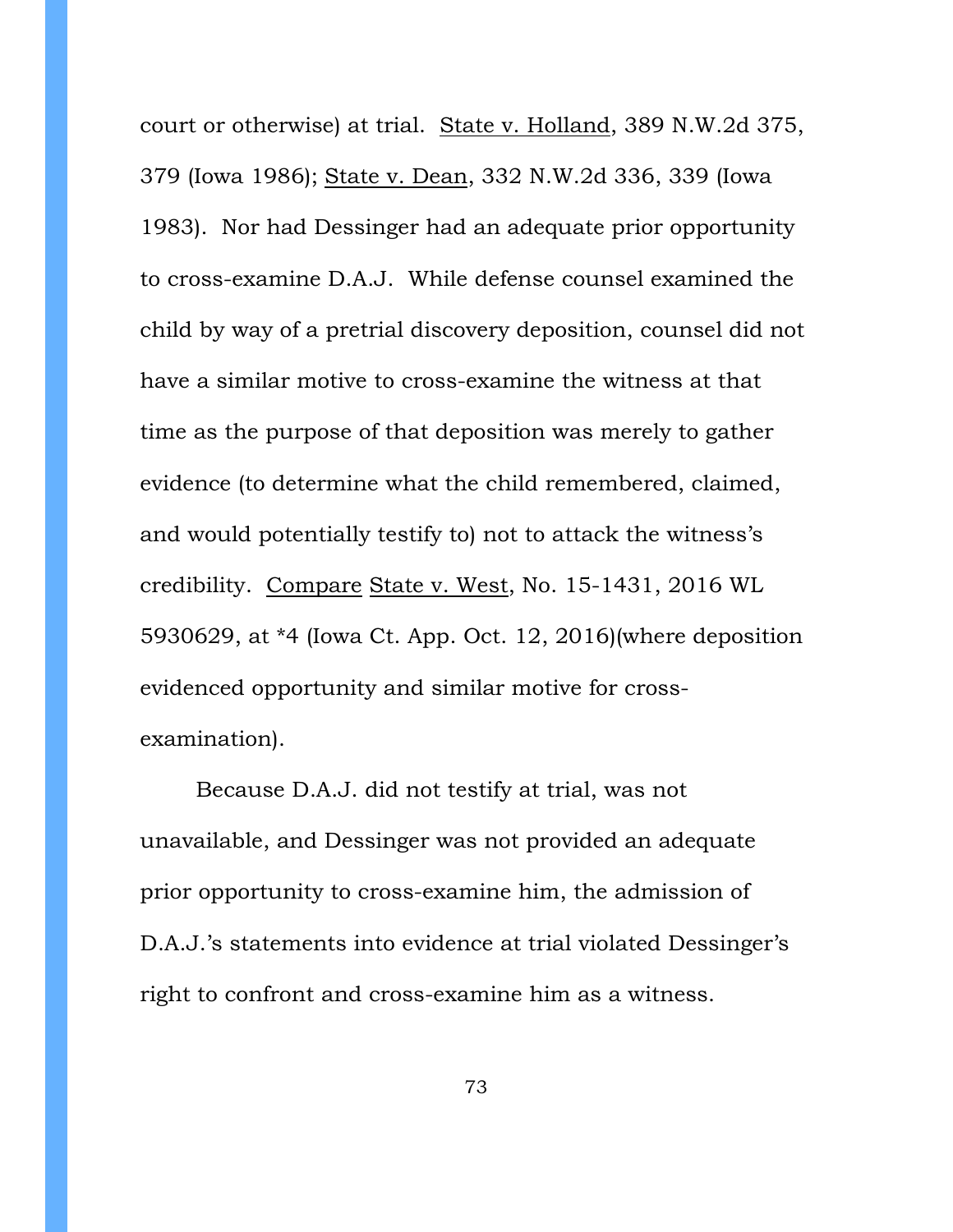Defendant urges error should be deemed preserved. But even if this Court declines to address the matter as preserved error, the confrontation clause challenge was meritorious and counsel's failure to properly object on confrontation clause grounds amounts to a breach of essential duty. And for the reasons discussed above in Division I, the erroneous admission of D.A.J.'s statements at trial (which admission violated the confrontation clause) was prejudicial and warranted reversal whether considered under a harmless error standard for preserved error or under the Strickland prejudice standard for unpreserved error. Dessinger must be afforded a new trial.

## **III. Trial counsel rendered ineffective assistance in failing to object to improper opinion testimony from Officer Samuelson bolstering D.A.J. and Gully's credibility.**

**A. Preservation of Error:** Appellate review is not precluded if failure to preserve error results from a denial of effective assistance of counsel. State v. Tobin, 333 N.W.2d 842, 844 (Iowa 1983).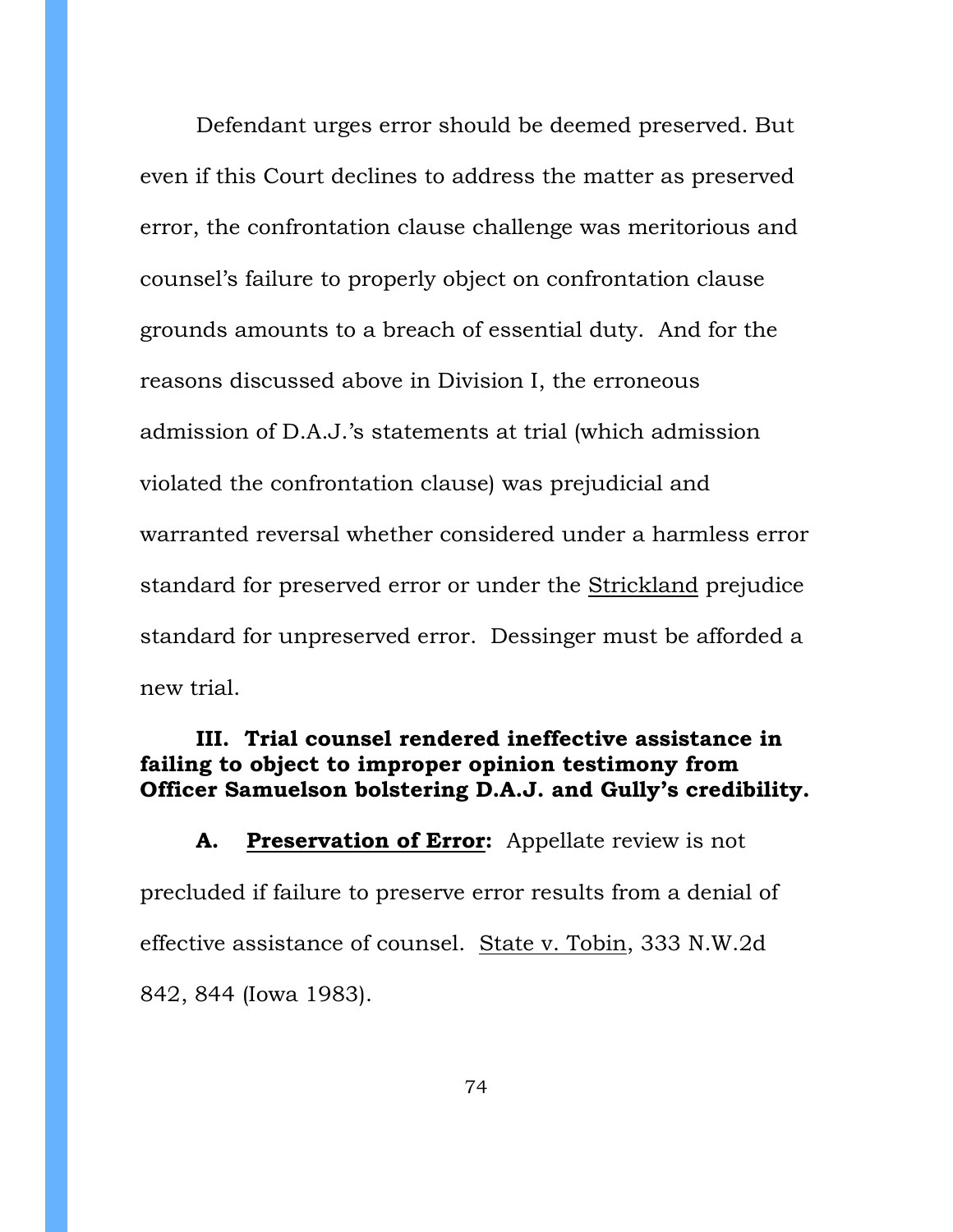**B. Standard of Review:** Ineffective assistance of counsel claims are reviewed de novo. Taylor v. State, 352 N.W.2d 683, 684 (Iowa 1984).

**C. Discussion:** A criminal defendant is entitled to effective assistance of counsel. U.S. Const. amend VI; Iowa Const. art. I, §10; Strickland v. Washington, 466 U.S. 668, 694 (1984); State v. Ambrose, 861 N.W.2d 550, 556 (Iowa 2015). To establish an ineffective assistance claim, a defendant must demonstrate both (1) a breach of essential duty, and (2) prejudice in the form of a reasonable probability of a different result sufficient to undermine confidence in the outcome. State v. Carrillo, 597 N.W.2d 497, 500 (Iowa 1999); Strickland, 466 U.S. at 694.

It is well-established that "[u]nder Iowa law, neither expert nor lay witnesses may 'express an opinion as to the ultimate fact of the accused's guilt or innocence.'" State v. Paulsen, No. 10–1287, 2011 WL 3925699, \*8 (Iowa Ct. App. Sept. 8, 2011)(quoting State v. Oppedal*,* 232 N.W.2d 517, 524 (Iowa 1975)). Opinions concerning truthfulness of another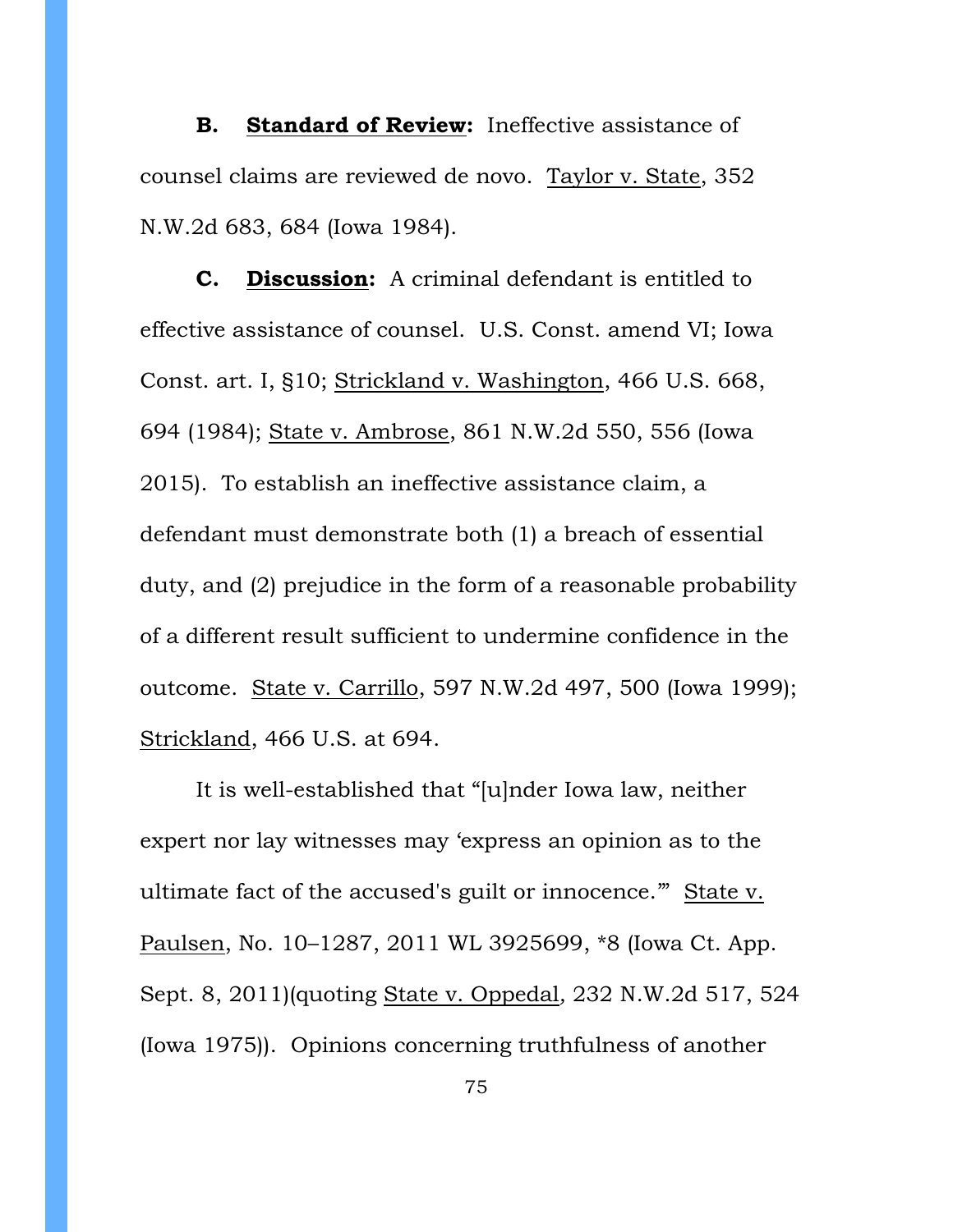witness "bear similarity to expressing an opinion on the defendant's guilt or innocence" as "[t]ypically, the truthfulness of the victim or the accused bears heavily upon, and is intertwined with, the guilt or innocence of the accused." State v. Myers*,* 382 N.W.2d 91, 94 (Iowa 1986). "Both matters, credibility of a witness and the determination of the guilt or innocence of the accused, are reserved solely for the fact finder." Id.

Moreover, an expert may not "opine on matters 'that either directly or indirectly render[] an opinion on the credibility or truthfulness of a witness.'" State v. Brotherton, 384 N.W.2d 375, 378 (Iowa 1986)(quoting Myers, 382 N.W.2d at 97). Expert opinions as to the truthfulness of a witness are not admissible under Iowa Rule of Evidence 5.702 because they "go a step beyond merely aiding the fact finder in understanding the evidence and actually invade the exclusive domain of the jury, that is, the determination of the guilt or innocence of the accused." Myers, 382 N.W.2d at 95.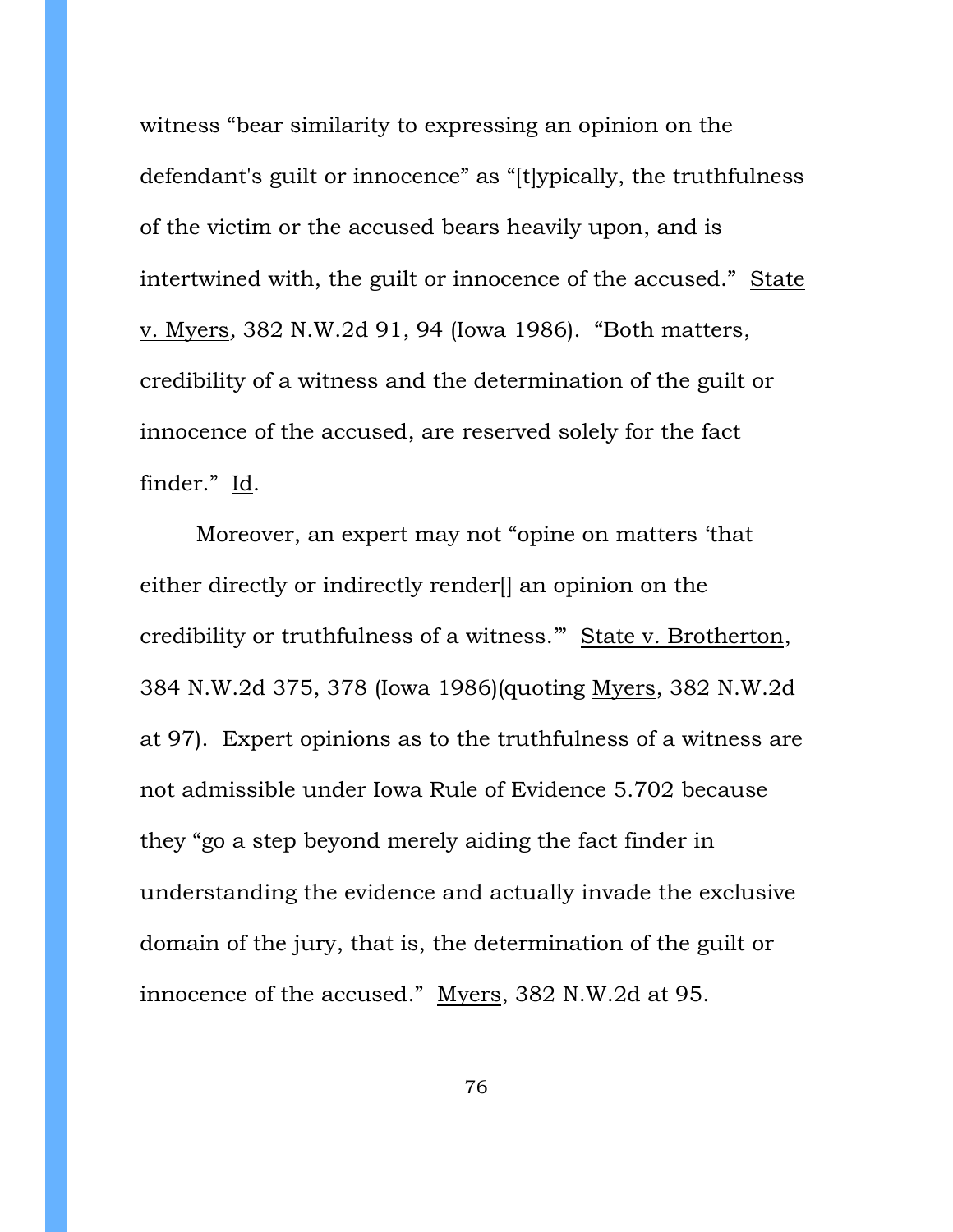In the present case, the State presented testimony from

Paul Samuelson, a Fort Dodge Police Officer with 23 years of

law enforcement experience. (Tr.93:10-94:20).

Q Did you observe any injuries on the child?

A No, I did not.

Q Did that make you believe that there were, in fact, no injuries on the child?

A There still could have been injuries, but none that were visible to me at that point in time.

Q Okay. In your experience as a law enforcement officer, is there a difference in how easy it is to observe injuries on someone who's darker complected?

A Yes, sir.

**Q Okay. So not seeing an injury on the child, did that weigh into whether you thought this was a credible allegation?**

**A I still believed it was a credible allegation.**

**Q Okay. So in conclusion of your investigation you believed there was a credible allegation?**

**A Yes.**

**Q Of what?**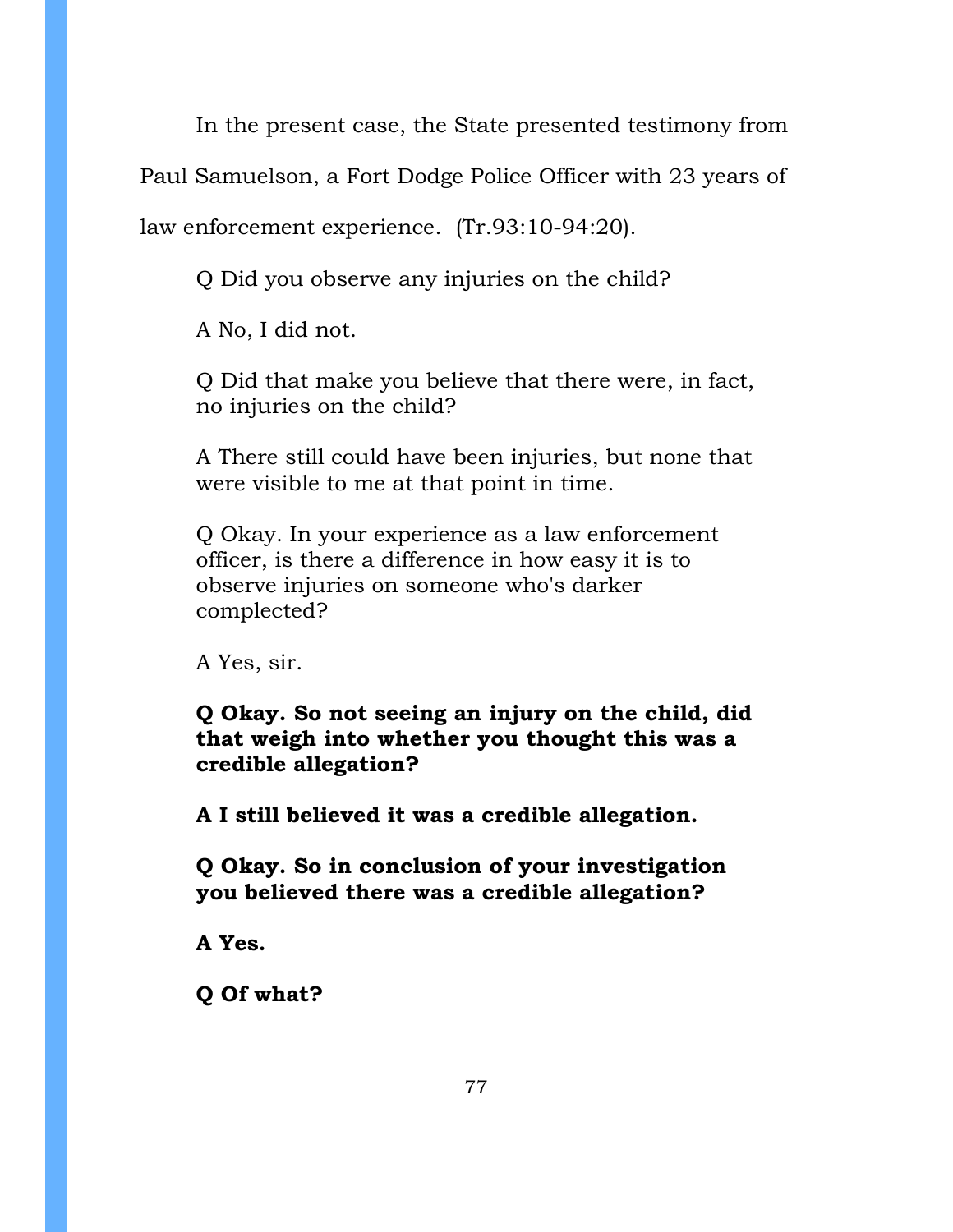**A That the child had been picked up and pushed down to the ground.** 

**Q Okay. And what did you think, based on your training and experience, that qualified as a violation of in terms of an Iowa Code criminal violation?**

**[DEFENSE COUNSEL]: I would object as to relevance, speculation and doesn't add to the credibility determination.**

**THE COURT: Sustained as to relevance.**

**Q Okay. Did you ultimately make a charging decision in this case?**

**A Yes, I did.**

**Q Do you know what charge that you elected to charge the defendant with?**

**A I believe it was some form of assault. I can't remember which one, though I contacted somebody from the county attorney's office first to make sure that I had the right charge.**

Q Okay. If I told you that –

[DEFENSE COUNSEL]: Would object to the –

THE COURT: Finish your sentence first.

Q If I told you that the charge was child endangerment, would that refresh your recollection?

A Yes.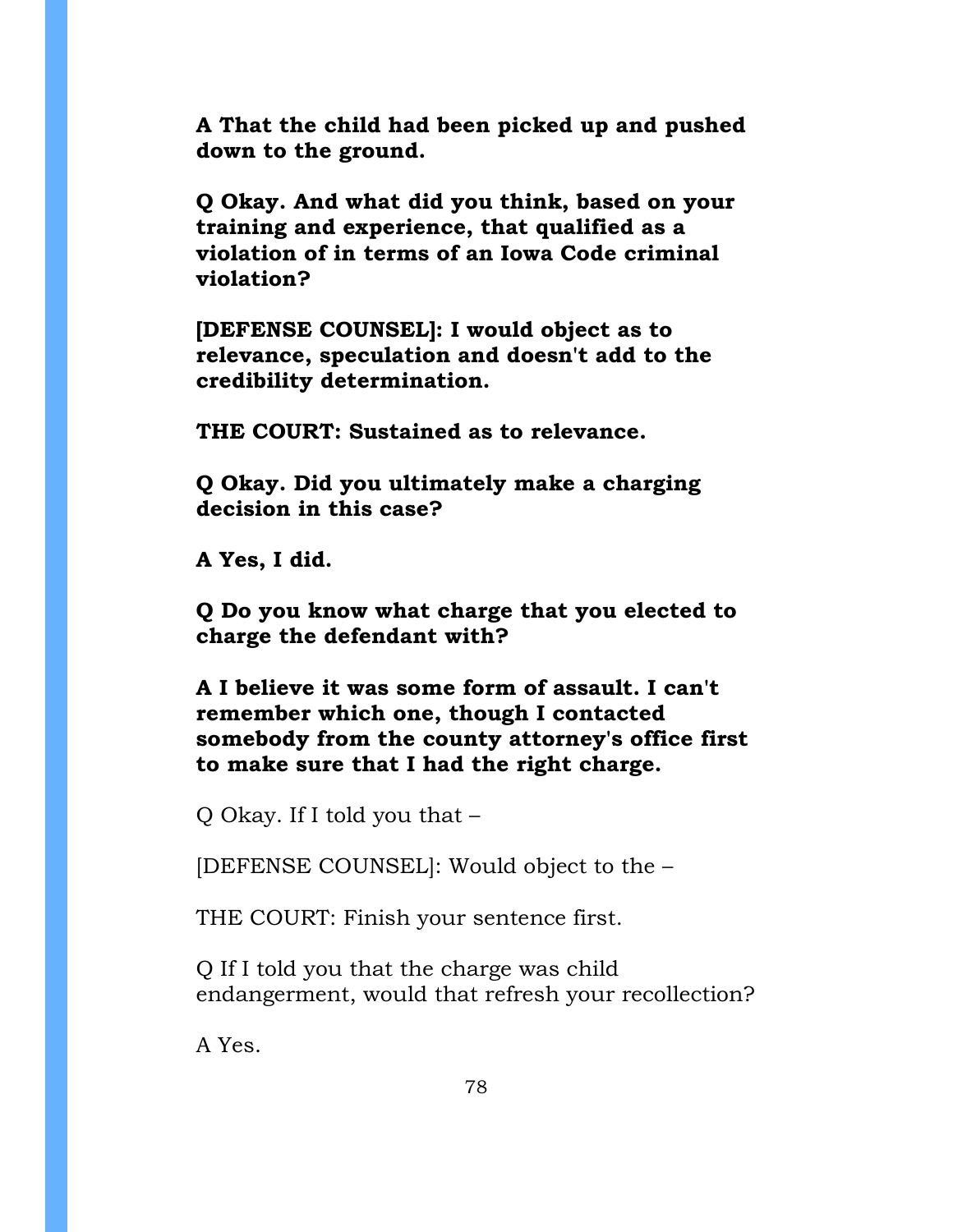THE COURT: Same objection?

[DEFENSE COUNSEL]: Same objection, and I would ask that it pre-date the question and answer.

**THE COURT: The objection is sustained objection will precede the witness's answer. The answer is stricken from the record.**

**Q In any event, regardless of what the charge is, you did recommend that a criminal charge be filed in this case, correct?**

**A Yes.**

**Q Okay. And a warrant was issued?**

**[DEFENSE COUNSEL]: I would object. May we approach?**

**THE COURT: Yes, you may.**

**(Short discussion off the record.)**

**[PROSECUTOR]: Thank you, officer. I believe that's all the questions I have for you.**

(Tr.96:20-99:6) (emphasis added).

Such testimony was improper in that it opined on and

vouched for the truthfulness of the allegations of abuse, and

therefore on the ultimate fact of Dessinger's guilt or innocence.

See Myers, 382 N.W.2d at 97-98 (The "effect of the opinion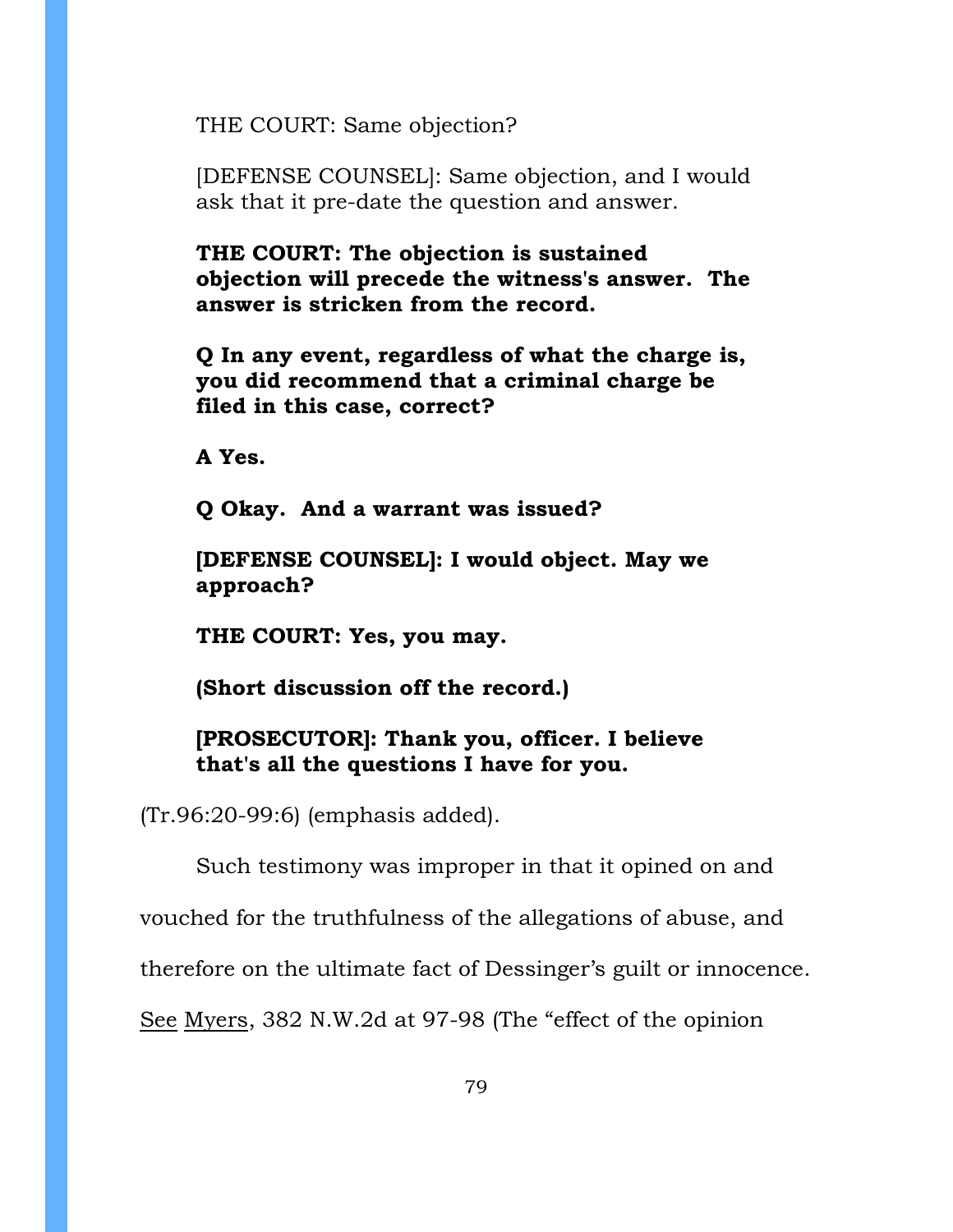testimony was to improperly suggest the complainant was telling the truth and, consequently, the defendant was guilty."). The officer did not merely inform the jury of objective or observable *facts* he observed, from which facts the jury could make its *own* assessment of whether the complainant's allegations were credible. Rather, the officer explicitly provided *his own ultimate assessment* that he found the allegations to be credible.

The Officer was represented to the jury as an expert, and the prosecutor's questions eliciting the vouching testimony clearly emphasized that expertise. See e.g., (Tr.93:10-94:20) (outlining 23-years of training and experience, including law enforcement academy, ongoing continuing education and training hours, as well as history of employment in law enforcement); (Tr.97:4-11) ("Q: *In your experience as a law enforcement officer*, is there a difference in how easy it is to observe injuries on someone who's darker complected? […] Q: Okay. So not seeing an injury on the child, did that weigh into whether you thought this was a credible allegation?");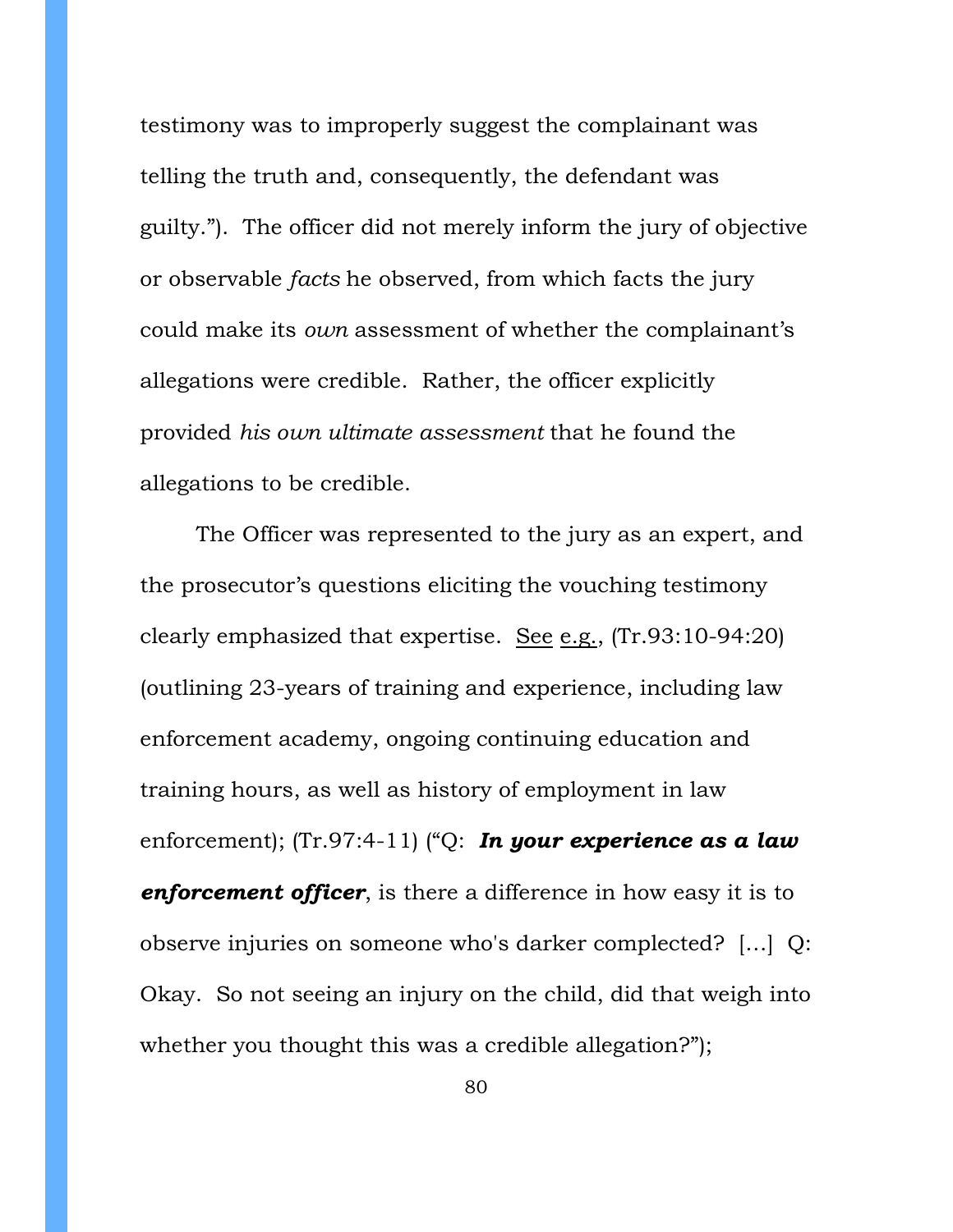#### (Tr.97:12-17) ("Q: Okay. *So in conclusion of your*

*investigation* you believed there was a credible allegation? [...] Q: Of what?"); (Tr.97:18-20) ("Q: Okay. And what did you think, *based on your training and experience*, that qualified as a violation of in terms of an Iowa Code criminal violation?") (emphasis added). See also Spahr v. State, No. 17- 1681, 2019 WL 719164, \*4 (Iowa Ct. App. Feb. 20, 2019) (Deputy was represented as an expert).

But even if the Officer hadn't been specifically represented as an expert, it is improper even for lay witnesses to opine on the credibility or truthfulness of a complaining witness or on the closely intertwined issue of guilt or innocence of the accused. Paulsen, 2011 WL 3925699 at \*8 (quoting Oppedal, 232 N.W.2d at 524). See also Id. at \*9-10 ("Counsel was ineffective for permitting the peace officer to express his overall opinion that D.D. was telling the truth", requiring a new trial). And statements of law enforcement officers, like statements of experts, carry a heavy impact with a jury. State v. Kino Davis, No. 13–1099, 2014 WL 5243343,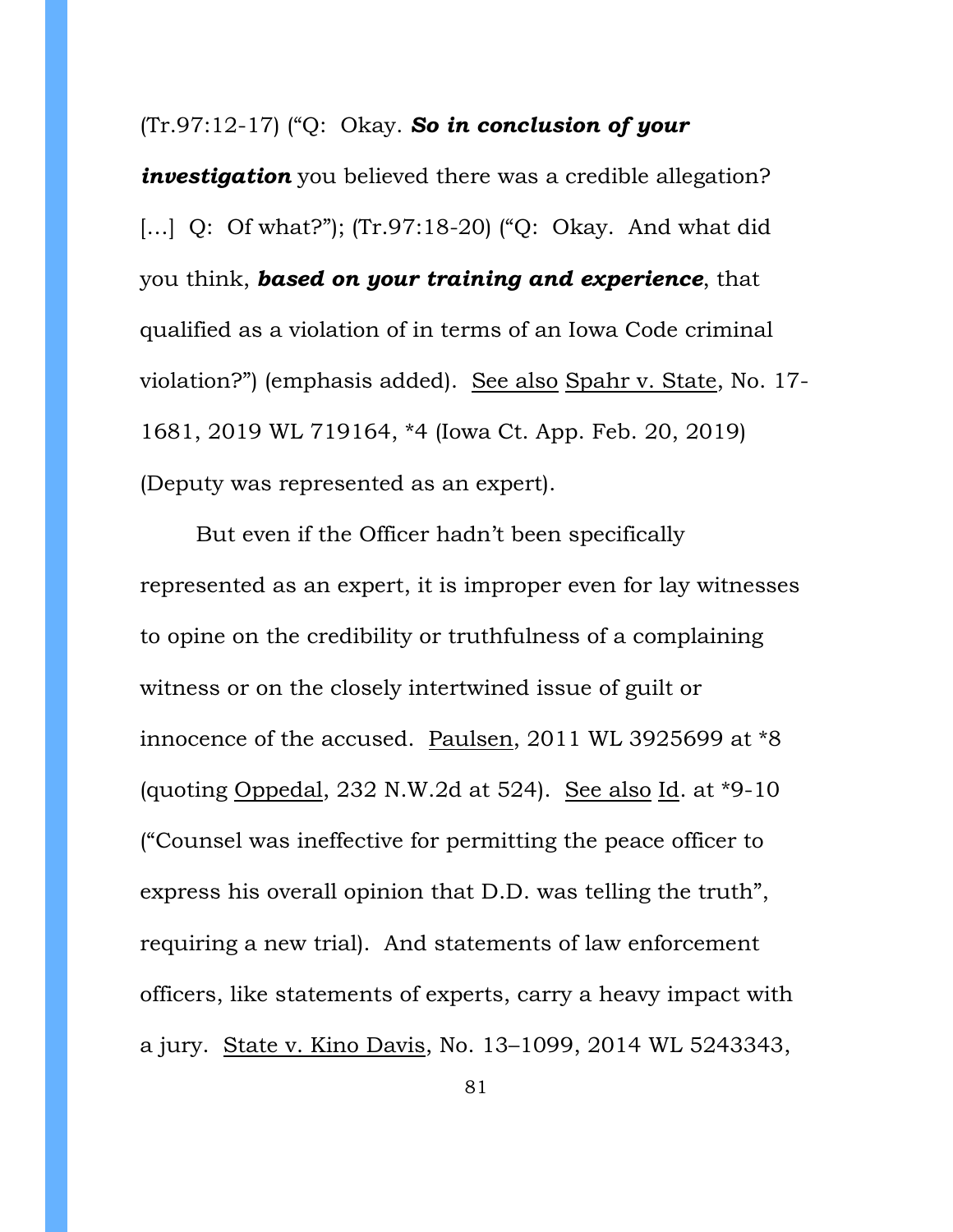\*6 (Iowa Ct. App. Oct. 15, 2014)(Noting, as to law enforcement officers: "statements by state officials, who are largely perceived to be 'cloaked with governmental objectivity and expertise,' create 'a real danger the jury will be unfairly influenced.'")(quoting State v. Huston, 825 N.W.2d 531, 537- 38 (Iowa 2013). This is particularly true where, as here, the State's questions emphasized that the officer's credibility assessment was "in conclusion of [his] investigation", and based on his extensive "training and experience" as a law enforcement officer. (Tr.96:20-99:6).

Defense counsel ultimately did object to this improper line of questioning, but not until after the witness already testified and reaffirmed that he believed this to be a credible allegation (after which point the State nevertheless persisted in the line of questioning, requiring yet another defense objection). Counsel should have objected as soon as the State asked its "make you believe" question or, at minimum, when the State asked its first question about "whether you thought this was a credible allegation". (Tr.96:25-97:1, 97:8-10). A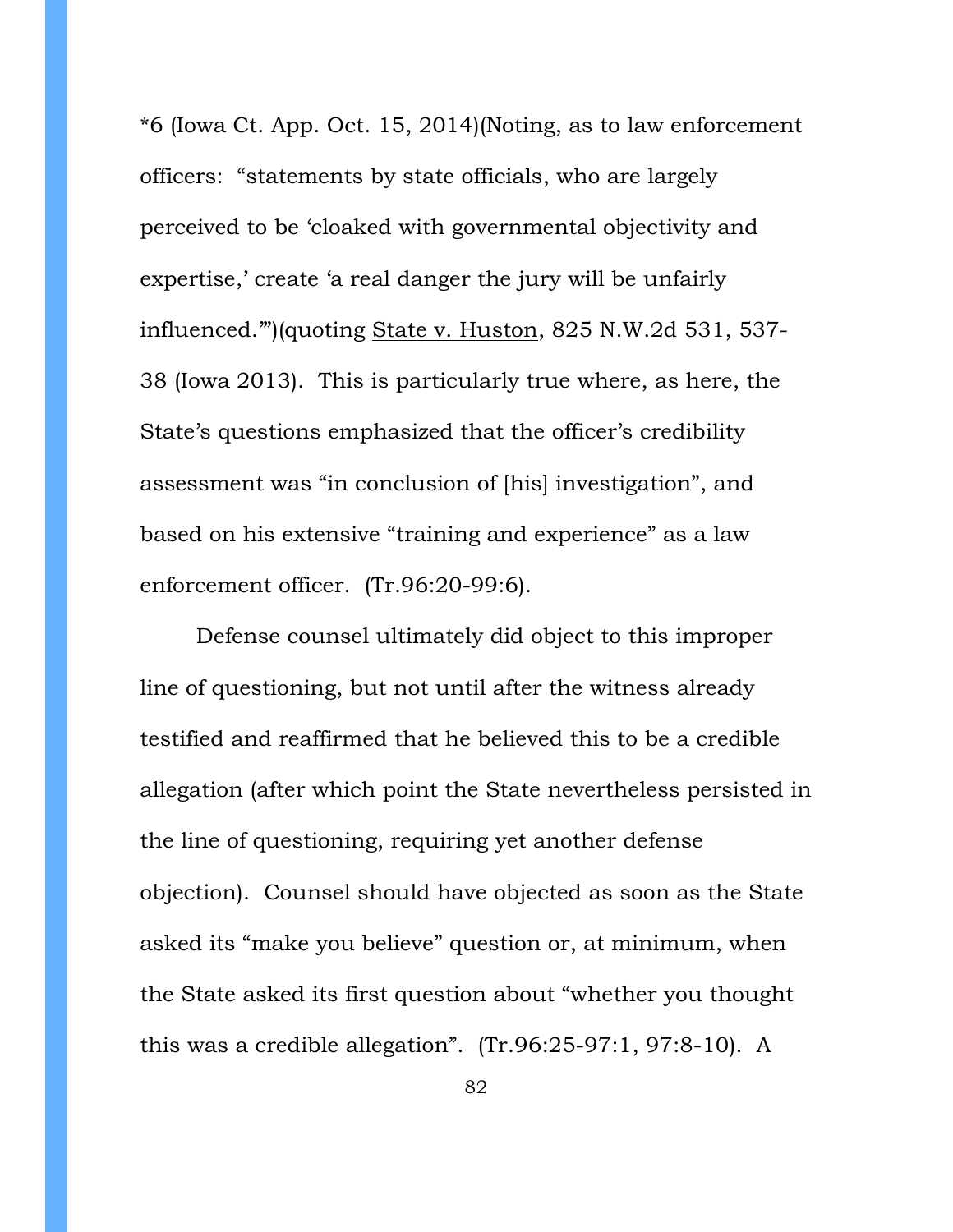timely objection at that point would have properly been sustained, and would have successfully kept out all of the officer's subsequent vouching testimony. Instead, by the time defense counsel ultimately objected, the State had already elicited and placed before the jury that Officer Samuelson, "in conclusion of [his] investigation… believed there was a credible allegation" of the child having "been picked up and pushed down to the ground". (Tr.97:8-17). Even after counsel's later objection was sustained, the State thereafter still elicited testimony that the officer "ultimately ma[d]e a charging decision in this case", and that the officer "did recommend that a criminal charge be filed in this case". (Tr.97:18-99:6). Although normally an officer's mere act of commencing a criminal charge would not necessarily cross the line, in context with the State's line of questioning clearly seeking vouching testimony, these latter responses would have been understood as direct or indirect vouching as well.

Defense counsel breached an essential duty in failing to immediately object to, and obtain exclusion of, Officer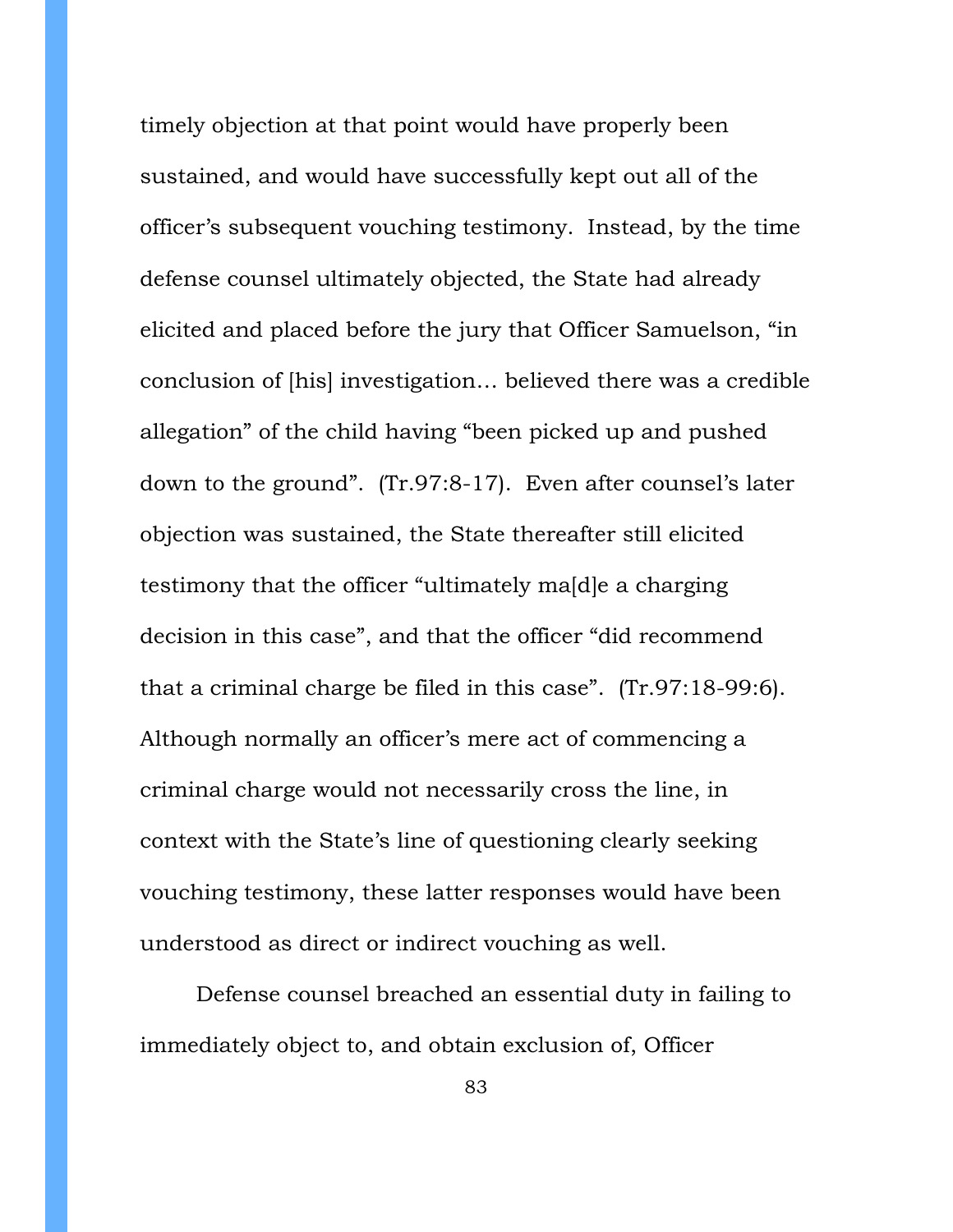Samuelson's vouching testimony. Paulsen, 2011 WL 3925699, \*9 ("Counsel was ineffective for permitting the peace officer to express his overall opinion that D.D. was telling the truth."). There is no possible strategic reason for not objecting to such testimony. Id. (citing Johnson v. State, 495 N.W.2d 528, 531 (Iowa Ct. App. 1992)).

Dessinger was prejudiced by counsel's breach. In the instant prosecution, there wasn't any physical evidence nor objective evidence (such as surveillance video) to corroborate Gully and D.A.J.'s claims of intentional abuse by Dessinger. The State's case thus turned entirely on the jury's assessment of the credibility of testifying witness Gully and non-testifying out-of-court-declarant D.A.J., as compared with Defendant. Officer Samuelson's testimony bolstered and vouched for the credibility of the allegations of abuse, making it substantially more likely that the jury would ultimately credit Gully and D.A.J.'s allegations of abuse. See Myers, 382 N.W.2d at 93 (testimony had effect of "bolster[ing] the child complainant's credibility" which was the fighting issue between the parties).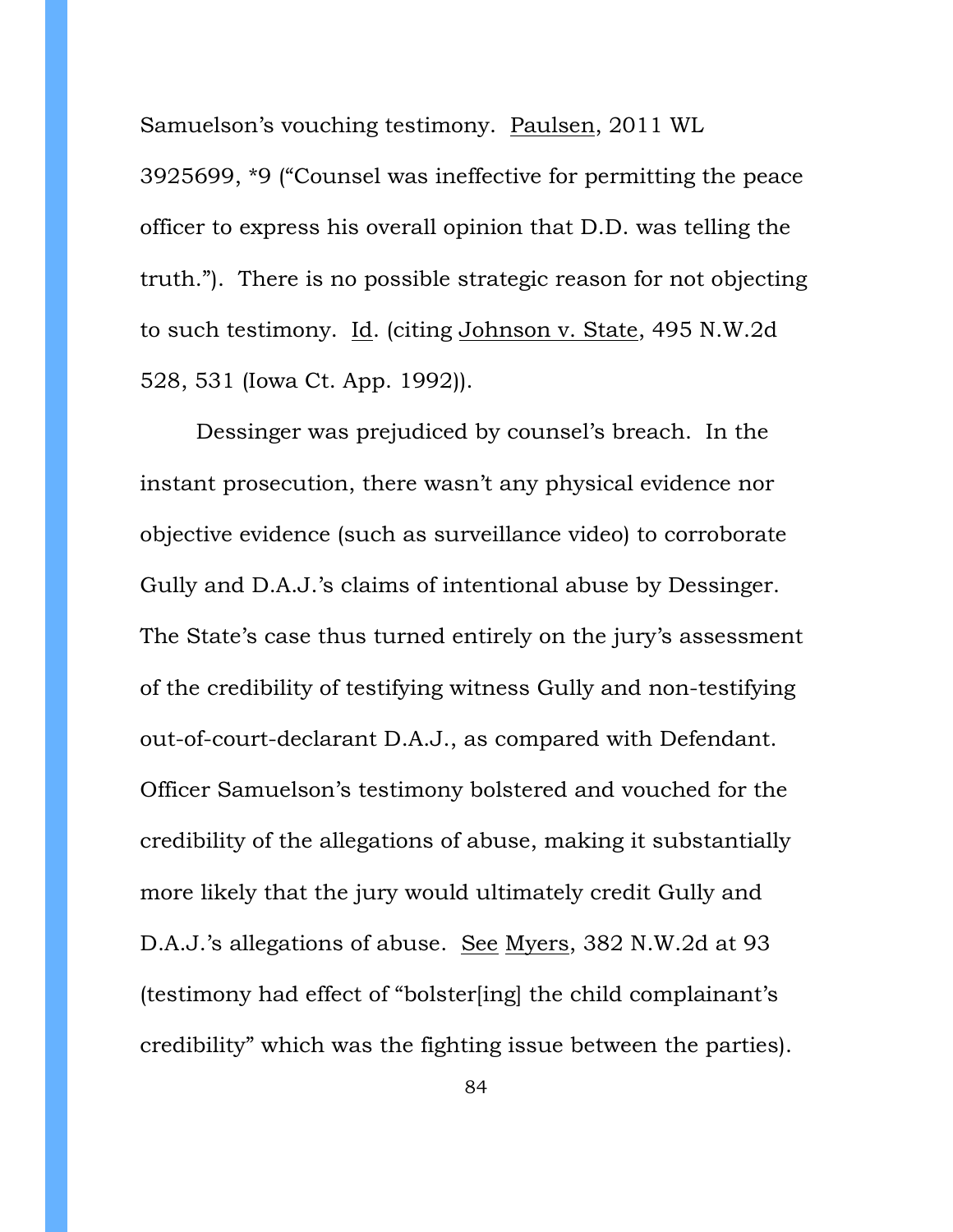There is a substantial danger that the jurors relied upon and deferred to Officer Samuelson's explicit assessment of the credibility of the allegations in convicting Dessinger. Confidence in the outcome is undermined and Dessinger should be afforded a new trial. See State v. Tracy, 482 N.W.2d 675, 679-680 (Iowa 1992)(reversing under ineffective assistance rubric); Johnson, 495 N.W.2d at 530-31 (same); Paulsen, 2011 WL 3925699, \*10 (same).

## **IV. The restitution aspect of the sentence concerning court costs and correctional fees fails to comport with the requirements of Albright and Coleman.**

**A. Preservation of Error:** Restitution is part of the criminal sentence. State v. Janz, 358 N.W.2d 547, 548–49 (Iowa 1984); State v. Jose, 636 N.W.2d 38, 44 (Iowa 2001). Void, illegal, or procedurally defective sentences may be corrected on appeal even absent an objection before the trial court. State v. Lathrop, 781 N.W.2d 288, 292-93 (Iowa 2010); Iowa R. Crim. P. 2.24(5)(a) (2017).

**B. Standard of Review:** This Court reviews restitution orders and challenges to the legality of a sentence for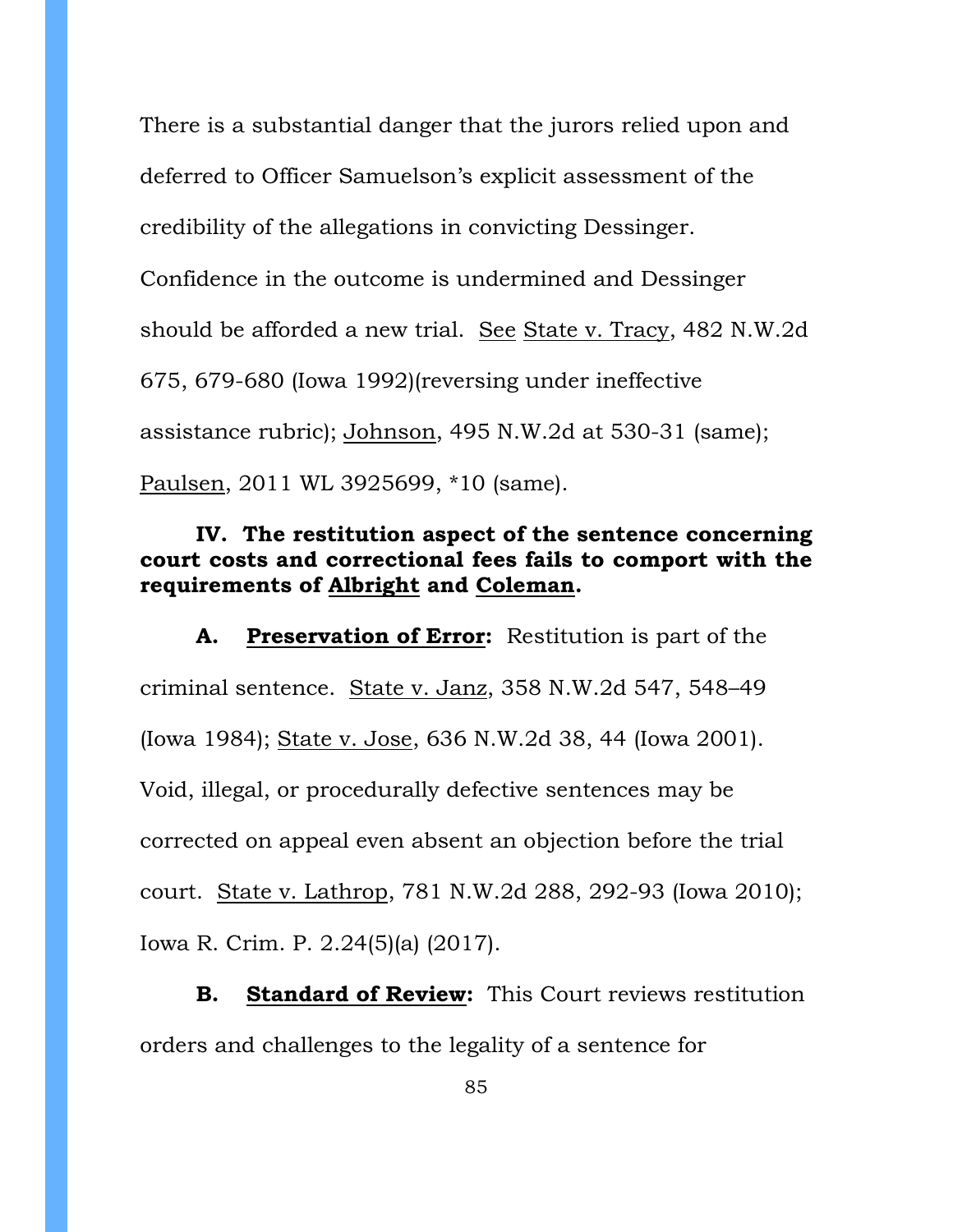correction of errors at law. State v. Albright, 925 N.W.2d 144, 158 (Iowa 2019); State v. Sisk, 577 N.W.2d 414, 416 (Iowa 1998).

**C. Discussion:** A defendant's reasonable ability to pay is a constitutional prerequisite for a criminal restitution order provided by Iowa Code chapter 910. State v. Haines, 360 N.W.2d 791, 797 (Iowa 1985); State v. Harrison, 351 N.W.2d 526, 529 (Iowa 1984); State v. Dudley, 766 N.W.2d 606, 615 (Iowa 2009). Thus, the Iowa Code specifically provides that imposition of restitution for items such as the cost of legal assistance and court costs is subject to a determination of the defendant's reasonable ability to pay. Iowa Code § 910.2(1); Iowa Ct. R. 26.2(10)(a).

In the Albright line of cases, the Iowa Supreme Court recently set forth the procedure to follow when determining the restitution obligation of a defendant. Albright, 925 N.W.2d at 160–62. Under Albright, a district court cannot enter an enforceable final order of restitution against an offender until it has first assessed the offender's reasonable ability to pay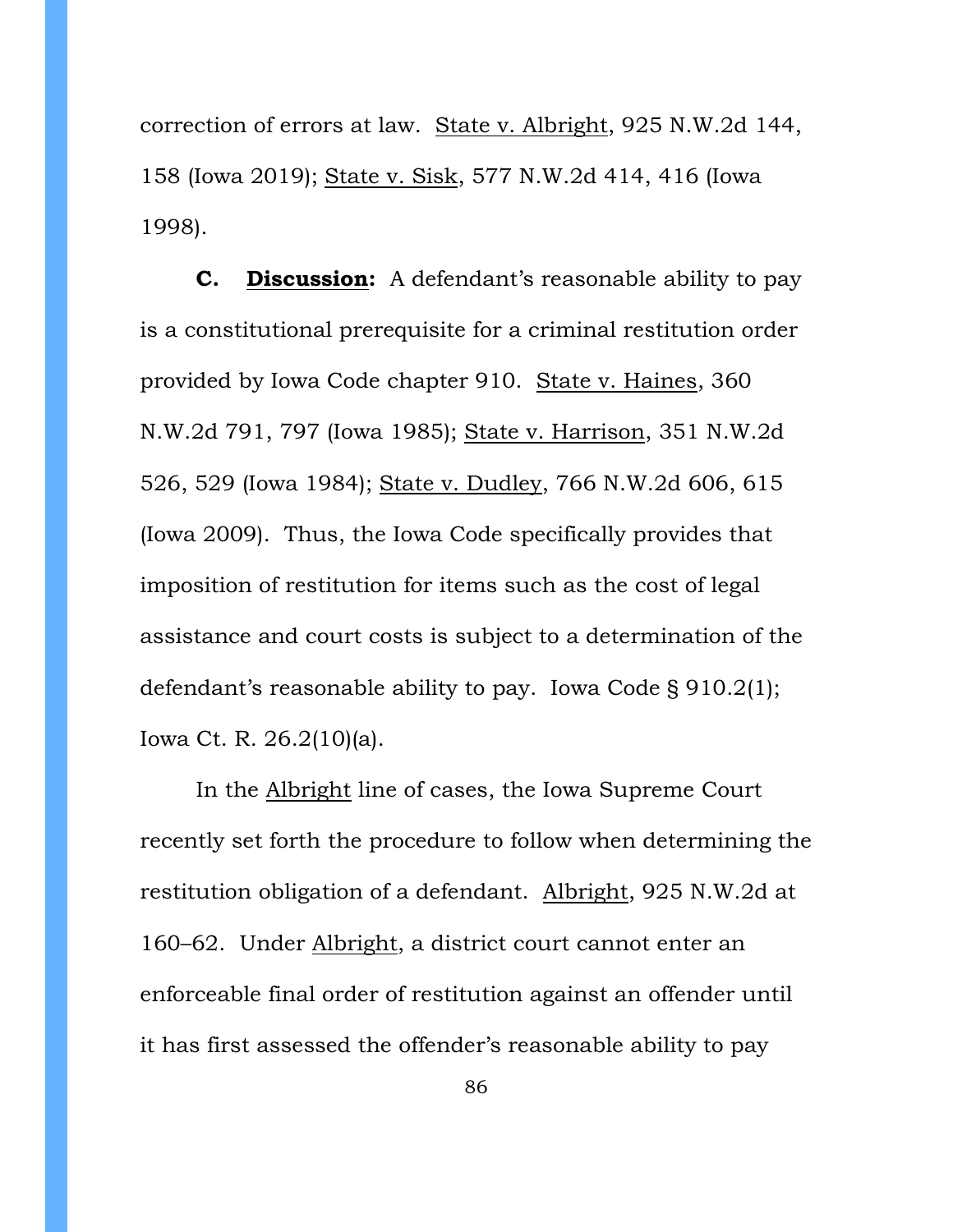any obligations under Iowa Code section 910.2(1). Id. And any nonfinal orders of restitution (entered without the necessary ability to pay determination) shall not be enforceable against the offender. Id*.* at 161.

In the present case, the restitution obligations in the sentencing order pertaining to court costs "did not follow the statutory procedures as outlined in" Albright concerning restitution. State v. McMurry, 925 N.W.2d 592, 601 (Iowa 2019). Accordingly, the restitution obligations must be reversed and remanded "for resentencing on restitution". Id.

*First, the sentencing court found Dessinger unable to pay legal assistance costs but ordered restitution for court costs without any consideration of her ability to pay such costs.* During the sentencing hearing, the district court ordered Dessinger to pay "the court costs of this action"; it did so without any consideration of Dessinger's ability to pay court costs. Immediately thereafter, the court inquired into whether Dessinger had an ability to pay court-appointed attorney fees, found Dessinger had no ability to pay such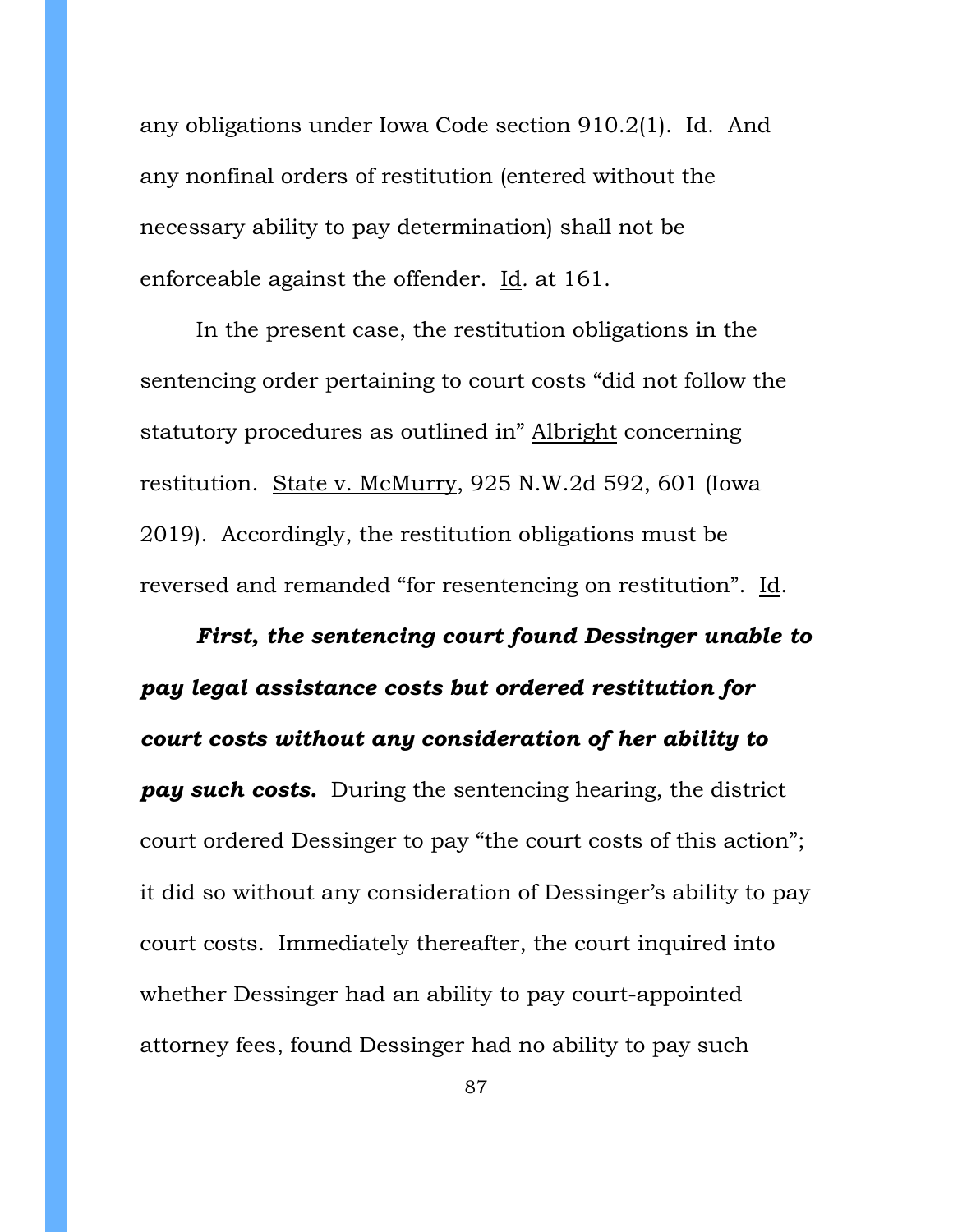attorney fees, and thus ordered attorney fee reimbursement of \$0. (Sent.19:17-20:12). The written sentencing order that followed ordered "court-appointed attorney fees of \$0.00", but ordered Dessinger to pay "the court costs of this action." (Sent.Order¶4(a))(App. pp. 19-20).

The sentencing court thus found Dessinger unable to pay legal assistance costs but ordered restitution for court costs without any consideration of her ability to pay such costs. (Sent.19:17-20:12); (Sent.Order¶4(a))(App. pp. 19-20). "This is contrary to the statutory scheme" as outlined in Albright, 925 N.W.2d at 162. In State v. Perry, the Iowa Supreme Court granted relief where, like here, the sentencing court discussed reasonable ability to pay certain obligations but was silent as to the ability to pay other obligations. See State v. Perry, No. 18-0351, 2019 WL 1868225, at \*1 (Iowa April 26, 2019)(per curium)("The sentencing order declared Perry was reasonably able to pay attorney fees but was silent about her ability to pay other court costs." "As to Perry's argument that the district court erred in ordering her to pay restitution in the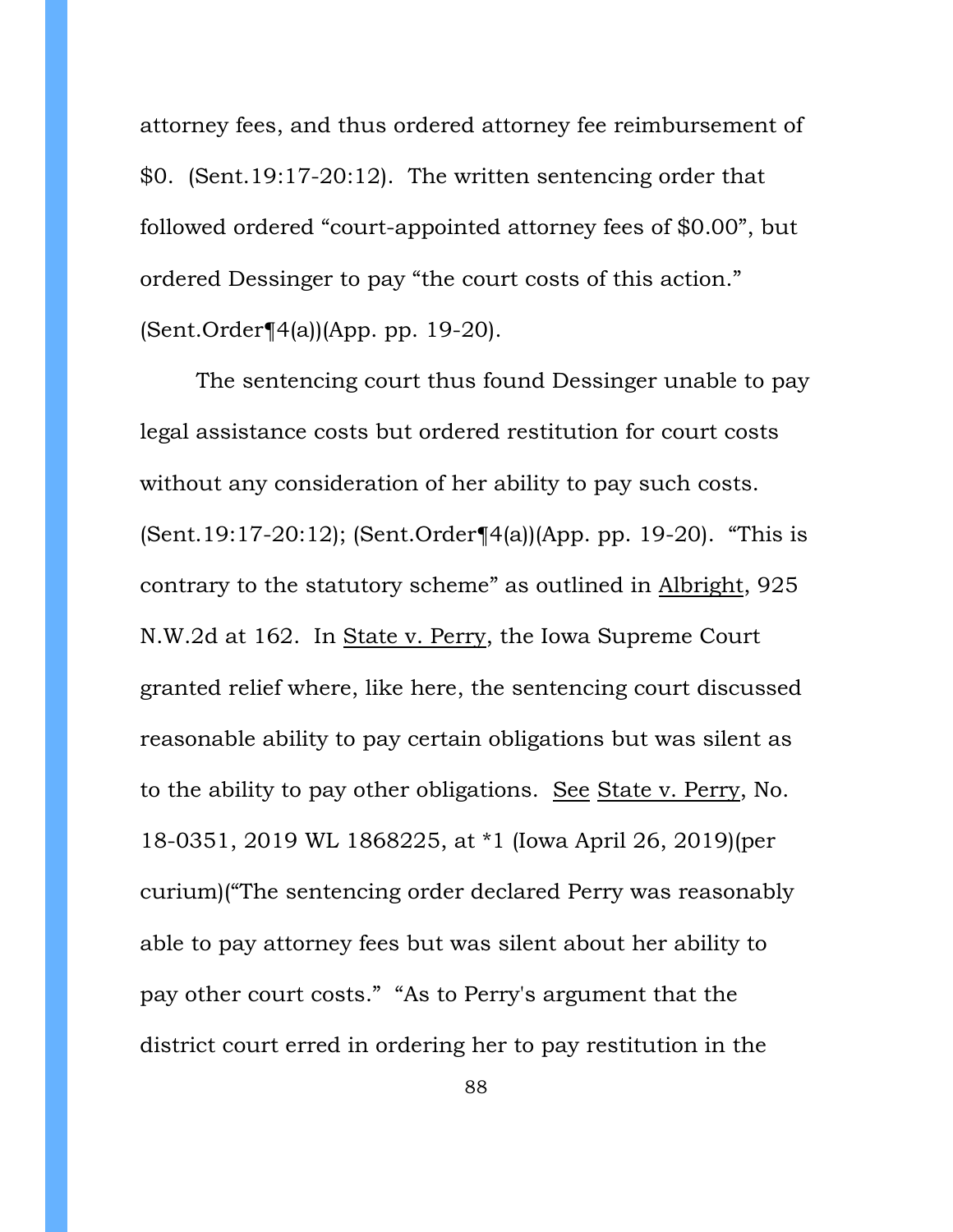form of attorney fees and other costs, we find the restitution part of her sentence should be vacated" and remanded "to the district court to impose restitution consistent with…

Albright."). The portion of the sentencing order addressing restitution must thus be vacated and remanded to the district court to order restitution in a manner consistent with Albright.

# *Second, the sentencing court treated the court cost obligation as immediately due and enforceable despite the absence of any attendant ability to pay*

*determination.* The financial page of the Combined General Docket shows \$323 in "Court Costs" that are "Owed" and "Due" from Dessinger. (Comb.Gen.Docket p.9)(App. p. 25). See also McMurry, 925 N.W.2d at 596 (reviewing "the sentencing order together with the docket report from the clerk of court"). And the sentencing order itself provides that "Defendant shall pay all financial obligations owed to the Webster County Clerk of Court" in full within 30 days, after which the obligations may be sent to collections with collection fees imposed. (Sent.Order¶4(a))(App. pp. 19-20). It would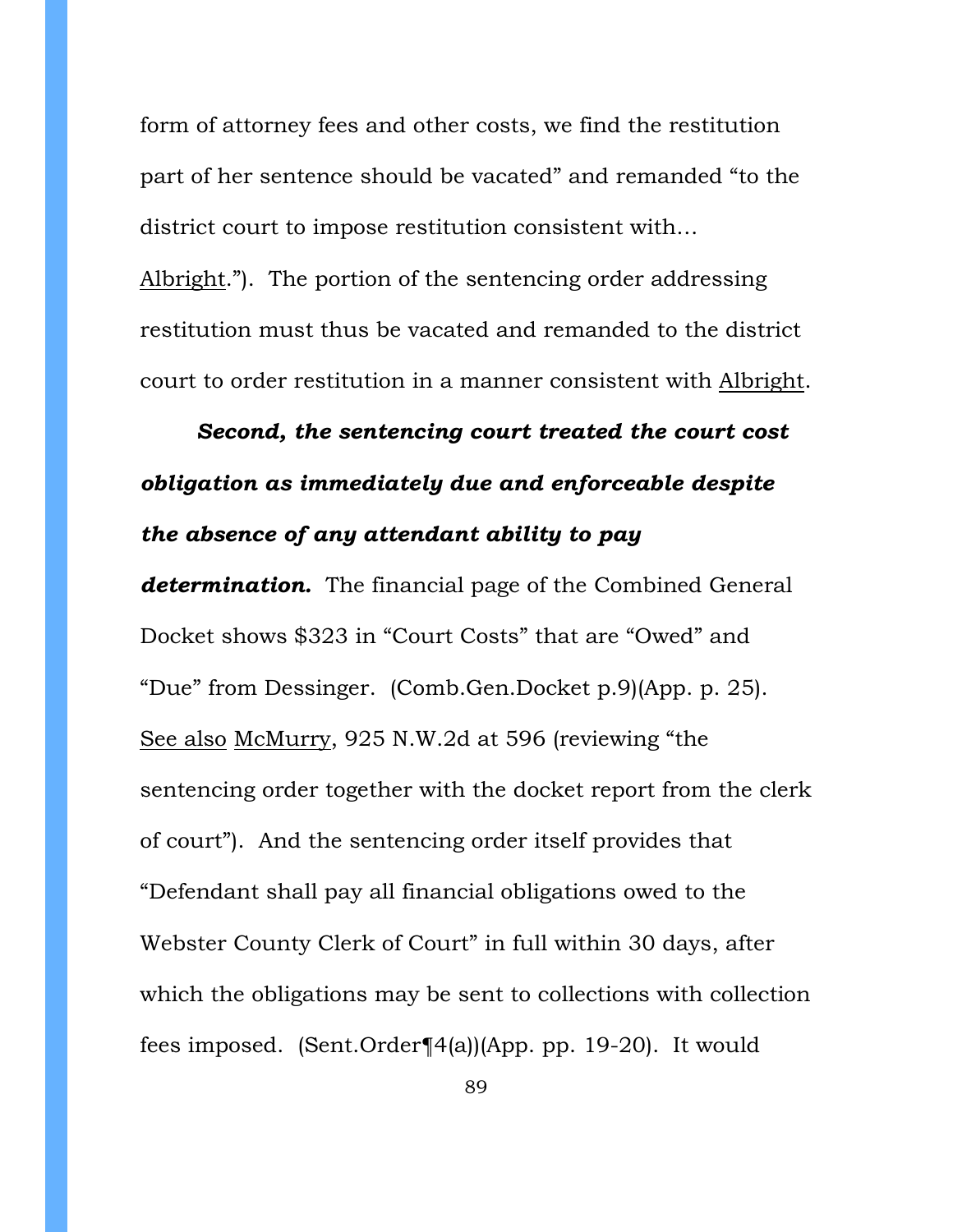thus appear that the sentencing court treated the court cost obligation as a final order immediately due and enforceable against Dessinger (even though there was no attendant ability to pay determination as to costs), and it must be corrected on appeal. See Albright, 925 N.W.2d at 161 (non-final restitution orders are not "enforceable against the offender."); State v. Petty, 925 N.W.2d 190, 198 (Iowa 2019) (where court costs and attorney fees were ordered "due immediately" without determination of ability to pay, court "failed to follow our statutory procedures as outlined in Albright.").

Along the same line, the Combined General Docket also indicates a "Judgment/Lien Entry" for "Costs" against Defendant and for the State of Iowa. (Comb.Gen.Docket p.8) (App. p. 24). Under the Iowa Code, a restitution order creates "a judgment and lien", which judgment then "may be enforced". Iowa Code § 910.7A. Because entry of a judgment for restitution renders it enforceable, it would appear that no judgment entry for court costs should be made until the final order of restitution is entered containing the attendant ability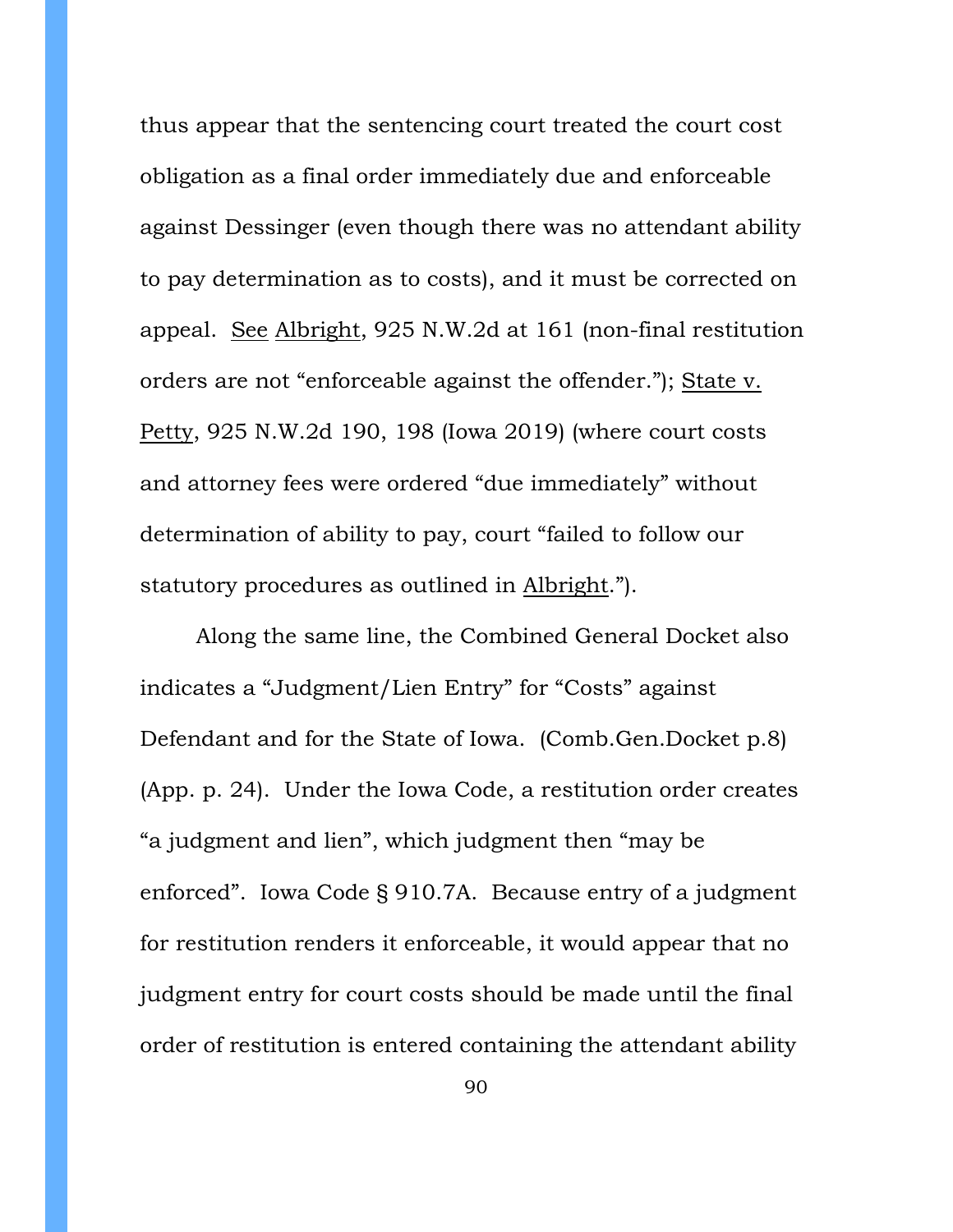to pay determination. See Albright, 925 N.W.2d at 161 (nonfinal restitution orders are not "enforceable against the offender."). The fact that a judgment entry was already made for the obligation again indicates the court treated it as immediately due and enforceable, and it must be corrected on appeal. See Petty, 925 N.W.2d at 198.

Because the district court "did not follow the statutory procedures as outlined in" Albright concerning restitution, the restitution obligations must be reversed and remanded "for resentencing on restitution". McMurry, 925 N.W.2d at 601.

*Third and finally, the language in the sentencing order should also be corrected as to sheriff's fees.* Court costs include correctional fees. Iowa Code § 910.1(4) (2017). After ordering Dessinger to be responsible for "the court costs of this action", and ordering Dessinger to serve the 30-day unsuspended portion of her jail sentence, the sentencing order states: "Defendant shall pay fees as later assessed for… room and board" and "The actual amount assessed will be as set forth in the Room & Board Reimbursement Claim filed with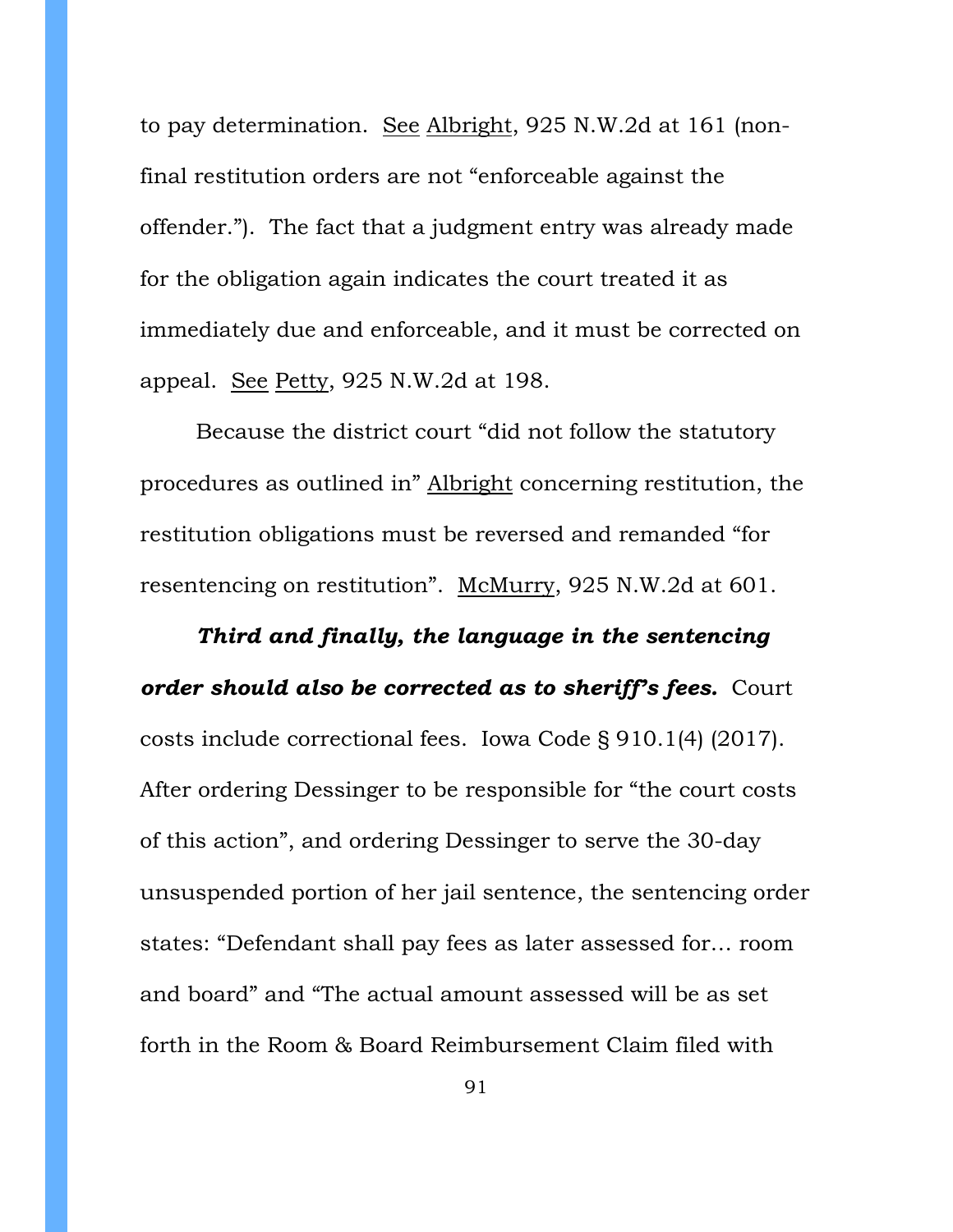the Clerk by the Sheriff" which "amount assessed shall have the force and effect of a judgment for purposes of enforcement", unless Defendant affirmatively requests a hearing to dispute the amount assessed. (Sent.Order¶4(b)) (App. p. 20).

In State v. Coleman, our Supreme Court addressed analogous language in a sentencing order which stated the court would assess the entirety of defendant's appellate attorney fees against him unless Defendant filed a request for a hearing regarding his reasonable ability to pay them within thirty days of the issuance of procedendo following his appeal. Coleman, 907 N.W.2d 124, 149 (Iowa 2018). The Supreme Court stated "when the district court assesses any future attorney fees on Coleman's case, it must follow the law and determine the defendant's reasonable ability to pay the attorney fees without requiring him to affirmatively request a hearing on his ability to pay." Id. See also Dudley, 766 N.W.2d at 615 (reimbursement obligation "may not be constitutionally imposed on a defendant unless a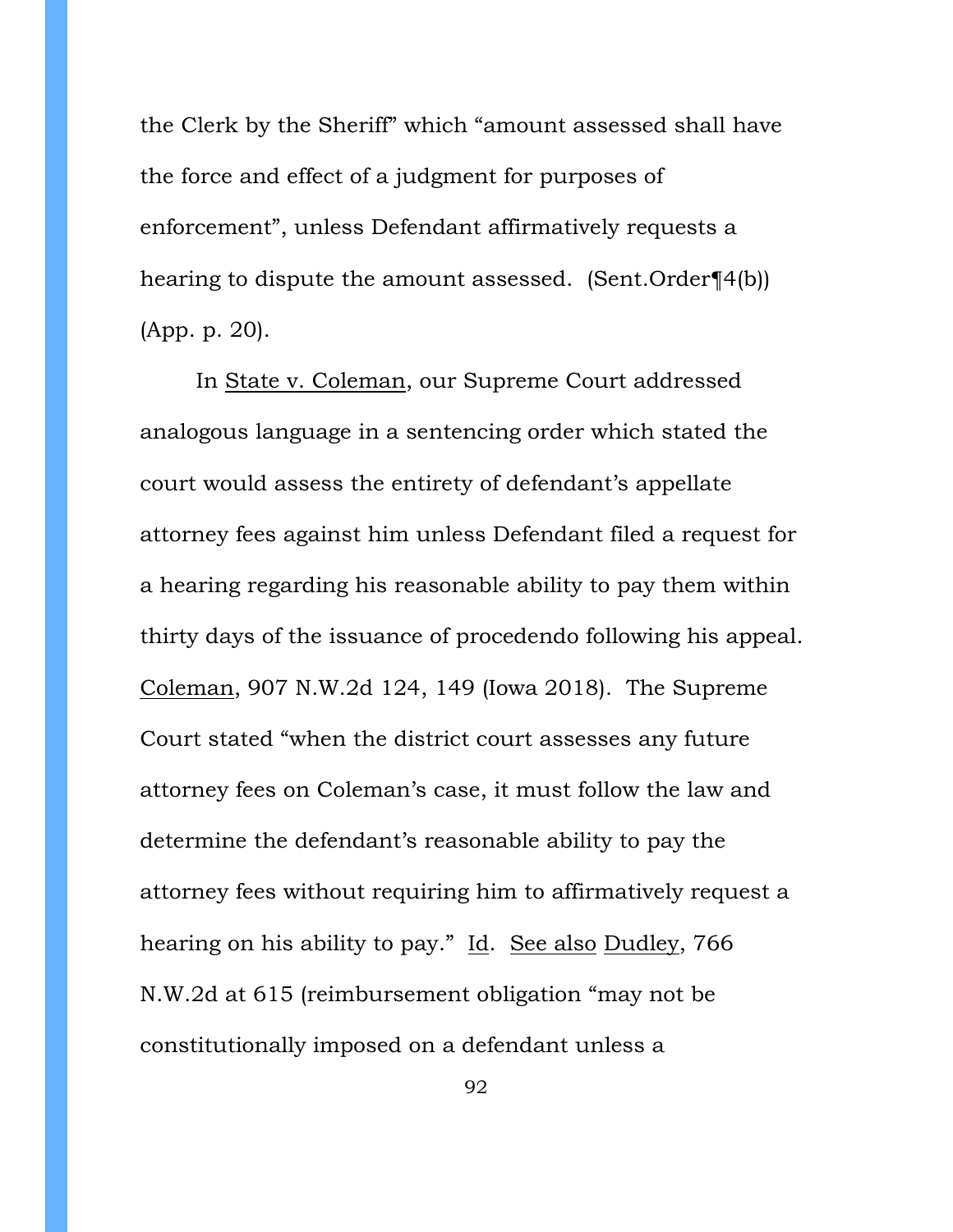determination is *first* made that the defendant is or will be reasonably able to pay the judgment.") (emphasis added); Goodrich v. State, 608 N.W.2d 774, 776 (Iowa 2000)(similar). The same is true here.

The portion of the sentencing order relating to the obligation to pay sheriff's fees as set forth in any Room and Board Reimbursement Claim by the sheriff absent a request for hearing should be vacated and remanded for entry of an amended sentencing order omitting such language.

**V. This appeal is not affected by § 31 of Senate File 589 (concerning ineffective assistance claims), which is non-retroactive and is unconstitutional. Alternatively if that amendment is valid and applies, plain error review should be applied to address any unpreserved errors.**

#### **A). Not Retroactive:**

Senate File 589 did not take effect until July 1, 2019 and thus has no application to this appeal. S.F. 589, 88th GA, §§ 31-32 (2019); Iowa Const. art. III, § 26; Iowa Code § 3.7(1) (2017).

A statute that impacts substantive rights will be applied prospectively only, and even if a statute is deemed procedural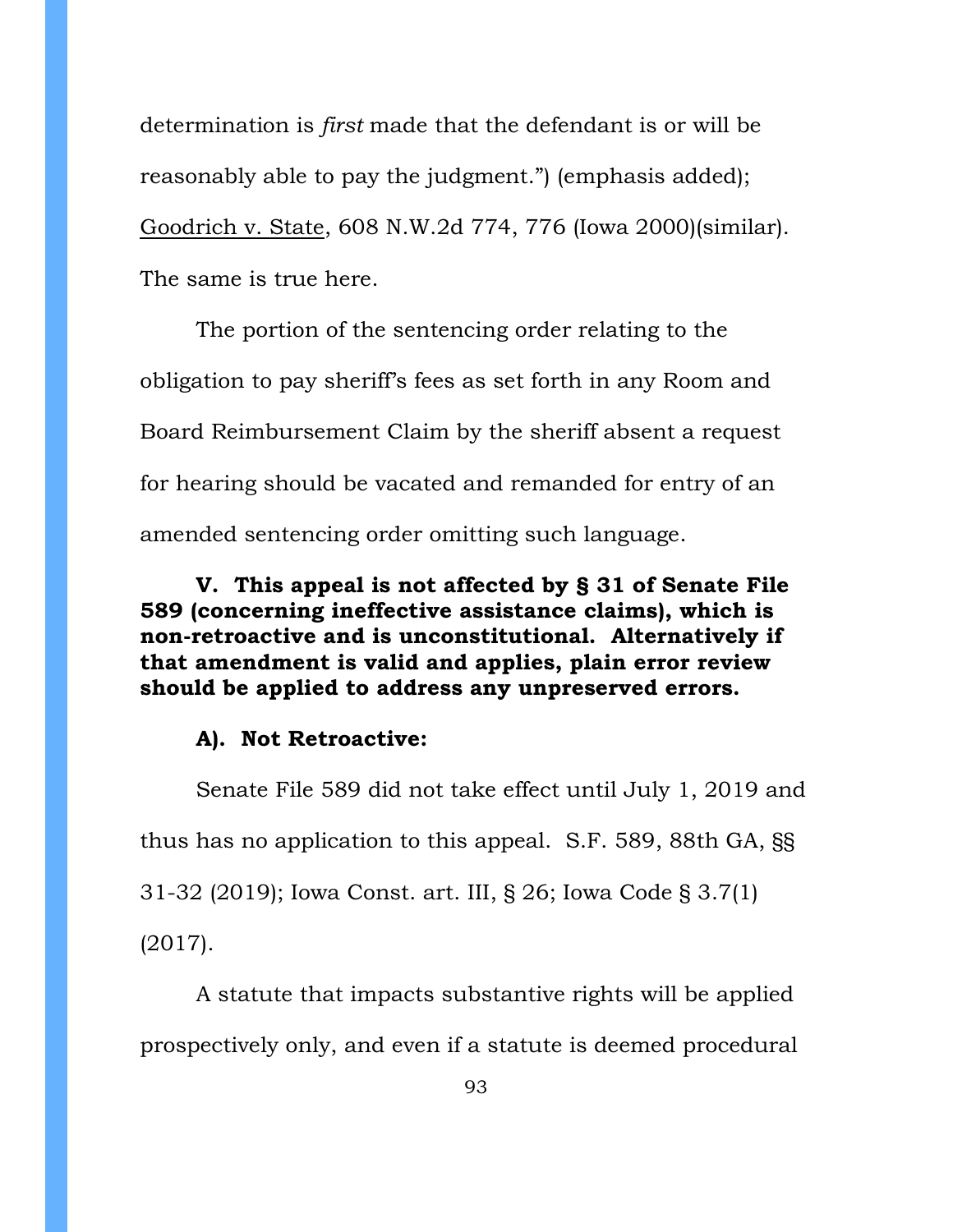our courts have "refused to apply a statute retrospectively when the statute eliminates or limits a remedy." Iowa Beta Chapter v. State, 763 N.W.2d 250, 266-67 (Iowa 2009). Section 31 of S.F.589 seeks to amend Iowa Code § 814.7 to disallow resolution of ineffective assistance claims on direct appeal. In depriving Dessinger of her ability to remedy the constitutional ineffectiveness of her trial attorney on direct appeal even though the existing appellate record fully establishes her claim for relief, S.F.589 impacts Dessinger's substantive rights and deprives her of a remedy available under the pre-amended version of § 814.7. It must be given prospective application.

As with prior legislative changes constricting appeal rights, this amendment must (at minimum) not be applied retroactively to cases where the underlying conviction was entered prior to the July 1, 2019 effective date of the statute. Simberskey v. Smith, 27 Iowa 177, 178-180 (Iowa 1869); James v. State, 479 N.W.2d 287, 290 (Iowa 1991); Giles v. State, 511 N.W.2d 622, 624 (Iowa 1994).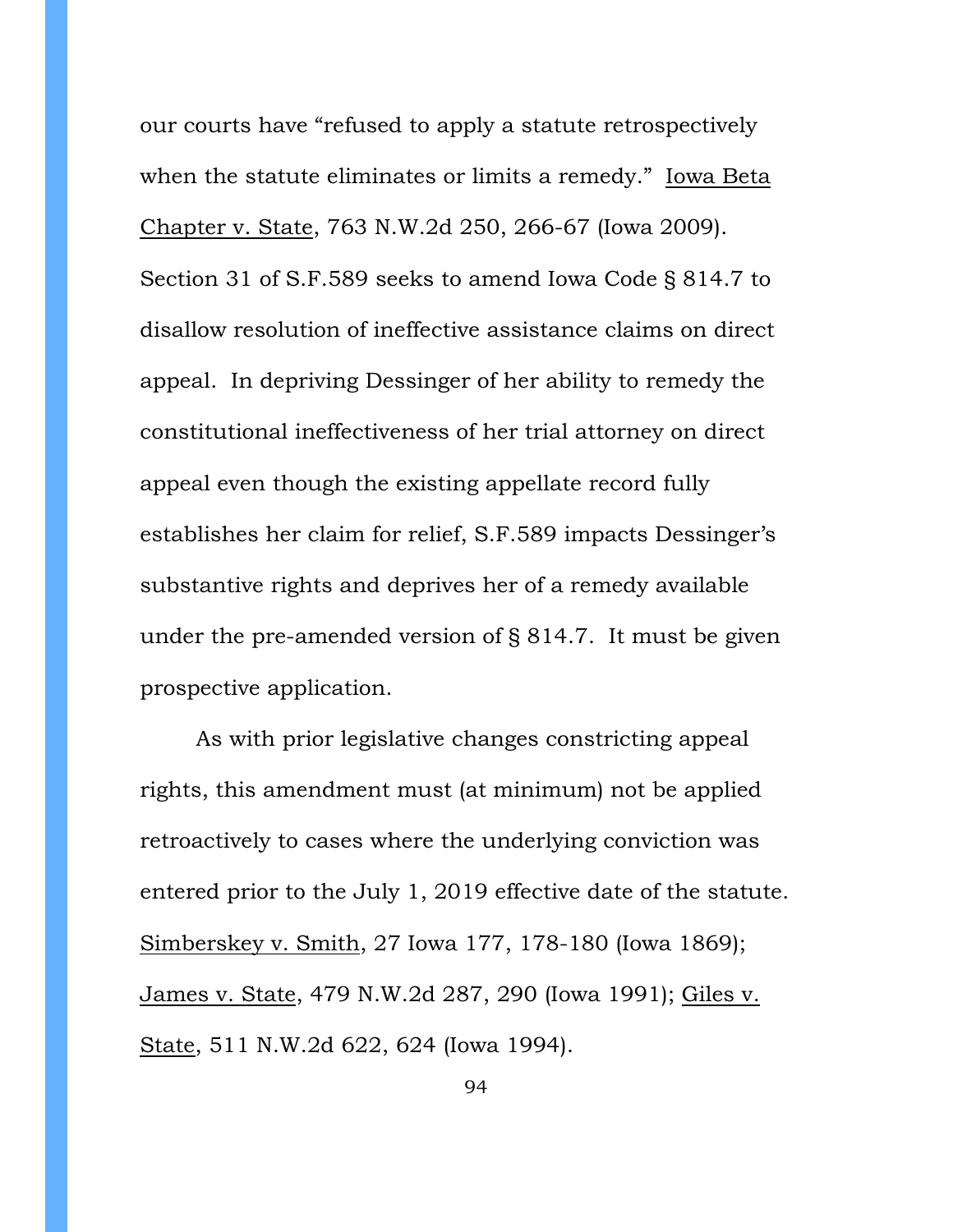Additionally, given that Dessinger's notice of appeal was filed before S.F.589 went into effect, the Iowa Code's general savings provision renders the amendments inapplicable to this case. Iowa Code § 4.13 (2017).

Moreover, retroactive application of S.F.589 to alreadypending appeal cases to deprive the appellate court of authority or jurisdiction to address or remedy claims already before it would be unconstitutional as a violation of separation of powers. McSurely v. McGrew, 118 N.W. 415, 417–18 (Iowa 1908); Frink v. Clark, 285 N.W. 681, 685 (Iowa 1939).

#### **B). Not Constitutional:**

If S.F.589 does apply, it should be invalidated as unconstitutional.

#### **(1). Separation of Powers**

The separation-of-powers doctrine prohibits one branch of government from impairing another branch in "the performance of its constitutional duties." Planned Parenthood v. Reynolds, 915 N.W.2d 206, 212 (Iowa 2018). All judicial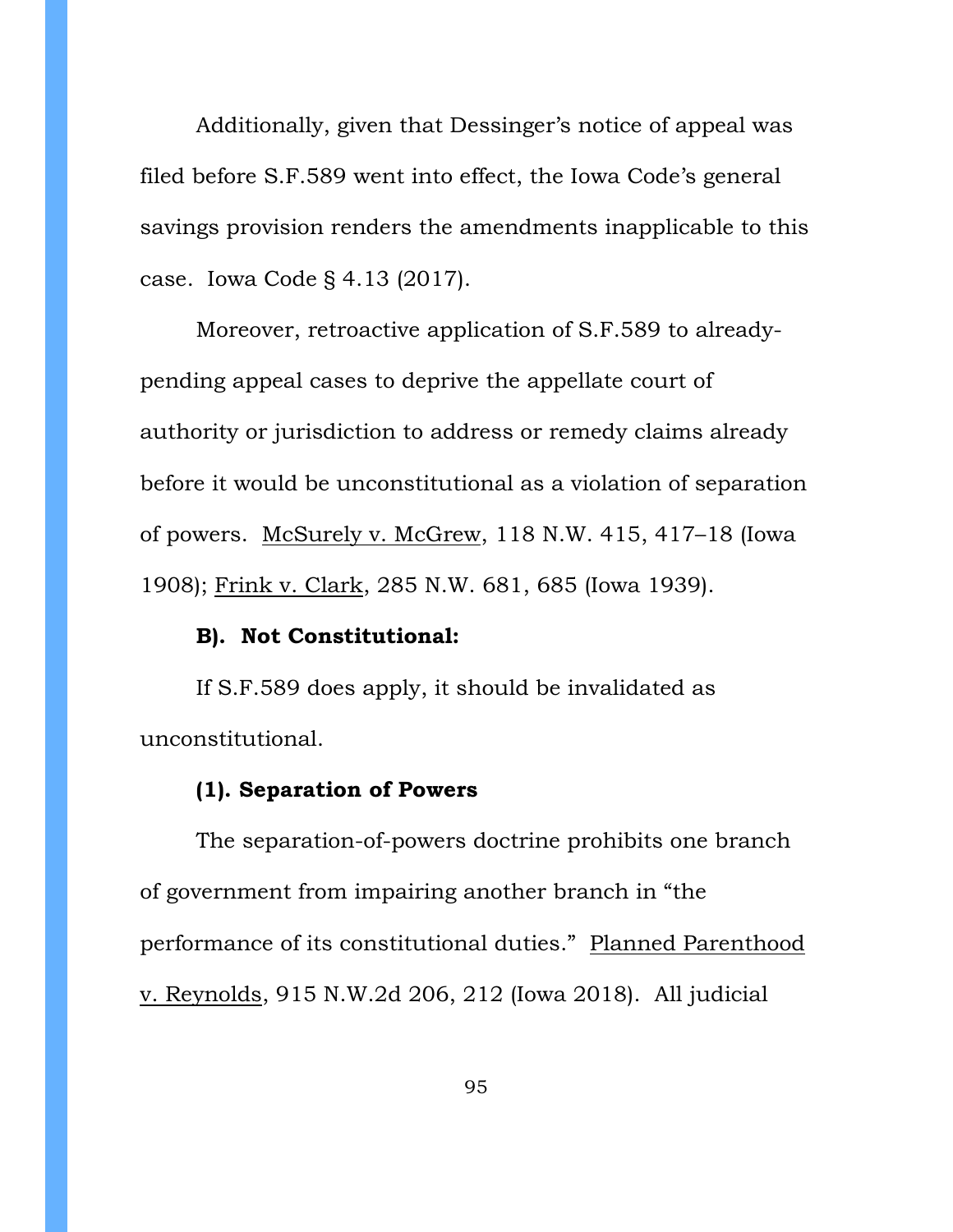power in Iowa is vested in the Iowa Supreme Court and its inferior courts. Iowa Const. art. V §§ 1, 4, 6.

The Iowa constitution confers upon District Courts general jurisdiction over all matters before them and the legislature can only prescribe the manner of its exercise, not deprive the courts of the jurisdiction. Matter of Guardianship of Matejski, 419 N.W.2d 576, 577 (Iowa 1988). Similarly, the Iowa constitution confers on the Iowa Supreme Court jurisdiction over appeals and over correction of lower court errors, and the legislature can impose only reasonable restrictions and procedures which do not alter or destroy this fundamental character and function of the Supreme Court. Dunbarton Realty Co. v. Erickson, 120 N.W. 1025, 1027 (1909) (equity action; "It is true that our state Constitution (article 5, § 4) gives to the Supreme Court appellate jurisdiction in equitable cases", but legislature can impose "*reasonable* rules and regulations" concerning how an appeal shall be taken and the time within which the right may be exercised); Tuttle v. Pockert, 125 N.W. 841, 842 (1910)(equity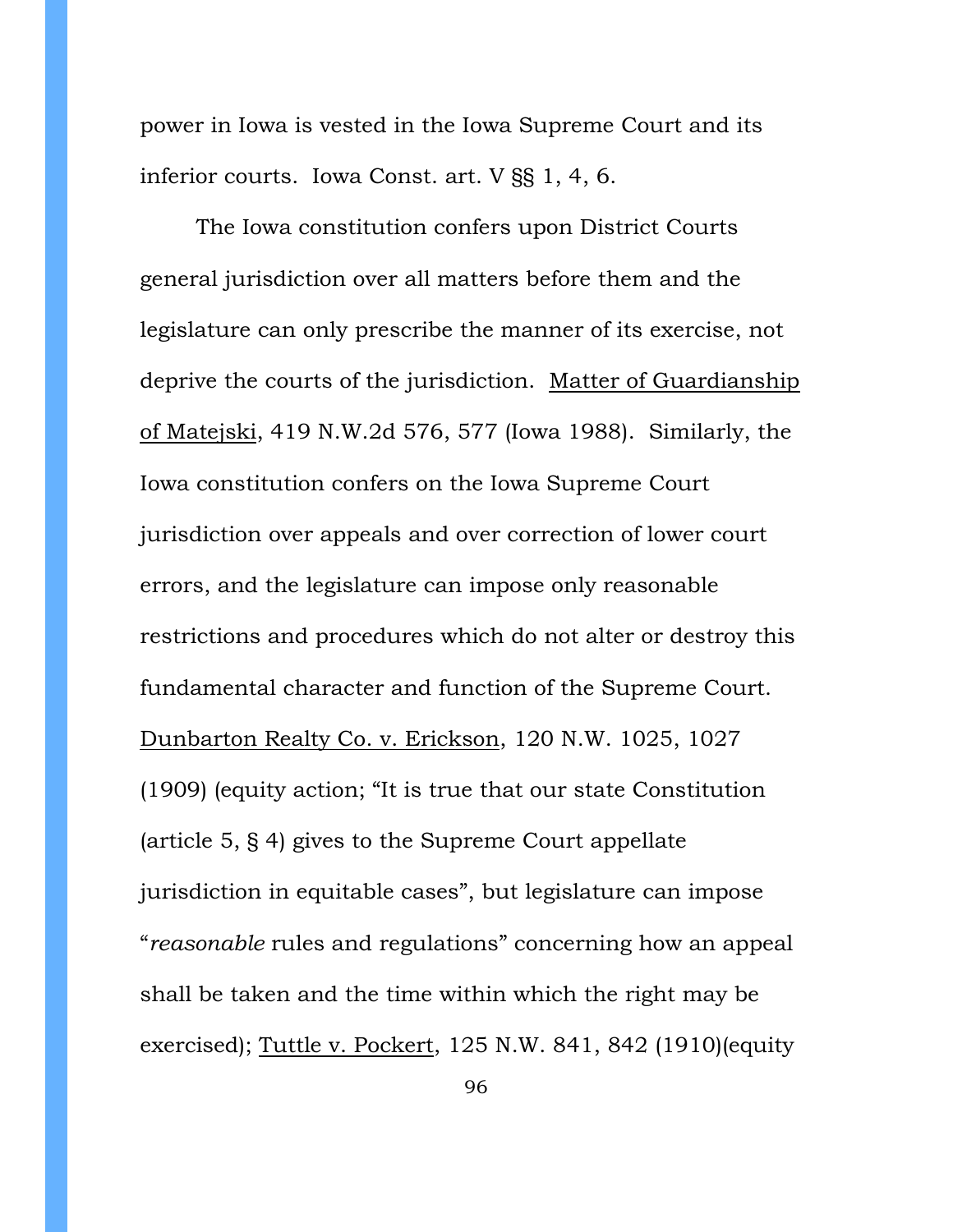action; legislature can prescribe procedure for appeal, meaning trial de novo, and "The form of procedure is unimportant *if such right be not thereby destroyed*."); Brenton v. Lewiston, 236 N.W. 28, 29–30, modified, 238 N.W. 714 (Iowa 1931)(law action; "The Legislature may impose restrictions as by limiting appeals by the amounts in controversy..., *but it may not, by the enactment of restrictions, so change the character of the court as that it shall be other in reviewing a law action than 'a court for the correction of errors at law*.") (emphasis added).

Although the Iowa Code contemplates the Iowa Supreme Court handling criminal appeals, S.F.589 would make constitutional claims of ineffective assistance of counsel specifically unreviewable on direct appeal *even where, in the appellate court's judgment, the record is adequate to do so*. Iowa Code § 602.4102(2) (2017). But the Iowa Supreme Court has the inherent jurisdiction and duty to invalidate state actions that conflict with the state and federal constitutions. See Varnum v. Brien, 763 N.W.2d 862, 875-76 (Iowa 2009);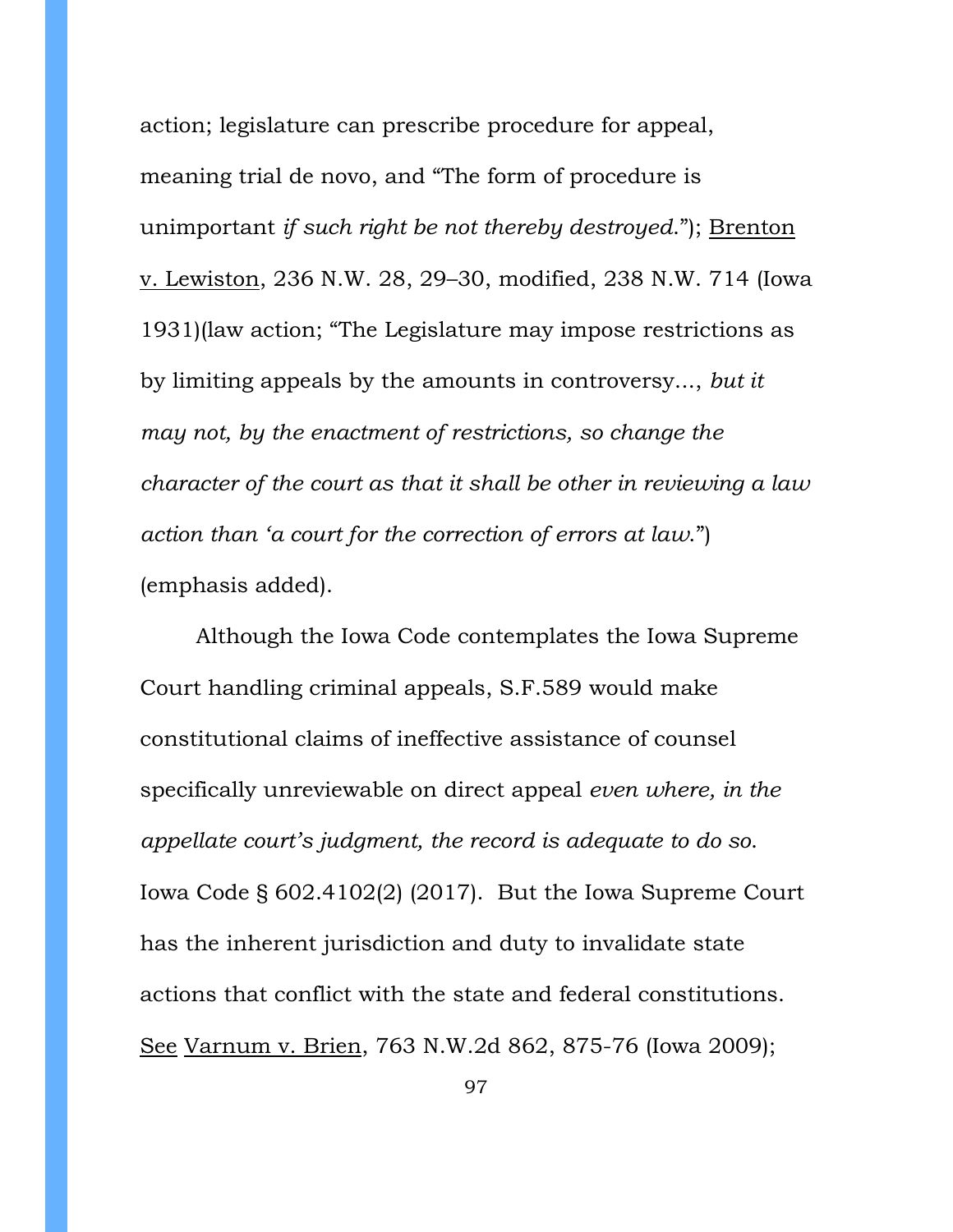Planned Parenthood, 915 N.W.2d at 212-13. And the power to grant a new trial exists independent of statute as "one of the inherent powers of the court essential to the administration of justice." Hensley v. Davidson Bros. Co., 112 N.W. 227, 227– 28 (1907).

By removing consideration of constitutional claims of ineffective assistance from the realm of direct appeal, even where the *appellate court's judgment* is that the direct appeal record establishes the violation, S.F.589 intrudes on Iowa appellate courts' independent role in interpreting the constitution and protecting Iowans' constitutional rights. See State v. Abrahamson, 696 N.W.2d 589, 593 (Iowa 2005) (judgment exercised "must be that of the court – not the sheriff").

## **(2). Equal Protection**

"Once the right to appeal has been granted…, it must apply equally to all. It may not be extended to some and denied to others." Waldon v. District Court of Lee County, 130 N.W.2d 728, 731 (1964). S.F.589 violates equal protection by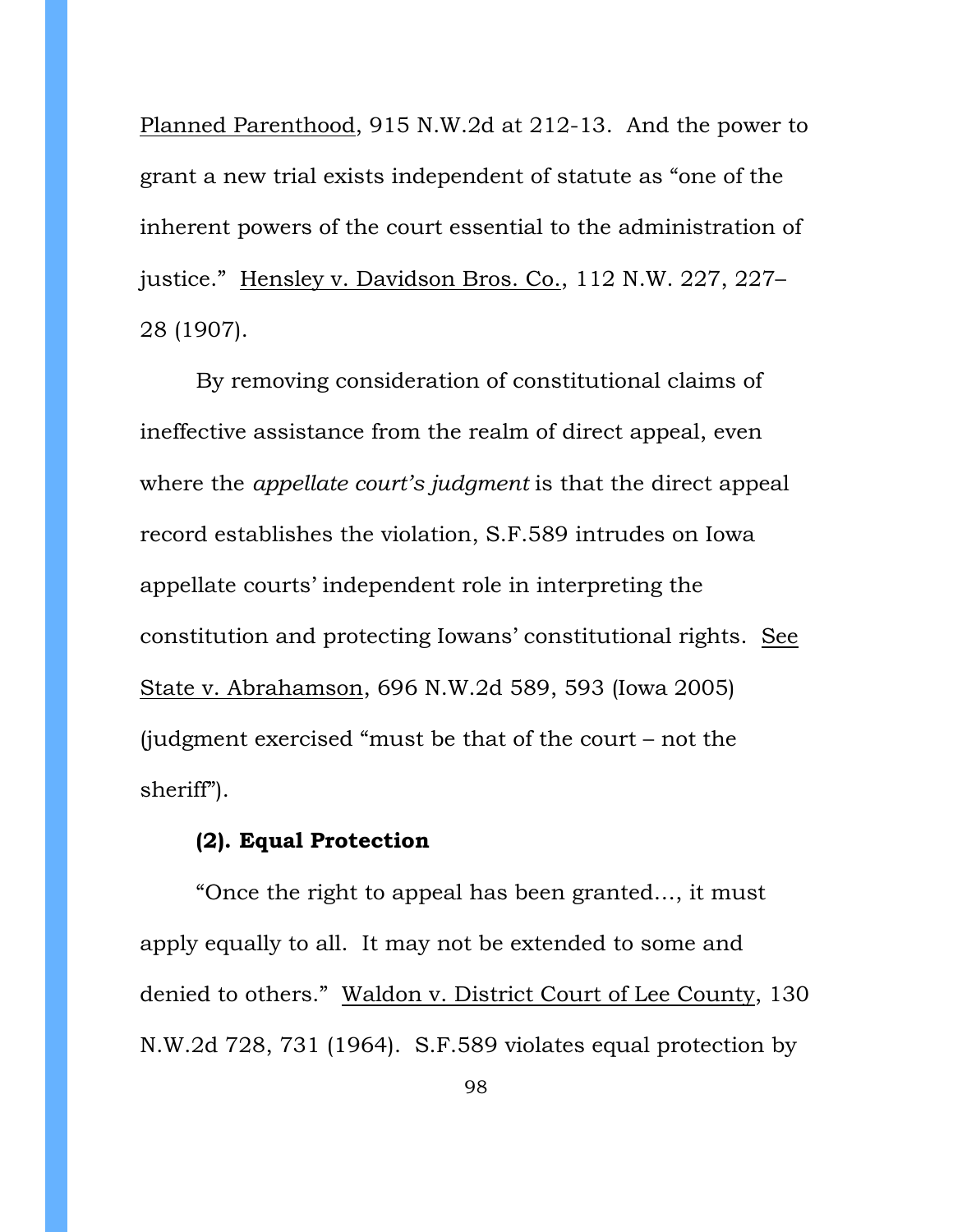treating persons who are similarly situated with respect to the purposes of the law differently. U.S. Const. amend. XIV; Iowa Const. art. I § 6; State v. Doe, 927 N.W.2d 656, 662 (2019); Varnum, 763 N.W.2d at 883.

Within the group of criminal defendants who have been convicted based upon trial errors as shown by the record made in the district court, S.F.589 has singled out for disparate treatment those wrongly-convicted defendants who assert a violation of their constitutional right to effective assistance of counsel. Strict scrutiny should apply because Dessinger's claim of disparate treatment involves the deprivation of a fundamental right – the right to effective counsel. U.S. v. Cronic, 466 U.S. 648, 654 (1984).

Regardless of whether considered under strict or rational scrutiny, S.F.589 cannot stand. The stated purpose of the bill is to reduce "waste" caused by "frivolous appeals" in the criminal justice system. Senate Video 2019-03-28 at 1:49:10- 1:49:20, statements of Senator Dawson, available at https://www.legis.iowa.gov/dashboard?view=video&chamber=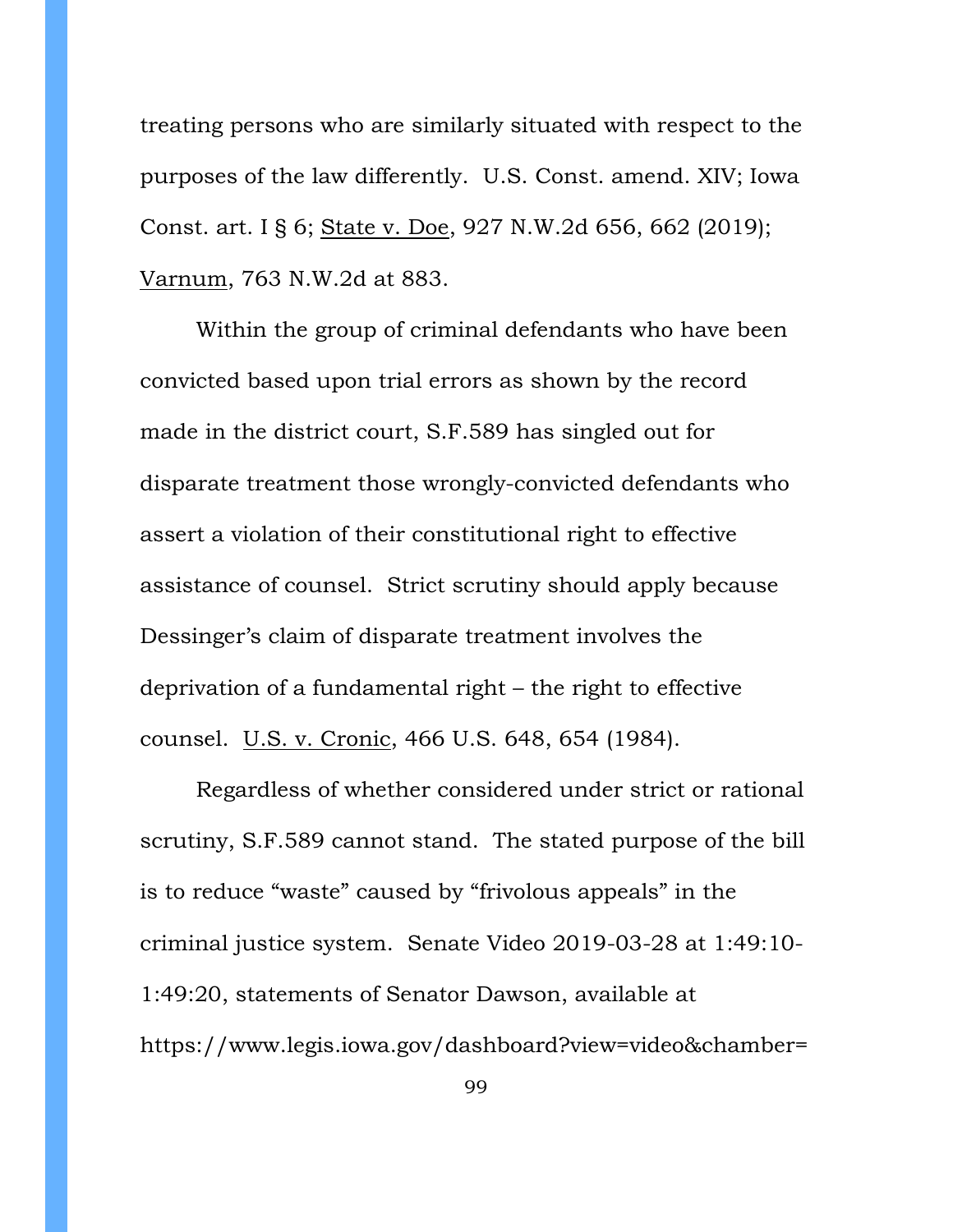S&clip=s20190328125735925&dt=2019-03-

28&offset=3054&bill=SF%20589&status=i. But "[p]reserving ineffective assistance of counsel claims that can be resolved on direct appeal wastes time and resources." State v. Truesdell, 679 N.W.2d 611, 616 (Iowa 2004). To the extent S.F.589 prevents appellate courts from ruling upon claims of ineffective assistance *even where the existing record establishes both the breach and prejudice prongs of the claim*, the bill is neither narrowly tailored nor rationally related to its legislative purpose – rather it directly contravenes it.

# **(3). Due Process and Right to Effective Appellate Counsel**

Both the Iowa and U.S. Constitutions ensure criminal defendants are accorded due process of law, and the right to effective assistance of counsel. U.S. Const. amends VI, XIV; Iowa Const. art. I §§ 9-10. The right to counsel (obligatory on states under the federal due process clause) extends to a first appeal as of right. Evitts v. Lucey, 469 U.S. 387, 396 (1985).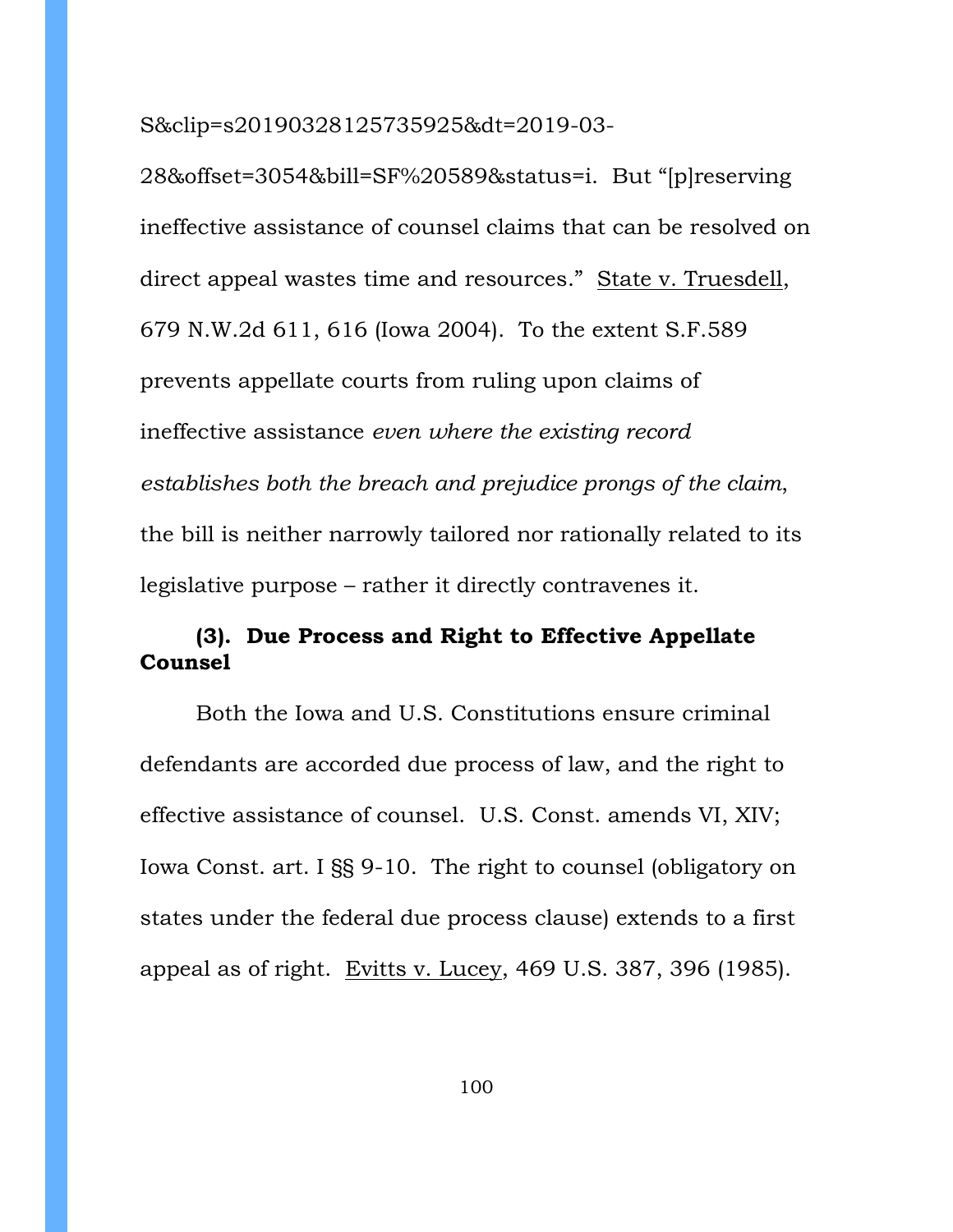Section 31 of S.F.589 violates Dessinger's right to counsel on appeal and, therefore her right to due process, by interfering with appellate counsel's ability to effectively represent her. It purports to prohibit an appellate court from deciding her claims of ineffective assistance on direct appeal even though the direct appeal record conclusively establishes her claim for relief. Where a state provides an appeal as of right but refuses to allow a defendant fair opportunity to obtain adjudication on the merits of the appeal, the "right" to appeal does not comport with due process. Evitts, 469 U.S. at 405. A state's system of appeal cannot "extinguish" a defendant's ability to invalidate her conviction merely because her "right to effective assistance of counsel… has been violated". Id. at 399-400. In doing just that, S.F.589 denies Dessinger due process and the right to effective assistance of counsel on appeal.

#### **C). Plain Error:**

If this Court concludes S.F.589 does apply and prohibits resolution of her ineffective assistance claims, Dessinger urges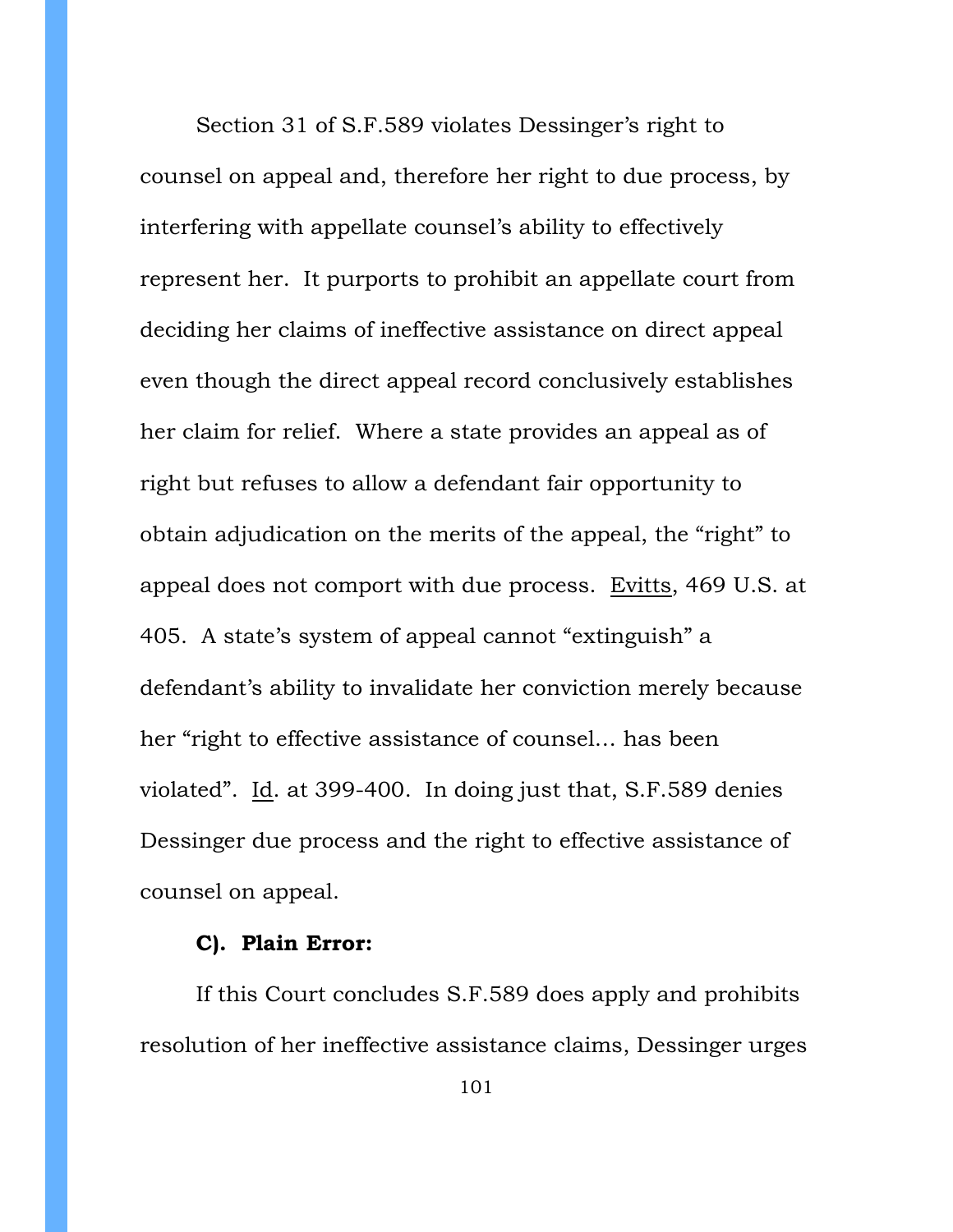any unpreserved issues should be considered under plain error review.

In exceptional circumstances, especially in criminal cases, appellate courts, in the public interest, may, of their own motion, notice errors to which no exception has been taken, if the errors are obvious, or if they otherwise seriously affect the fairness, integrity, or public reputation of judicial proceedings.

United States v. Atkinson, 297 U.S. 157, 160 (1936). Plain error review has been recognized by federal courts since 1896. Jon M. Woodruff, Note, Plain Error by Another Name: Are Ineffective Assistance of Counsel Claims a Suitable Alternative to Plain Error Review in Iowa?, 102 Iowa L. Rev. 1811, 1815 (May 2017). Further, the majority of jurisdictions recognize the authority of an appellate court to reverse on the basis of plain error for unpreserved errors. Wayne R. LaFave et al., 7 Criminal Procedure, § 27.5(d) (4th ed. November 2018 update). See generally Tory A. Weigand, Raise or Lose: Appellate Discretion and Principled Decision-Making, 17 Suffolk J. Trial & App. Advoc. 179, 199-241 (2012).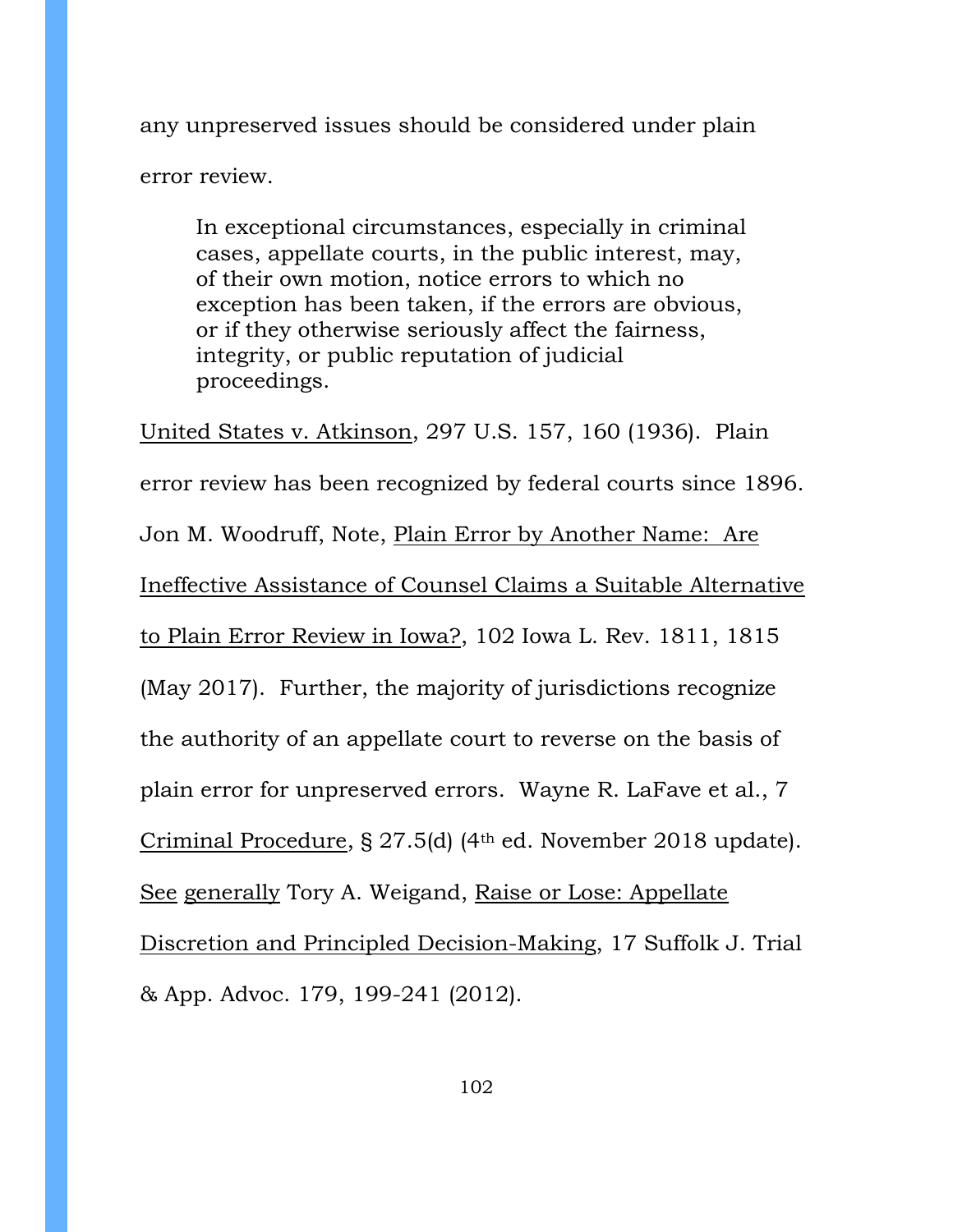The foundation of the plain error doctrine was articulated in Wiborg v. United States, 163 U.S. 632, 658 (1896), and has since been codified in the federal rules. Fed. R. Crim. P. 52 (2019). But the advisory committee note accompanying Rule 52 explicitly states such Rule was merely a codification of already-existing law, citing to Wiborg. Id. (note to subdivision (b)).

The U.S. Supreme Court utilizes a three-part standard for plain error review, requiring that: (1) there must be an error, meaning a "[d]eviation from a legal rule", which has not been affirmatively waived; (2) the error must be plain, meaning clear or obvious; and (3) the error must affect substantial rights, meaning in most cases that the defendant must prove the error was prejudicial in that it affected the outcome below. U.S. v. Olano, 507 U.S. 725, 732-34 (1993). If these first three requirements are met, the appellate court may exercise its discretion to correct the error, if the error "seriously affect[s] the fairness, integrity, or public reputation of judicial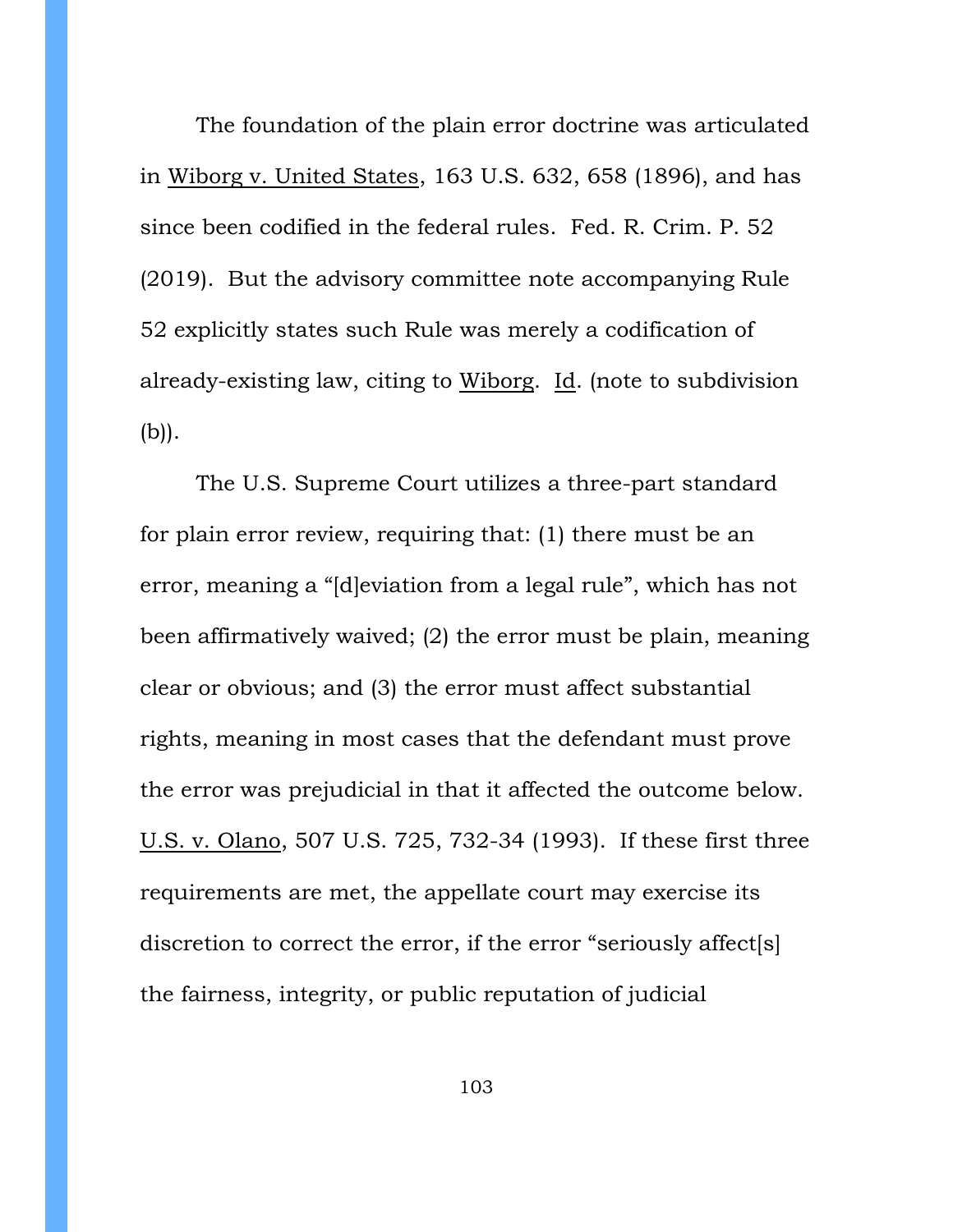proceedings." Johnson v. United States, 520 U.S. 461, 466- 467 (1997).

Iowa courts have historically declined to adopt a plain error doctrine. See State v. Johnson, 272 N.W.2d 480, 484 (Iowa 1978); State v. Rinehart, 283 N.W.2d 319, 324 (Iowa 1979); State v. Rutledge, 600 N.W.2d 324, 325 (Iowa 1999); State v. McCright, 569 N.W.2d 605, 607 (Iowa 1997). However, this position has co-existed with Iowa Appellate Courts' ability to nevertheless redress plain and prejudicial unpreserved errors on direct appeal under an ineffective assistance of counsel framework where the existing record is adequate to do so. See State v. Coil, 264 N.W.2d 293, 296 (Iowa 1978) ("There are cases when incompetency [of counsel] is so glaring that we are justified in saying so upon an examination of the [direct appeal] record"). Some Iowa jurists have recognized that the ineffective assistance doctrine sometimes functions as a substitute for plain error review of unpreserved claims in Iowa. See e.g., Rhoads v. State, 848 N.W.2d 22, 33 (Iowa 2014) (Mansfield, J., specially concurring,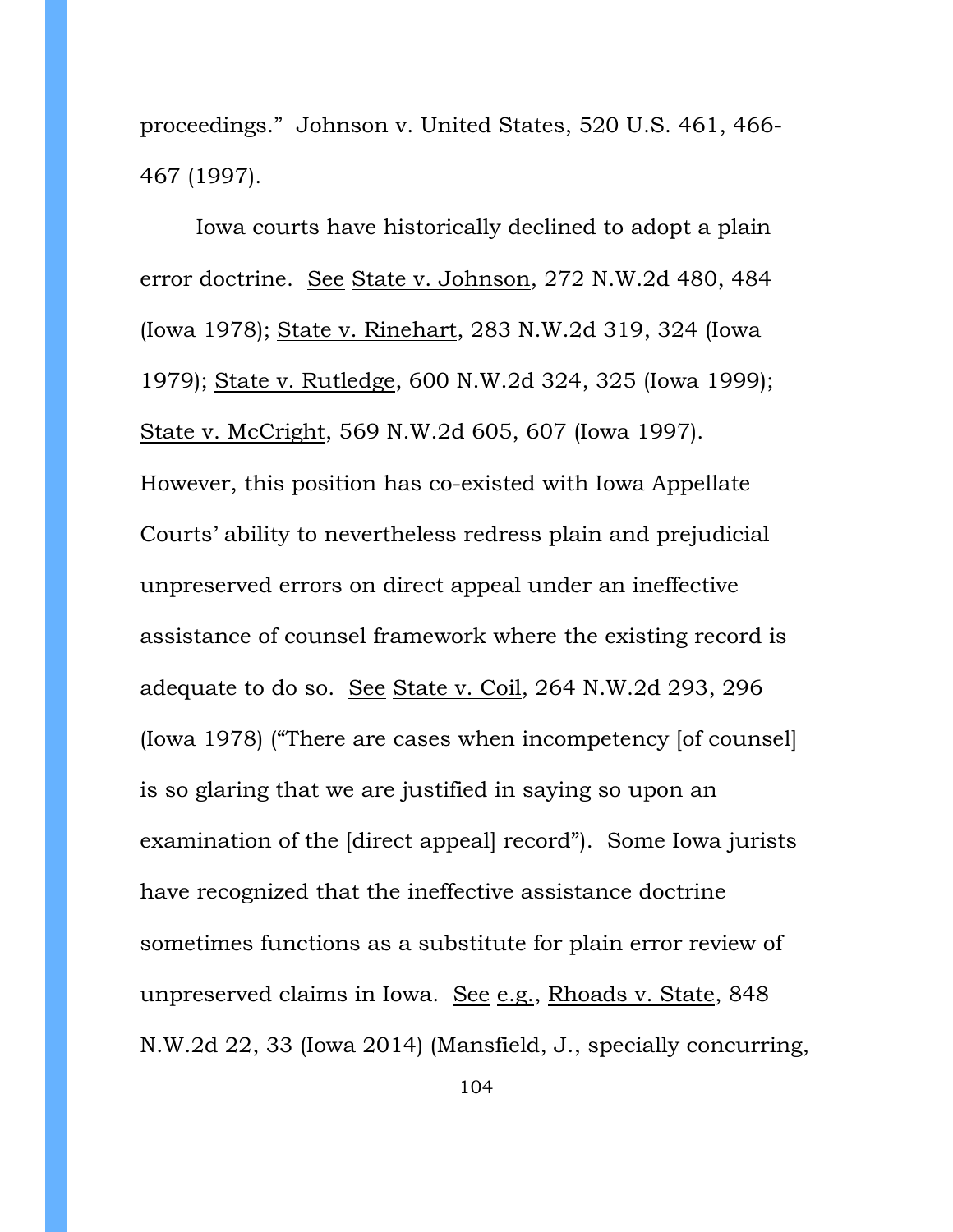joined by Waterman, J.); State v. Sahinovic, No. 15-0737, 2016 WL 1683039, at \*2 (Iowa Ct. App. April 27, 2016) (McDonald, J., concurring).

Our Iowa Supreme Court has previously adopted exceptions to the usual error preservation rules. See State v. Lucas, 323 N.W.2d 228, 232 (Iowa 1982) (ineffective assistance); State v. Thomas, 520 N.W.2d 311, 313 (Iowa Ct. App. 1994)(void, illegal or procedurally defective sentences). It should do so again to recognize the plain error doctrine. The Iowa Constitution vests in our Supreme Court inherent supervisory authority over lower courts, which permits the Court to implement necessary procedures to protect the rights of criminal defendants. Iowa Const. art V, § 4; State v. Dahl, 874 N.W.2d 348, 350 (Iowa 2016). Additionally, Iowa Code section 814.20 gives the appellate courts broad authority to affirm, modify, or reverse a judgment, order a new trial, or reduce a defendant's punishment. Iowa Code § 814.20 (2017). See State v. Young, 292 N.W.2d 432, 435 (Iowa 1980)(relying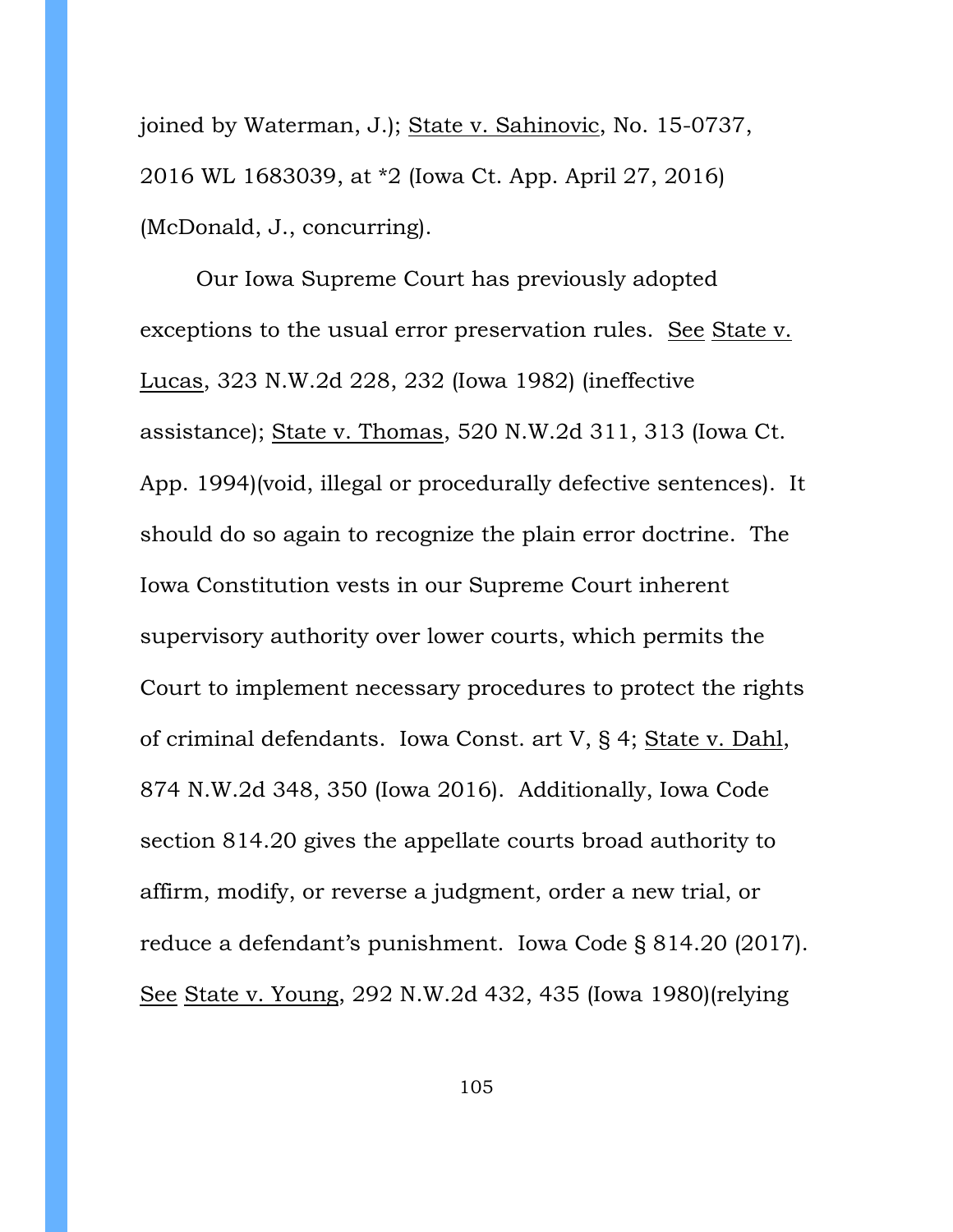on § 814.20 to correct illegal sentence despite absence of motion in district court).

Plain error review is applicable to evidentiary errors, including hearsay, improper opinions on credibility, and Confrontation Clause violations. 12 Fed. Proc., L. Ed. § 33:21, *When may error be predicated upon an evidentiary ruling - Notice of plain error* (evidentiary errors); United States v. Williams, 133 F.3d 1048, 1051 (7th Cir. 1998) (hearsay); United States v. Hill, 749 F.3d 1250, 1251 (10th Cir. 2014) (improper opinion testimony on credibility); State v. Mendoza-Lazaro, 200 P.3d 167, 170 (Or. Ct. App. 2008)(confrontation clause); United States v. Morales, 477 F.2d 1309, 1315 (5th Cir. 1973)(same).

For the reasons discussed above, the improper admission of the challenged evidence amounted to errors, plain on their face, and affected Defendant's substantial rights in that they affected the outcome of the trial proceeding below. If relief is not granted as preserved error or under an ineffective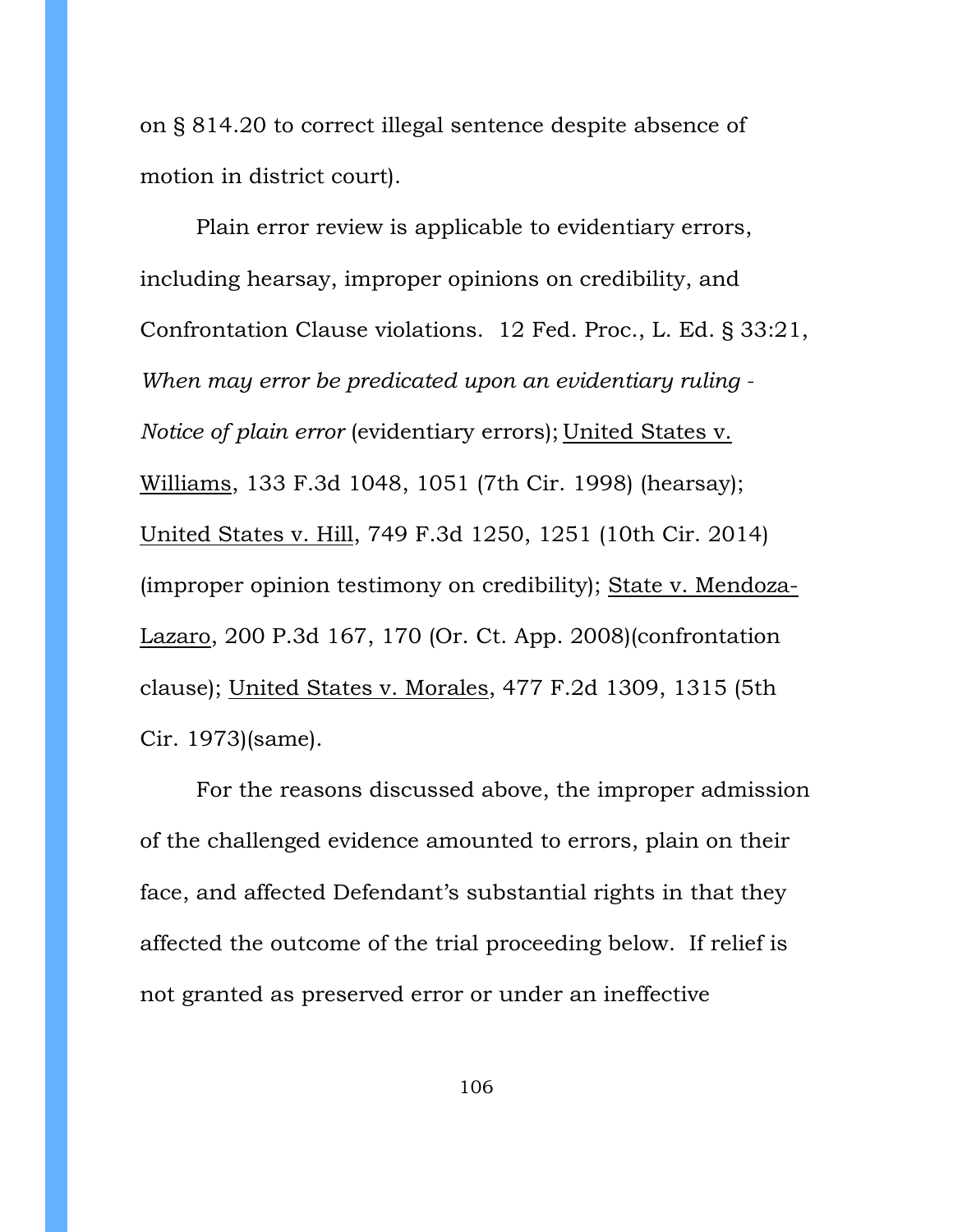assistance of counsel framework, relief should nevertheless be afforded as plain error.

#### **CONCLUSION**

Under Divisions I-III and V, Dessinger respectfully requests a new trial.

Under Division IV, Dessinger respectfully requests: (1) that the restitution part of her sentencing order be vacated and remanded to the district court for resentencing on restitution; and (2) that the portion of the sentencing order relating to the obligation to pay sheriff's fees as set forth in any Room and Board Reimbursement Claim by the sheriff absent a request for hearing should be vacated and remanded for entry of an amended sentencing order omitting that language.

## **CONDITIONAL REQUEST FOR ORAL ARGUMENT**

Counsel requests to be heard in oral argument if such argument would assist the Court.